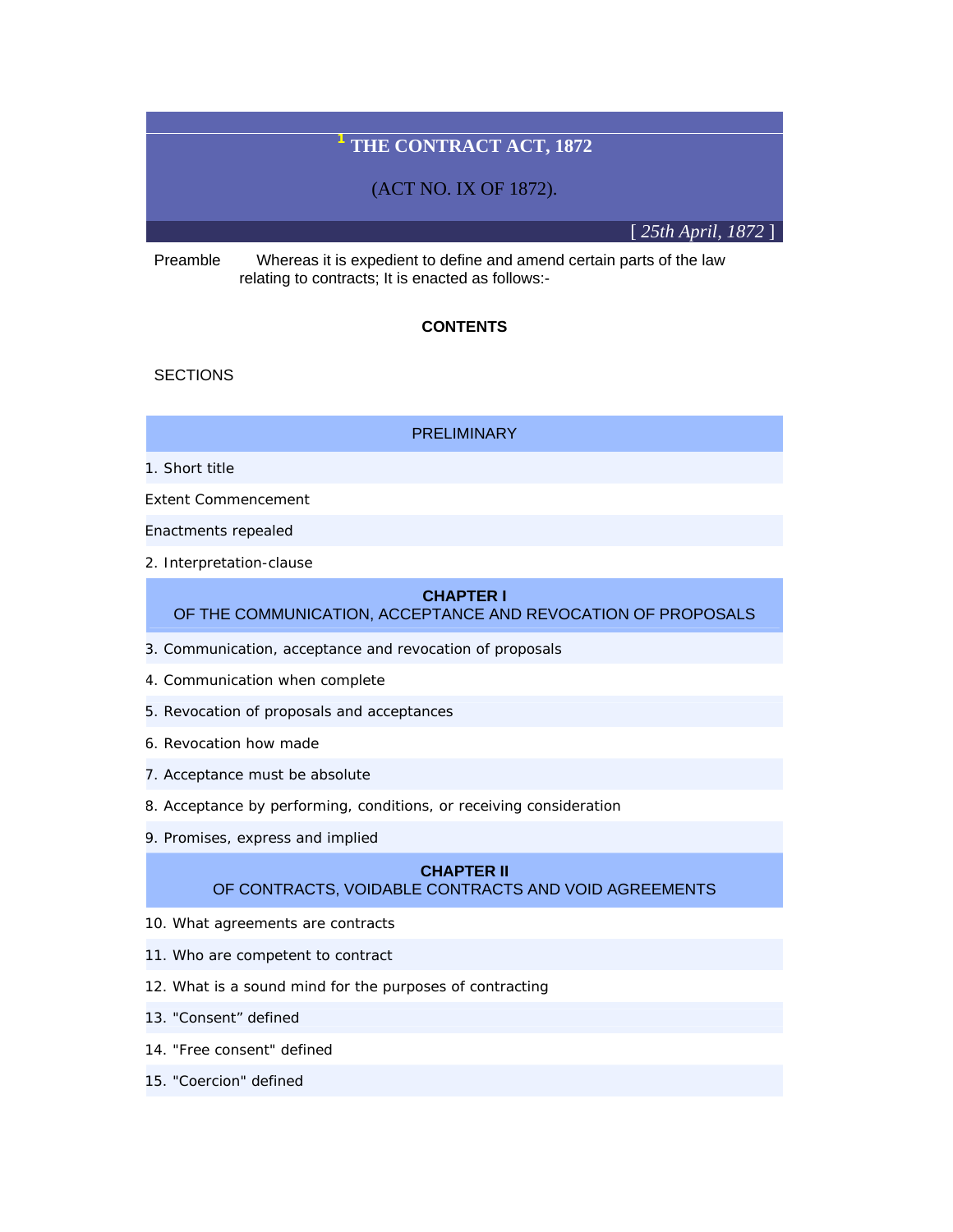16. "Undue influence" defined

17. "Fraud" defined

18. "Misrepresentation" defined

19. Viodability of agreements without free consent

19A. Power to set aside contract induced by undue influence

20. Agreement void where both parties are under mistake as to matter of fact

21. Effect of mistakes as to law

22. Contract caused by mistake of one party as to matter of fact

23. What considerations and objects are lawful and what not

*Void Agreements*

24. Agreements void, if considerations and objects unlawful in part

25. Agreement without consideration void, unless it is in writing and registered, or is a promise to compensate for something done, or is a promise to pay a debt barred by limitation law

26. Agreement in restraint of marriage void

27. Agreement in restraint of trade void Saving of agreement not to carry on business of which good- will is sold

28. Agreements in restraint of legal proceedings void Saving of contract to refer to arbitration dispute that may arise Suits barred by such contracts Saving of contract to refer questions that have already arisen

29. Agreements void for uncertainty

30. Agreements by way of wager void Exceptions in favour of certain prizes for horseracing. Section 294A of the Penal Code not affected

30A. Agreements collateral to wagering agreements void

30B. No suit for recovery of money, commission etc., in respect of void agreements

30C. Payment by guardian, executor, etc., in respect of void agreements not to be allowed credit

#### **CHAPTER III** OF CONTINGENT CONTRACTS

31. "Contingent contract" defined

32. Enforcement of contracts contingent on an event happening

33. Enforcement of contracts contingent on an event not happening

34. When event on which contract is contingent to be deemed impossible, if it is the future conduct of a living person

35. When contracts become void which are contingent on happening of specified event within fixed time

When contracts may be enforced which are contingent on specified event not happening within fixed time

36. Agreement contingent on impossible events void

#### **CHAPTER IV**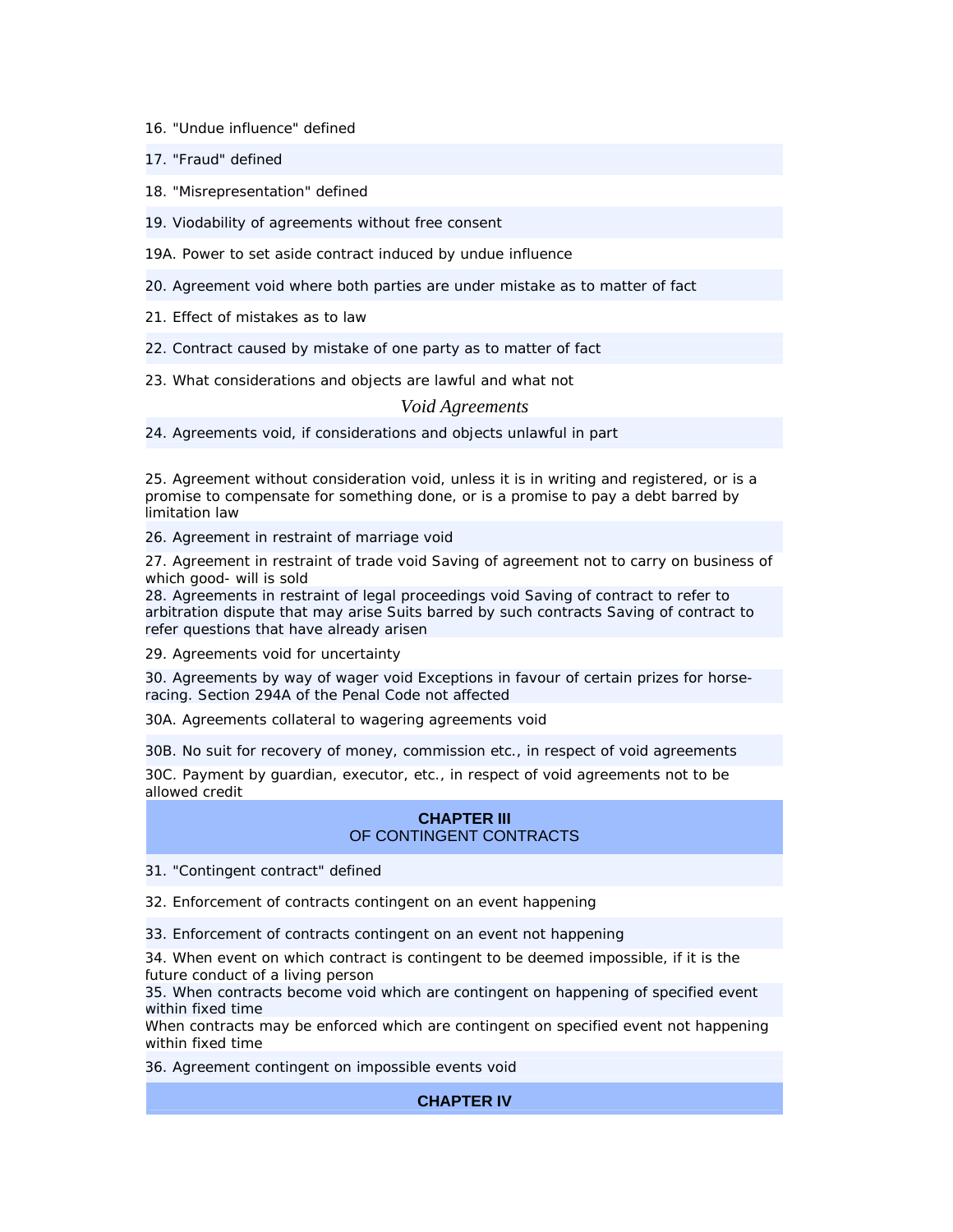## OF THE PERFORMANCE OF CONTRACTS

#### *Contracts which must be performed*

37. Obligation of parties to contracts

38. Effect of refusal to accept offer of performance

39. Effect of refusal of party to perform promise wholly

*By whom Contracts must be performed*

40. Person by whom promise is to be performed

41. Effect of accepting performance from third person

42. Devolution of joint liabilities

43. Any one of joint promisors may be compelled to perform Each promisor may compel contribution Sharing of loss by default in contribution

44. Effect of release of one joint promisor

45. Devolution of joint rights

#### *Time and Place for Performance*

46. Time for performance of promise where no application is to be made and no time is specified

47. Time and place for performance of promise where time is specified and no application to be made

48. Application for performance on certain day to be at proper time and place

49. Place for performance of promise were no application to be made and no place fixed for performance

50. Performance in manner or at time prescribed or sanctioned by promisee

*Performance of Reciprocal Promises*

51. Promisor not bound to perform, unless reciprocal promisee ready and willing to perform

52. Order of performance of reciprocal promises

53. Liability of party preventing event on which the contract is to take effect

54. Effect of default as to that promise which should be first performed, in contract consisting of reciprocal promises

55. Effect of failure to perform at fixed time, in contract in which time is essential

Effect of such failure when time is not essential

Effect of acceptance of performance at time other than that agreed upon

56. Agreement to do impossible act

Contract to do act afterwards becoming impossible or unlawful

Compensation for loss through non-performance of act known to be impossible or unlawful

57. Reciprocal promise to do things legal, and also other things illegal

58. Alternative promise, one branch being illegal

*Appropriation of Payments*

59. Application of payment, where debt to be discharged is indicated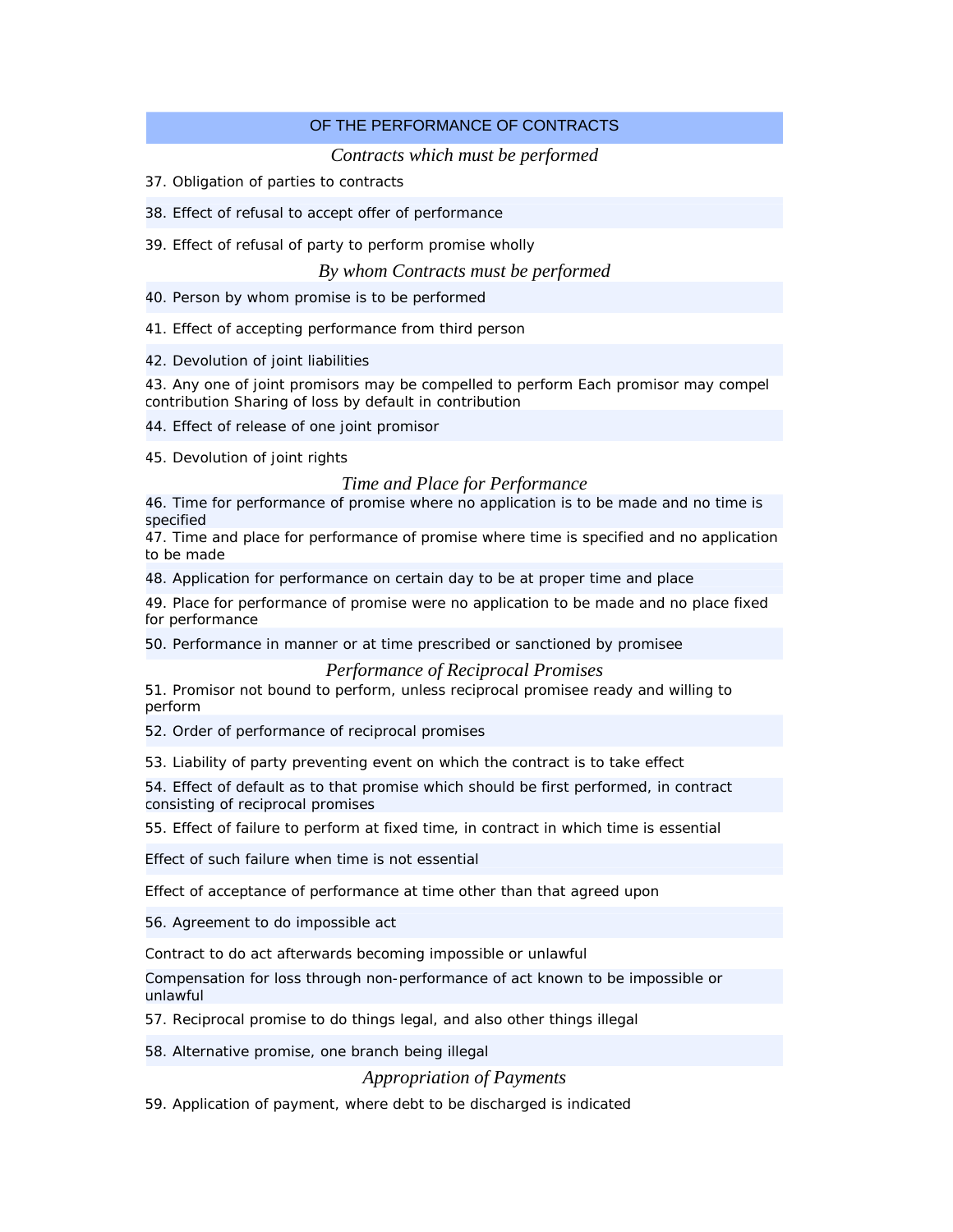- 60. Application of payment, where debt to be discharged is not indicated
- 61. Application of payment where neither party appropriates

## *Contracts Which Need Not be Performed*

62. Effect of novation, rescission and alteration of contract

63. Promisee may dispense with or remit performance of promise

64. Consequences of rescission of voidable contract

65. Obligation of person who has received advantage under void agreement or contract that becomes void

66. Mode of communicating or revoking rescission of voidable contract

67. Effect of neglect of promisee to afford promisor reasonable facilities for performance

## **CHAPTER V** OF CERTAIN RELATIONS RESEMBLING THOSE CREATED BY CONTRACT

68. Claim for necessaries supplied to person incapable of contracting or on his account

69. Reimbursement of person paying money due by another in payment of which he is interested

70. Obligation of person enjoying benefit of non- gratuitous act

71. Responsibility of finder of goods

72. Liability of person to whom money is paid or thing delivered by mistake or under coercion

## **CHAPTER VI** OF THE CONSEQUENCES OF BREACH OF CONTRACT

73. Compensation for loss or damage caused by breach of contract

Compensation for failure to discharge obligation resembling those created by contract

- 74. Compensation for breach of contract where penalty stipulated for
- 75. Party rightfully rescinding contract entitled to compensation

## **CHAPTER VII** SALE OF GOODS

76-123. [Repealed]

#### **CHAPTER VIII** OF INDEMNITY AND GUARANTEE

- 124. "Contract of indemnity" defined
- 125. Rights of indemnity- holder when sued
- 126. "Contract of guarantee", "surety", "principal debtor" and "creditor"
- 127. Consideration for guarantee
- 128. Surety's liability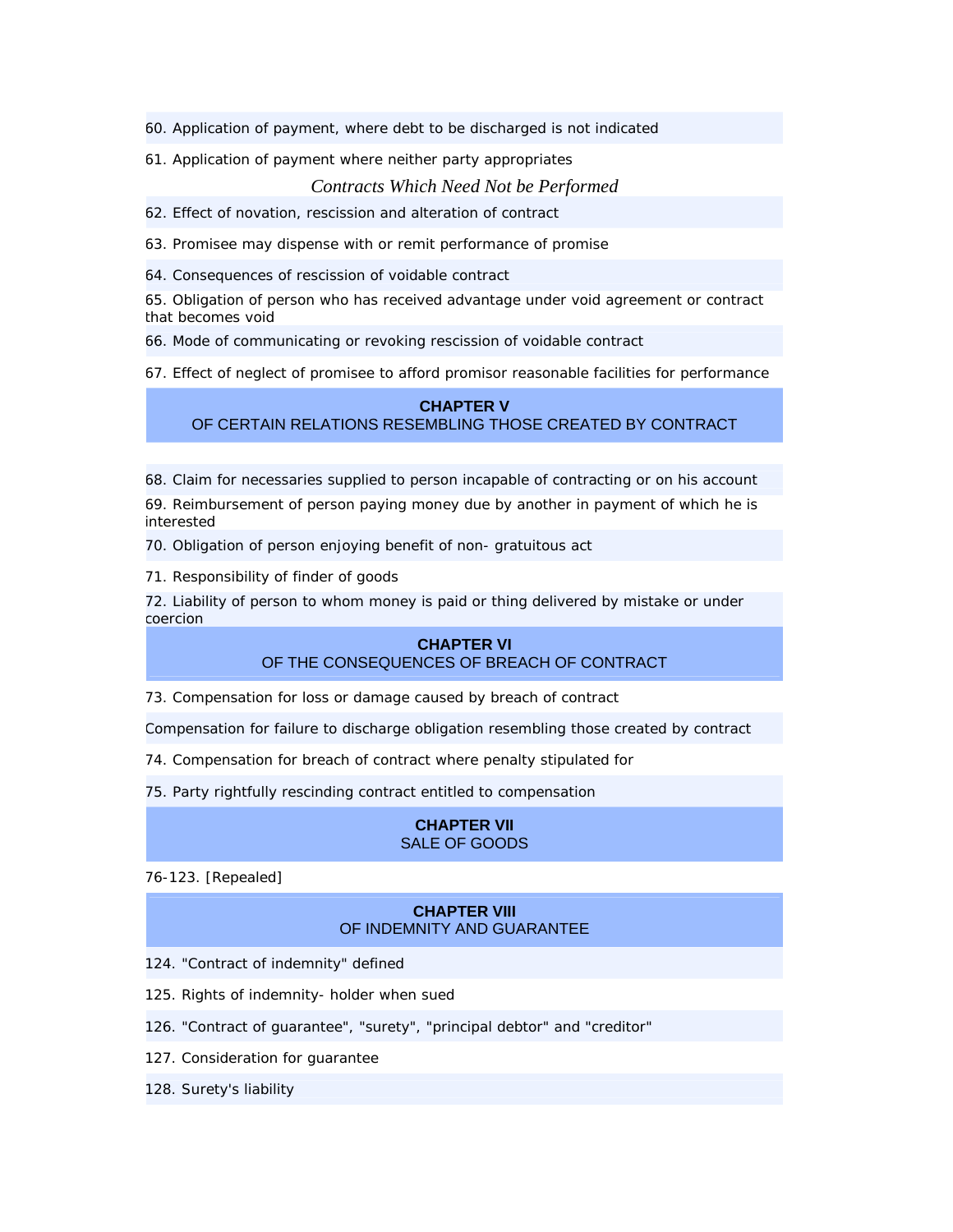#### 129. "Continuing guarantee"

130. Revocation of continuing guarantee

131. Revocation of continuing guarantee by surety's death

132. Liability of two persons primarily liable, not affected by arrangement between them that one shall be surety on other's default

133. Discharge of surety by variance in terms of contract

134. Discharge of surety by release or discharge of principal debtor

135. Discharge of surety when creditor compounds with, gives time to, or agrees not to sue, principal debtor

136. Surety not discharged when agreement made with third person to give time to principal debtor

137. Creditor's forbearance to sue does not discharge surety

138. Release of one co-surety does not discharge others

139. Discharge of surety by creditor's act or omission impairing surety's eventual remedy

- 140. Rights of surety on payment or performance
- 141. Surety's right to benefit of creditor's securities
- 142. Guarantee obtained by misrepresentation invalid
- 143. Guarantee obtained by concealment invalid
- 144. Guarantee on contract that creditor shall not act on it until co-surety joins
- 145. Implied promise to indemnify surety
- 146. Co-sureties liable to contribute equally
- 147. Liability of co-sureties bound in different sums

#### **CHAPTER IX** OF BAILMENT

- 148. "Bailment", "bailor", and "bailee" defined
- 149. Delivery to bailee how made
- 150. Bailor's duty to disclose faults in goods bailed
- 151. Care to be taken by bailee
- 152. Bailee when not liable for loss, etc., of thing bailed
- 153. Termination of bailment by bailee's act inconsistent with conditions
- 154. Liability of bailee making unauthorised use of goods bailed
- 155. Effect of mixture, with bailor's consent, of his goods with bailee's
- 156. Effect of mixture, without bailor's consent, when the goods can be separated
- 157. Effect of mixture, without bailor's consent, when the goods cannot be separated
- 158. Repayment by bailor of necessary expenses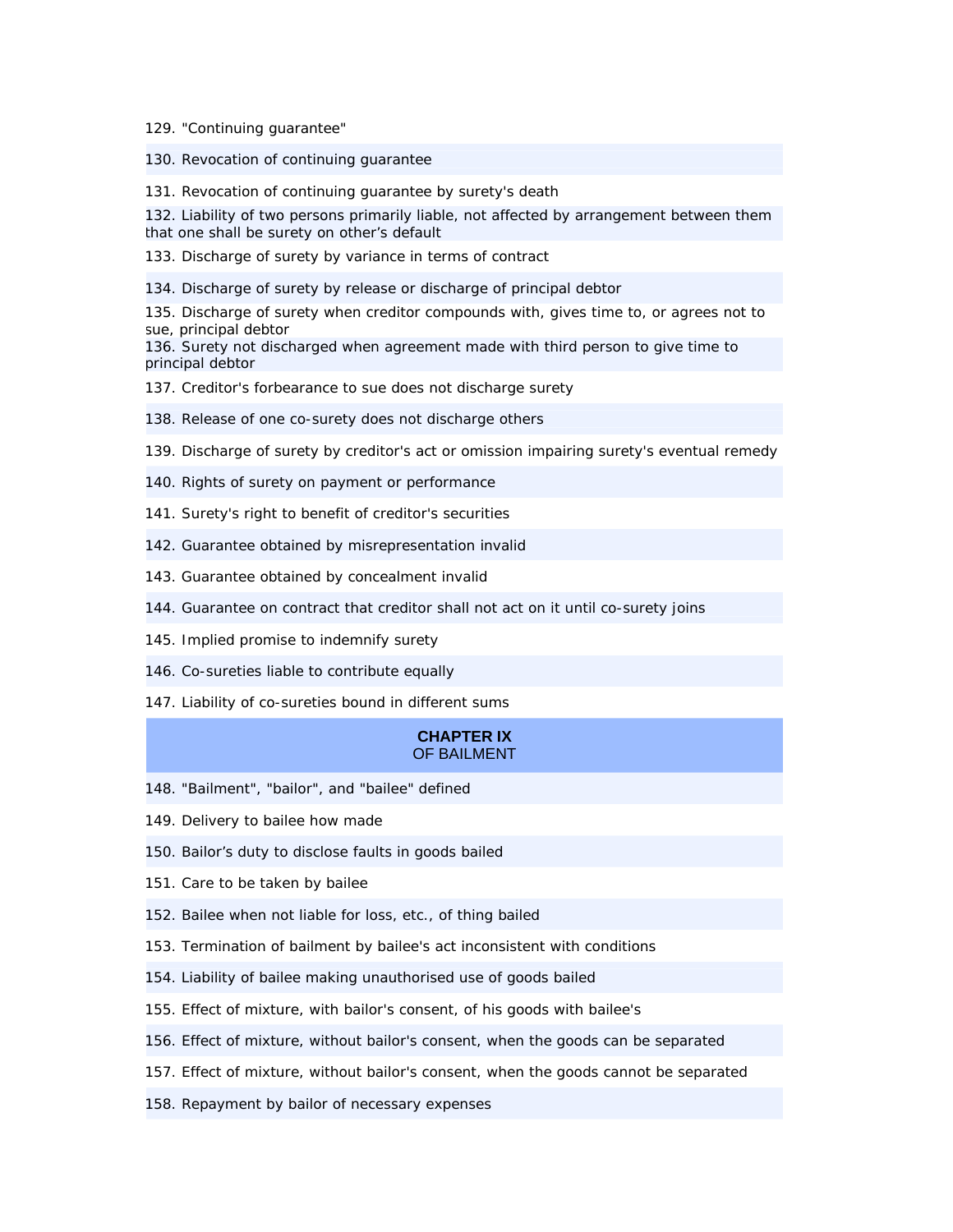- 159. Restoration of goods lent gratuitously
- 160. Return of goods bailed on expiration of time or accomplishment of purpose
- 161. Bailee's responsibility when goods are not duly returned
- 162. Termination of gratuitous bailment by death
- 163. Bailor entitled to increase or profit from goods bailed
- 164. Bailor's responsibility to bailee
- 165. Bailment by several joint owners
- 166. Bailee not responsible on re-delivery to bailor without title
- 167. Right of third person claiming goods bailed
- 168. Right of finder of goods; may sue for specific reward offered
- 169. When finder of thing commonly on sale may sell it
- 170. Bailee's particular lien
- 171. General lien of bankers, factors, wharfingers, attorneys and policy- brokers

#### *Bailments Of Pledges*

172. "Pledge", "Pawnor" and "Pawnee" defined

173. Pawnee's right of retainer

174. Pawnee not to retain for debt or promise other than that for which goods pledged Presumption in case of subsequent advances

- 175. Pawnee's right as to extraordinary expenses incurred
- 176. Pawnee's right where pawnor makes default
- 177. Defaulting pawnor's right to redeem
- 178. Pledge by mercantile agent
- 178A. Pledge by person in possession under voidable contract
- 179. Pledge where pawnor has only a limited interest

#### *Suits by Bailees or Bailors against Wrong-doers*

180. Suit by bailor or bailee against wrong-doer

181. Apportionment of relief or compensation obtained by such suits

## **CHAPTER X AGENCY**

#### *Appointment and Authority of Agents*

182. "Agent" and "principal" defined

- 183. Who may employ agent
- 184. Who may be an agent
- 185. Consideration not necessary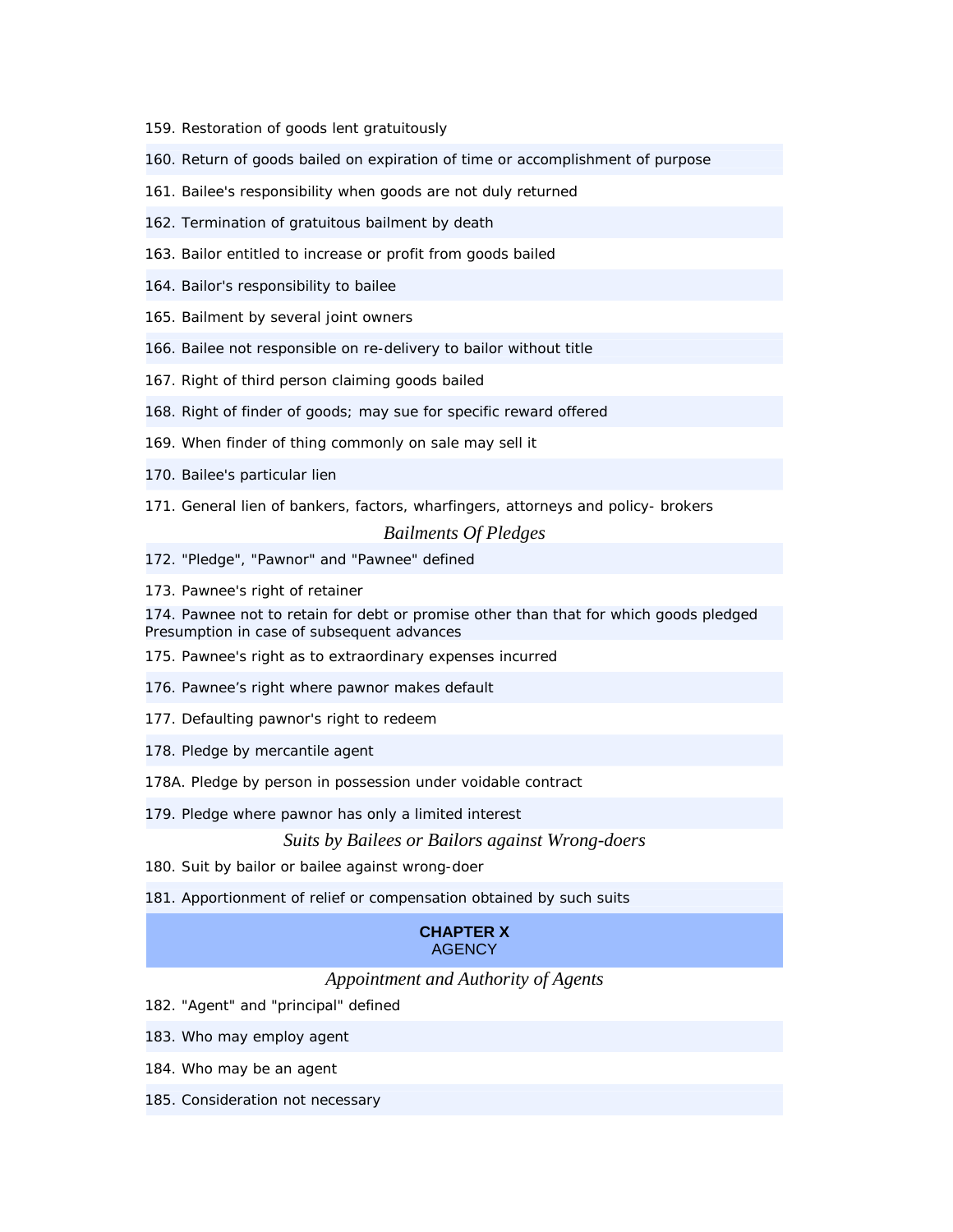- 186. Agent's authority may be expressed or implied
- 187. Definitions of express and implied authority
- 188. Extent of agent's authority
- 189. Agent's authority in an emergency

#### *Sub-Agents*

- 190. When agent cannot delegate
- 191. "Sub-agent" defined
- 192. Representation of principal by sub-agent properly appointed

Agent's responsibility for sub-agent

Sub-agent's responsibility

193. Agent's responsibility for sub-agent appointed without authority

194. Relation between principal and person duly appointed by agent to act in business of agency

195. Agent's duty in naming such person

## *Ratification*

- 196. Right of person as to acts done for him without his authority. Effect of ratification
- 197. Ratification may be expressed or implied
- 198. Knowledge requisite for valid ratification
- 199. Effect of ratifying unauthorized act forming part of a transaction
- 200. Ratification of unauthorized act cannot injure third person

#### *Revocation of Authority*

- 201. Termination of agency
- 202. Termination of agency where agent has an interest in subject-matter
- 203. When principal may revoke agent's authority
- 204. Revocation where authority has been partly exercised
- 205. Compensation for revocation by principal or renunciation by agent
- 206. Notice of revocation or renunciation
- 207. Revocation and renunciation may be expressed or implied

208. When termination of agent's authority takes effect as to agent, and as to third persons

- 209. Agent's duty on termination of agency by principal's death or insanity
- 210. Termination of sub-agent's authority

#### *Agent's Duty to Principal*

- 211. Agent's duty in conducting principal's business
- 212. Skill and diligence required from agent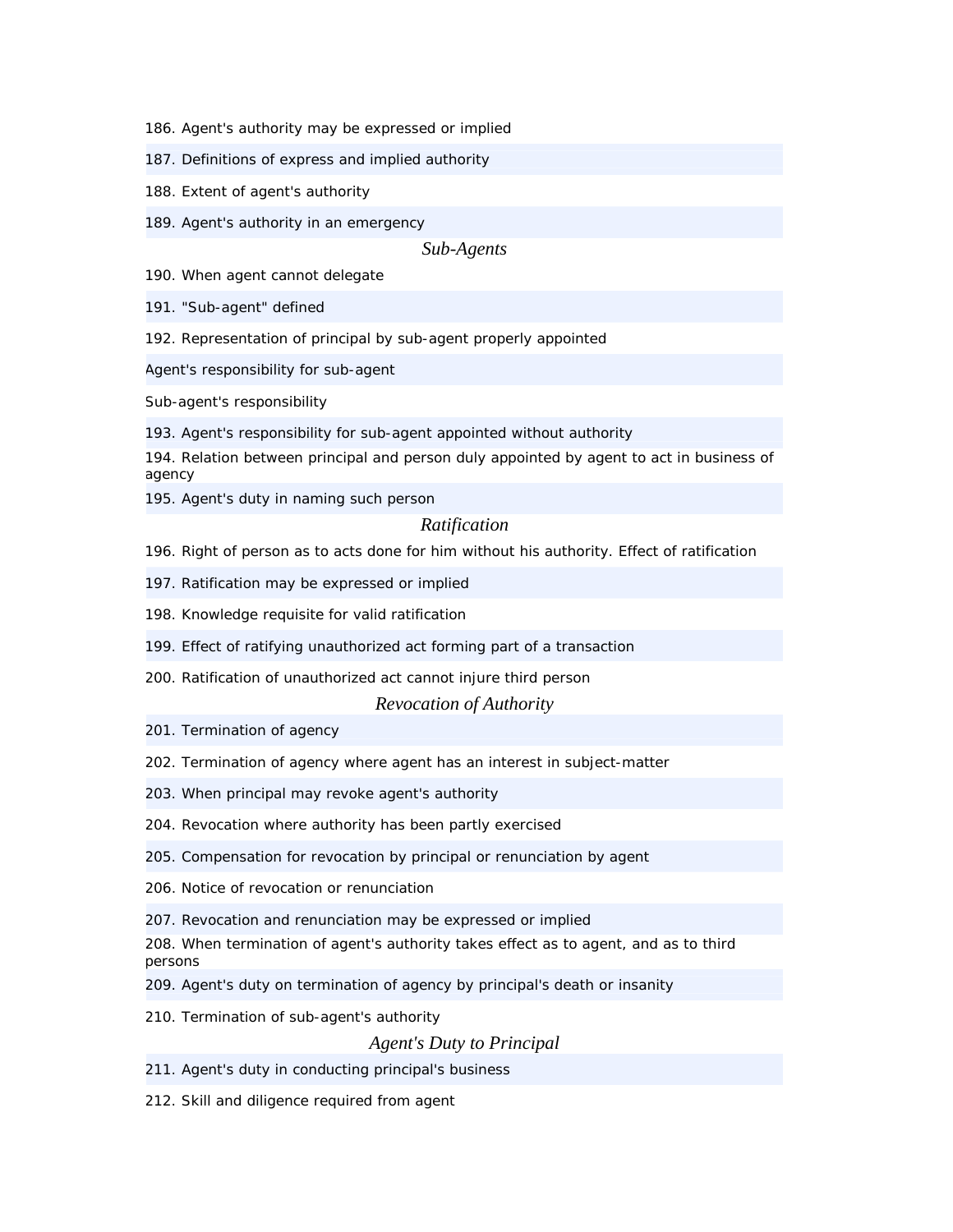#### 213. Agent's accounts

214. Agent's duty to communicate with principal

215. Right of principal when agent deals, on his own account, in business of agency without principal's consent

216. Principal's right to benefit gained by agent dealing on his own account in business of agency

- 217. Agent's right of retainer out of sums received on principal's account
- 218. Agent's duty to pay sums received for principal
- 219. When agent's remuneration becomes due
- 220. Agent not entitled to remuneration for business mis-conducted
- 221. Agent's lien on principal's property

## *Principal's Duty to Agent*

- 222. Agent to be indemnified against consequences of lawful acts
- 223. Agent to be indemnified against consequences of acts done in good faith
- 224. Non-liability of employer of agent to do a criminal act
- 225. Compensation to agent for injury caused by principal's neglect

#### *Effect of agency on contract with third persons*

- 226. Enforcement and consequences of agent's contracts
- 227. Principal how far bound, when agent exceeds authority
- 228. Principal not bound when excess of agent's authority is not separable
- 229. Consequences of notice given to agent
- 230. Agent cannot personally enforce, nor be bound by, contracts on behalf of principal

Presumption of contract to contrary

- 231. Rights of parties to a contract made by agent not disclosed
- 232. Performance of contract with agent supposed to be principal
- 233. Right of person dealing with agent personally liable

234. Consequence of inducing agent or principal to act on belief that principal or agent will be held exclusively liable

- 235. Liability of pretended agent
- 236. Person falsely contracting as agent not entitled to performance
- 237. Liability of principal inducing belief that agent's unauthorized acts were authorized
- 238. Effect, on agreement, of misrepresentation or fraud by agent

#### **CHAPTER XI** OF PARTNERSHIP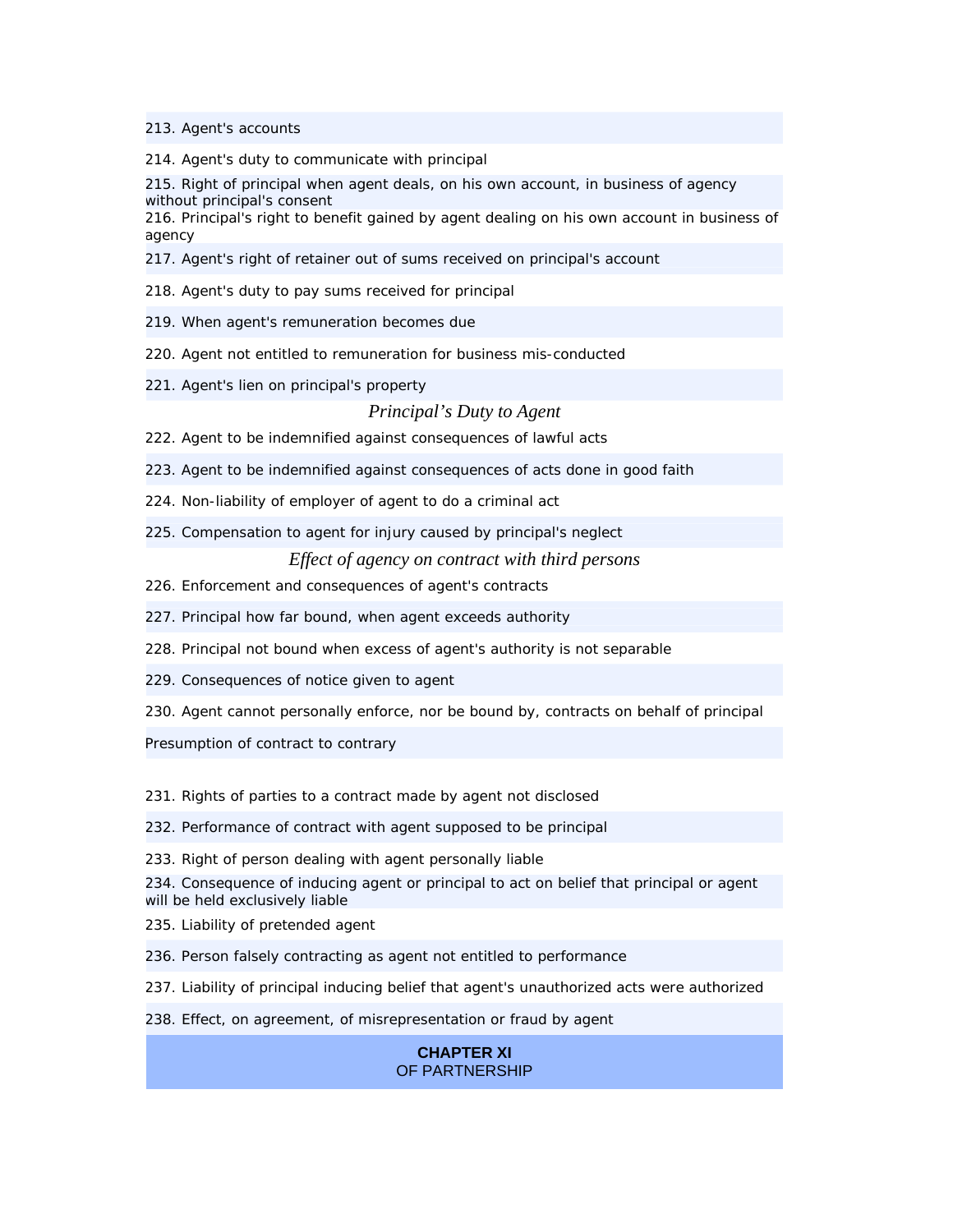239-266. [Repealed]

Copyright®2008, Ministry of Law, Justice and Parliamentary Affairs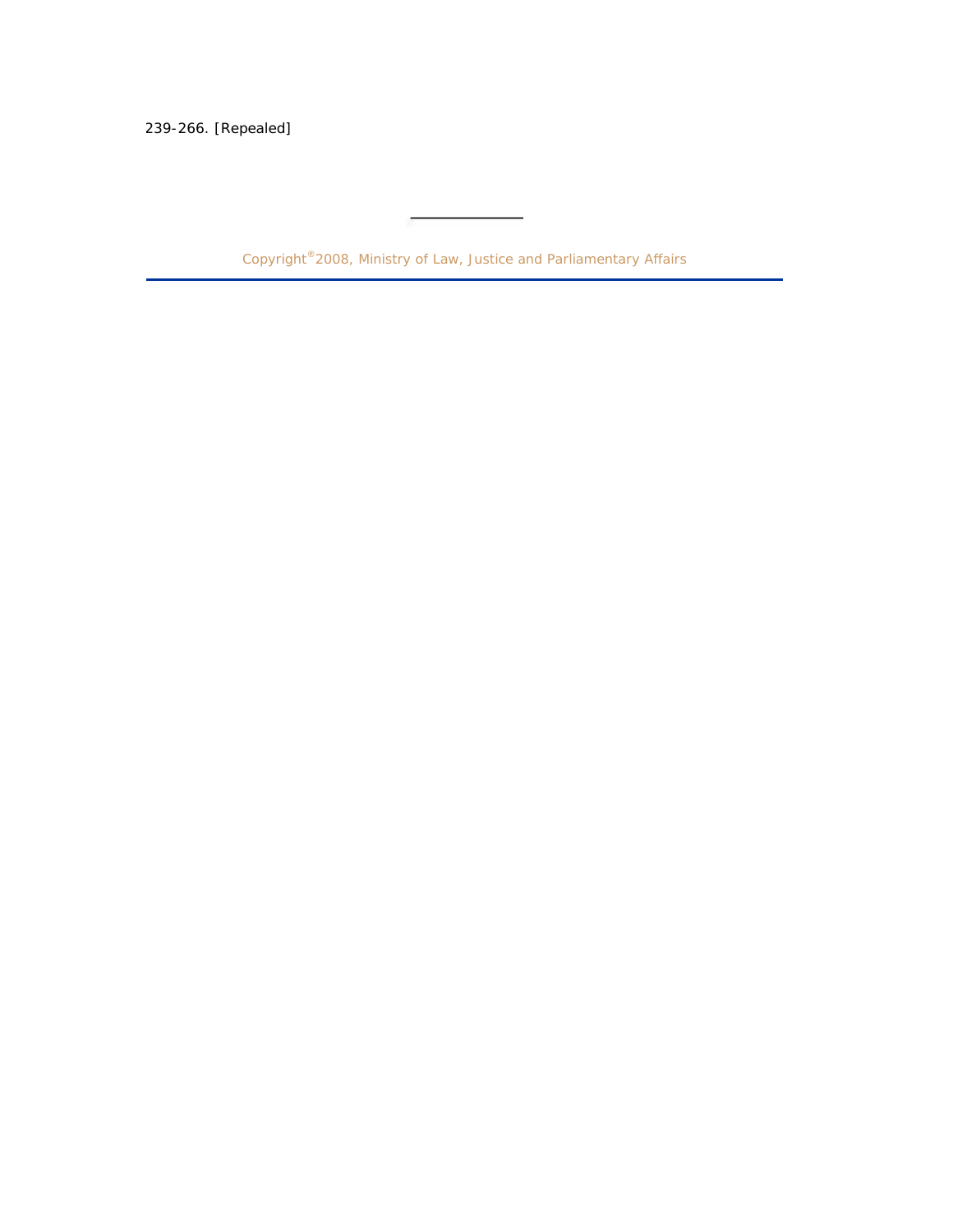# **[1](http://www.bdlaws.gov.bd/print_sections.php?id=26§ions_id=10000000) THE CONTRACT ACT, 1872**

## (ACT NO. IX OF 1872).

[25th April, 1872]

Preamble Whereas it is expedient to define and amend certain parts of the law relating to contracts; It is enacted as follows:-

## PRELIMINARY

Short title 1. This Act may be called the [Contract Act](http://www.bdlaws.gov.bd/pdf_part.php?id=26), 1872.

| Extent       | It extends to the whole of Bangladesh; and it shall come |
|--------------|----------------------------------------------------------|
| Commencement | into force on the first day of September, 1872.          |

 Enactments repealed Nothing herein contained shall affect the provisions of any Statute, Act or Regulation not hereby expressly repealed, nor any usage or custom of trade, nor any incident of any contract, not inconsistent with the provisions of this Act.

 Interpretationclause 2. In this Act the following words and expressions are used in the following senses, unless a contrary intention appears from the context:-

(a) When one person signifies to another his willingness to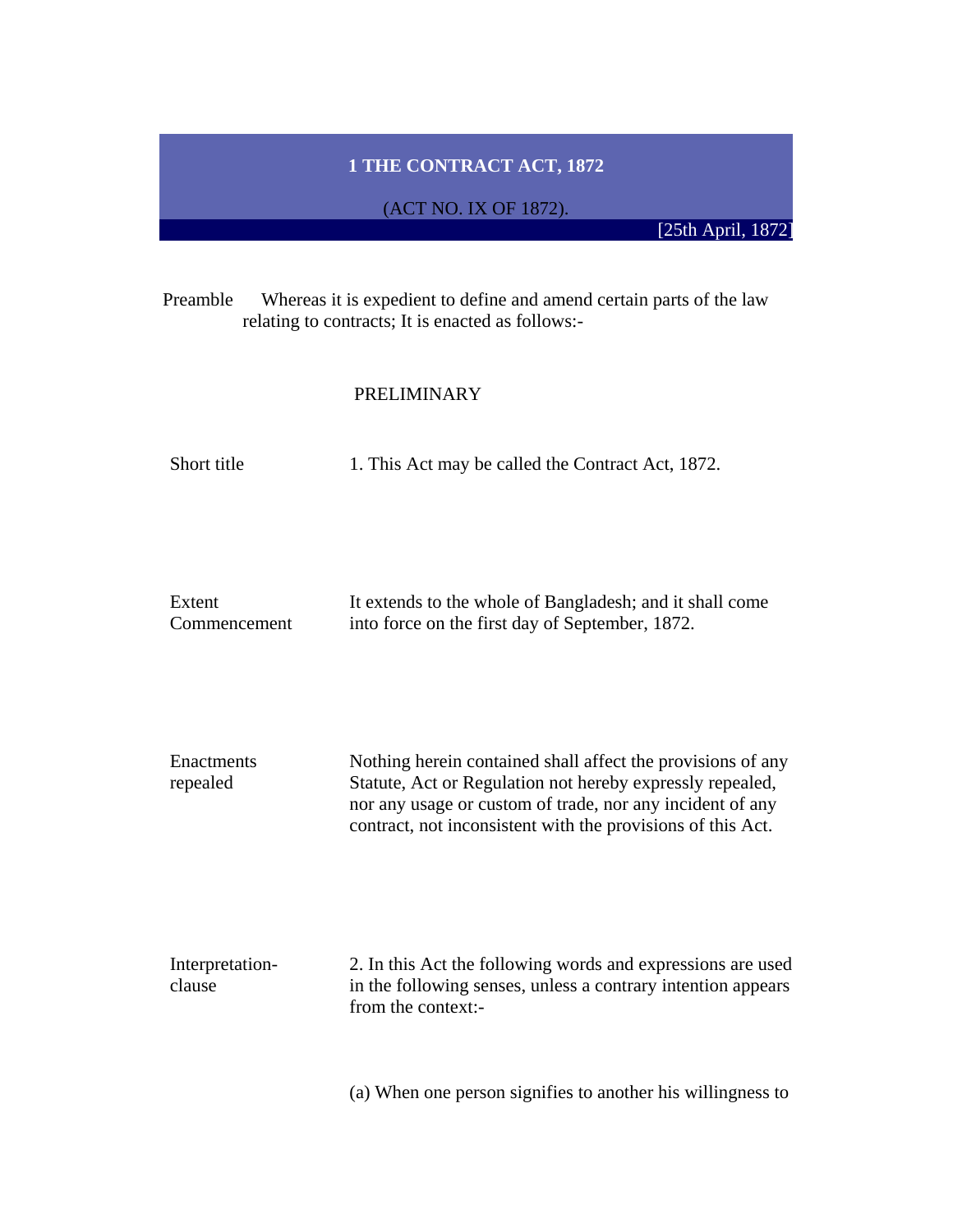do or to abstain from doing anything, with a view to obtaining the assent of that other to such act or abstinence, he is said to make a proposal:

(b) When the person to whom the proposal is made signifies his assent thereto, the proposal is said to be accepted. A proposal, when accepted becomes a promise:

(c) The person making the proposal is called the "promisor" and the person accepting the proposal is called the "promisee":

(d) When, at the desire of the promisor, the promisee or any other person has done or abstained from doing, or does or abstains from doing, or promises to do or to abstain from doing, something, such act or abstinence or promise is called a consideration for the promise:

(e) Every promise and every set of promises, forming the consideration for each other, is an agreement:

(f) Promises which form the consideration or part of the consideration for each other are called reciprocal promises:

(g) An agreement not enforceable by law is said to be void:

(h) An agreement enforceable by law is a contract:

(i) An agreement which is enforceable by law at the option of one or more of the parties thereto, but not at the option of the other or others, is a voidable contract: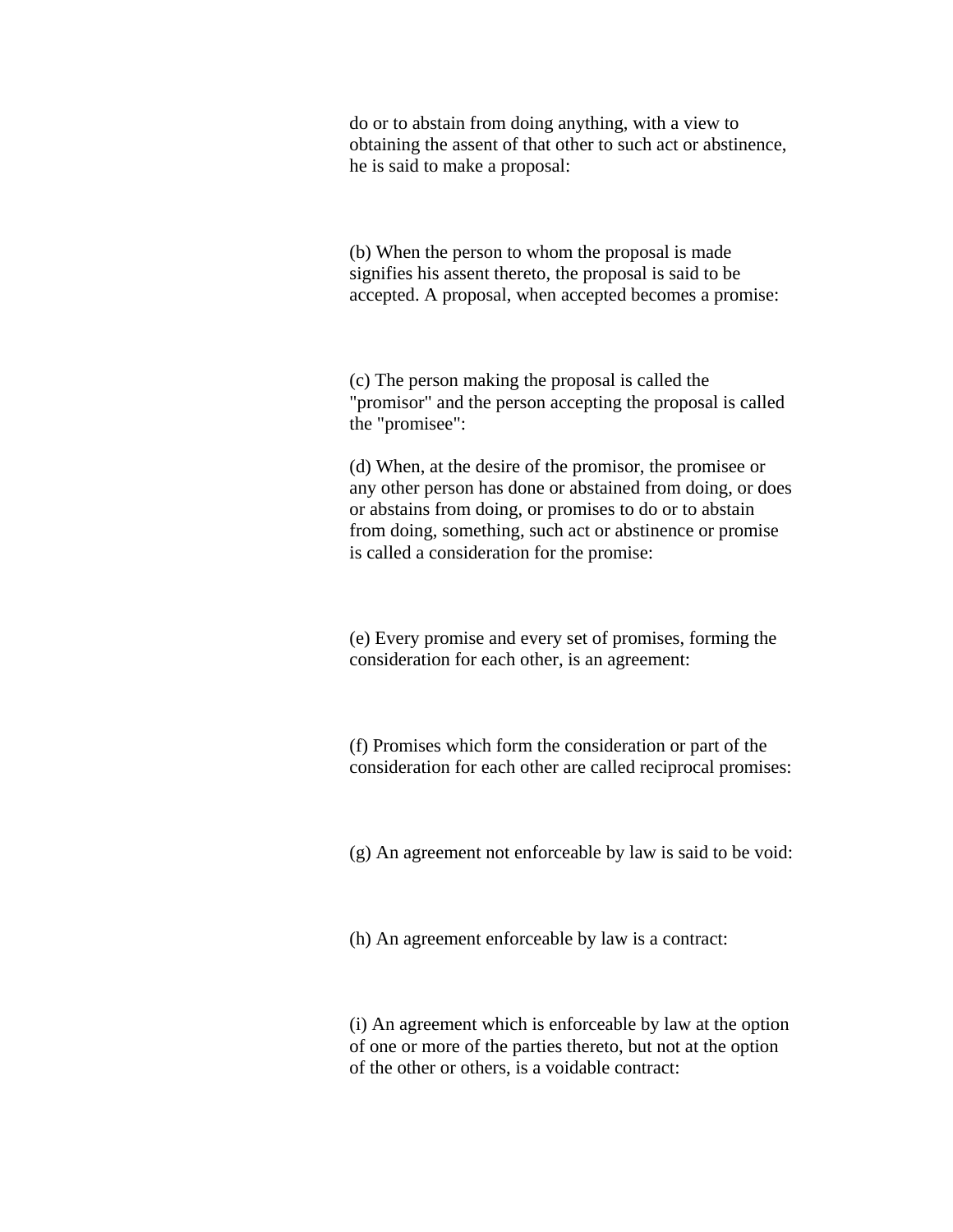(j) A contract which ceases to be enforceable by law becomes void when it ceases to be enforceable.

## CHAPTER I

# OF THE COMMUNICATION, ACCEPTANCE AND REVOCATION OF PROPOSALS

| Communication,<br>acceptance and<br>revocation of<br>proposals | 3. The communication of proposals, the acceptance of<br>proposals, and the revocation of proposals and<br>acceptances, respectively, are deemed to be made by any<br>act or omission of the party proposing, accepting or<br>revoking by which he intends to communicate such<br>proposal, acceptance or revocation, or which has the effect<br>of communicating it. |
|----------------------------------------------------------------|----------------------------------------------------------------------------------------------------------------------------------------------------------------------------------------------------------------------------------------------------------------------------------------------------------------------------------------------------------------------|
| Communication<br>when complete                                 | 4. The communication of a proposal is complete when it<br>comes to the knowledge of the person to whom it is made.<br>The communication of an acceptance is complete,-                                                                                                                                                                                               |
|                                                                | as against the proposer, when it is put in a course of<br>transmission to him, so as to be out of the power of the<br>acceptor;                                                                                                                                                                                                                                      |
|                                                                | as against the acceptor, when it comes to the knowledge of<br>the proposer.                                                                                                                                                                                                                                                                                          |

The communication of a revocation is complete,-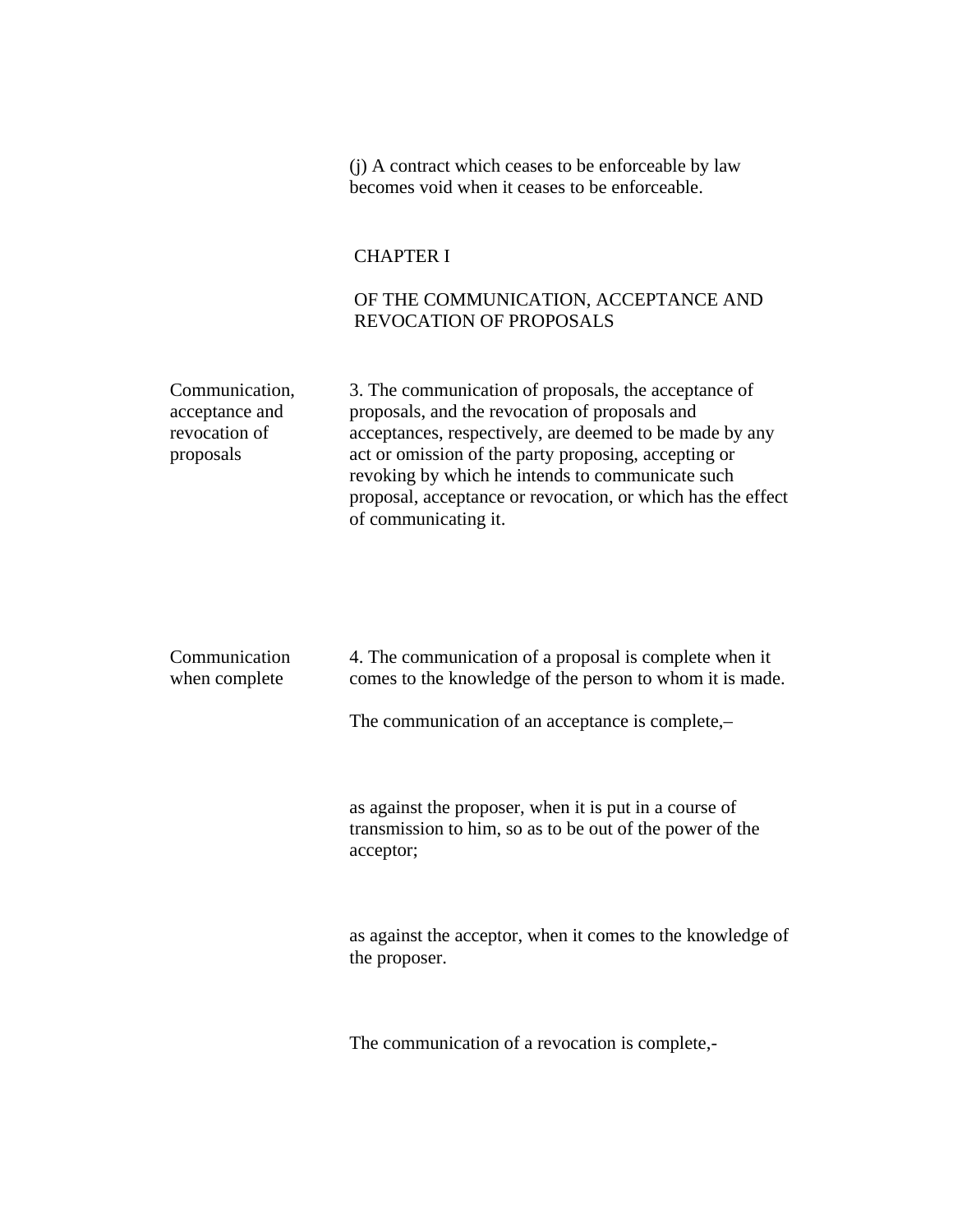as against the person who makes it, when it is put into a course of transmission to the person to whom it is made, so as to be out of the power of the person who makes it;

as against the person to whom it is made, when it comes to his knowledge.

Illustrations

(a) A proposes, by letter, to sell a house to B at a certain price.

The communication of the proposal is complete when B receives the letter.

(b) B accepts A's proposal by a letter sent by post.

The communication of the acceptance is complete,–

as against A, when the letter is posted;

as against B, when the letter is received by A.

(c) A revokes his proposal by telegram.

The revocation is complete as against A when the telegram is despatched. It is complete as against B when B receives it.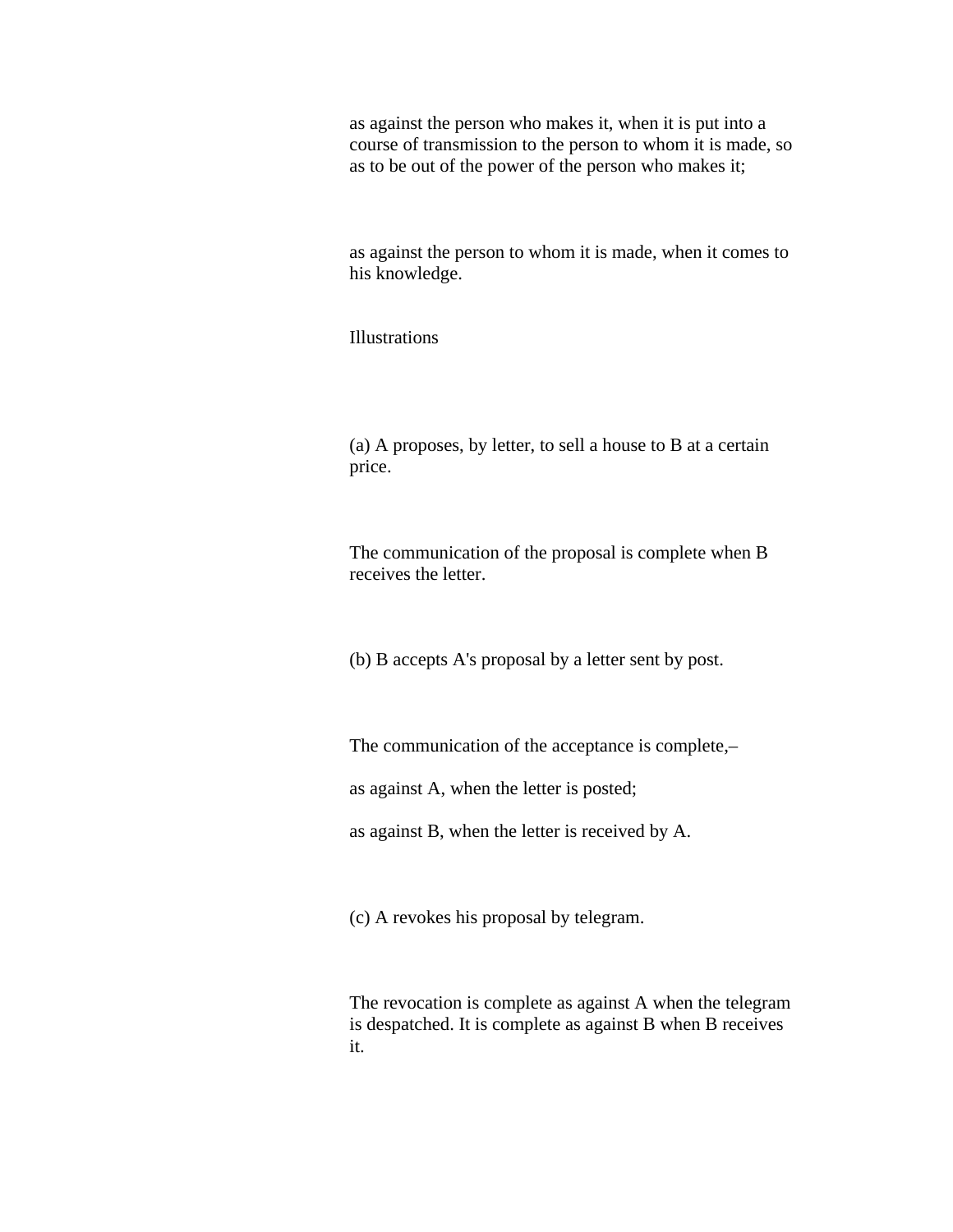B revokes his acceptance by telegram. B's revocation is complete as against B when the telegram is despatched, and as against A when it reaches him.

 Revocation of proposals and acceptances

5. A proposal may be revoked at any time before the communication of its acceptance is complete as against the proposer, but not afterwards.

An acceptance may be revoked at any time before the communication of the acceptance is complete as against the acceptor, but not afterwards. Illustrations

A proposes, by a letter sent by post, to sell his house to B.

B accepts the proposal by a letter sent by post.

A may revoke his proposal at any time before or at the moment when B posts his letter of acceptance, but not afterwards.

B may revoke his acceptance as any time before or at the moment when the letter communicating it reaches A, but not afterwards.

Revocation how 6. A proposal is revoked –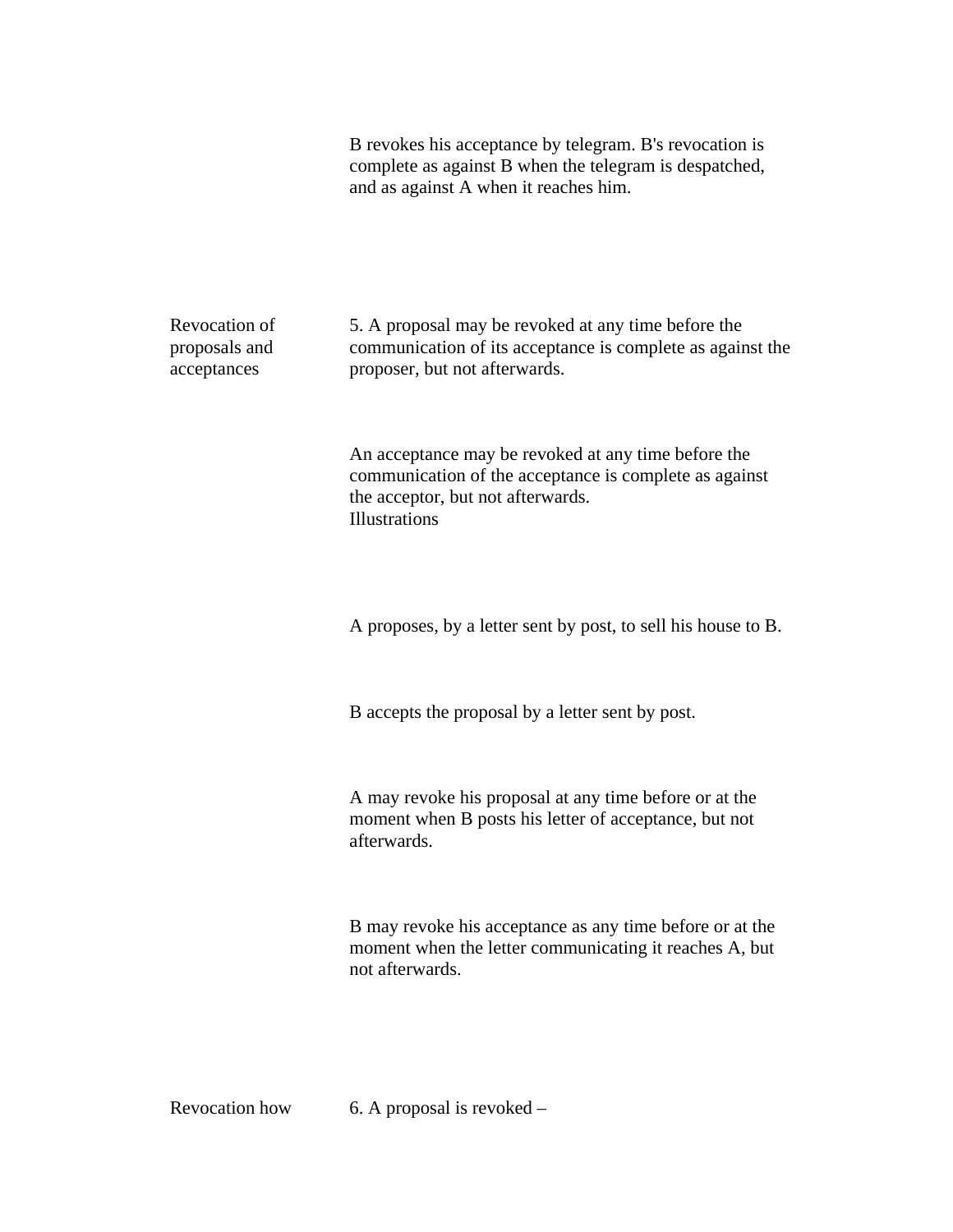(1) by the communication of notice of revocation by the proposer to the other party;

(2) by the laps of the time prescribed in such proposal for its acceptance, or, if no time is so prescribed, by the lapse of a reasonable time, without communication of the acceptance;

(3) by the failure of the acceptor to fulfil a condition precedent to acceptance; or

(4) by the death or insanity of the proposer, if the fact of his death or insanity comes to the knowledge of the acceptor before acceptance.

 Acceptance must be absolute 7. In order to convert a proposal into a promise, the acceptance must-

(1) be absolute and unqualified;

(2) be expressed in some usual and reasonable manner, unless the proposal prescribes the manner in which it is to be accepted. If the proposal prescribes a manner in which it is to be accepted, and the acceptance is not made in such manner, the proposer may, within a reasonable time after the acceptance is communicated to him, insist that his proposal shall be accepted in the prescribed manner, and not otherwise; but if he fails to do so, he accepts the acceptance.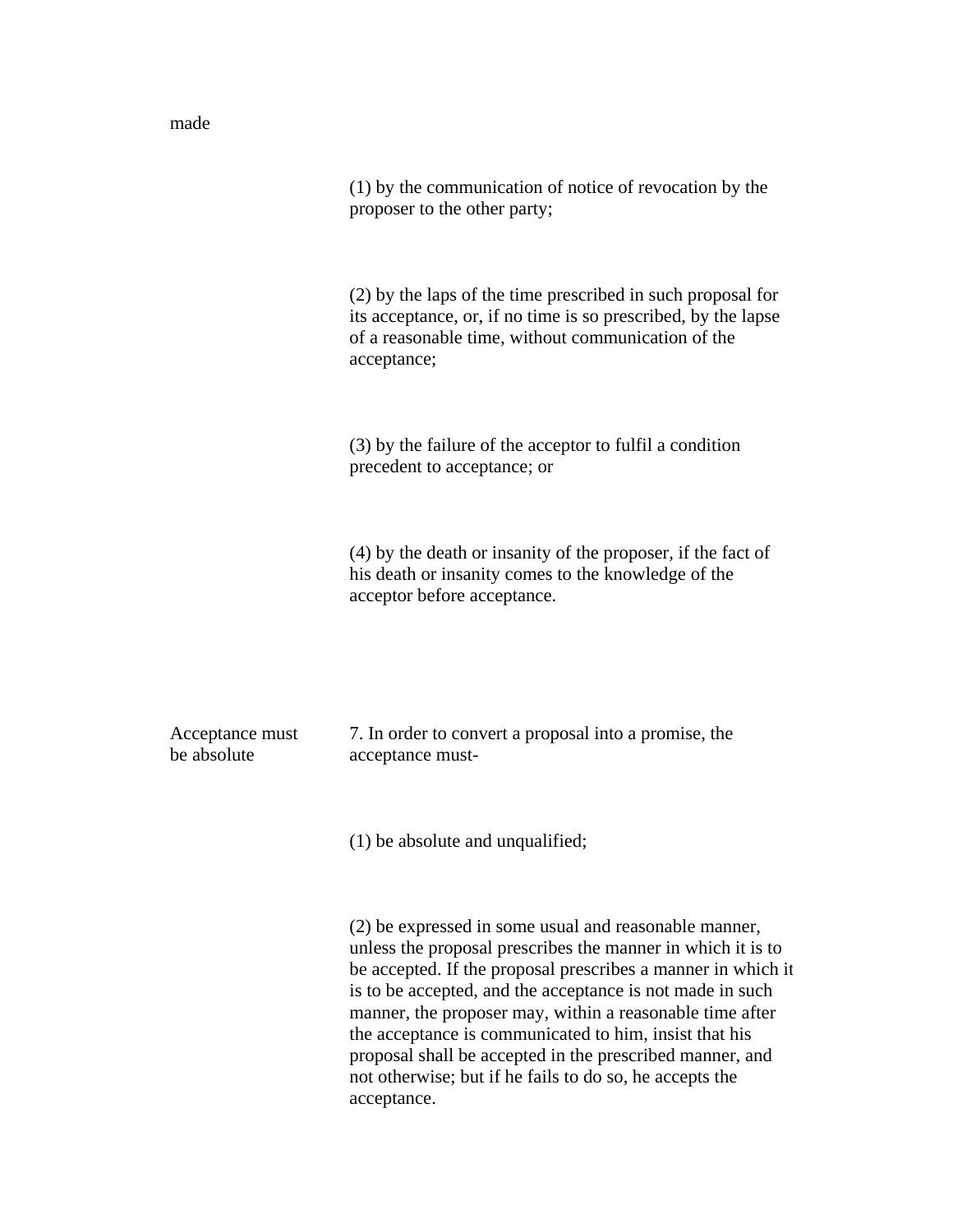Acceptance by performing, conditions, or receiving consideration

8. Performance of the conditions of a proposal, or the acceptance of any consideration for a reciprocal promise which may be offered with a proposal, is an acceptance of the proposal.

 Promises, express and implied 9. In so far as the proposal or acceptance of any promise is made in words, the promise is said to be express. In so far as such proposal or acceptance is made otherwise than in words, the promise is said to be implied.

## CHAPTER II

## OF CONTRACTS, VOIDABLE CONTRACTS AND VOID AGREEMENTS

 What agreements are contracts 10. All agreements are contracts if they are made by the free consent of parties competent to contract, for a lawful consideration and with a lawful object, and are not hereby expressly declared to be void.

> Nothing herein contained shall affect any law in force in Bangladesh, and not hereby expressly repealed, by which any contract is required to be made in writing or in the presence of witnesses, or any law relating to the registration of documents.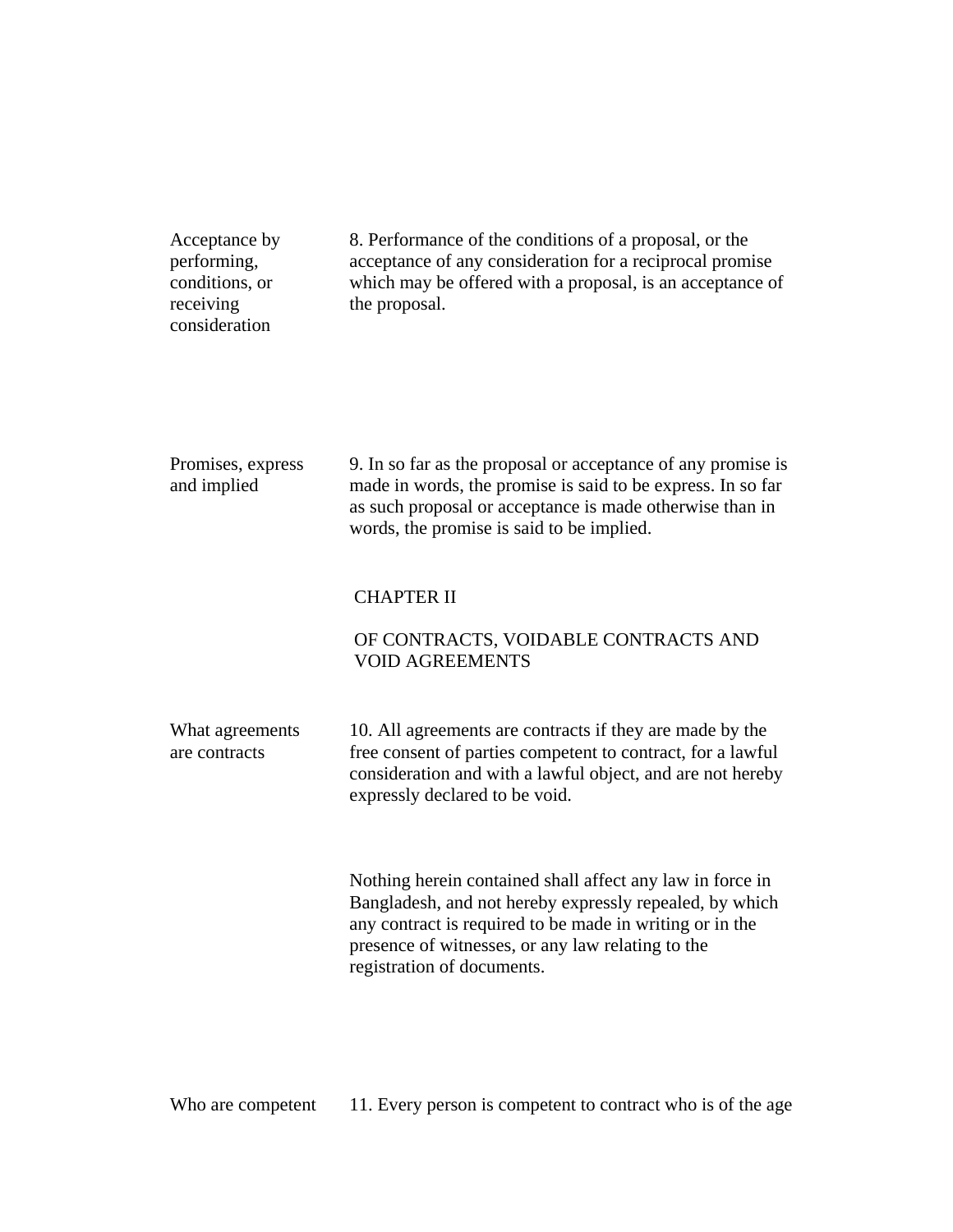to contract of majority according to the law to which he is subject, and who is of sound mind, and is not disqualified from contracting by any law to which he is subject.

 What is a sound mind for the purposes of contracting

12. A person is said to be of sound mind for the purpose of making a contract if, at the time when he makes it, he is capable of understanding it and of forming a rational judgment as to its effect upon his interests.

A person who is usually of unsound mind, but occasionally of sound mind, may make a contract when he is of sound mind.

A person who is usually of sound mind, but occasionally of unsound mind, may not make a contract when he is of unsound mind. Illustrations

(a) A patient in a lunatic asylum, who is at intervals of sound mind, may contract during those intervals.

(b) A sane man, who is delirious from fever or who is so drunk that he cannot understand the terms of a contract or form a rational judgment as to its effect on his interests, cannot contract whilst such delirium or drunkenness lasts.

 "Consent" defined 13. Two or more persons are said to consent when they agree upon the same thing in the same sense.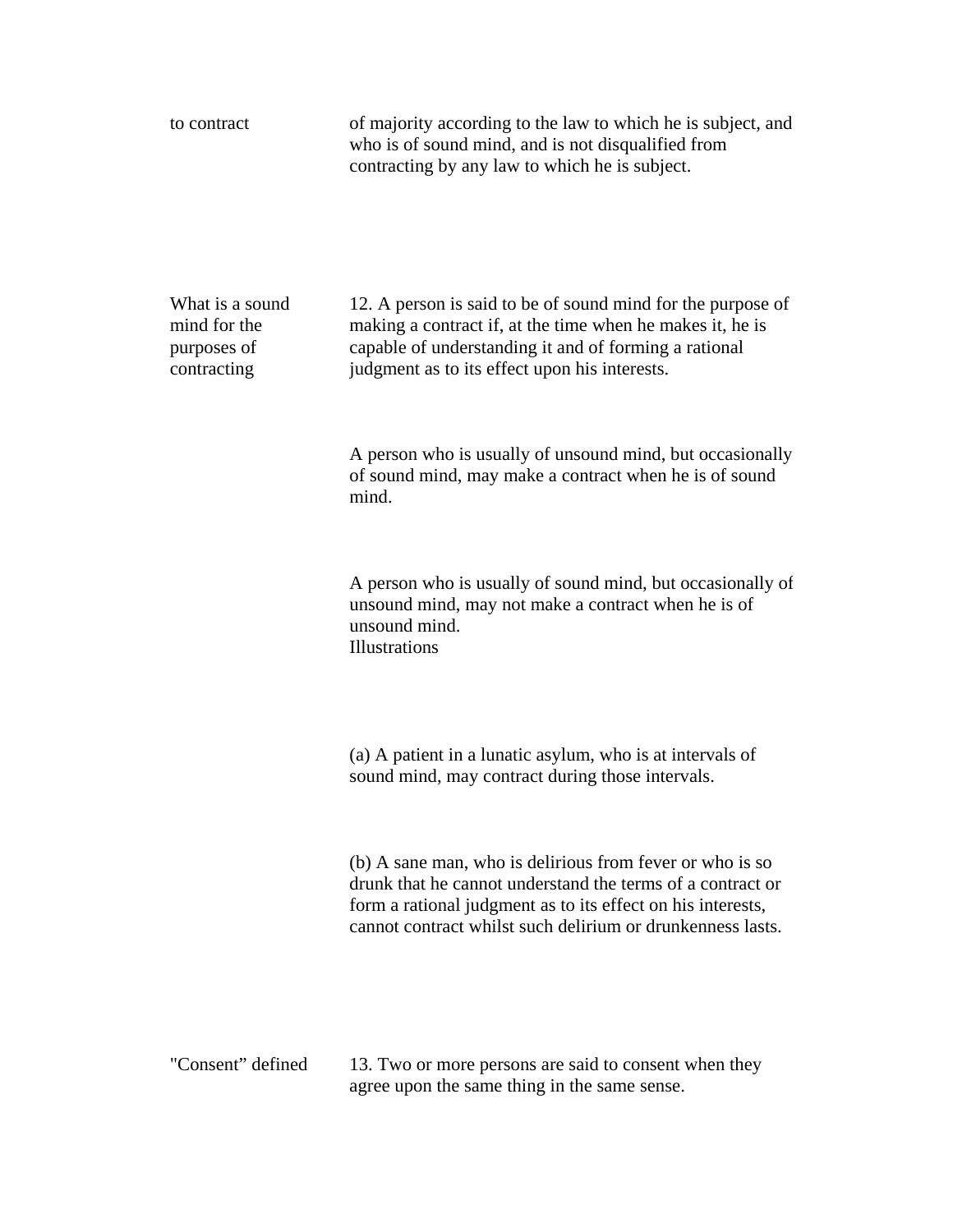| "Free consent"<br>defined | 14. Consent is said to be free when it is not caused by-                                                                                                                                                                                                                                    |
|---------------------------|---------------------------------------------------------------------------------------------------------------------------------------------------------------------------------------------------------------------------------------------------------------------------------------------|
|                           | $(1)$ coercion, as defined in section 15, or                                                                                                                                                                                                                                                |
|                           | $(2)$ undue influence, as defined in section 16, or                                                                                                                                                                                                                                         |
|                           | (3) fraud, as defined in section 17, or                                                                                                                                                                                                                                                     |
|                           | $(4)$ misrepresentation, as defined in section 18, or                                                                                                                                                                                                                                       |
|                           | (5) mistake, subject to the provisions of sections 20, 21 and<br>22.                                                                                                                                                                                                                        |
|                           | Consent is said to be so caused when it would not have<br>been given but for the existence of such coercion, undue<br>influence, fraud, misrepresentation or mistake.                                                                                                                       |
| "Coercion" defined        | 15. "Coercion" is the committing, or threatening to<br>commit, any act forbidden by the Penal Code or the<br>unlawful detaining or threatening to detain, any property,<br>to the prejudice of any person whatever, with the intention<br>of causing any person to enter into an agreement. |
|                           | Explanation - It is immaterial whether the Penal Code is or<br>is not in force in the place where the coercion is employed.                                                                                                                                                                 |
|                           | Illustrations                                                                                                                                                                                                                                                                               |
|                           |                                                                                                                                                                                                                                                                                             |

A, on board an English ship on the high seas, causes B to enter into an agreement by an act amounting to criminal intimidation under th[e Penal Code](http://www.bdlaws.gov.bd/pdf_part.php?id=11).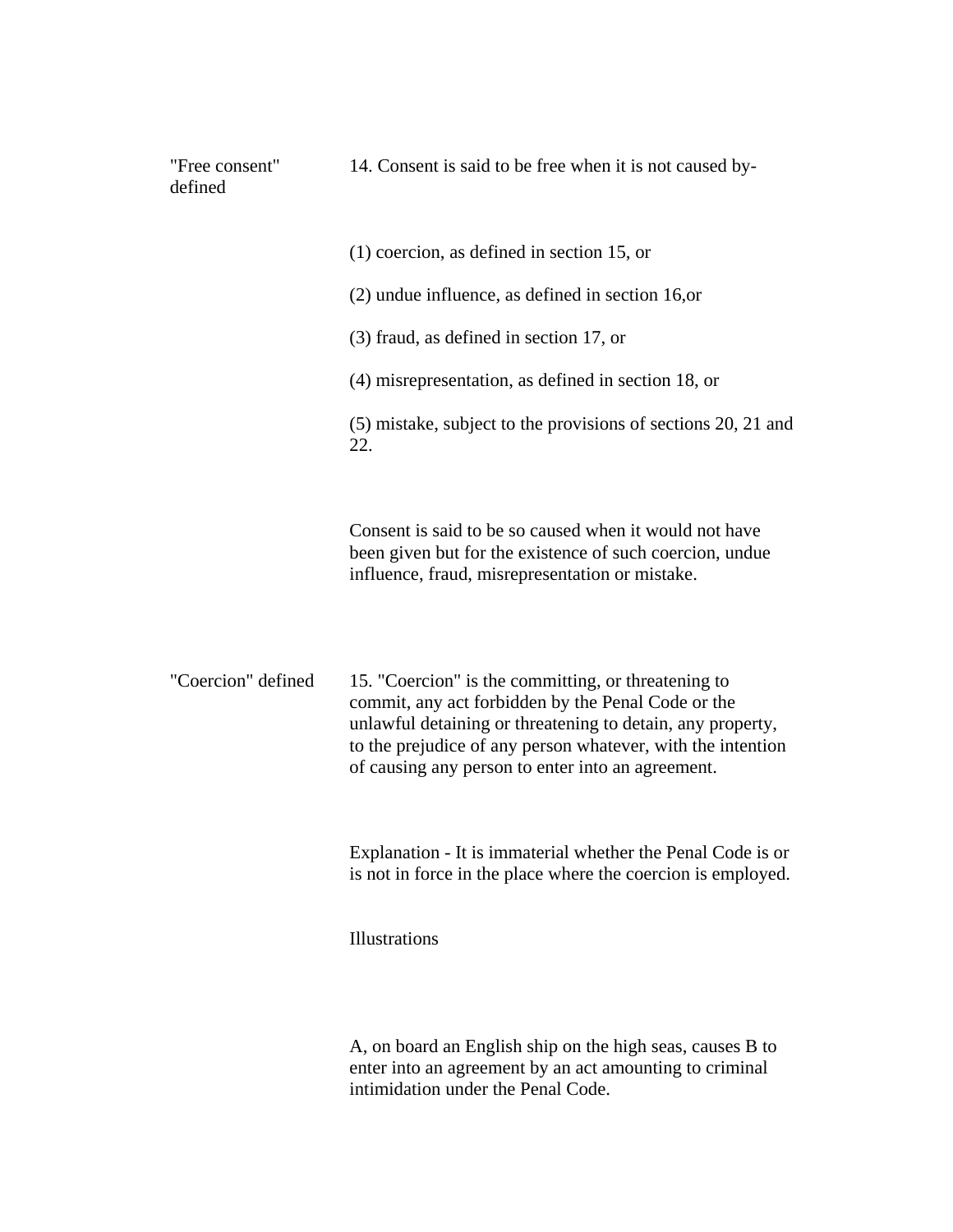|                              | A afterwards sues B for breach of contract at Chittagong.                                                                                                                                                                                                                            |
|------------------------------|--------------------------------------------------------------------------------------------------------------------------------------------------------------------------------------------------------------------------------------------------------------------------------------|
|                              | A has employed coercion, although his act is not an<br>offence by the law of England, and although section 506 of<br>the Penal Code was not in force at the time when or place<br>where the act was done.                                                                            |
| "Undue influence"<br>defined | 16.(1) A contract is said to be induced by "undue<br>influence" where the relations subsisting between the<br>parties are such that one of the parties is in a position to<br>dominate the will of the other and uses that position to<br>obtain an unfair advantage over the other. |
|                              | (2) In particular and without prejudice to the generality of<br>the foregoing principle, a person is deemed to be in a<br>position to dominate the will of another-                                                                                                                  |
|                              | (a) where he holds a real or apparent authority over the<br>other or where he stands in a fiduciary relation to the other;<br><sub>or</sub>                                                                                                                                          |
|                              | (b) where he makes a contract with a person whose mental<br>capacity is temporarily or permanently affected by reason<br>of age, illness, or mental or bodily distress.                                                                                                              |
|                              | (3) Where a person who is in a position to dominate the<br>will of another, enters into a contract with him, and the<br>transaction appears, on the face of it or on the evidence<br>adduced, to be unconscionable, the burden of proving that                                       |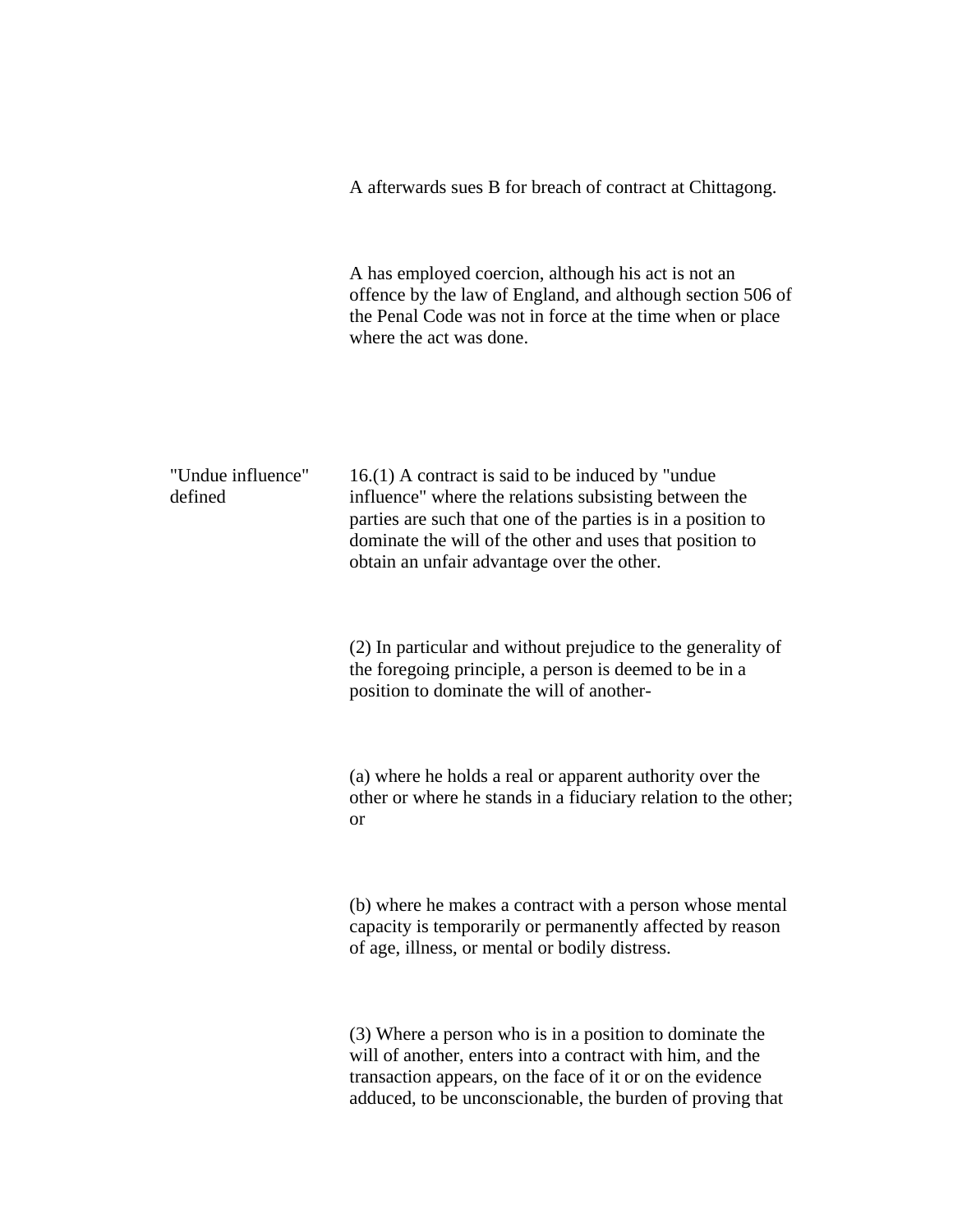such contract was not induced by undue influence shall lie upon the person in a position to dominate the will of the other.

Nothing in this sub-section shall affect the provisions of section 111 of th[e Evidence Act](http://www.bdlaws.gov.bd/pdf_part.php?id=24), 1872.

Illustrations

(a) A having advanced money to his son, B, during his minority, upon B's coming of age obtains, by misuse of parental influence, a bond from B for a greater amount than the sum due in respect of the advance. A employs undue influence.

(b) A, a man enfeebled by disease or age, is induced, by B's influence over him as his medical attendant, to agree to pay B an unreasonable sum for his professional services. B employs undue influence.

(c) A, being in debt to B, the money-lender of his village, contracts a fresh loan on terms which appear to be unconscionable. It lies on B to prove that the contract was not induced by undue influence.

(d) A applies to a banker for a loan at a time when there is stringency in the money market. The banker declines to make the loan except at an unusually high rate of interest. A accepts the loan on these terms. This is a transaction in the ordinary course of business, and the contract is not induced by undue influence.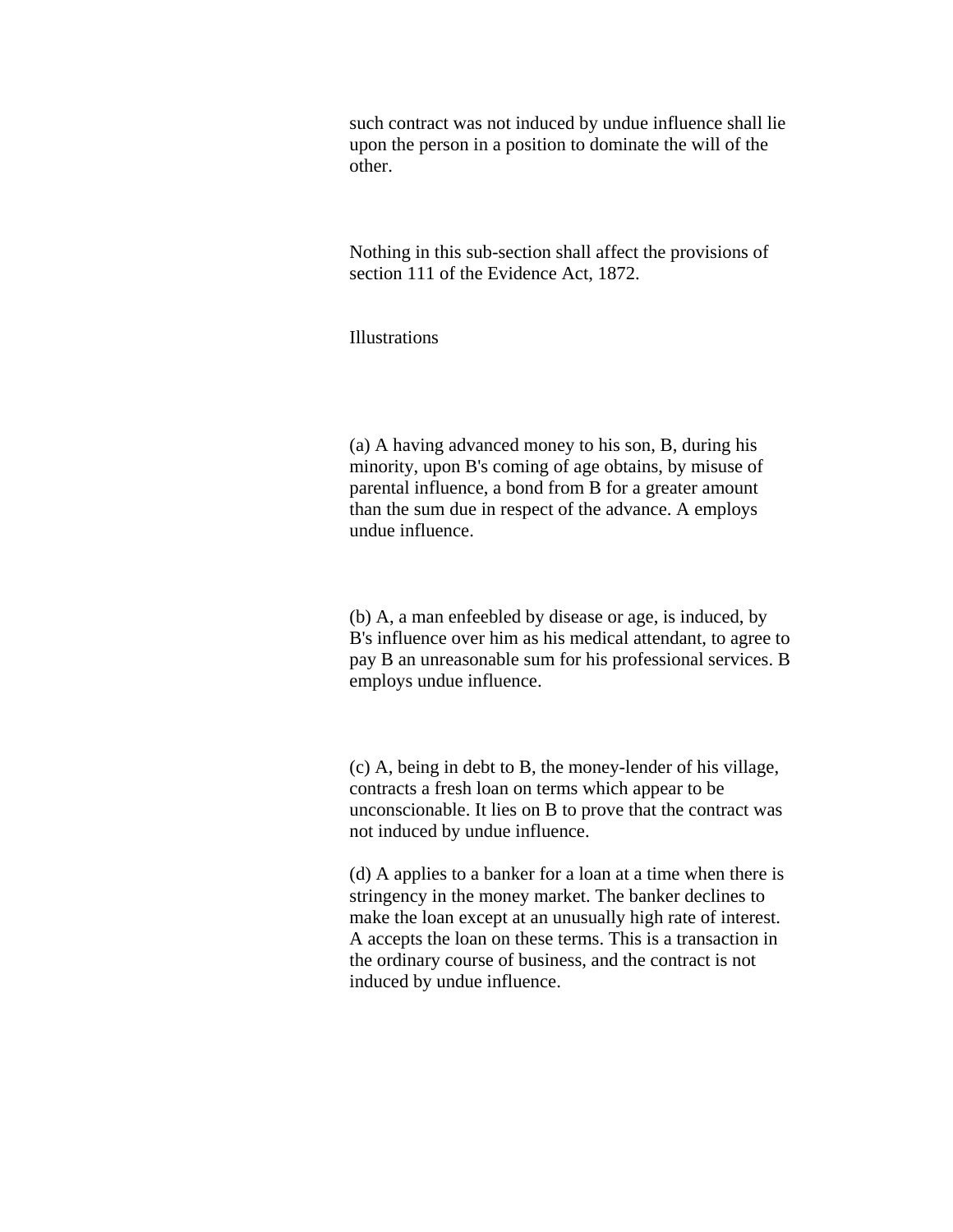"Fraud" defined 17. "Fraud" means and includes any of the following acts committed by a party to a contract, or with his connivance, or by his agent, with intent to deceive another party thereto or his agent, or to induce him to enter into the contract:-

> (1) the suggestion, as a fact, of that which is not true, by one who does not believe it to be true;

(2) the active concealment of a fact by one having knowledge or belief of the fact;

(3) a promise made without any intention of performing it;

(4) any other act fitted to deceive;

(5) any such act or omission as the law specially declares to be fraudulent.

Explanation – Mere silence as to facts likely to affect the willingness of a person to enter into a contract is not fraud, unless the circumstances of the case are such that, regard being had to them, it is the duty of the person keeping silence to speak, or unless his silence is, in itself, equivalent to speech.

Illustrations

(a) A sells, by auction, to B, a horse which A knows to be unsound. A says nothing to B about the horse's unsoundness. This is not fraud in A.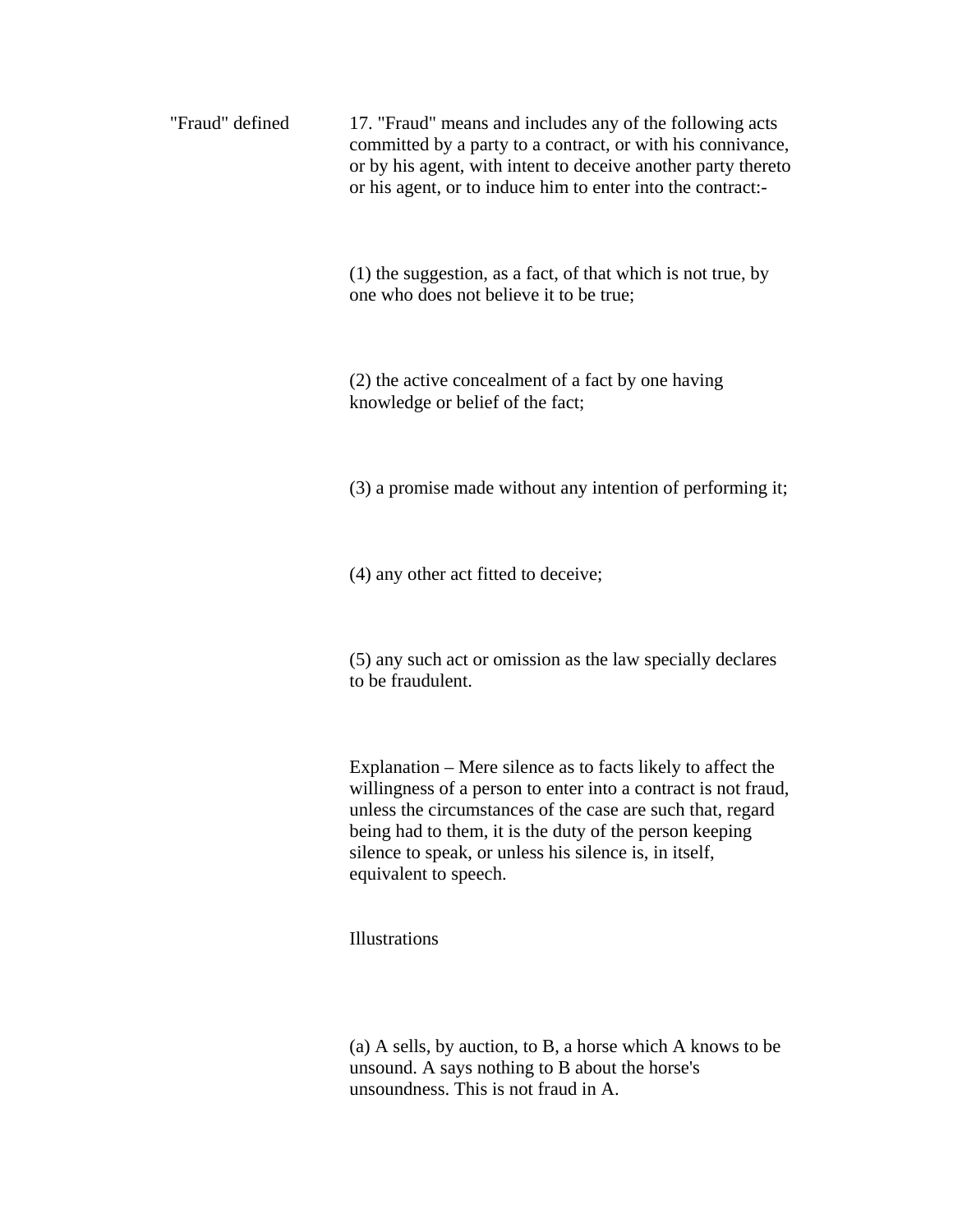(b) B is A's daughter and has just come of age. Here, the relation between the parties would make it A's duty to tell B if the horse is unsound.

(c) B says to A-"If you do not deny it, I shall assume that the horse is sound." A says nothing. Here, A's silence is equivalent to speech.

(d) A and B, being traders, enter upon a contract. A has private information of a change in prices which would affect B's willingness to proceed with the contract. A is not bound to inform B.

 "Misrepresentation" defined 18. "Misrepresentation" means and includes–

> (1) the positive assertion, in a manner not warranted by the information of the person making it, of that which is not true, though he believes it to be true;

> (2) any breach of duty which, without an intent to deceive, gains an advantage to the person committing it, or any one claiming under him, by misleading another to his prejudice or to the prejudice of any one claiming under him;

(3) causing, however innocently, a party to an agreement to make a mistake as to the substance of the thing which is the subject of the agreement.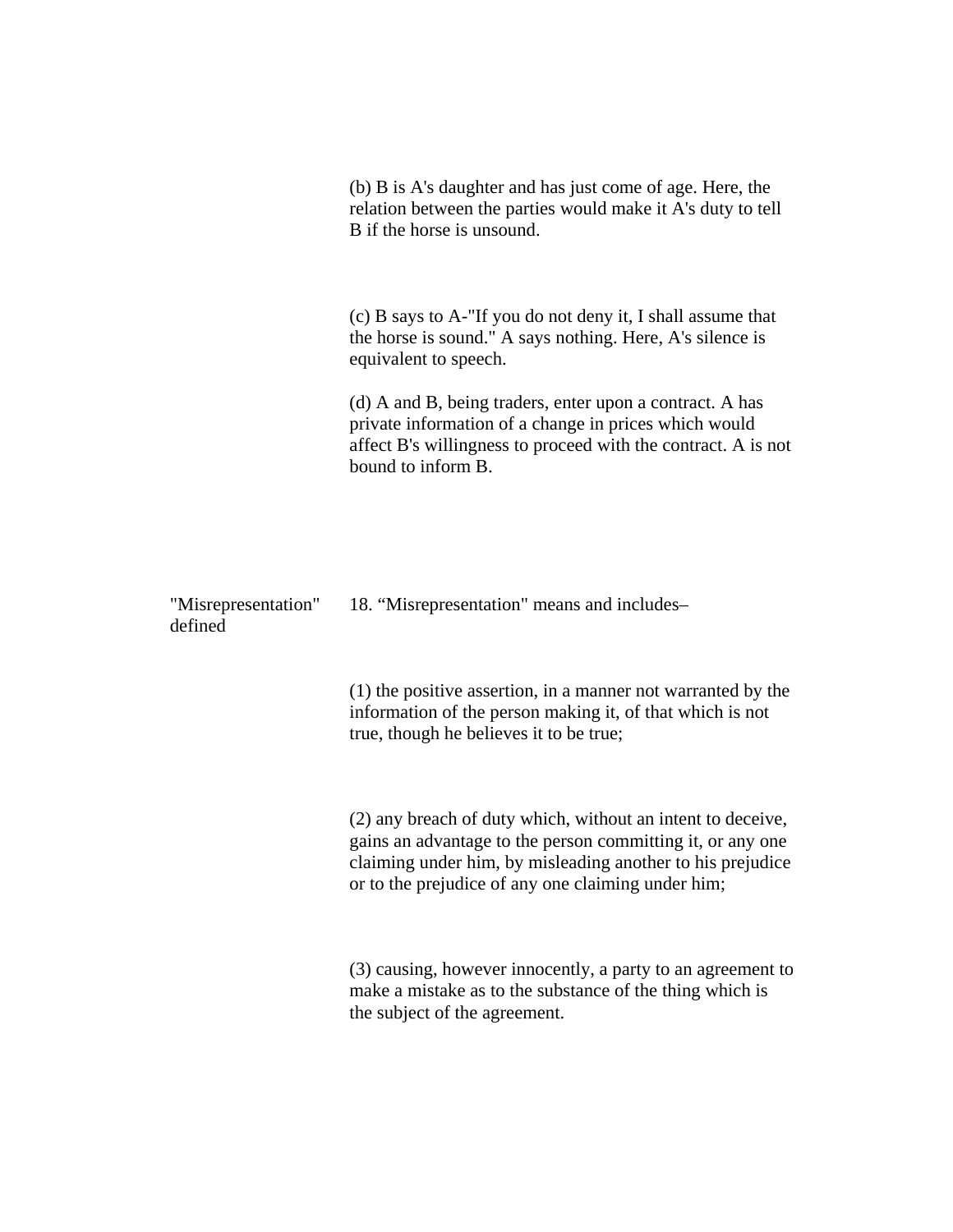Viodability of agreements without free consent

19. When consent to an agreement is caused by coercion, fraud or misrepresentation, the agreement is a contract viodable at the option of the party whose consent was so caused.

A party to a contract, whose consent was caused by fraud or misrepresentation, may, if he thinks fit, insist that the contract shall be performed, and that he shall be put in the position in which he would have been if the representations made had been true.

Exception.–If such consent was caused by misrepresentation or by silence, fraudulent within the meaning of section 17, the contract, nevertheless, is not voidable, if the party whose consent was so caused had the means of discovering the truth with ordinary diligence.

Explanation – A fraud or misrepresentation which did not cause the consent to a contract of the party on whom such fraud was practised, or to whom such misrepresentation was made, does not render a contract voidable.

Illustrations

(a) A, intending to deceive B, falsely represents that five hundred maunds of indigo are made annually at A's factory, and thereby induces B to buy the factory. The contract is voidable at the option of B.

(b) A, by a misrepresentation, leads B erroneously to believe that five hundred maunds of indigo are made annually at A's factory. B examines the accounts of the factory, which show that only four hundred maunds of indigo have been made. After this B buys the factory. The contract is not voidable on account of A's misrepresentation.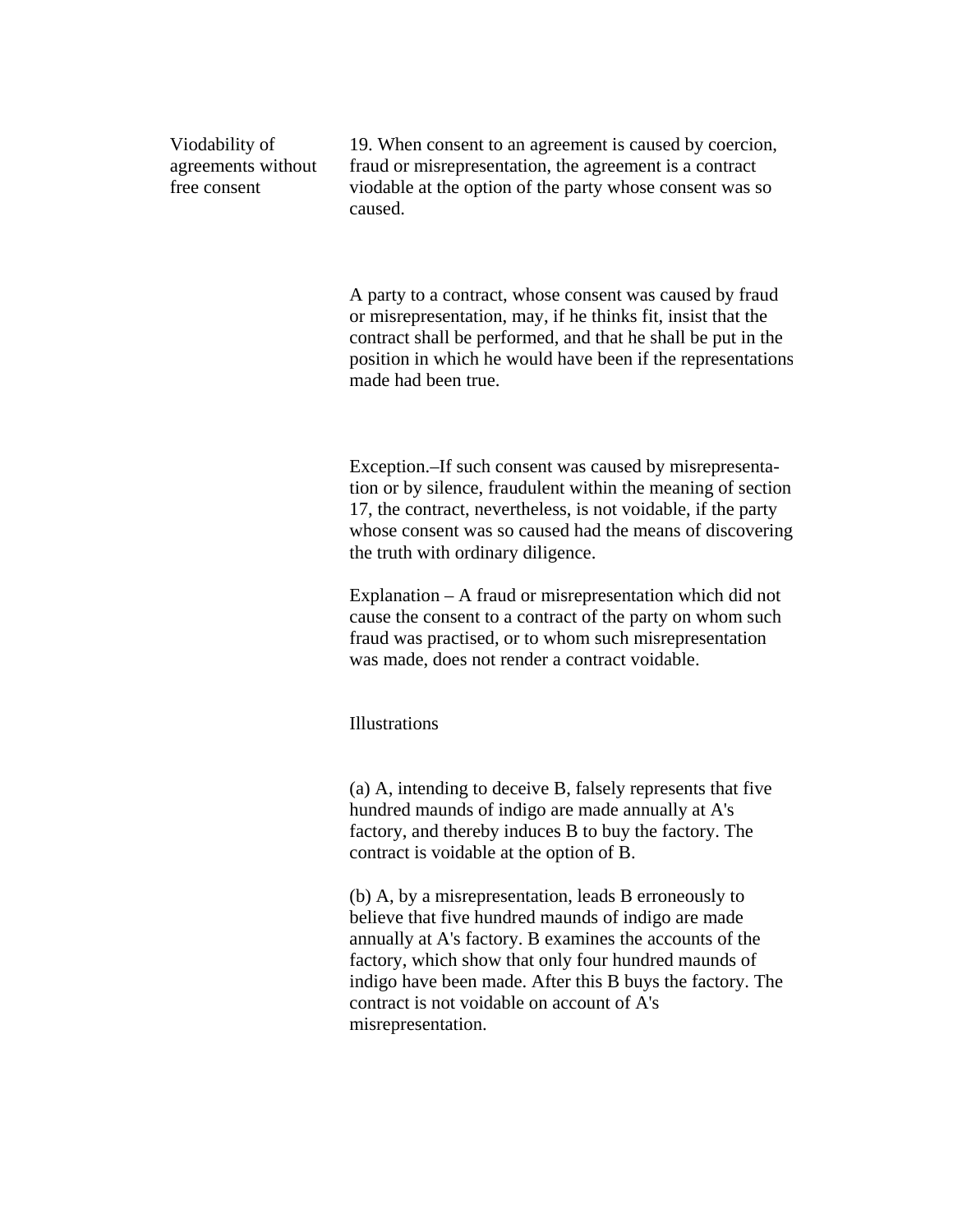(c) A fraudulently informs B that A's estate is free from encumbrance. B thereupon buys the estate. The estate is subject to a mortgage. B may either avoid the contract, or may insist on its being carried out and the mortgage-debt redeemed.

(d) B, having discovered a vein of ore on the estate of A, adopts means to conceal, and does conceal, the existence of the ore from A. Through A's ignorance B is enabled to buy the estate at an under-value. The contract is voidable at the option of A.

(e) A is entitled to succeed to an estate at the death of B; B dies: C, having received intelligence of B's death, prevents the intelligence reaching A, and thus induces A to sell him his interest in the estate. The sale is voidable at the option of A.

| Power to set aside  | 2[19A. When consent to an agreement is caused by undue |
|---------------------|--------------------------------------------------------|
| contract induced by | influence, the agreement is a contract voidable at the |
| undue influence     | option of the party whose consent was so caused.       |

Any such contract may be set aside either absolutely or, if the party who was entitled to avoid it has received any benefit thereunder, upon such terms and conditions as to the Court may seem just.

Illustrations

(a) A's son has forged B's name to a promissory note. B, under threat of prosecuting A's son, obtains a bond from A for the amount of the forged note. If B sues on this bond,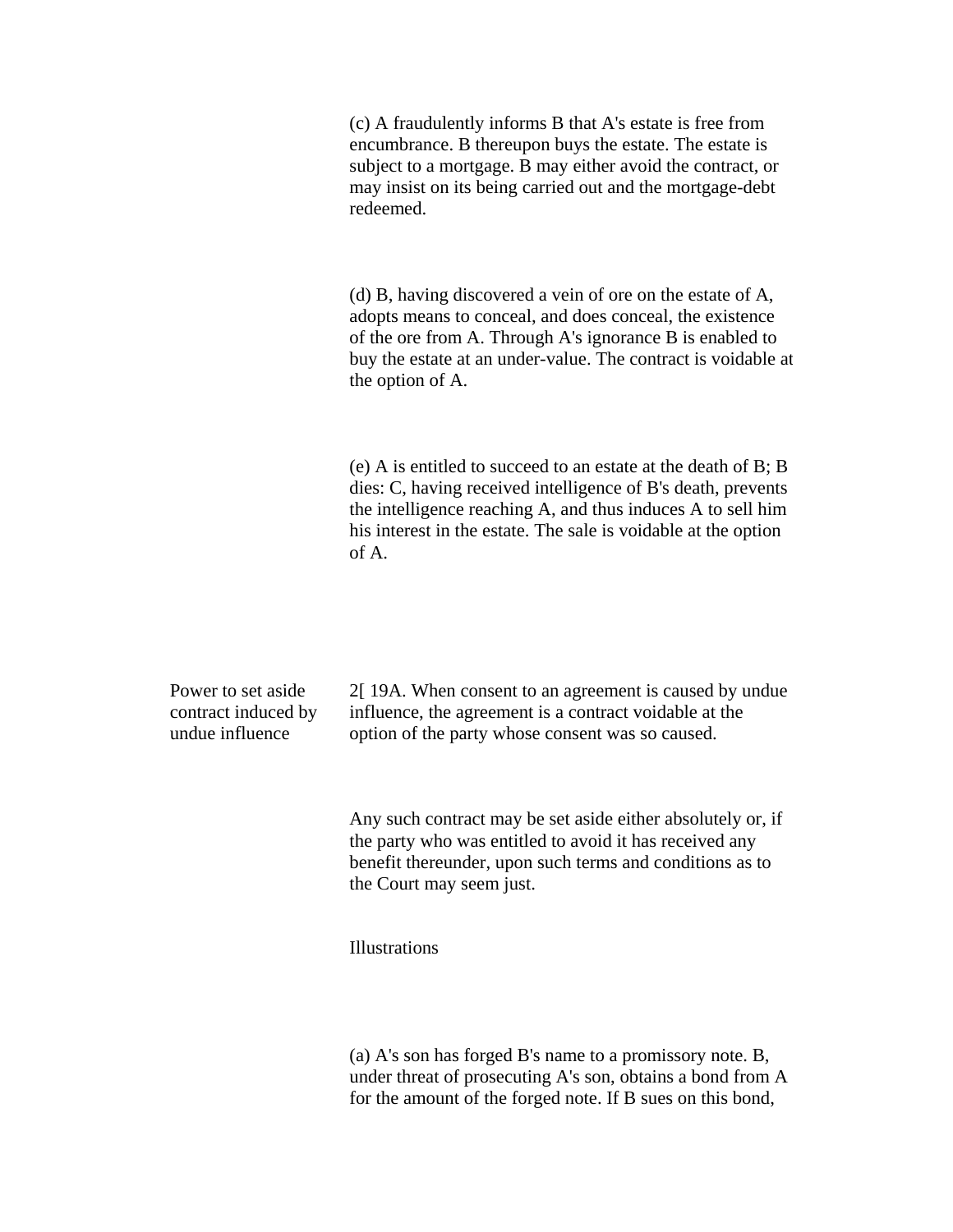the Court may set the bond aside.

(b) A, a money-lender, advances Taka 100 to B, an agriculturist, and, by undue influence, induces B to execute a bond for Taka 200 with interest at 6 per cent per month. The Court may set the bond aside, ordering B to repay the Taka 100 with such interest as may seem just.]

 Agreement void where both parties are under mistake as to matter of fact 20. Where both the parties to an agreement are under a mistake as to a matter of fact essential to the agreement, the agreement is void.

Explanation - An erroneous opinion as to the value of the thing which forms the subject-matter of the agreement is not to be deemed a mistake as to a matter of fact.

Illustrations

(a) A agrees to sell to B a specific cargo of goods supposed to be on its way from England to [3\[](http://www.bdlaws.gov.bd/print_sections.php?id=26&vol=§ions_id=183) Chittagong]. It turns out that, before the day of the bargain, the ship conveying the cargo had been cast away and the goods lost. Neither party was aware of the facts. The agreement is void.

(b) A agrees to buy from B a certain horse. It turns out that the horse was dead at the time of the bargain, though neither party was aware of the fact. The agreement is void.

(c) A, being entitled to an estate for the life of B, agrees to sell it to C. B was dead at the time of the agreement, but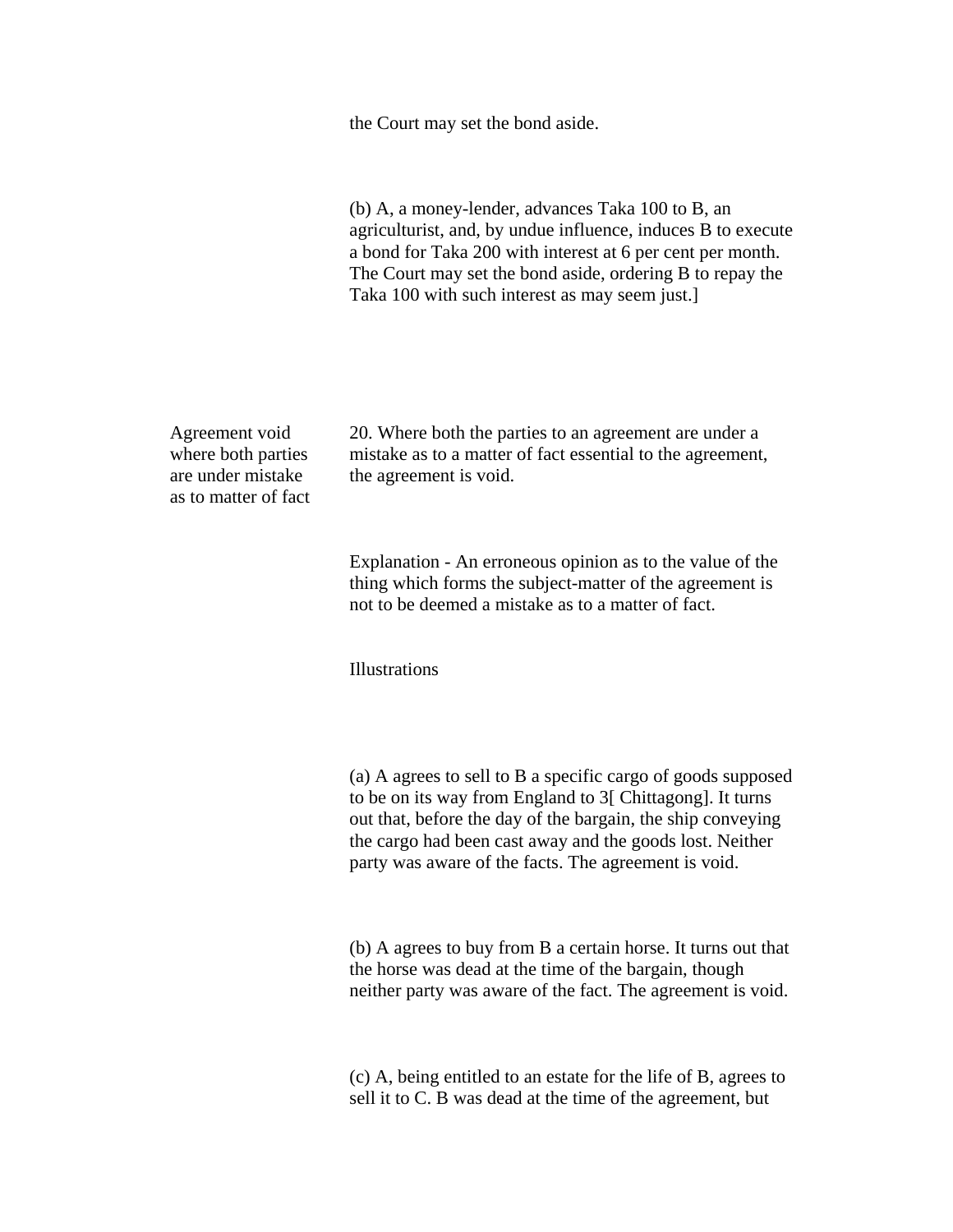both parties were ignorant of the fact. The agreement is void.

 Effect of mistakes as to law 21. A contract is not voidable because it was caused by a mistake as to any law in force in Bangladesh; but a mistake as to a law not in force in Bangladesh has the same effect as a mistake of fact.

 $4$ [ \* \* \*]

Illustration

A and B make a contract grounded on the erroneous belief that a particular debt is barred by the Bangladesh Law of Limitation: the contract is not voidable.

 Contract caused by mistake of one party as to matter of fact 22. A contract is not voidable merely because it was caused by one of the parties to it being under a mistake as to a matter of fact.

 What considerations and objects are lawful and what not

23. The consideration or object of an agreement is lawful, unless- it is forbidden by law; or

is of such a nature that, if permitted, it would defeat the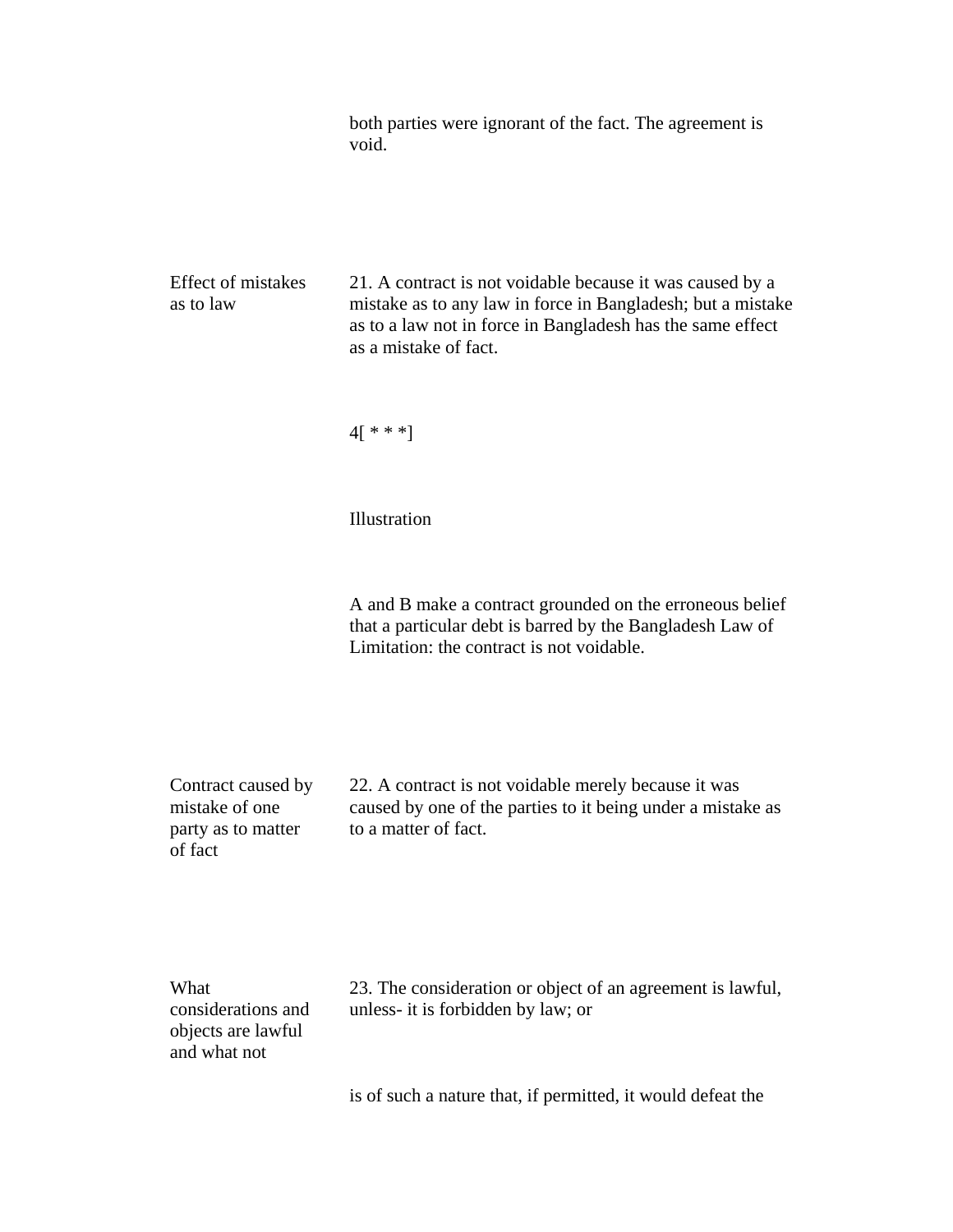provisions of any law; or

is fraudulent; or

involves or implies injury to the person or property of another; or the Court regards it as immoral, or opposed to public policy.

In each of these cases, the consideration or object of an agreement is said to be unlawful. Every agreement of which the object or consideration is unlawful is void.

Illustrations

(a) A agrees to sell his house to B for 10,000 Taka. Here B's promise to pay the sum of 10,000 Taka is the consideration for A's promise to sell the house, and A's promise to sell the house is the consideration for B's promise to pay the 10,000 Taka. These are lawful considerations.

(b) A promises to pay B 1,000 Taka at the end of six months; if C, who owes that sum to B, fails to pay it. B promises to grant time to C accordingly. Here the promise of each party is the consideration for the promise of the other party and they are lawful considerations.

(c) A promises, for a certain sum paid to him by B, to make good to B the value of his ship if it is wrecked on a certain voyage. Here A's promise is the consideration for B's payment and B's payment is the consideration for A's promise and these are lawful considerations.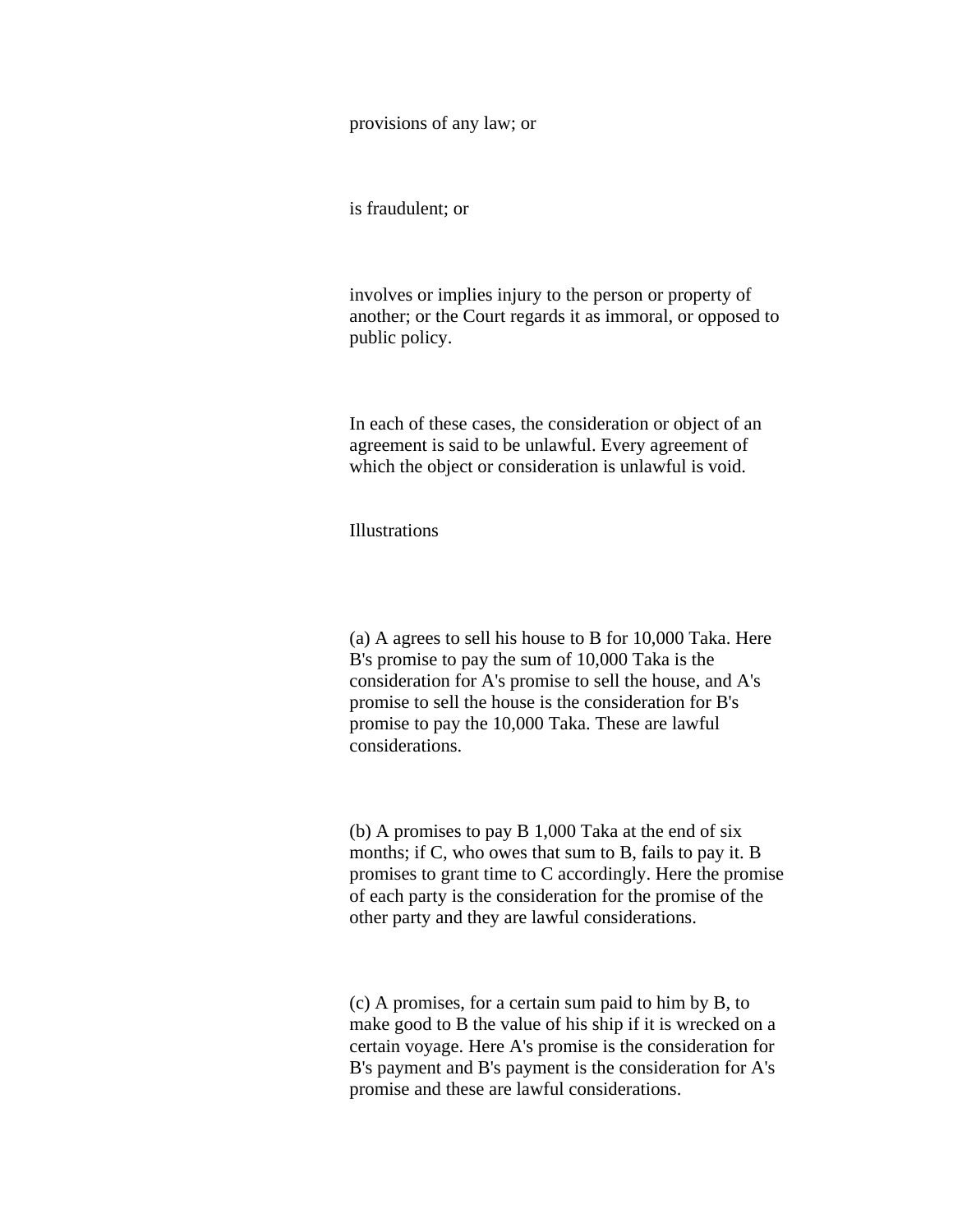(d) A promises to maintain B's child and B's promises to pay A 1,000 Taka yearly for the purpose. Here the promise of each party is the consideration for the promise of the other party. They are lawful considerations.

(e) A, B and C enter into an agreement for the division among them of gains acquired, or to be acquired, by them by fraud. The agreement is void, as its object is unlawful.

(f) A promises to obtain for B an employment in the public service, and B promises to pay 1,000 Taka to A. The agreement is void, as the consideration for it is unlawful.

(g) A, being agent for a landed proprietor, agrees for money, without the knowledge of his principal, to obtain for B a lease of land belonging to his principal. The agreement between A and B is void, as it implies a fraud by concealment by A, on his principal.

(h) A promises B to drop a prosecution which he has instituted against B for robbery, and B promises to restore the value of the things taken. The agreement is void, as its object is unlawful.

(i) A's estate is sold for arrears of revenue under the provisions of an Act of the Legislature, by which the defaulter is prohibited from purchasing the estate. B, upon an understanding with A, becomes the purchaser, and agrees to convey the estate to A upon receiving from him the price which B has paid. The agreement is void, as it renders the transaction, in effect, a purchase by the defaulter, and would so defeat the object of the law.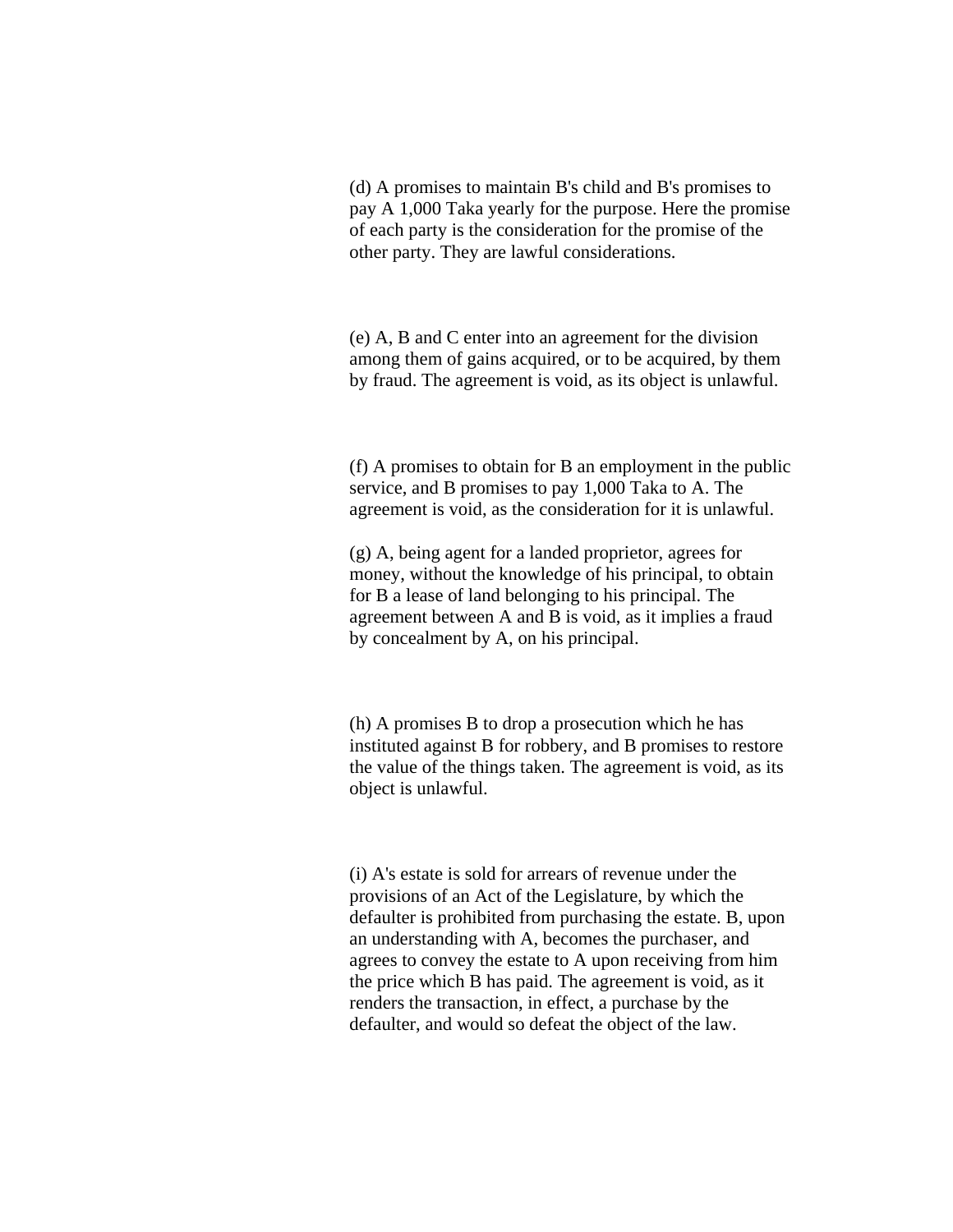(j) A, who is B's mukhtar, promises to exercise his influence, as such, with B in favour of C, and C promises to pay 1,000 Taka to A. The agreement is void, because it is immoral.

(k) A agrees to let her daughter to hire to B for concubinage. The agreement is void, because it is immoral, though the letting may not be punishable under the [Penal](http://www.bdlaws.gov.bd/pdf_part.php?id=11)  [Code.](http://www.bdlaws.gov.bd/pdf_part.php?id=11)

#### Void Agreements

 Agreements void, if considerations and objects unlawful in part 24. If any part of a single consideration for one or more objects, or any one or any part of any one of several considerations for a single object is unlawful, the agreement is void.

## Illustration

A promises to superintend, on behalf of B, a legal manufacture of indigo, and an illegal traffic in other articles. B promises to pay to A a salary of 10,000 Taka a year. The agreement is void, the object of A's promise and the considerations B's promise being in part unlawful.

 Agreement without consideration void, unless it is in writing and registered, or is a promise to compensate for

25. An agreement made without consideration is void, unless–

(1) it is expressed in writing and registered under the law for the time being in force for the registration of documents, and is made on account of natural love and affection between parties standing in a near relation to each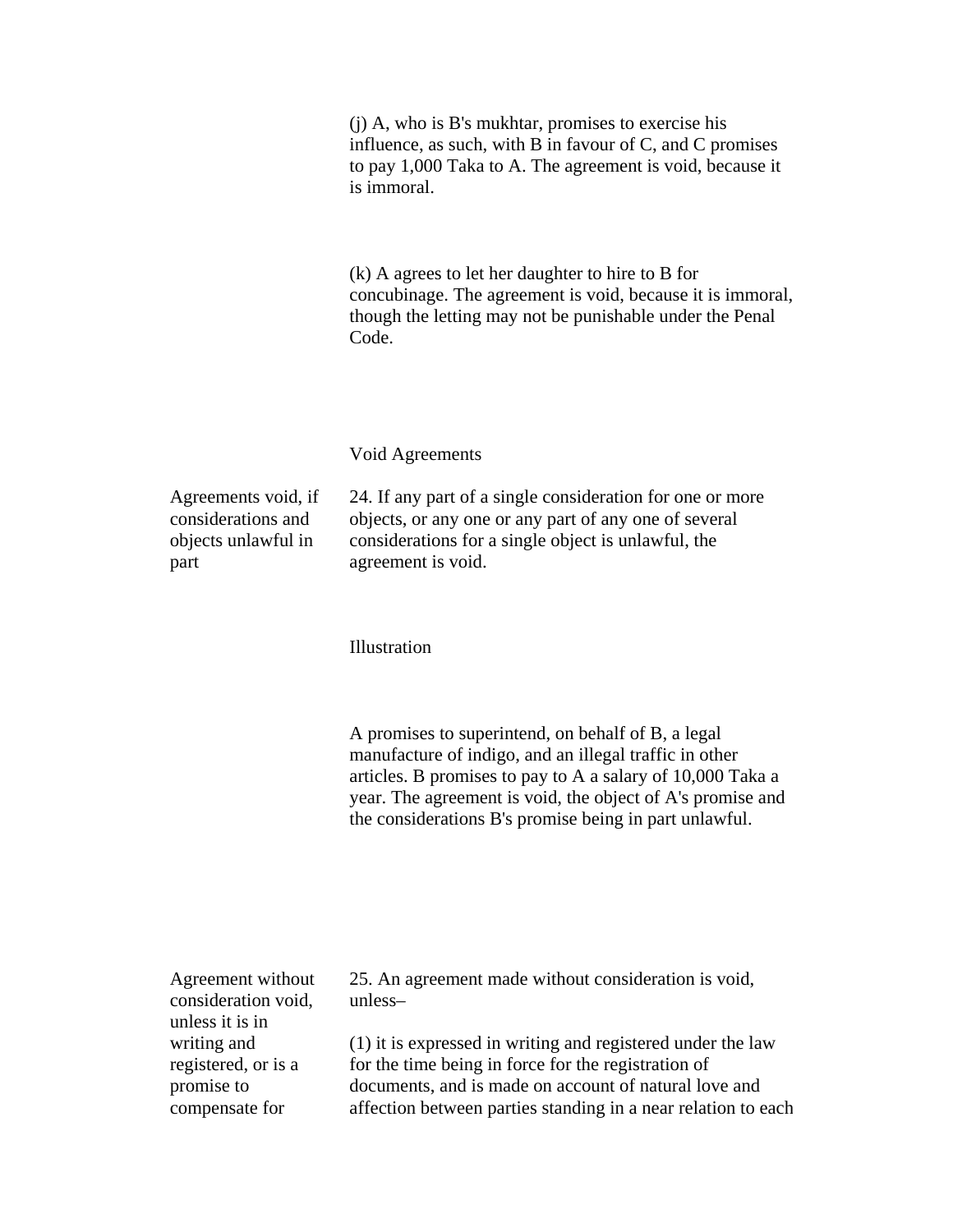something done, or is a promise to pay a debt barred by limitation law

other; or unless

(2) it is a promise to compensate, wholly or in part, a person who has already voluntarily done something for the promisor, or something which the promisor was legally compellable to do, or unless

(3) it is a promise, made in writing and signed by the person to be charged therewith, or by his agent generally or specially authorized in that behalf, to pay wholly or in part a debt of which the creditor might have enforced payment but for the law for the limitation of suits.

In any of these cases, such an agreement is a contract.

Explanation 1 – Nothing in this section shall affect the validity, as between the donor and donee, of any gift actually made.

Explanation  $2 - An$  agreement to which the consent of the promisor is freely given is not void merely because the consideration is inadequate; but the inadequacy of the consideration may be taken into account by the Court in determining the question whether the consent of the promisor was freely given.

Illustrations

(a) A promises, for no consideration, to give to B Taka 1,000. This is a void agreement.

(b) A, for natural love and affection, promises to give his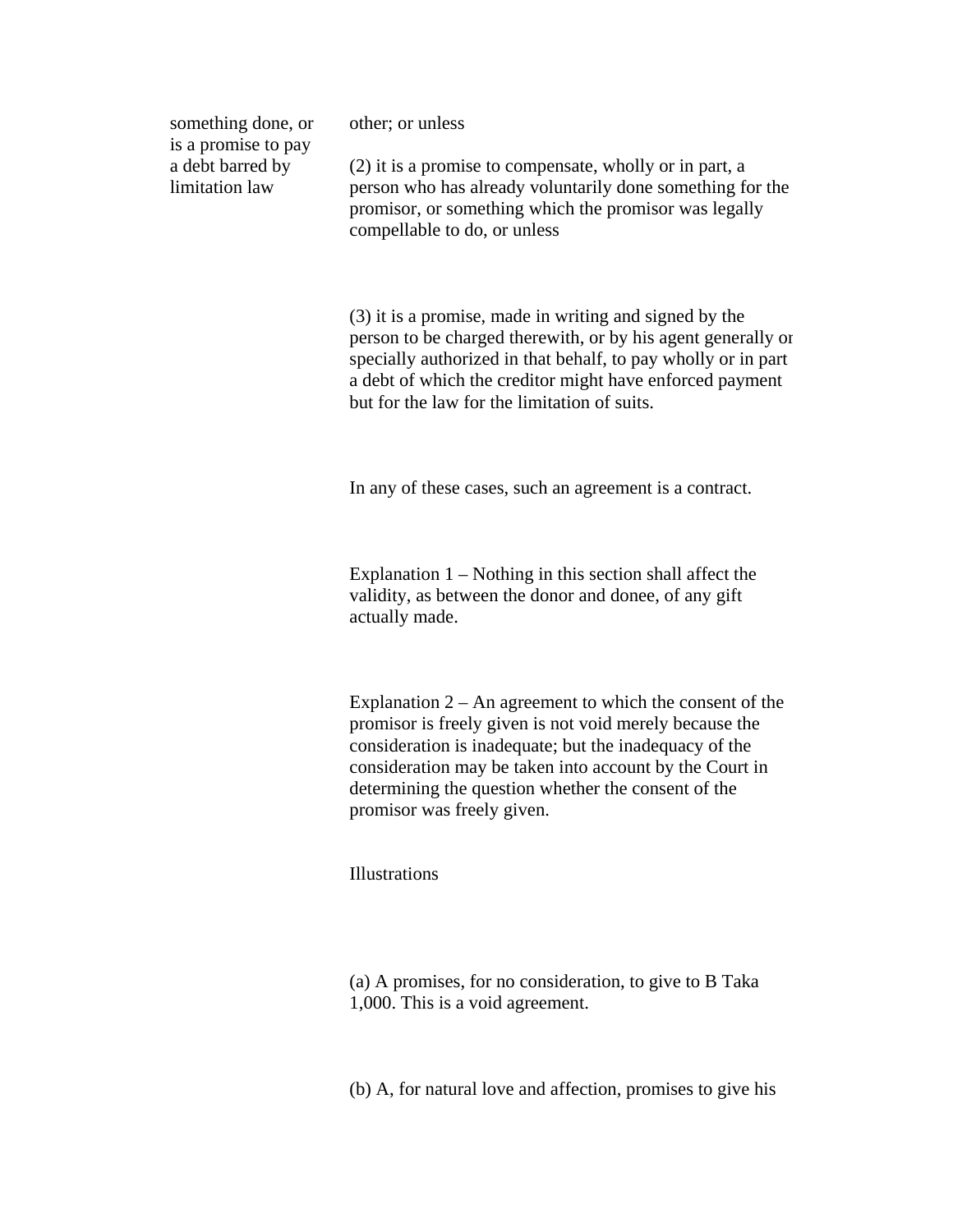son, B, Taka 1,000. A puts his promise to B into writing and registers it. This is a contract.

(c) A finds B's purse and gives it to him. B promises to give A Taka 50. This is a contract.

(d) A supports B's infant son. B promises to pay A's expenses in so doing. This is a contract.

(e) A owes B Taka 1,000, but the debt is barred by th[e](http://www.bdlaws.gov.bd/pdf_part.php?id=88) [Limitation Act.](http://www.bdlaws.gov.bd/pdf_part.php?id=88) A signs a written promise to pay B Taka 500 on account of the debt. This is a contract.

(f) A agrees to sell a horse worth Taka 1,000 for Taka 10. A's consent to the agreement was freely given. The agreement is a contract notwithstanding the inadequacy of the consideration.

(g) A agrees to sell a horse worth Taka 1,000 for Taka 10. A denies that his consent to the agreement was freely given.

The inadequacy of the consideration is a fact which the Court should take into account in considering whether or not A's consent was freely given.

 Agreement in restraint of marriage void

26. Every agreement in restrain of the marriage of any person, other than a minor, is void.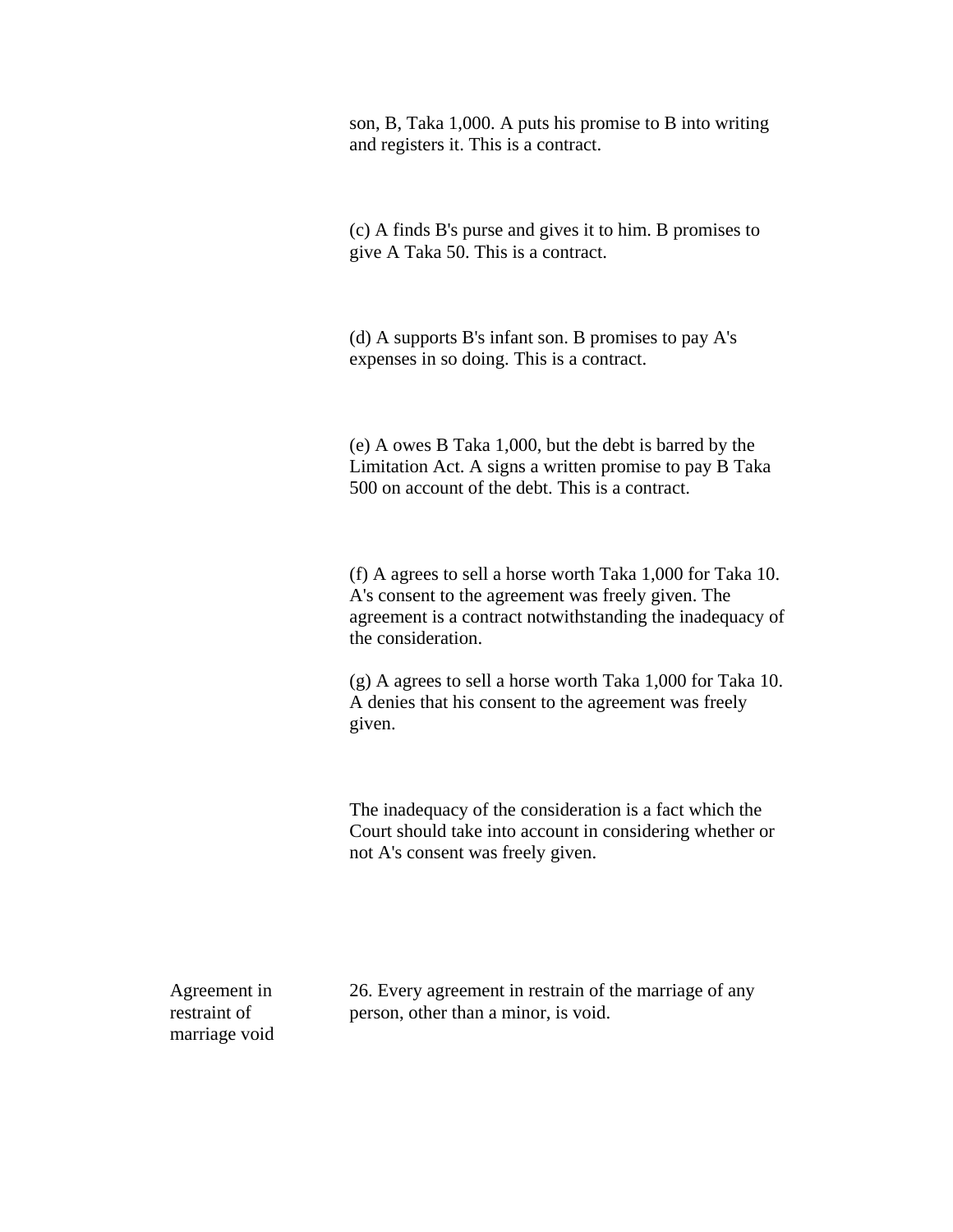Agreement in restraint of trade void Saving of agreement not to carry on business of which good- will is sold

27. Every agreement by which any one is restrained from exercising a lawful profession, trade or business of any kind, is to that extent void.

Exception 1.–One who sells the good-will of a business may agree with the buyer to refrain from carrying on a similar business, within specified local limits, so long as the buyer, or any person deriving title to the good-will from him, carries on a like business therein: Provided that such limits appear to the Court reasonable, regard being had to the nature of the business.

Exception 2 and 3. [Repealed by section 73 and 2nd Schedule of th[e Partnership Act](http://www.bdlaws.gov.bd/pdf_part.php?id=157), 1932 (Act No. IX of 1932).]

 Agreements in restraint of legal proceedings void Saving of contract to refer to arbitration dispute that may arise Suits barred by such contracts Saving of contract to refer questions that have already arisen

28. Every agreement, by which any party thereto is restricted absolutely from enforcing his rights under or in respect of any contract, by the usual legal proceedings in the ordinary tribunals, or which limits the time within which he may thus enforce his rights, is void to that extent.

Exception 1.–This section shall not render illegal a contract by which two or more persons agree that any dispute which may arise between them in respect of any subject or class of subjects shall be referred to arbitration, and that only the amount awarded in such arbitration shall be recoverable in respect of the dispute so referred.

Exception 2.-Nor shall this section render illegal any contract in writing, by which two or more persons agree to refer to arbitration any question between them which has already arisen, or affect any provision of any law in force for the time being as to references to arbitration.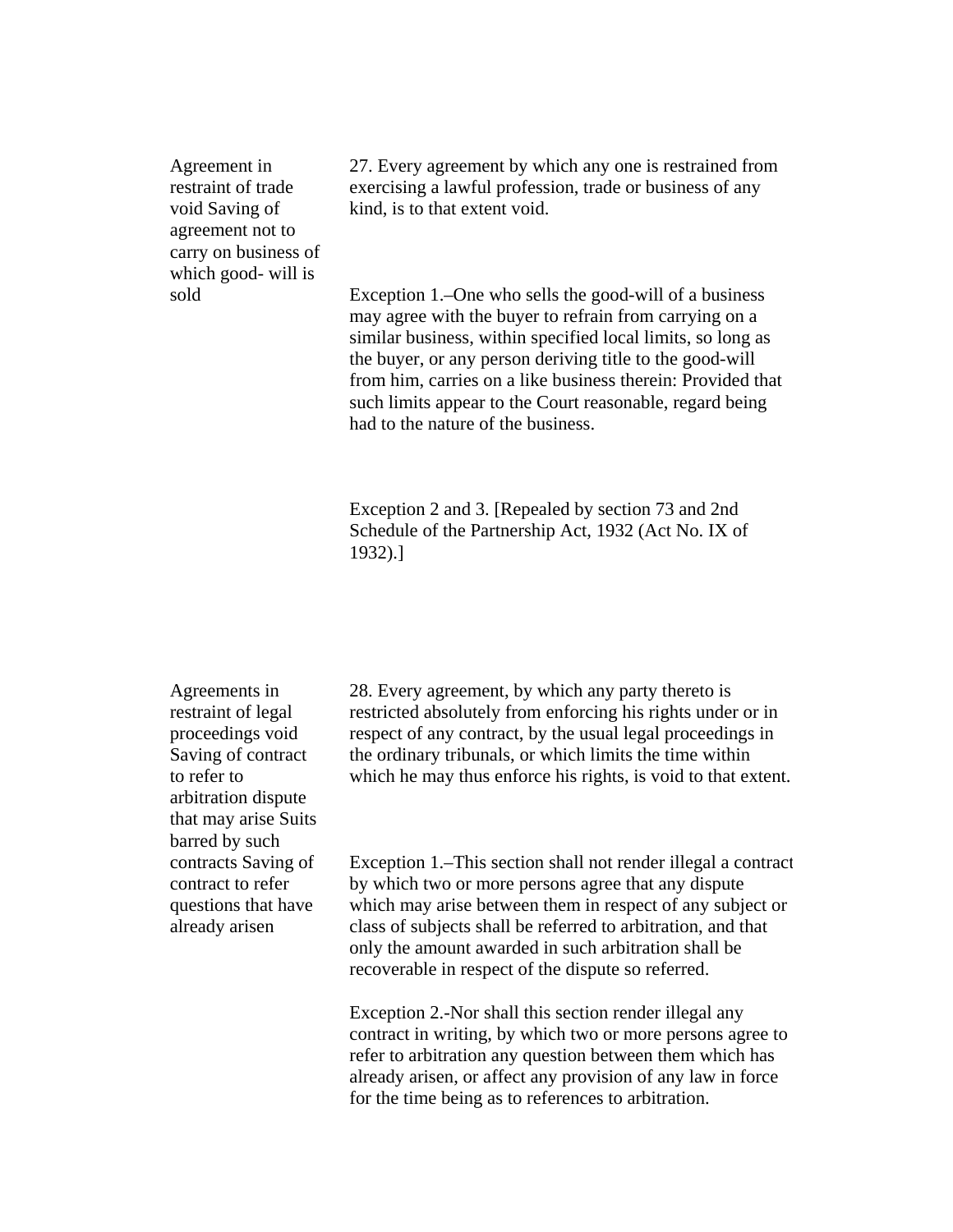Agreements void for uncertainty

29. Agreements, the meaning of which is not certain, or capable of being made certain, are void.

Illustrations

(a) A agrees to sell to B "a hundred tons of oil". There is nothing whatever to show what kind of oil was intended. The agreement is void for uncertainty.

(b) A agrees to sell to B one hundred tons of oil of a specified description, known as an article of commerce. There is no uncertainty here to make the agreement void.

(c) A, who is a dealer in coconut-oil only, agrees to sell to B "one hundred tons of oil". The nature of A's trade affords an indication of the meaning of the words, and A has entered into a contract for the sale of one hundred tons of Coconut-oil.

(d) A agrees to sell B "all the grain in my granary at [5\[](http://www.bdlaws.gov.bd/print_sections.php?id=26&vol=§ions_id=192) Rangpur]". There is no uncertainty here to make the agreement void.

(e) A agrees to sell to B "one thousand mounds of rice at a price to be fixed by C". As the price is capable of being made certain, there is no uncertainty here to make the agreement void.

(f) A agrees to sell to B "my white horse for Taka five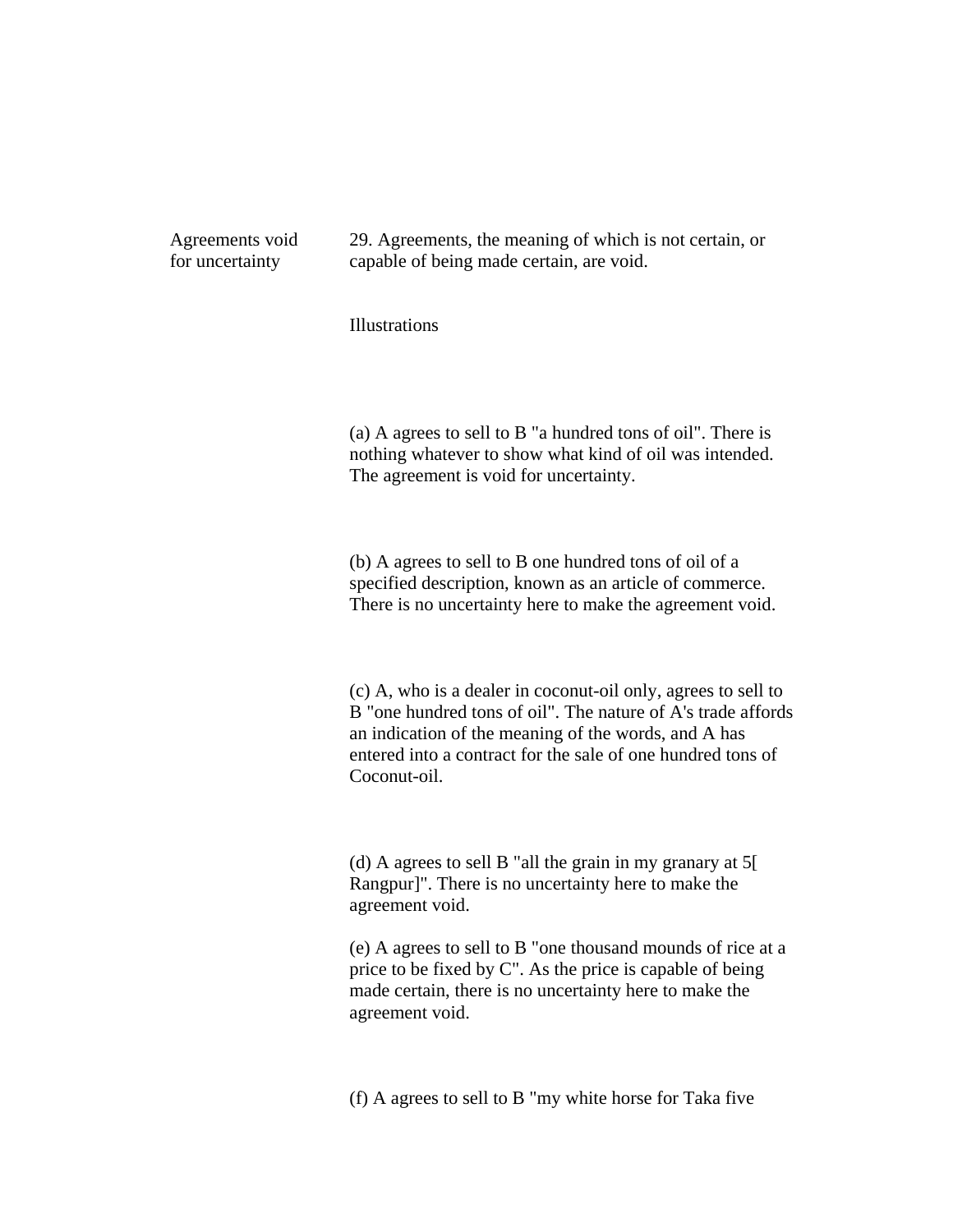hundred or Taka one thousand". There is nothing to show which of the two prices was to be given. The agreement is void.

 Agreements by way of wager void Exceptions in favour of certain prizes for horseracing Section 294A of the Penal Code not affected 30. Agreements by way of wager are void; and no suit shall be brought for recovering anything alleged to be own on any wager, or entrusted to any person to abide the result of any game or other uncertain event on which wager is made. This section shall not be deemed to render unlawful a subscription, or contribution, or agreement to subscribe or contribute, made or entered into for or toward any plate, prize or sum of money, of the value or amount of five hundred Taka or upwards, to be awarded to the winner or winners of any horse race. Nothing in this section shall be deemed to legalize any transaction connected with horse-racing, to which the provisions of section 294A of the [Penal Code](http://www.bdlaws.gov.bd/pdf_part.php?id=11) apply.

 Agreements collateral to wagering agreements void [6\[](http://www.bdlaws.gov.bd/print_sections.php?id=26&vol=§ions_id=194) 30A. All agreements knowingly made to further or assist the entering into, effecting or carrying out, or to secure or guarantee the performance, of any agreement void under section 30, are void.

 No suit for recovery of money, commission etc, in

30B. No suit or other proceeding shall lie for the recovery of–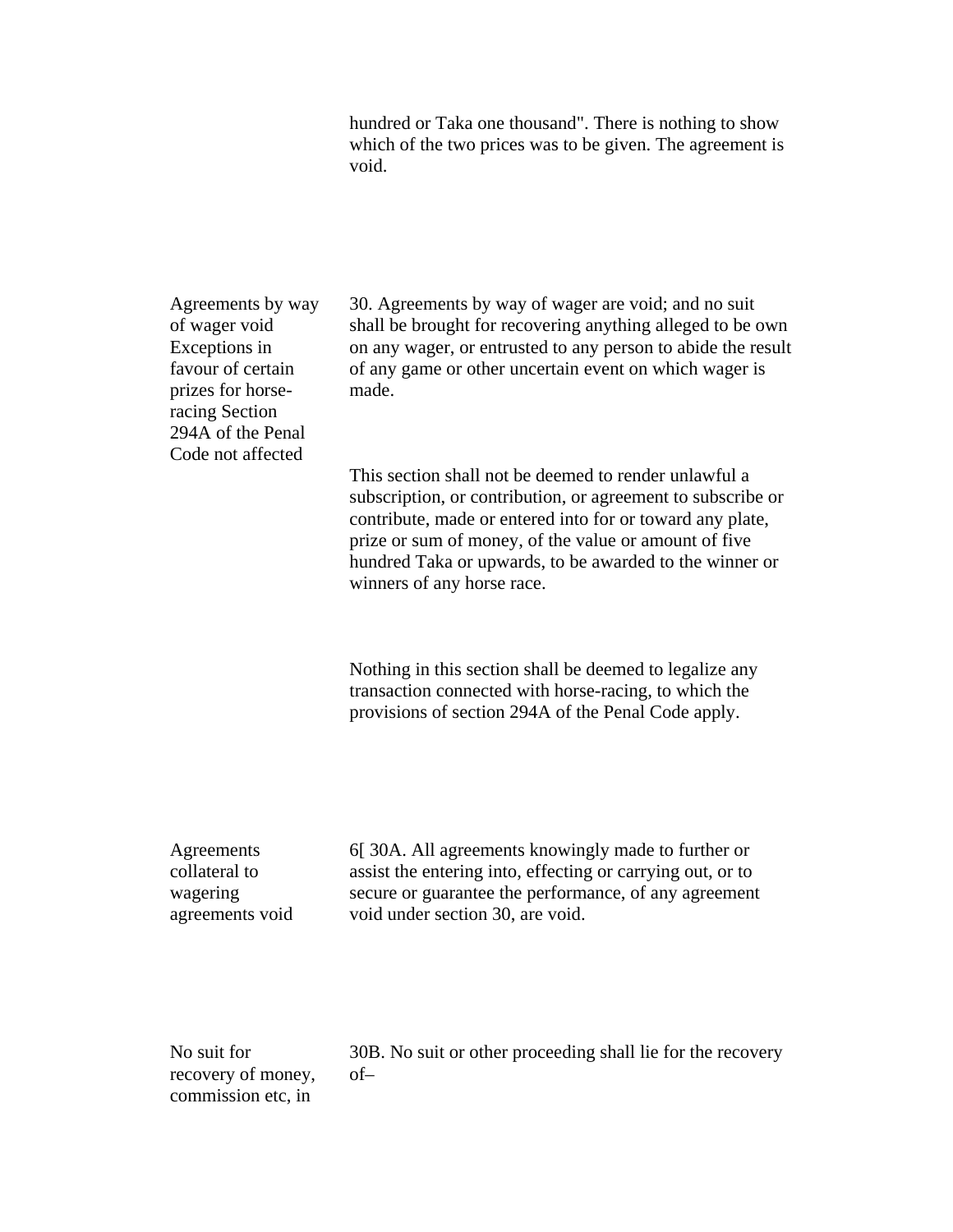respect of void agreements

> (a) any sum of money paid or payable in respect of any agreement void under section 30A, or

(b) any commission, brokerage, fee, or reward in respect of knowingly effecting or carrying out, or aiding in effecting or carrying out, of any such agreement or of any sum of money otherwise claimed or claimable in respect thereof, or

(c) any sum of money knowingly paid or payable on account of any person by way of commission, brokerage, fee, reward or other claim in respect of any such agreement.

 Payment by guardian, executor, etc, in respect of void agreements not to be allowed credit

30C. No guardian, executor, administrator, heir or personal representative of any minor or deceased person, as the case may be, shall be entitled to or allowed any credit in his account for or in respect of any payment made by him on behalf of such minor or deceased person in respect of any such agreement, or any such commission, brokerage, fee, reward or claim as is referred to in sections 30A and 30B.]

## CHAPTER III

## OF CONTINGENT CONTRACTS

 "Contingent contract" defined 31. A "contingent contract" is a contract to do or not to do something, if some event, collateral to such contract, does or does not happen.

Illustration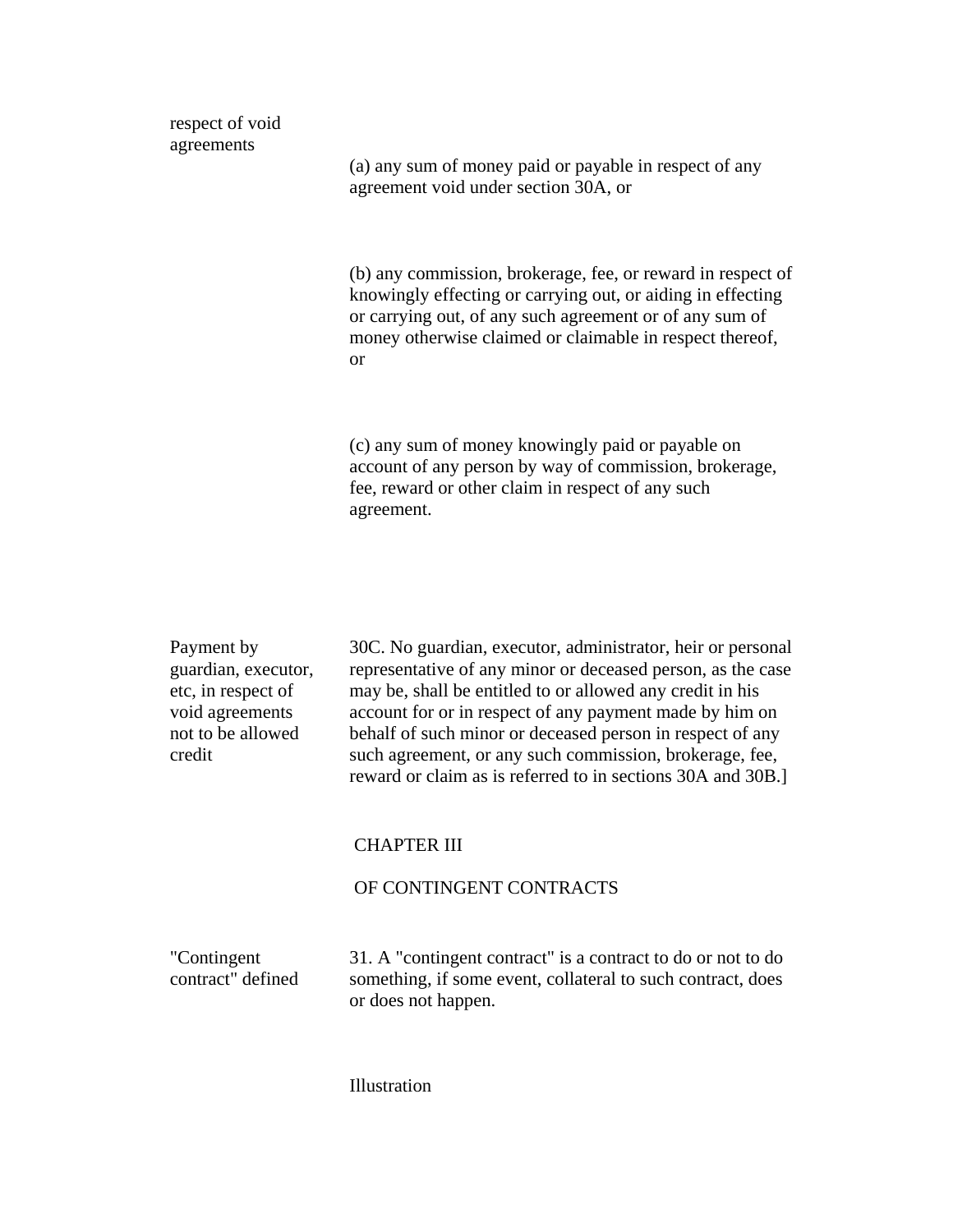A contracts to pay B Taka 10,000 if B's house is burnt. This is a contingent contract.

 Enforcement of contracts contingent on an event happening

32. Contingent contracts to do or not to do anything if an uncertain future event happens cannot be enforced by law unless and until that event has happened.

If the event becomes impossible, such contracts become void.

Illustrations

(a) A makes a contract with B to buy B's horse if A survives C. This contract cannot be enforced by law unless and until C dies in A's lifetime.

(b) A makes a contract with B to sell a horse to B at a specified price, if C, to whom the horse has been offered, refuses to buy him. The contract cannot be enforced by law unless and until C refuses to buy the horse.

(c) A contracts to pay B a sum of money when B marries C. C dies without being married to B. The contract becomes void.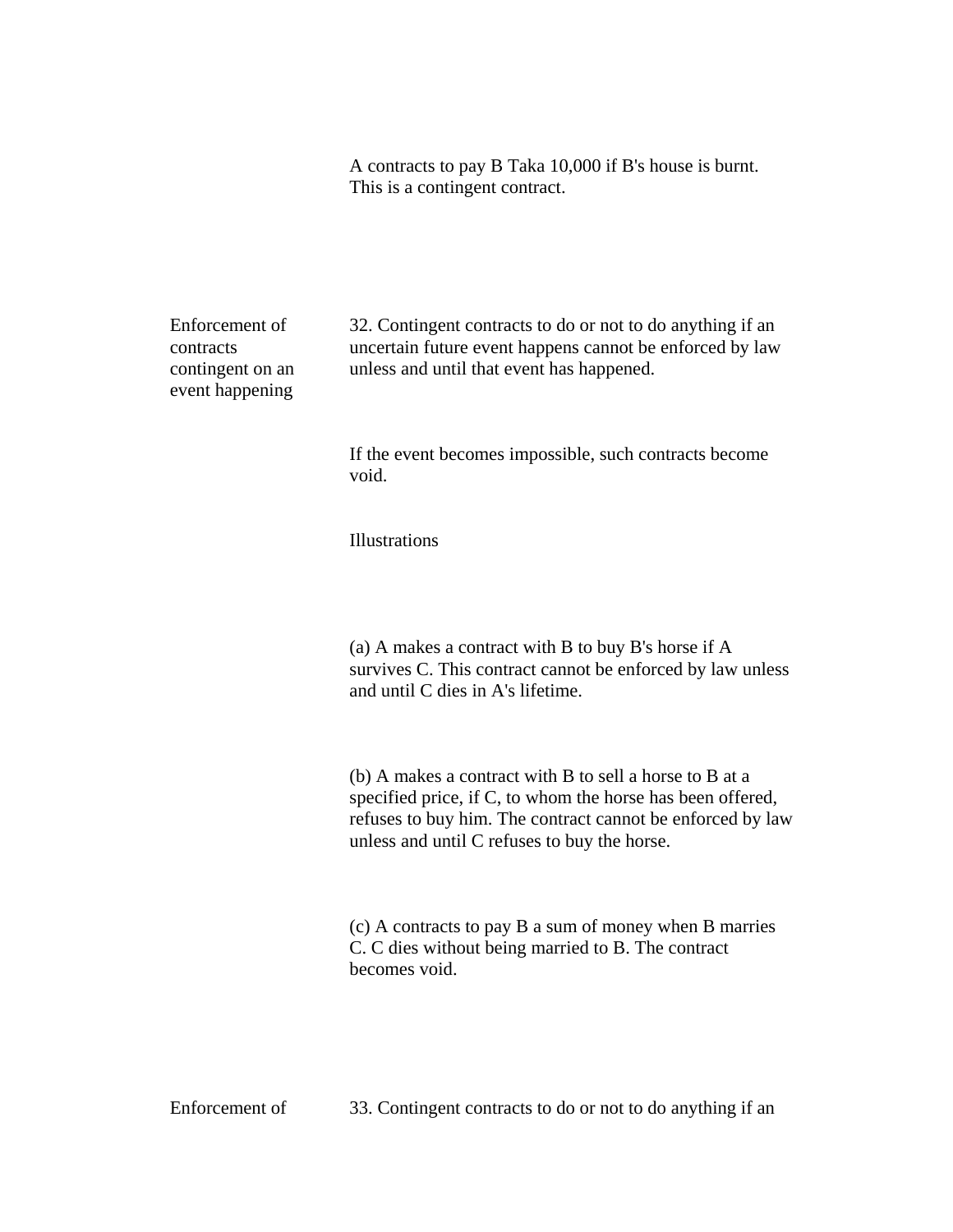contracts contingent on an event not happening

uncertain future event does not happen can be enforced when the happening of that event becomes impossible, and not before.

Illustration

A agrees to pay B a sum of money if a certain ship does not return. The ship is sunk. The contract can be enforced when the ship sinks.

 When event on which contract is contingent to be deemed impossible, if it is the future conduct of a living person

34. If the future event on which a contract is contingent is the way in which a person will act at an unspecified time, the event shall be considered to become impossible when such person does anything which renders it impossible that he should so act within any definite time, or otherwise than under further contingencies.

Illustration

A agrees to pay B a sum of money if B marries C.

C marries D. The marriage of B to C must now be considered impossible, although it is possible that D may die and that C may afterwards marry B.

 When contracts become void which are contingent on

35. Contingent contracts to do or not to do anything if a specified uncertain event happens within a fixed time become void if, at the expiration of the time fixed, such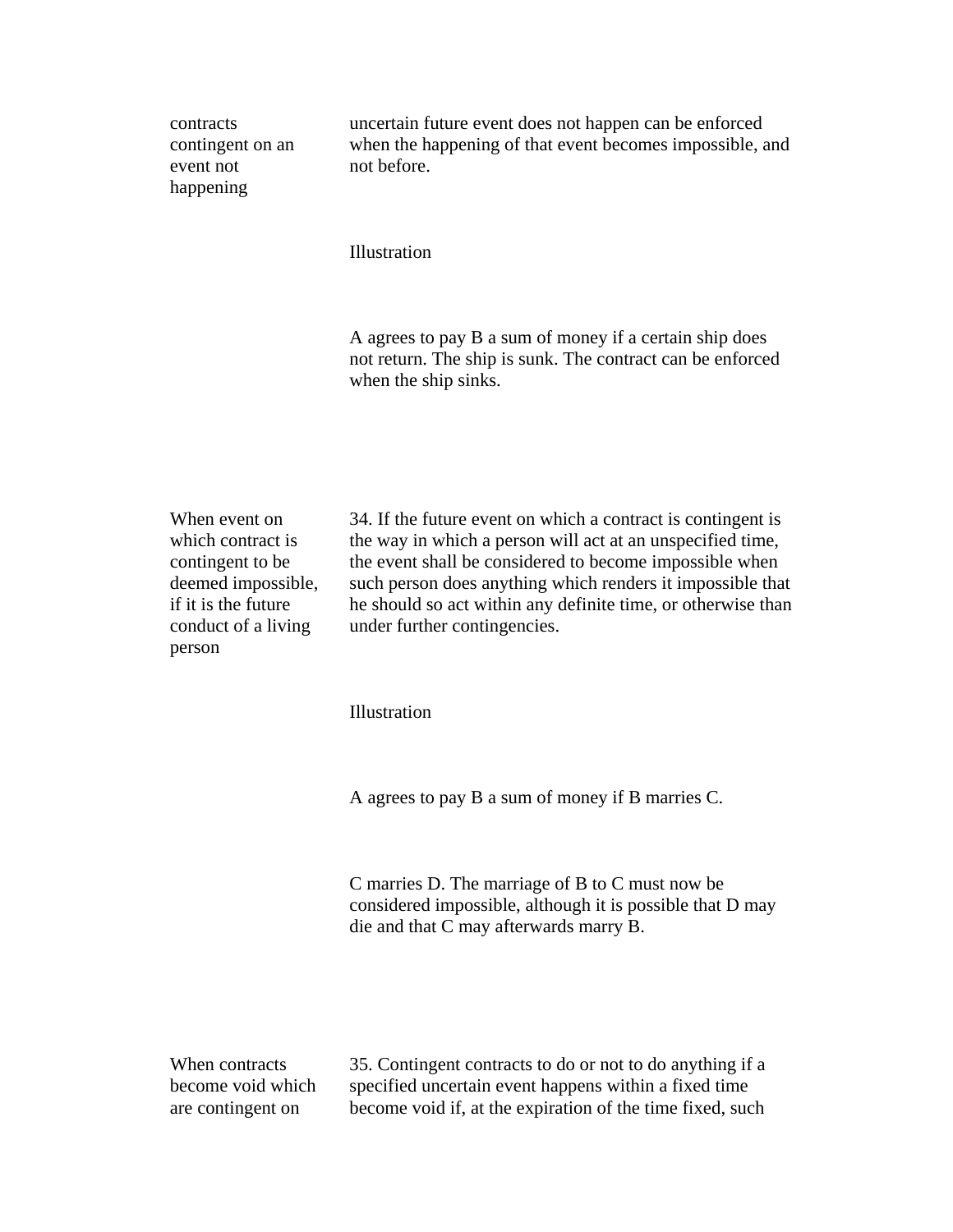happening of specified event within fixed time event has not happened, or if, before the time fixed, such event becomes impossible.

When contracts may be enforced which are contingent on specified event not happening within fixed time

Contingent contracts to do or not to do anything if a specified uncertain event does not happen within a fixed time may be enforced by law when the time fixed has expired and such event has not happened or, before the time fixed has expired, if it becomes certain that such event will not happen.

Illustrations

(a) A promises to pay B a sum of money if a certain ship returns within a year. The contract may be enforced if the ship returns within the year, and becomes void if the ship is burnt within the year.

(b) A promises to pay B a sum of money if a certain ship does not return within a year. The contract may be enforced if the ship does not return within the year, or is burnt within the year.

 Agreement contingent on impossible events void

36. Contingent agreements to do or not to do anything, if an impossible event happens, are void, whether the impossibility of the event is known or not to the parties to the agreement at the time when it is made. Illustrations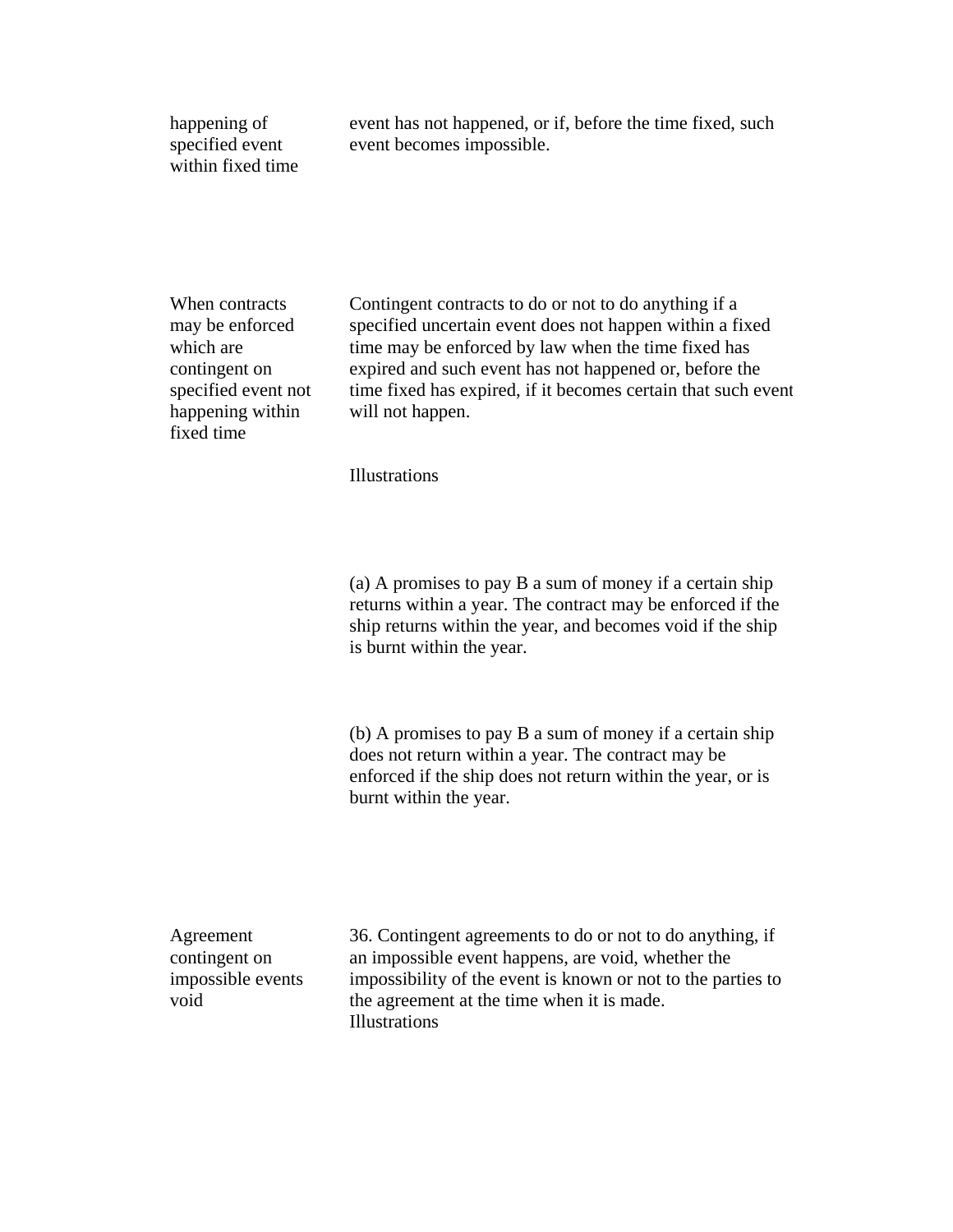|                                       | (a) A agrees to pay B 1,000 Taka if two straight lines<br>should enclose a space. The agreement is void.                                                                                                                |
|---------------------------------------|-------------------------------------------------------------------------------------------------------------------------------------------------------------------------------------------------------------------------|
|                                       | (b) A agrees to pay B $1,000$ Taka if B will marry A's<br>daughter C. C was dead at the time of the agreement. The<br>agreement is void.                                                                                |
|                                       | <b>CHAPTER IV</b>                                                                                                                                                                                                       |
|                                       | OF THE PERFORMANCE OF CONTRACTS                                                                                                                                                                                         |
|                                       | Contracts which must be performed                                                                                                                                                                                       |
| Obligation of<br>parties to contracts | 37. The parties to a contract must either perform, or offer<br>to perform, their respective promises, unless such<br>performance is dispensed with or excused under the<br>provisions of this Act, or of any other law. |
|                                       | Promises bind the representatives of the promisors in case<br>of the death of such promisors before performance, unless<br>a contrary intention appears from the contract.                                              |
|                                       | Illustrations                                                                                                                                                                                                           |
|                                       |                                                                                                                                                                                                                         |

(a) A promises to deliver goods to B on a certain day on payment of Taka 1,000. A dies before that day. A's representatives are bound to deliver the goods to B, and B is bound to pay the Taka 1,000 to A's representatives.

(b) A promises to paint a picture for B by a certain day, at a certain price. A dies before the day. The contract cannot be enforced either by A's representatives or by B.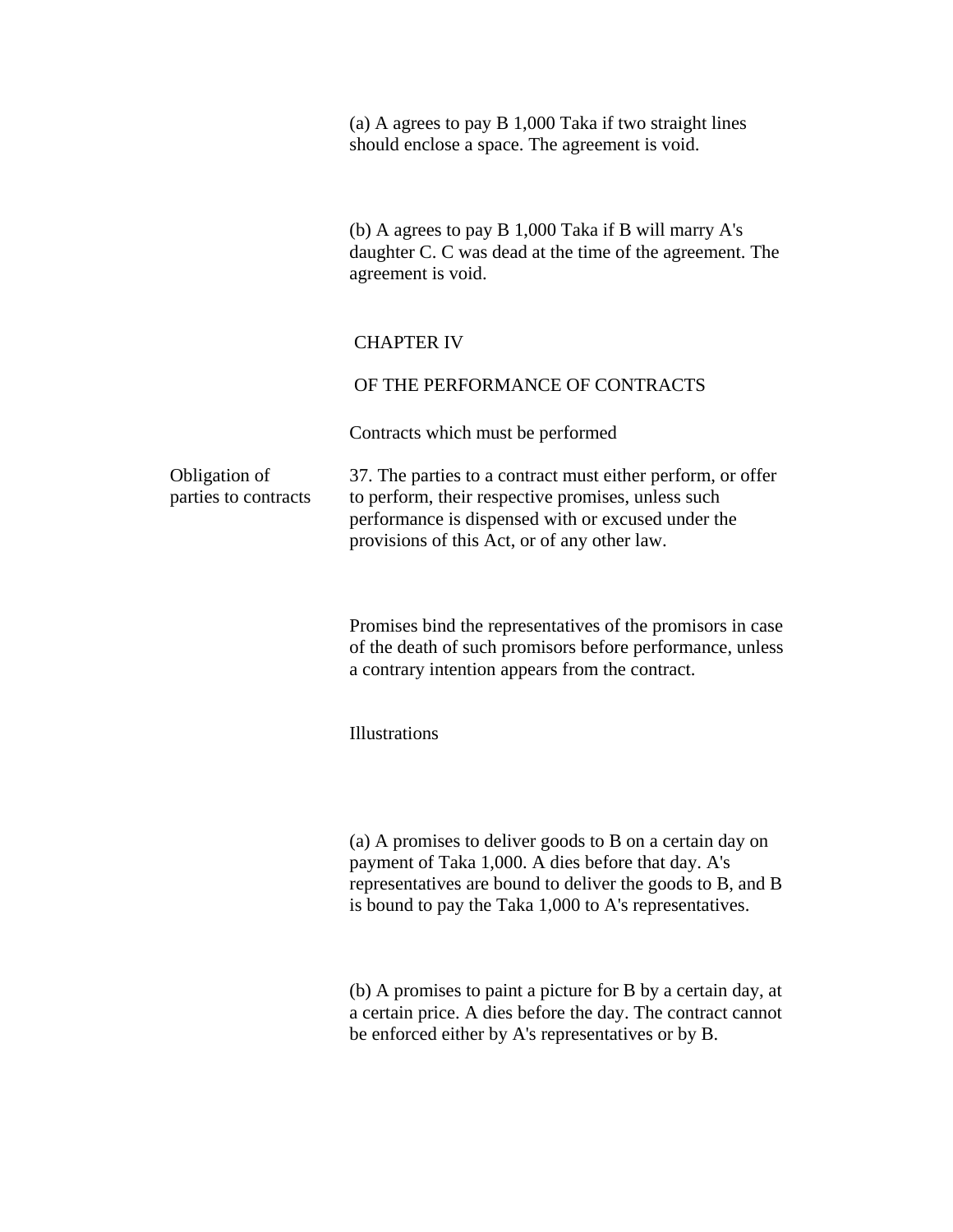Effect of refusal to accept offer of performance

38. Where a promisor has made an offer of performance to the promisee, and the offer has not been accepted, the promisor is not responsible for non-performance, nor does he thereby lose his rights under the contract.

Every such offer must fulfil the following conditions:–

(1) it must be unconditional:

(2) it must be made at a proper time and place, and under such circumstances that the person to whom it is made may have a reasonable opportunity of ascertaining that the person by whom it is made is able and willing there and then to do the whole of what he is bound by his promise to do:

(3) if the offer is an offer to deliver anything to the promisee, the promisee must have a reasonable opportunity of seeing that the thing offered is the thing which the promisor is bound by his promise to deliver.

An offer to one of several joint promisees has the same legal consequences as an offer to all of them.

#### Illustration

A contracts to deliver to B at his warehouse, on the 1st March, 1873, 100 bales of cotton of a particular quality. In order to make an offer of a performance with the effect stated in this section, A must bring the cotton to B's warehouse, on the appointed day, under such circumstances that B may have a reasonable opportunity of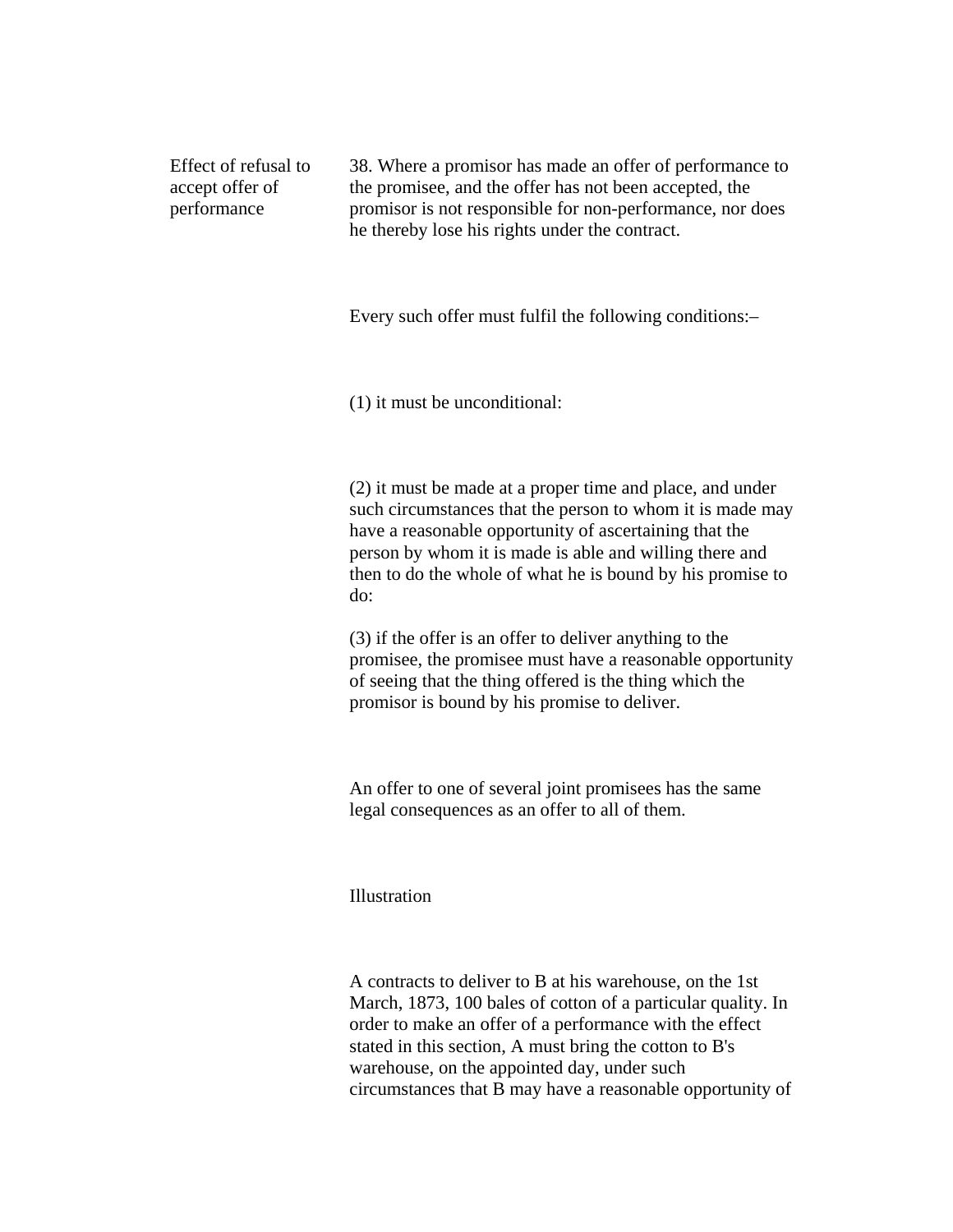satisfying himself that the thing offered is cotton of the quality contracted for, and that there are 100 bales.

 Effect of refusal of party to perform promise wholly

39. When a party to a contract has refused to perform, or disabled himself from performing his promise in its entirety, the promisee may put an end to the contract, unless he has signified, by words or conduct, his acquiescence in its continuance.

**Illustrations** 

(a) A, a singer, enters into a contract with B, the manager of a theatre, to sing at his theater two nights in every week during the next two months, and B engages to pay her 100 Taka for each nights performance. On the sixth night A wilfully absents herself from the theatre. B is at liberty to put an end to the contract.

(b) A, a singer, enters into a contract with B, the manager of a theatre, to sing at his theatre two nights in every week during the next two months, and B engages to pay her at the rate of 100 Taka for each night. On the sixth night A wilfully absents herself. With the assent of B, A sings on the seventh night. B has signified his acquiescence in the continuance of the contract, and cannot now put an end to it, but is entitled to compensation for the damage sustained by him through A's failure to sing on the sixth night.

By whom Contracts must be performed

 Person by whom promise is to be performed

40. If it appears from the nature of the case that it was the intention of the parties to any contract that any promise contained in it should be performed by the promisor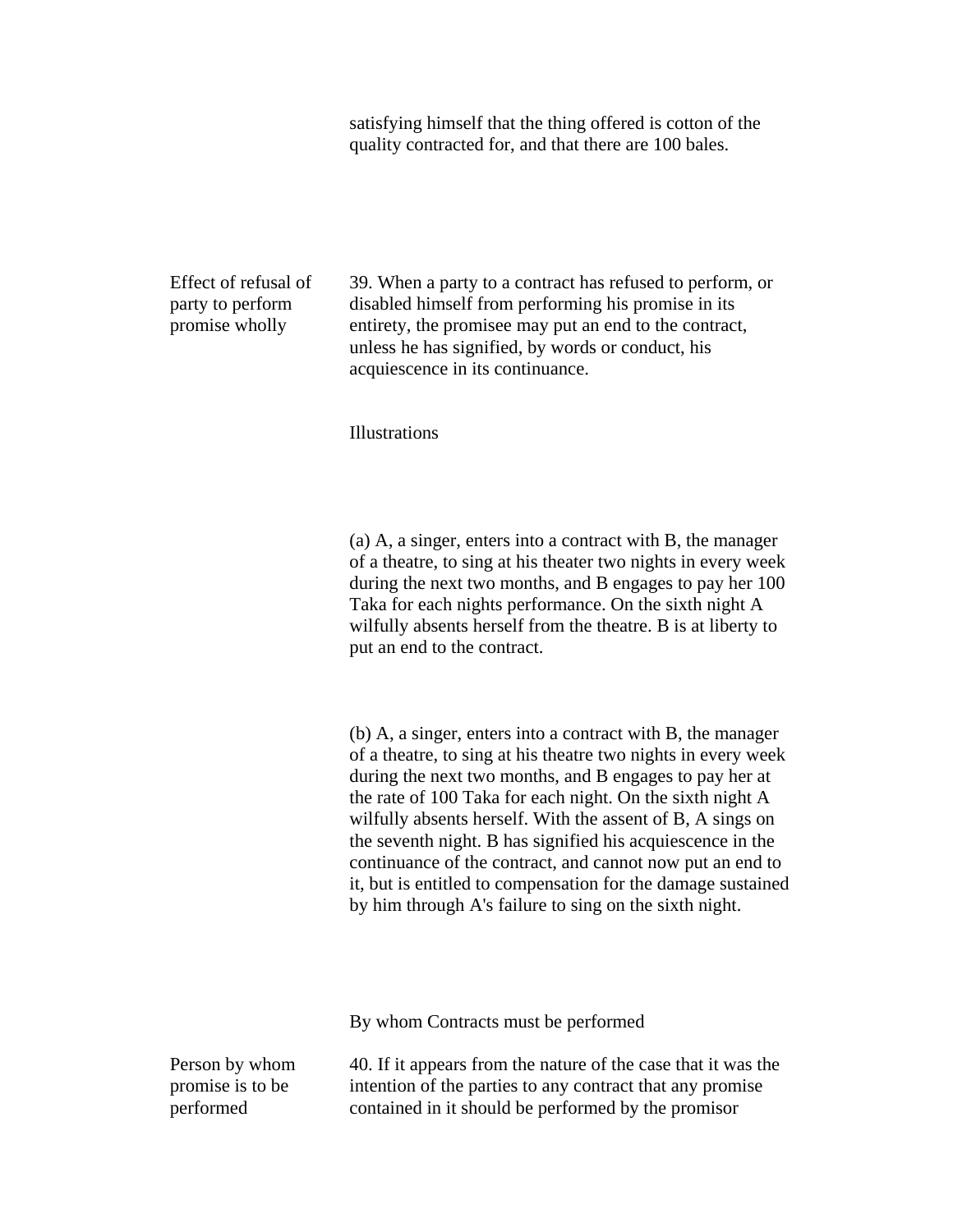himself, such promise must be performed by the promisor. In other cases, the promisor or his representatives may employ a competent person to perform it. Illustrations

(a) A promises to pay B a sum of money. A may perform this promise, either by personally paying the money to B or by causing it to be paid to B by another; and, if A dies before the time appointed for payment, his representatives must perform the promise, or employ some proper person to do so.

(b) A promises to paint a picture for B. A must perform this promise personally.

 Effect of accepting performance from third person 41. When a promisee accepts performance of the promise from a third person, he cannot afterwards enforce it against the promisor.

 Devolution of joint liabilities 42. When two or more persons have made a joint promise, then, unless a contrary intention appears by the contract, all such persons during their joint lives, and after the death of any of them his representative jointly with the survivor or survivors, and after the death of the last survivor, the representatives of all jointly, must fulfil the promise.

 Any one of joint Any one of joint 43. When two or more persons make a joint promise, the promisors may be promisee may, in the absence of express agreement to the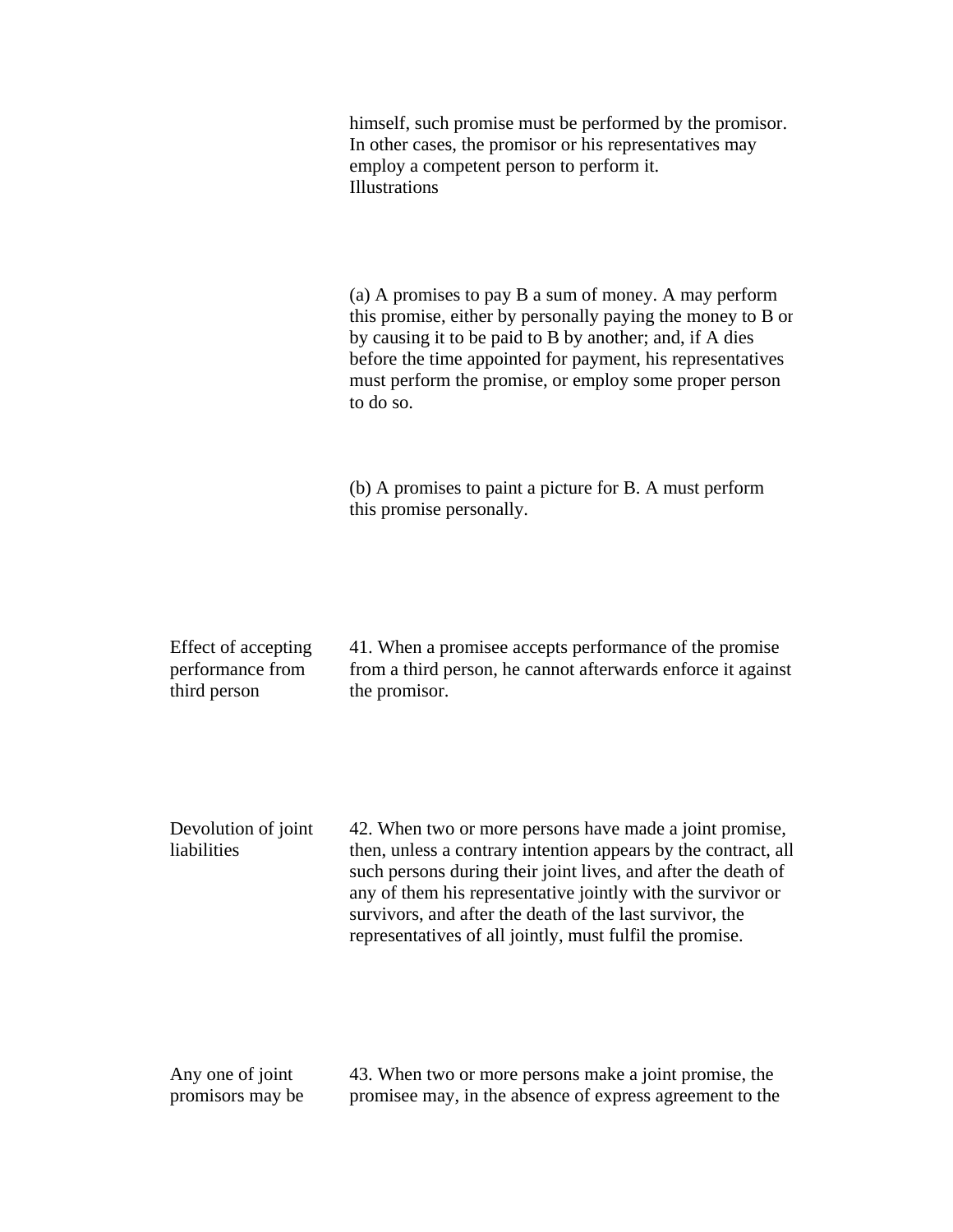compelled to perform Each promisor may compel contribution Sharing of loss by default in contribution

contrary, compel any one or more of such joint promisors to perform the whole of the promise.

Each of two or more joint promisors may compel every other joint promisor to contribute equally with himself to the performance of the promise, unless a contrary intention appears from the contract.

If any one of two or more joint promisors makes default in such contribution, the remaining joint promisors must bear the loss arising from such default in equal shares.

Explanation – Nothing in this section shall prevent a surety from recovering from his principal, payments made by the surety on behalf of the principal, or entitle the principal to recover anything from the surety on account of payments made by the principal. Illustrations

(a) A, B and C jointly promise to pay D 3,000 Taka. D may compel either A or B or C to pay him 3,000 Taka.

(b) A, B and C jointly promise to pay D the sum of 3,000 Taka. C is compelled to pay the whole. A is insolvent, but his assets are sufficient to pay one-half of his debts. C is entitled to receive 500 Taka from A's estate, and 1,250 Taka from B.

(c) A, B and C are under a joint promise to pay D 3,000 Taka. C is unable to pay anything, and A is compelled to pay the whole. A is entitled to receive 1,500 Taka from B.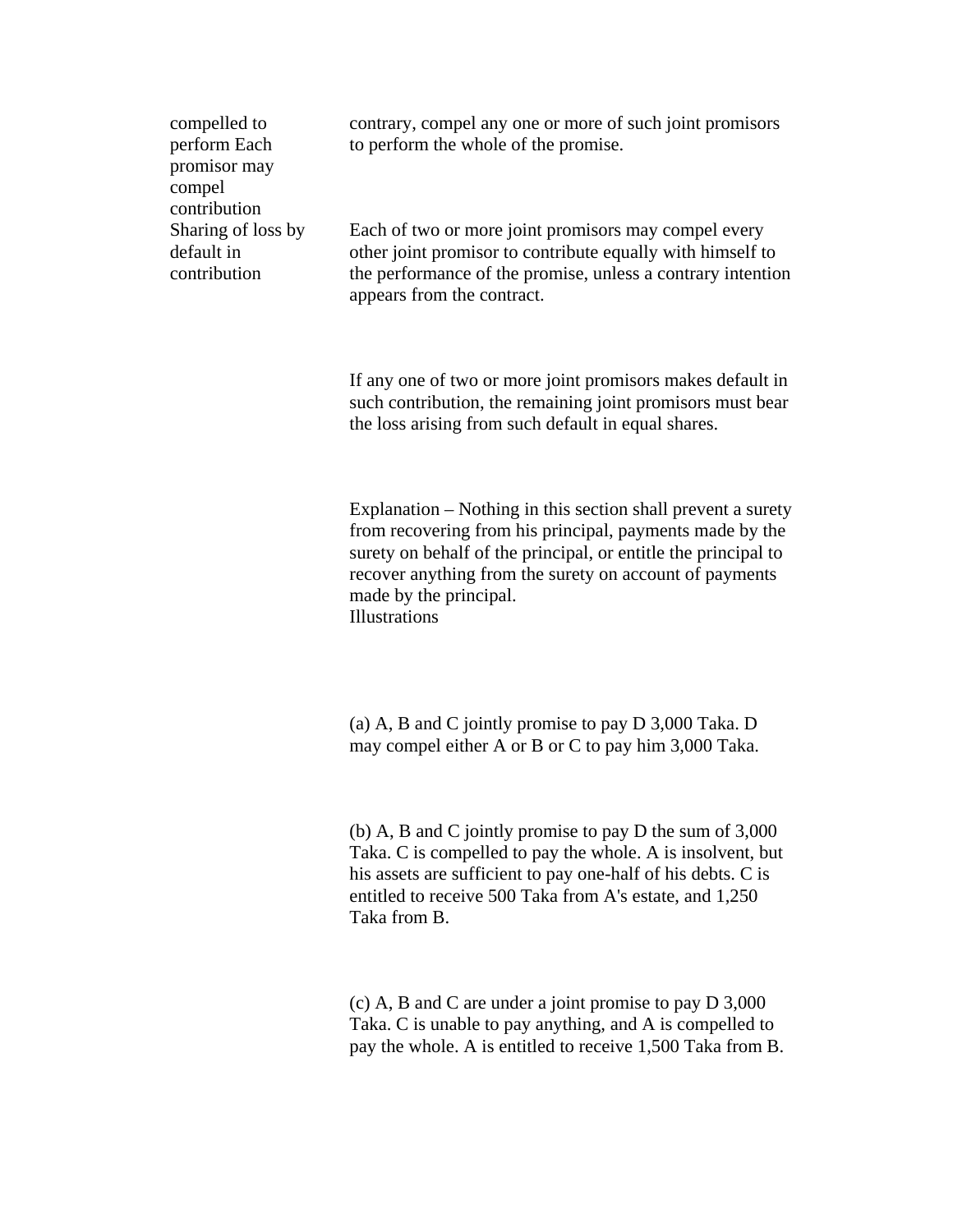|                                            | (d) A, B and C are under a joint promise to pay $D$ 3,000<br>Taka, A and B being only sureties for C. C fails to pay. A<br>and B are compelled to pay the whole sum. They are<br>entitled to recover it from C.                                                                                                                                                                                                                                                            |
|--------------------------------------------|----------------------------------------------------------------------------------------------------------------------------------------------------------------------------------------------------------------------------------------------------------------------------------------------------------------------------------------------------------------------------------------------------------------------------------------------------------------------------|
| Effect of release of<br>one joint promisor | 44. Where two or more persons have made a joint promise,<br>a release of one of such joint promisors by the promisee<br>does not discharge the other joint promisor or joint<br>promisors; neither does it free the joint promisors so<br>released from responsibility to the other joint promisor or<br>joint promisors.                                                                                                                                                  |
| Devolution of joint<br>rights              | 45. When a person has made a promise to two or more<br>persons jointly, then, unless a contrary intention appears<br>from the contract, the right to claim performance rests, as<br>between him and them, with them during their joint lives,<br>and, after the death of any of them, with the representative<br>of such deceased person jointly with the survivor or<br>survivors, and, after the death of the last survivor, with the<br>representatives of all jointly. |
|                                            | Illustration                                                                                                                                                                                                                                                                                                                                                                                                                                                               |
|                                            | A, in consideration of 5,000 Taka lent to him by B and C,<br>promises B and C jointly to repay them that sum with<br>interest on a day specified. B dies. The right to claim<br>performance rests with B's representative jointly with C<br>during C's life, and after the death of C with the<br>representatives of B and C jointly.                                                                                                                                      |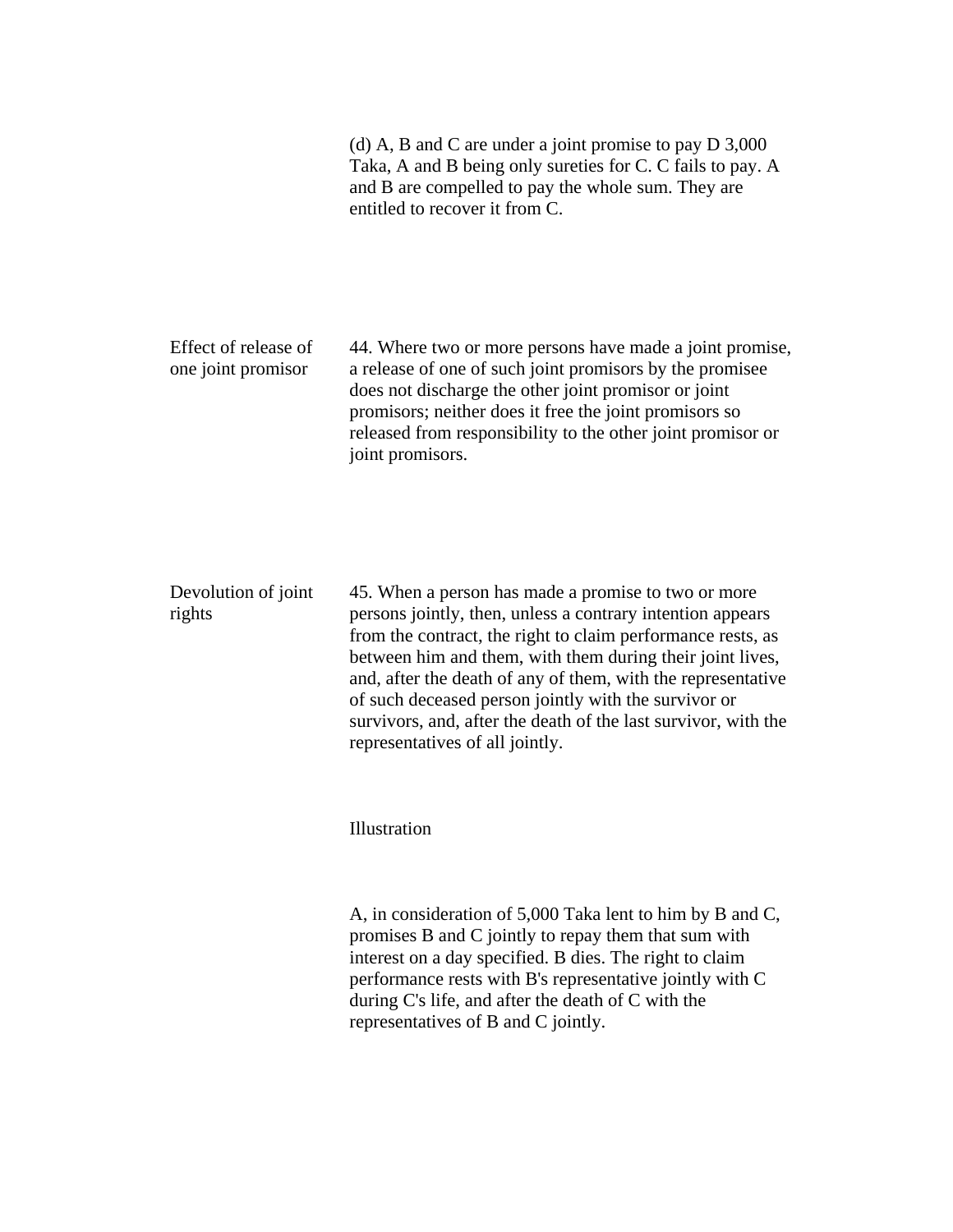#### Time and Place for Performance

 Time for performance of promise where no application is to be made and no time is specified 46. Where, by the contract, a promisor is to perform his promise without application by the promisee, and no time for performance is specified, the engagement must be performed within a reasonable time. Explanation – The question "what is a reasonable time" is, in each particular case, a question of fact.

 Time and place for performance of promise where time is specified and no application to be made

47. When promise is to be performed on a certain day, and the promisor has undertaken to perform it without application by the promisee, the promisor may perform it at any time during the usual hours of business on such day and at the place at which the promise ought to be performed.

Illustration

A promises to deliver goods at B's warehouse on the first January. On that day A brings the goods to B's warehouse, but after the usual hour for closing it, and they are not received. A has not performed his promise.

 Application for performance on certain day to be at proper time and place

48. When a promise is to be performed on a certain day, and the promisor has not undertaken to perform it without application by the promisee, it is the duty of the promisee to apply for performance at a proper place and within the usual hours of business.

Explanation – The question "what is a proper time and place" is, in each particular case, a question of fact.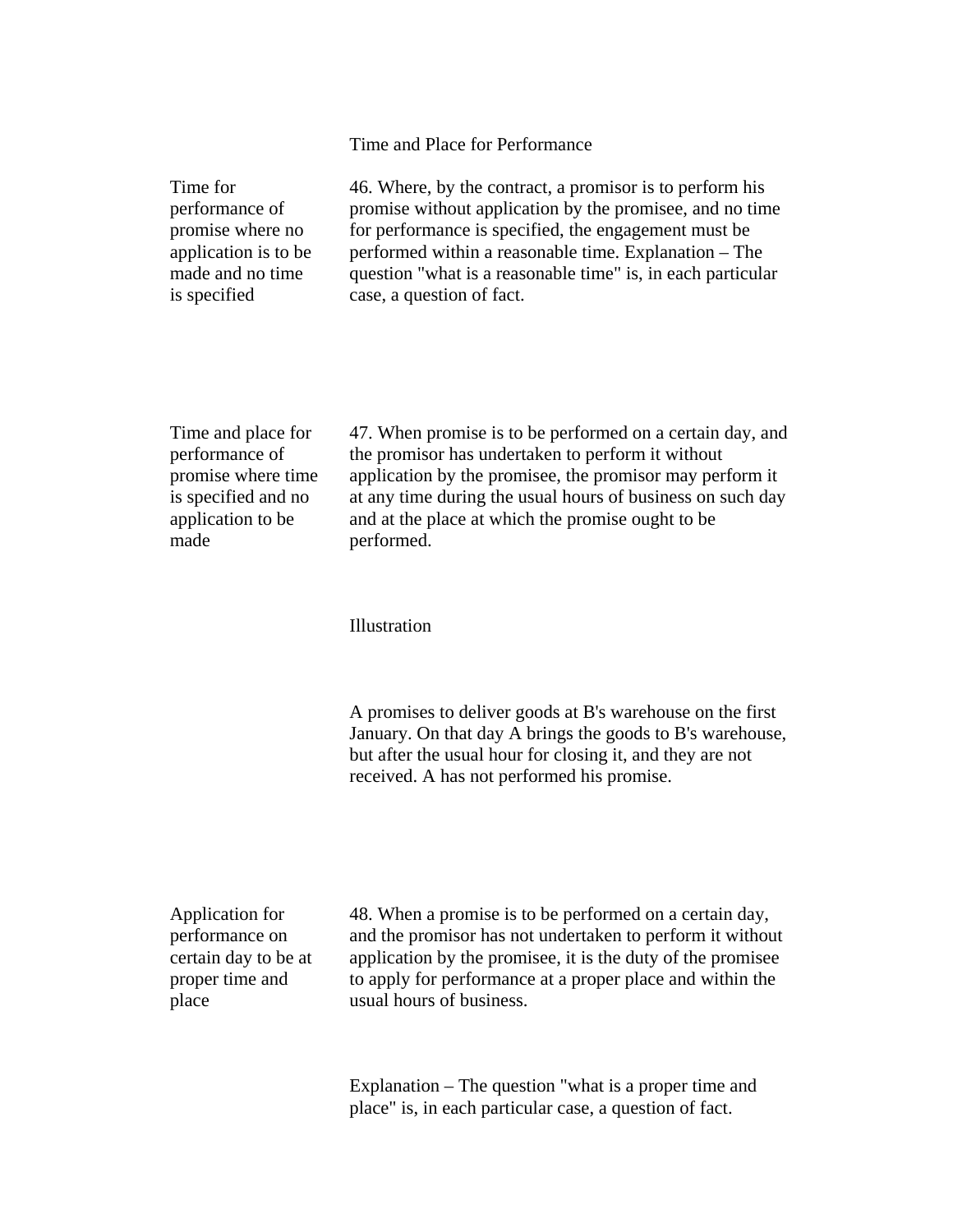Place for performance of promise were no application to be made and no place fixed for performance 49. When a promise is to be performed without application by the promisee, and no place is fixed for the performance of it, it is the duty of the promisor to apply to the promisee to appoint a reasonable place for the performance of the promise, and to perform it at such place. Illustration

> A undertakes to deliver a thousand maunds of jute to B on a fixed day. A must apply to B to appoint a reasonable place for the purpose of receiving it, and must deliver it to him at such place.

 Performance in manner or at time prescribed or sanctioned by promisee

50. The performance of any promise may be made in any manner, or at any time which the promisee prescribes or sanctions. Illustrations

(a) B awes A 2,000 Taka. A desires B to pay the amount to A's account with C, a banker. B, who also banks with C, orders the amount to be transferred from his account to A's credit, and this is done by C. Afterwards, and before A knows of the transfer, C fails. There has been a good payment by B.

(b) A and B are mutually indebted. A and B settle an account by setting off one item against another, and B pays A the balance found to be due from him upon such settlement. This amounts to a payment by A and B, respectively, of the sums which they owed to each other.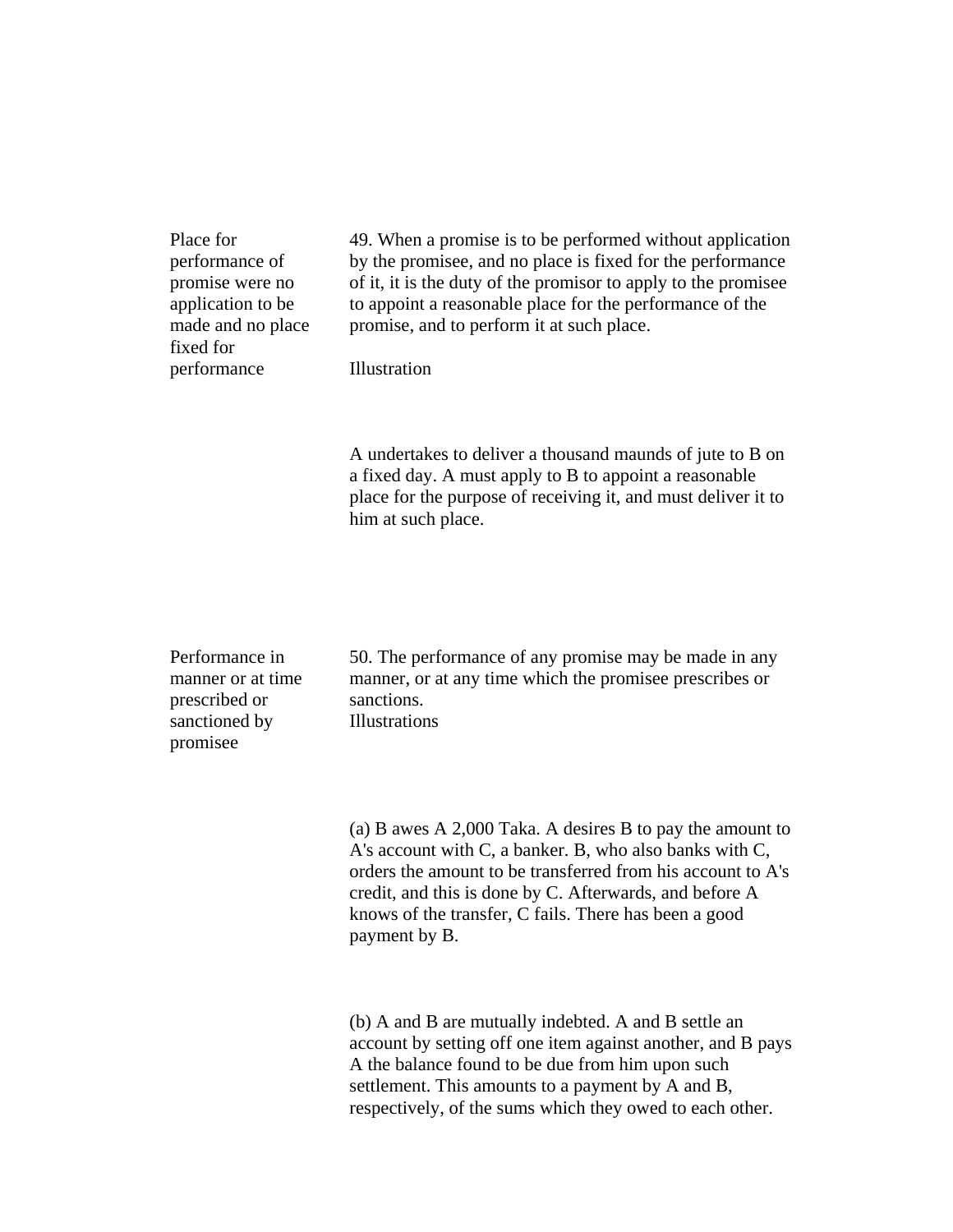(c) A owes B 2,000 Taka. B accepts some of A's goods in reduction of the debt. The delivery of the goods operates as a part payment.

(d) A desires B, who owes him Taka 100, to send him a note for Taka 100 by post. The debt is discharged as soon as B puts into the post a letter containing the note duly addressed to A.

Performance of Reciprocal Promises

 Promisor not bound to perform, unless reciprocal promisee ready and willing to perform 51. When a contract consists of reciprocal promises to be simultaneously performed, no promisor need perform his promise unless the promisee is ready and willing to perform his reciprocal promise.

Illustrations

(a) A and B contract that A shall deliver goods to B to be paid for by B on delivery.

A need not deliver the goods, unless B is ready and willing to pay for the goods on delivery.

B need not pay for the goods, unless A is ready and willing to deliver them on payment.

(b) A and B contract that A shall deliver goods to B at a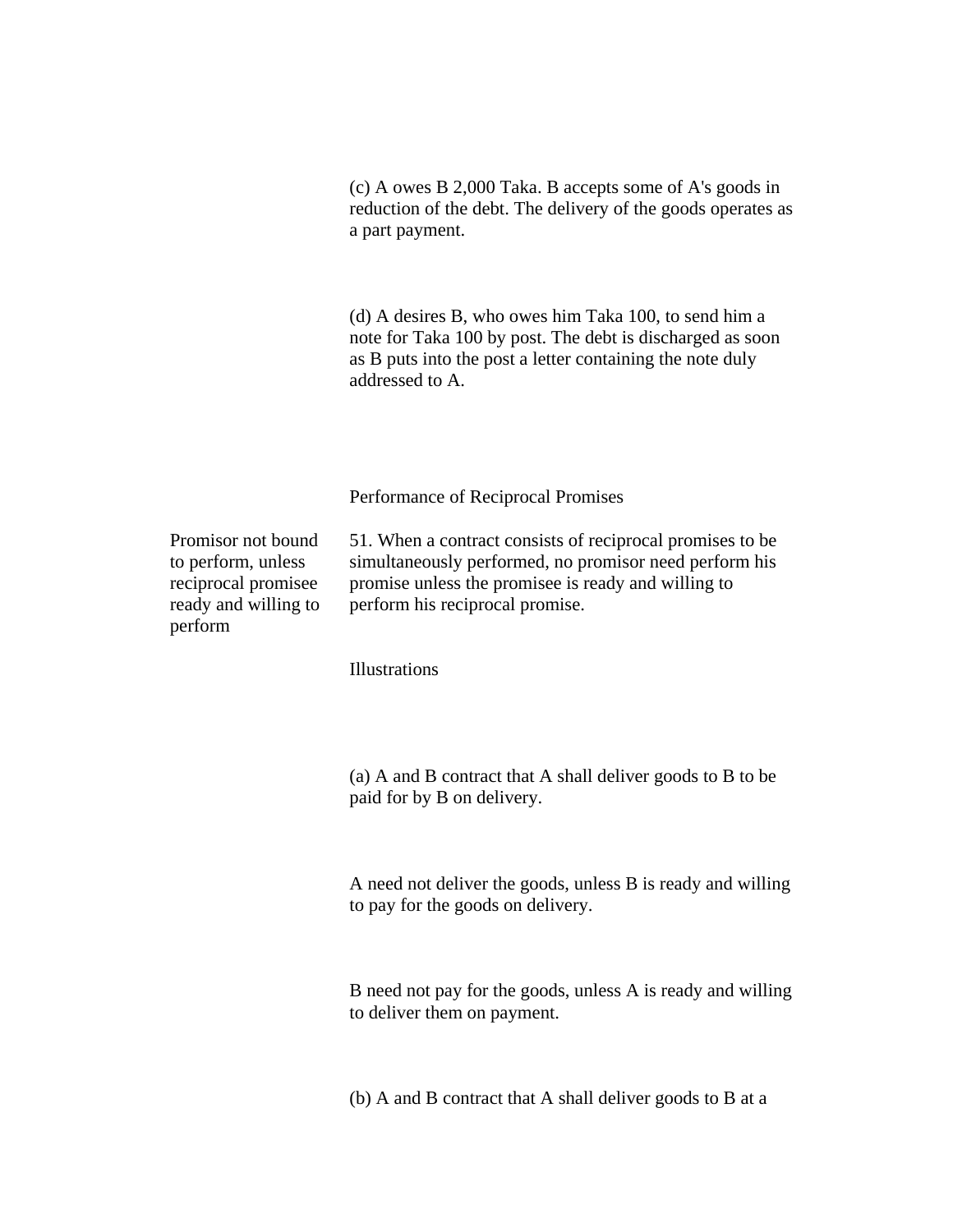price to be paid by installments, the first installment to be paid on delivery.

A need not deliver, unless B is ready and willing to pay the first installment on delivery.

B need not pay the first installment, unless A is ready and willing to deliver the goods on payment of the first installment.

 Order of performance of reciprocal promises 52. Where the order in which reciprocal promises are to be performed is expressly fixed by the contract, they shall be performed in that order; and, where the order is not expressly fixed by the contract, they shall be performed in that order which the nature of the transaction requires.

Illustrations

(a) A and B contract that A shall build a house for B at a fixed price. A's promise to build the house must be performed before B's promise to pay for it.

(b) A and B contract that A shall make over his stock-intrade to B at a fixed price, and B promises to give security for the payment of the money. A's promise need not be performed until the security is given, for the nature of the transaction requires that A should have security before he delivers up his stock.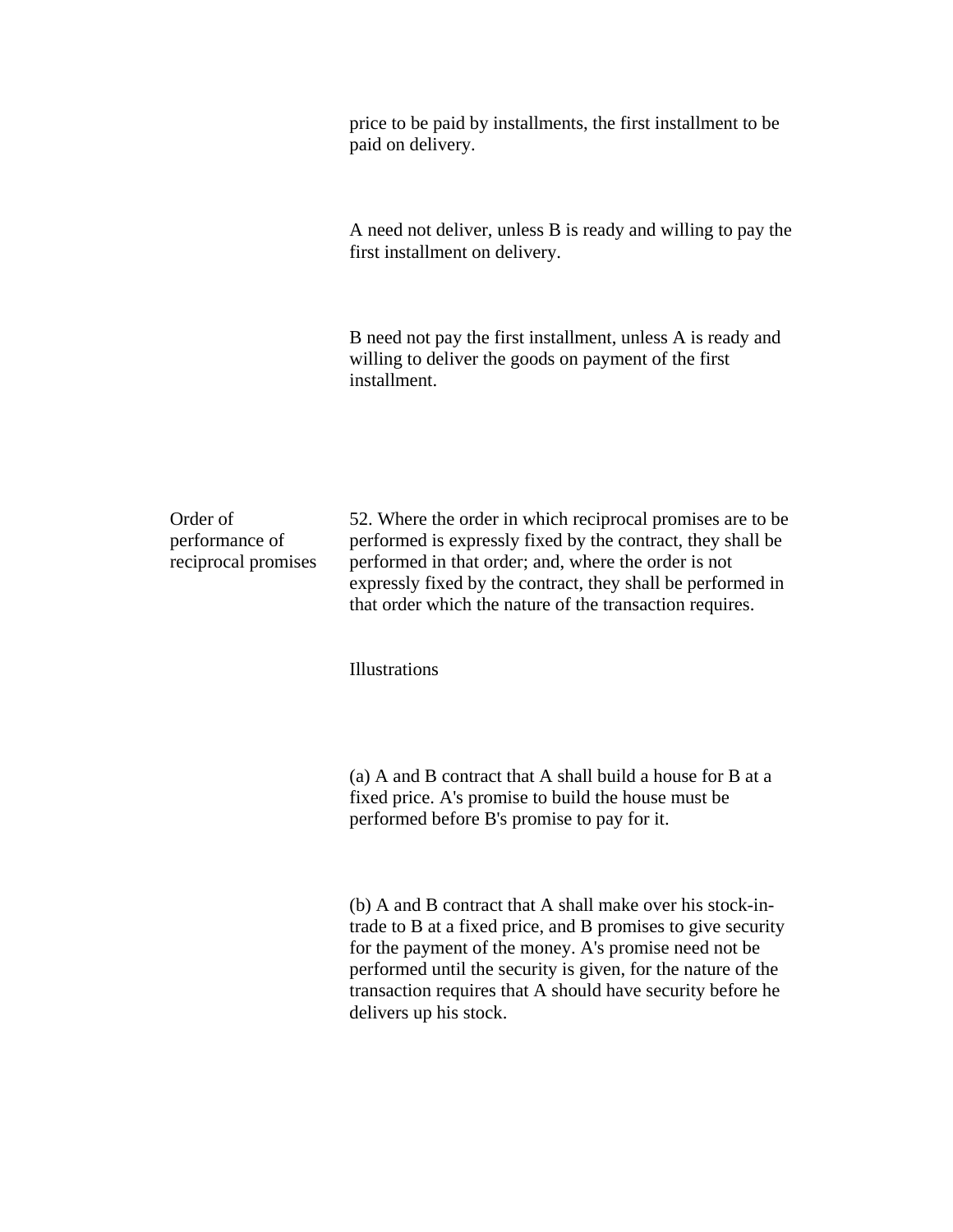Liability of party preventing event on which the contract is to take effect

53. When a contract contains reciprocal promises, and one party to the contract prevents the other from performing his promise, the contract becomes voidable at the option of the party so prevented; and he is entitled to compensation from the other party for any loss which he may sustain in consequence of the non-performance of the contract.

### Illustration

A and B contract that B shall execute certain work for A for a thousand Taka. B is ready and willing to execute the work accordingly, but A prevents him from doing so. The contract is voidable at the option of B; and, if he elects to rescind it, he is entitled to recover from A compensation for any loss which he has incurred by its non-performance.

 Effect of default as to that promise which should be first performed, in contract consisting of reciprocal promises

54. When a contract consists of reciprocal promises, such that one of them cannot be performed, or that its performance cannot be claimed till the other has been performed, and the promisor of the promise last mentioned fails to perform it, such promisor cannot claim the performance of the reciprocal promise, and must make compensation to the other party to the contract for any loss which such other party may sustain by the nonperformance of the contract. Illustrations

(a) A hires B's ship to take in and convey, from Chittagong to the Mauritius, a cargo to be provided by A, B receiving a certain freight for its conveyance. A does not provide any cargo for the ship. A cannot claim the performance of B's promise, and must make compensation to B for the loss which B sustains by the non-performance of the contract.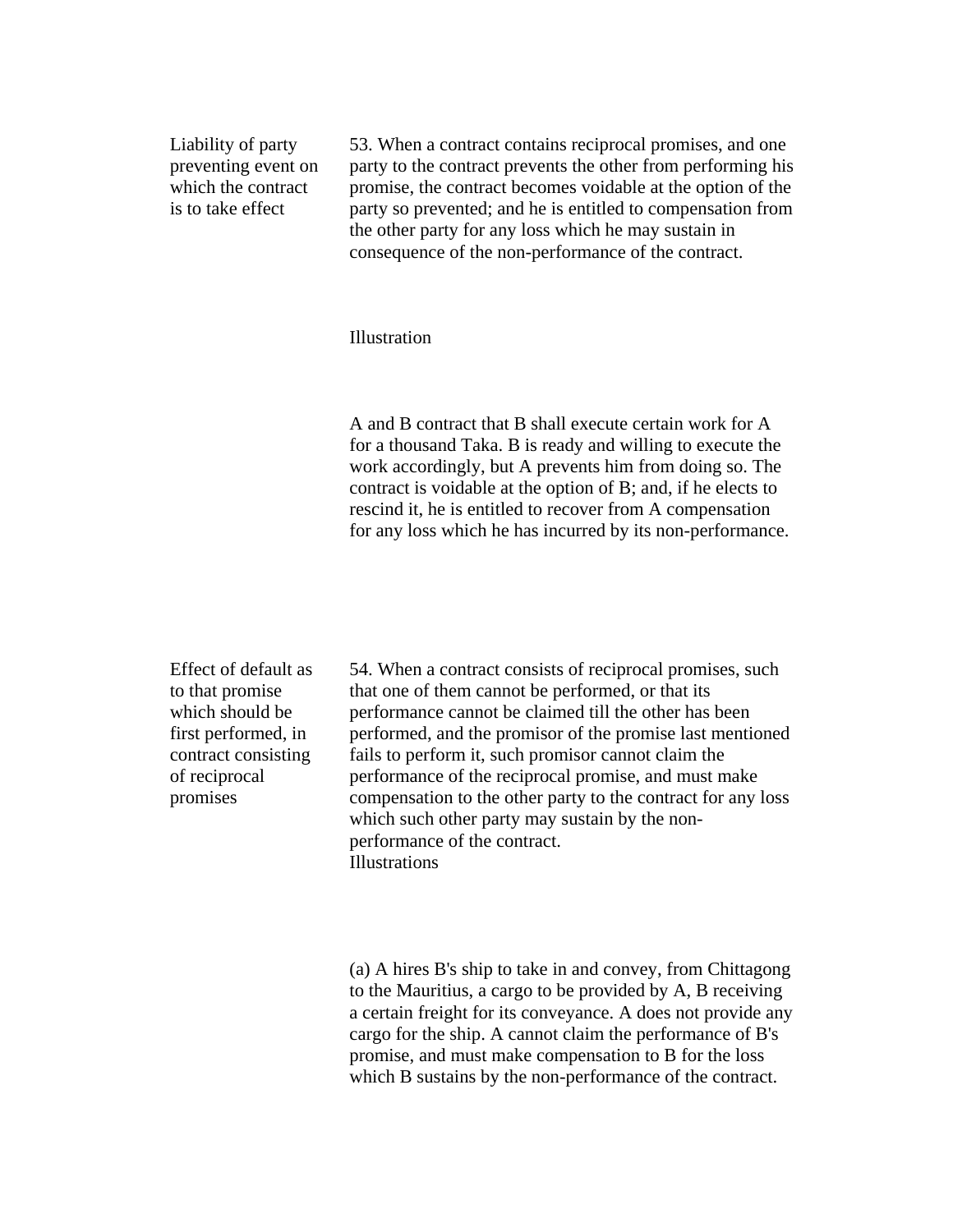(b) A contracts with B to execute certain builder's work for a fixed price, B supplying the scaffolding and timber necessary for the work. B refuses to furnish any scaffolding or timber, and the work cannot be executed. A need not execute the work, and B is bound to make compensation to A for any loss caused to him by the nonperformance of the contract.

(c) A contracts with B to deliver to him, at a specified price, certain merchandise on board a ship which cannot arrive for a month, and B engages to pay for the merchandise within a week from the date of the contract. B does not pay within the week. A's promise to deliver need not be performed, and B must make compensation.

(d) A promises B to sell him one hundred bales of merchandise, to be delivered next day, and B promises A to pay for them within a month. A does not deliver according to his promise. B's promise to pay need not be performed, and A must make compensation.

 Effect of failure to perform at fixed time, in contract in which time is essential

55. When a party to a contract promises to do a certain thing at or before a specified time, or certain things at or before a specified times, and fails to do any such thing at or before the specified time, the contract, or so much of it as has not been performed, becomes voidable at the option of the promisee, if the intention of the parties was that time should be of the essence of the contract.

 Effect of such failure when time is not essential

If it was not the intention of the parties that time should be of the essence of the contract, the contract does not become voidable by the failure to do such thing at or before the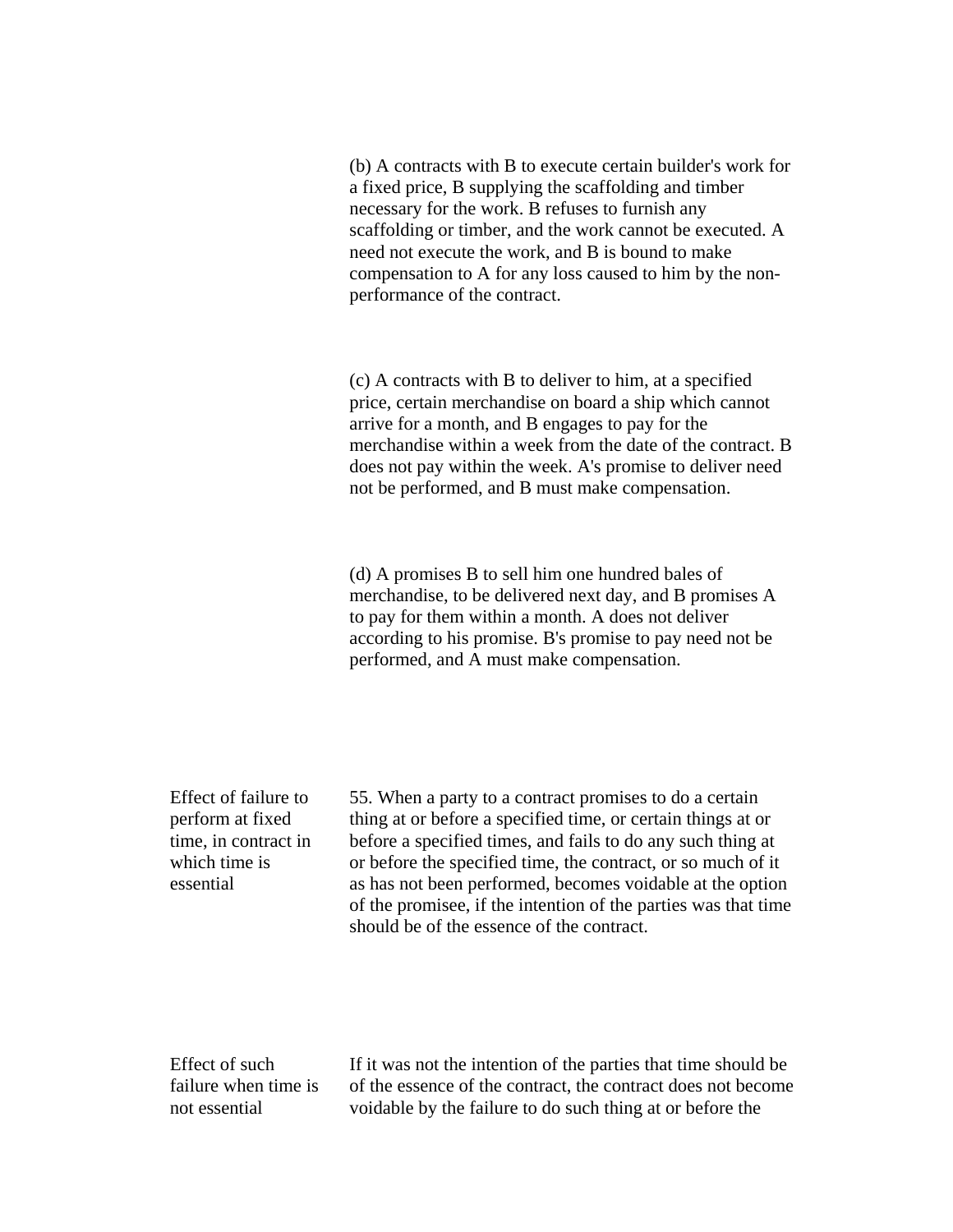specified time; but the promisee is entitled to compensation from the promisor for any loss occasioned to him by such failure.

 Effect of acceptance of performance at time other than that agreed upon

If, in case of a contract voidable on account of the promisor's failure to perform his promise at the time agreed, the promisee accepts performance of such promise at any time other than that agreed, the promisee cannot claim compensation for any loss occasioned by the nonperformance of the promise at the time agreed, unless, at the time of such acceptance he gives notice to the promisor of his intention to do so.

 Agreement to do Agreement to do 56. An agreement to do an act impossible in itself is void.<br>impossible act

 Contract to do act afterwards becoming impossible or unlawful A contract to do an act which, after the contract is made, becomes impossible, or, by reason of some event which the promissor could not prevent, unlawful, becomes void when the act becomes impossible or unlawful.

 Compensation for loss through nonperformance of act known to be impossible or unlawful

Where one person has promised to do something which he knew, or, with reasonable diligence, might have known, and which the promisee did not know to be impossible or unlawful, such promisor must make compensation to such promisee for any loss which such promisee sustains through the non-performance of the promise.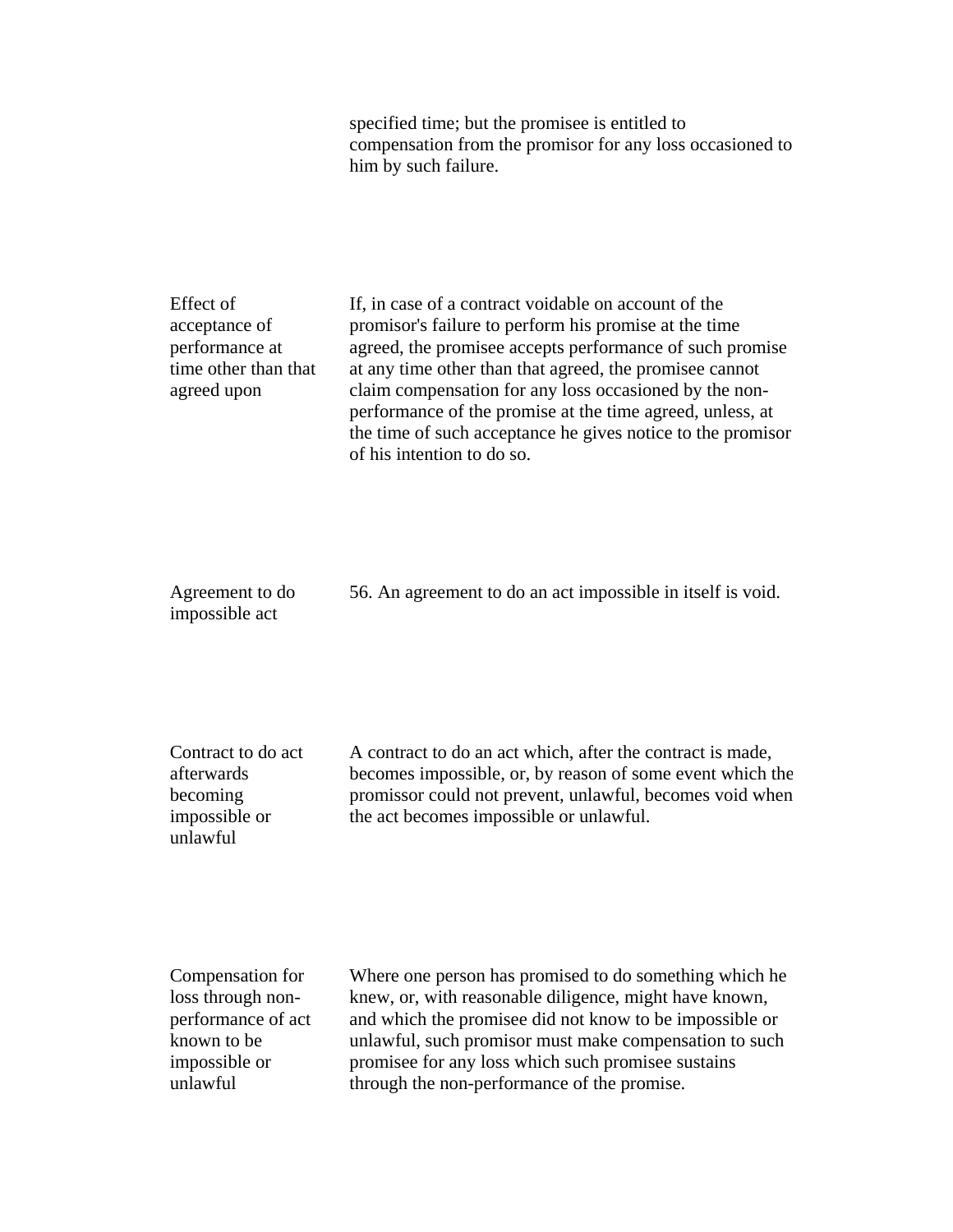Illustrations

(a) A agrees with B to discover treasure by magic. The agreement is void.

(b) A and B contract to marry each other. Before the time fixed for the marriage, A goes mad. The contract becomes void.

(c) A contracts to marry B, being already married to C, and being forbidden by the law to which he is subject to practise polygamy. A must make compensation to B for the loss caused to her by the non-performance of his promise.

(d) A contracts to take in cargo for B at a foreign port. A's Government afterwards declares war against the country in which the port is situated. The contract becomes void when war is declared.

(e) A contracts to act at a theatre for six months in consideration of a sum, paid in advance by B. On several occasions A is too ill to act. The contract to act on those occasions becomes void.

 Reciprocal promise to do things legal, and also other things illegal

57. Where persons reciprocally promise, firstly, to do certain things which are legal, and, secondly, under specified circumstances, to do certain other things which are illegal, the first set of promises is a contract, but the second is a void agreement.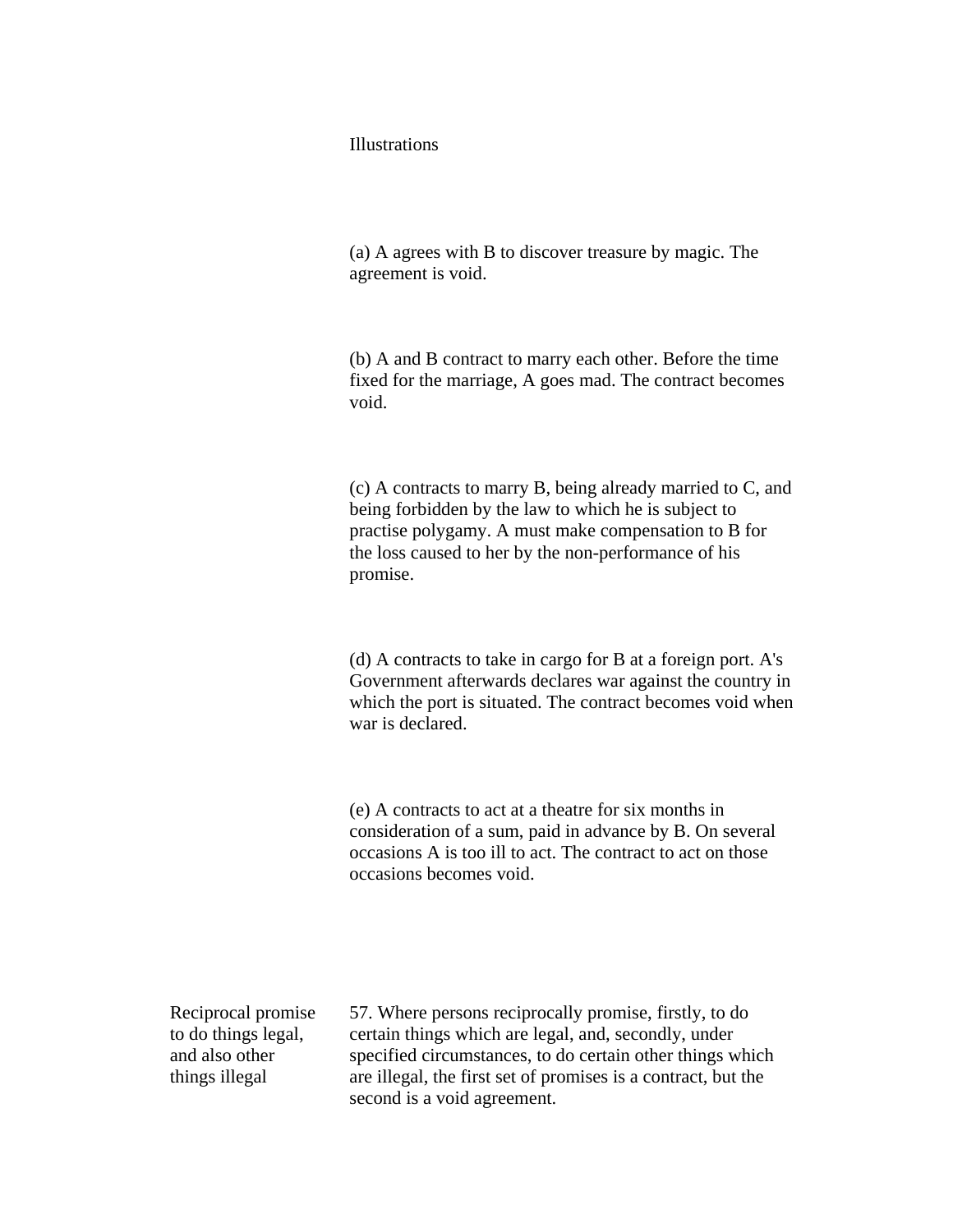Illustration

A and B agree that A shall sell B a house for 10,000 Taka but that, if B uses it as a gambling house, he shall pay A 50,000 Taka for it.

The first set of reciprocal promises, namely, to sell the house and to pay 10,000 Taka for it, is a contract.

The second set is for an unlawful object, namely, that B may use the house as a gambling house, and is a void agreement.

 Alternative promise, one branch being illegal 58. In the case of an alternative promise, one branch of which is legal and the other illegal, the legal branch alone can be enforced.

Illustration

A and B agree that A shall pay B 1,000 Taka for which B shall afterwards deliver to A either rice or smuggled opium.

This is a valid contract to deliver rice, and a void agreement as to the opium.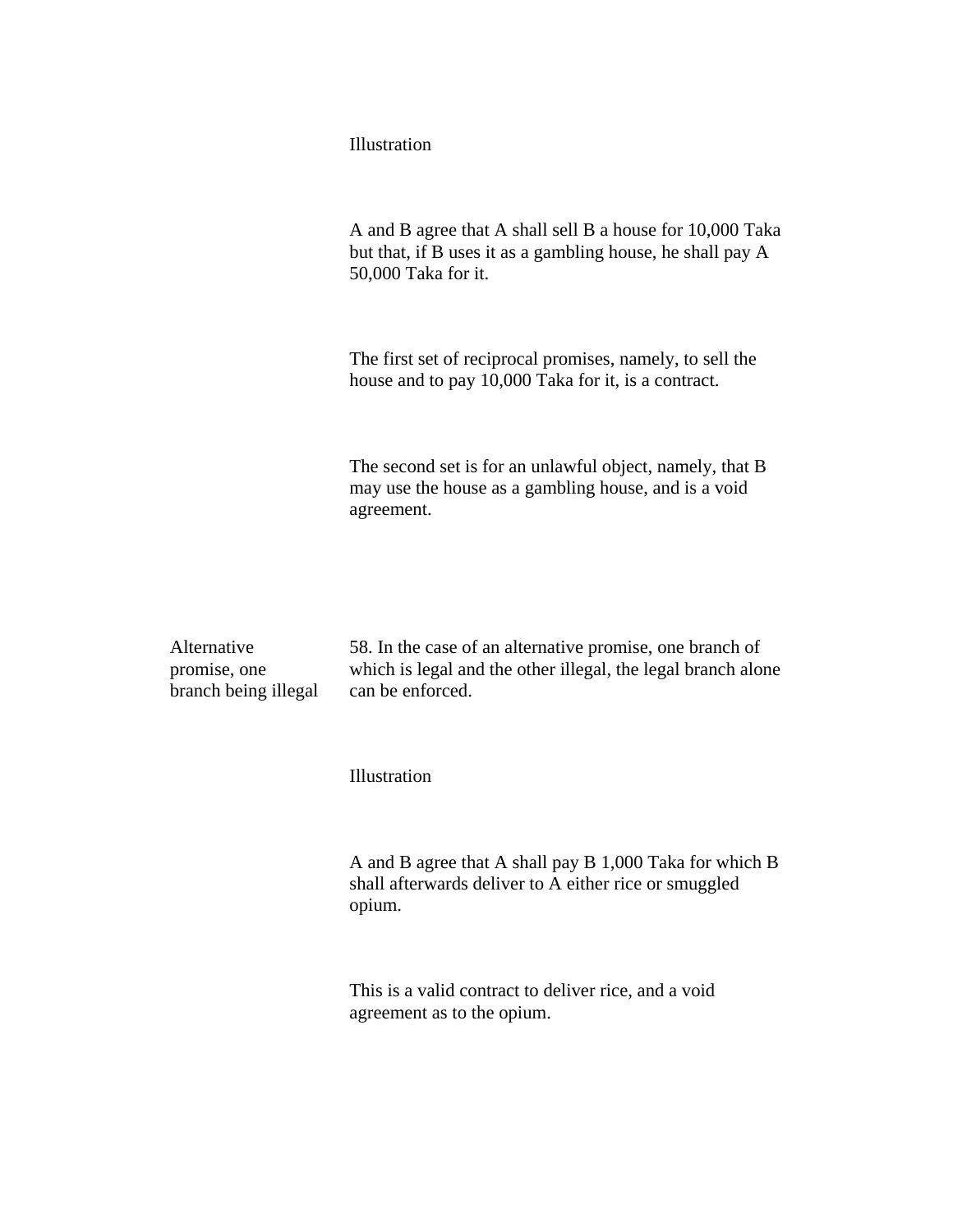Appropriation of Payments

 Application of payment, where debt to be discharged is indicated 59. Where a debtor, owing several distinct debts to one person, makes a payment to him, either with express intimation, or under circumstances implying that the payment is to be applied to the discharge of some particular debt, the payment, if accepted, must be applied accordingly.

Illustrations

(a) A owes B, among other debts, 1,000 Taka upon a promissory note which falls due on the first June. He owes B no other debt of that amount. On the first June A pays to B 1,000 Taka. The payment is to be applied to the discharge of the promissory note.

(b) A owes to B, among other debts the sum of 567 Taka. B writes to A and demands payment of this sum. A sends to B 567 Taka. This payment is to be applied to the discharge of the debt of which B had demanded payment.

 Application of payment, where debt to be discharged is not indicated

60. Where the debtor has omitted to intimate and there are no other circumstances indicating to which debt the payment is to be applied, the creditor may apply it at his discretion to any lawful debt actually due and payable to him from the debtor, whether its recovery is or is not barred by the law in force for the time being as to the limitation of suits.

Application of

Application of 61. Where neither party makes any appropriation the payment where payment shall be applied in discharge of the debts in order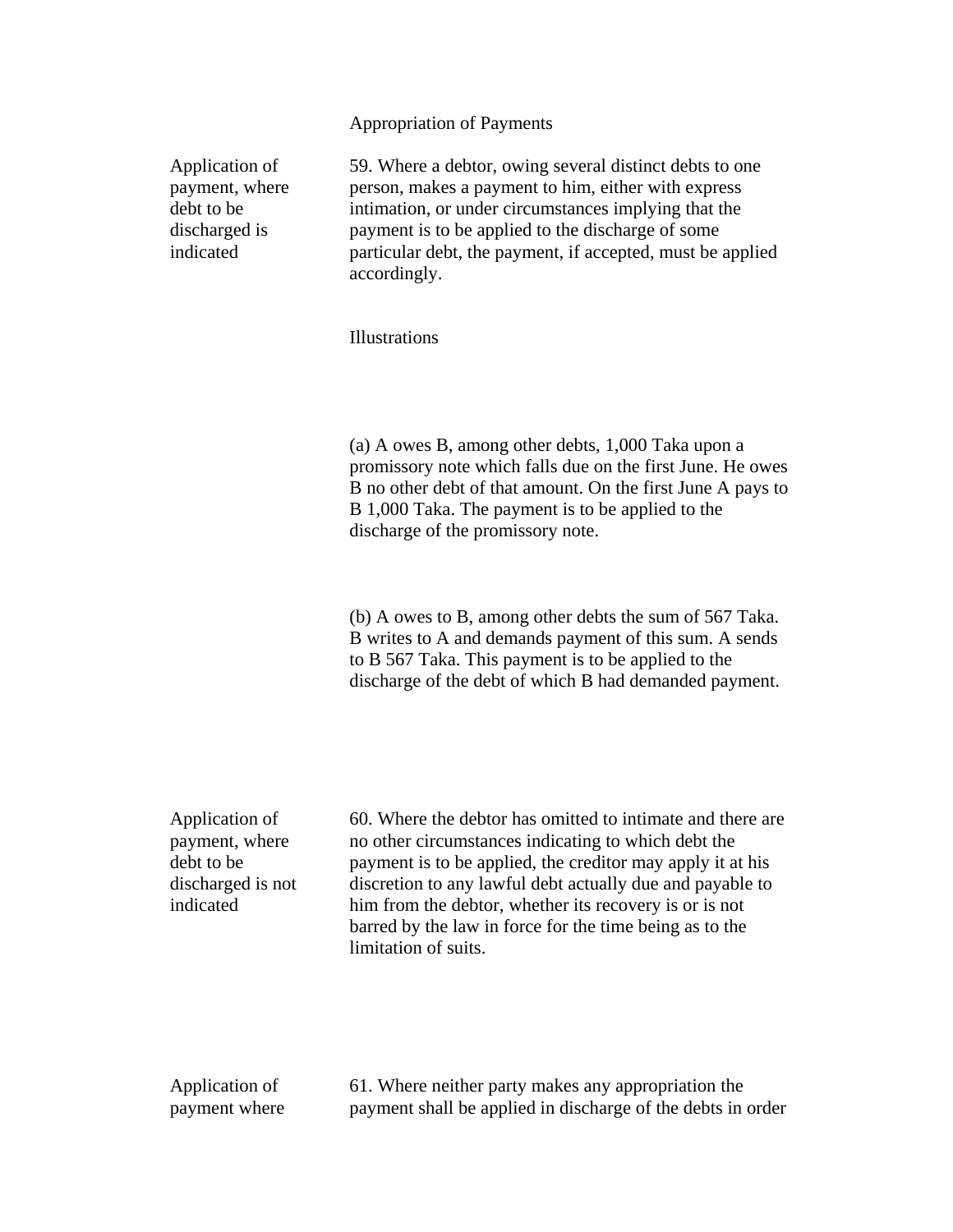| neither party<br>appropriates                                      | of time, whether they are or are not barred by the law in<br>force for the time being as to the limitation of suits. If the<br>debts are of equal standing, the payment shall be applied in<br>discharge of each proportionally.               |
|--------------------------------------------------------------------|------------------------------------------------------------------------------------------------------------------------------------------------------------------------------------------------------------------------------------------------|
|                                                                    | Contracts Which Need Not be Performed                                                                                                                                                                                                          |
| Effect of novation,<br>rescission and<br>alteration of<br>contract | 62. If the parties to a contract agree to substitute a new<br>contract for it, or to rescind or alter it, the original contract<br>need not be performed.                                                                                      |
|                                                                    | <b>Illustrations</b>                                                                                                                                                                                                                           |
|                                                                    | (a) A owes money to B under a contract. It is agreed<br>between A, B and C that B shall thenceforth accept C as<br>his debtor, instead of A. The old debt of A to B is at an<br>end, and a new debt from C to B has been contracted.           |
|                                                                    | (b) A owes B 10,000 Taka. A enters into an arrangement<br>with B, and gives B a mortgage of his $(A's)$ estate for $5,000$<br>Taka, in place of the debt of 10,000 Taka. This is a new<br>contract and extinguishes the old.                   |
|                                                                    | (c) A owes B 1,000 Taka under a contract. B owes C $1,000$<br>Taka. B orders A to credit C with 1,000 Taka in his books,<br>but C does not assent to the arrangement. B still owes C<br>1,000 Taka, and no new contract has been entered into. |
|                                                                    |                                                                                                                                                                                                                                                |

 Promisee may dispense with or remit performance

63. Every promisee may dispense with or remit, wholly or in part, the performance of the promise made to him or may extend the time for such performance, or may accept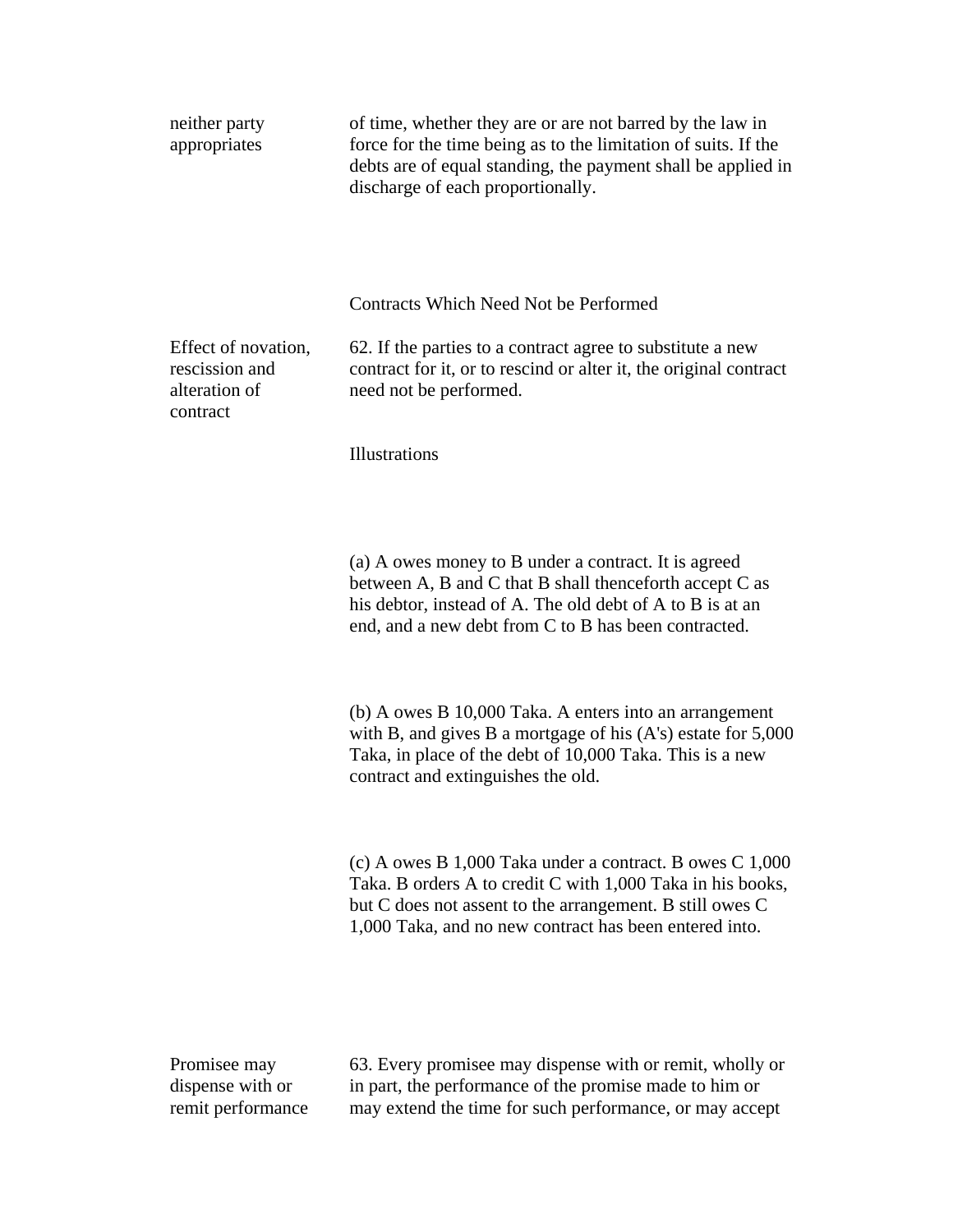of promise instead of it any satisfaction which he thinks fit.

Illustrations

(a) A promises to paint a picture for B. B afterwards forbids him to do so. A is no longer bound to perform the promise.

(b) A owes B 5,000 Taka. A pays to B, and B accepts, in satisfaction of the whole debt, 2,000 Taka paid at the time and place at which the 5,000 Taka were payable. The whole debt is discharged.

 $(c)$  A owes B 5,000 Taka. C pays to B 1,000 Taka, and B accepts them, in satisfaction of his claim on A. This payment is a discharge of the whole claim.

(d) A owes B, under a contract, a sum of money, the amount of which has not been ascertained. A, without ascertaining the amount, gives to B, and B, in satisfaction thereof, accepts, the sum of 2,000 Taka. This is a discharge of the whole debt, whatever may be its amount.

(e) A owes B 2,000 Taka and is also indebted to other creditors. A makes an arrangement with his creditors, including B, to pay them a composition of eight annas in the Taka upon their respective demands. Payment to be of 1,000 Taka is a discharge of B's demand.

 Consequences of rescission of voidable contract 64. When a person at whose option a contract is voidable rescinds it, the other party thereto need not perform any promise therein contained in which he is promisor. The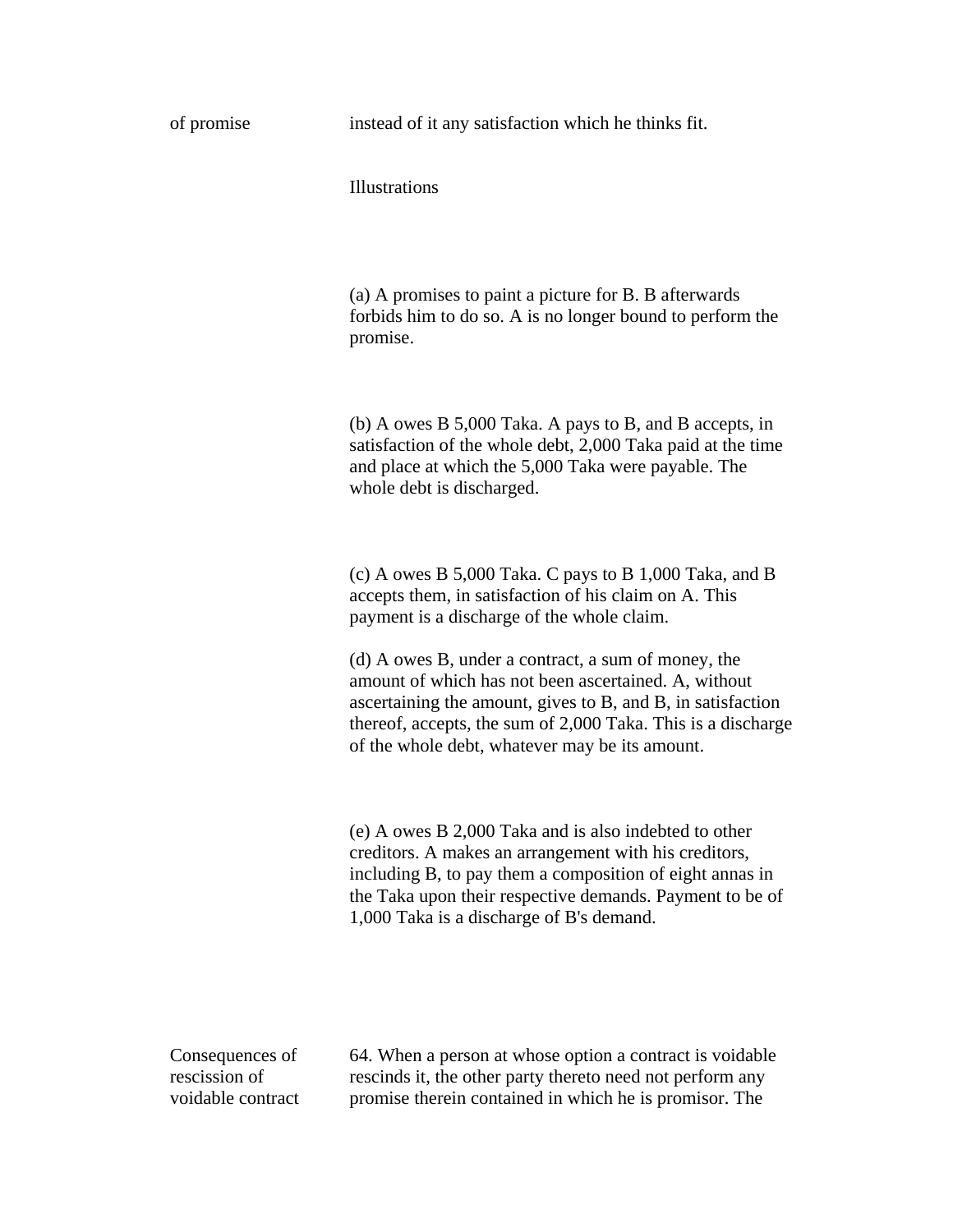party rescinding a voidable contract shall, if he have received any benefit thereunder from another party to such contract, restore such benefit, so far as may be, to the person from whom it was received.

 Obligation of person who has received advantage under void agreement or contract that becomes void

65. When an agreement is discovered to be void, or when a contact becomes void, any person who has received any advantage under such agreement or contract is bound to restore it, or to make compensation for it to the person from whom he received it.

Illustrations

(a) A pays B 1,000 Taka in consideration of B's promising to marry C, A's daughter. C is dead at the time of promise. The agreement is void, but B must repay A the 1,000 Taka.

(b) A contracts with B to deliver to him 250 maunds of rice before the first of May. A delivers 130 maunds only before that day, and none after. B retains the 130 maunds after the first of May. He is bound to pay A for them.

(c) A, a singer, contracts with B, the manager of a theatre, to sing at his theatre for two nights in every week during the next two months, and B engages to pay her a hundred Taka for each night's performance. On the sixth night, A wilfully absents herself from the theatre, and B, in consequence, rescinds the contract. B must pay A for the five nights on which she had sung.

(d) A contracts to sing for B at a concert for 1,000 Taka which are paid in advance. A is too ill to sing. A is not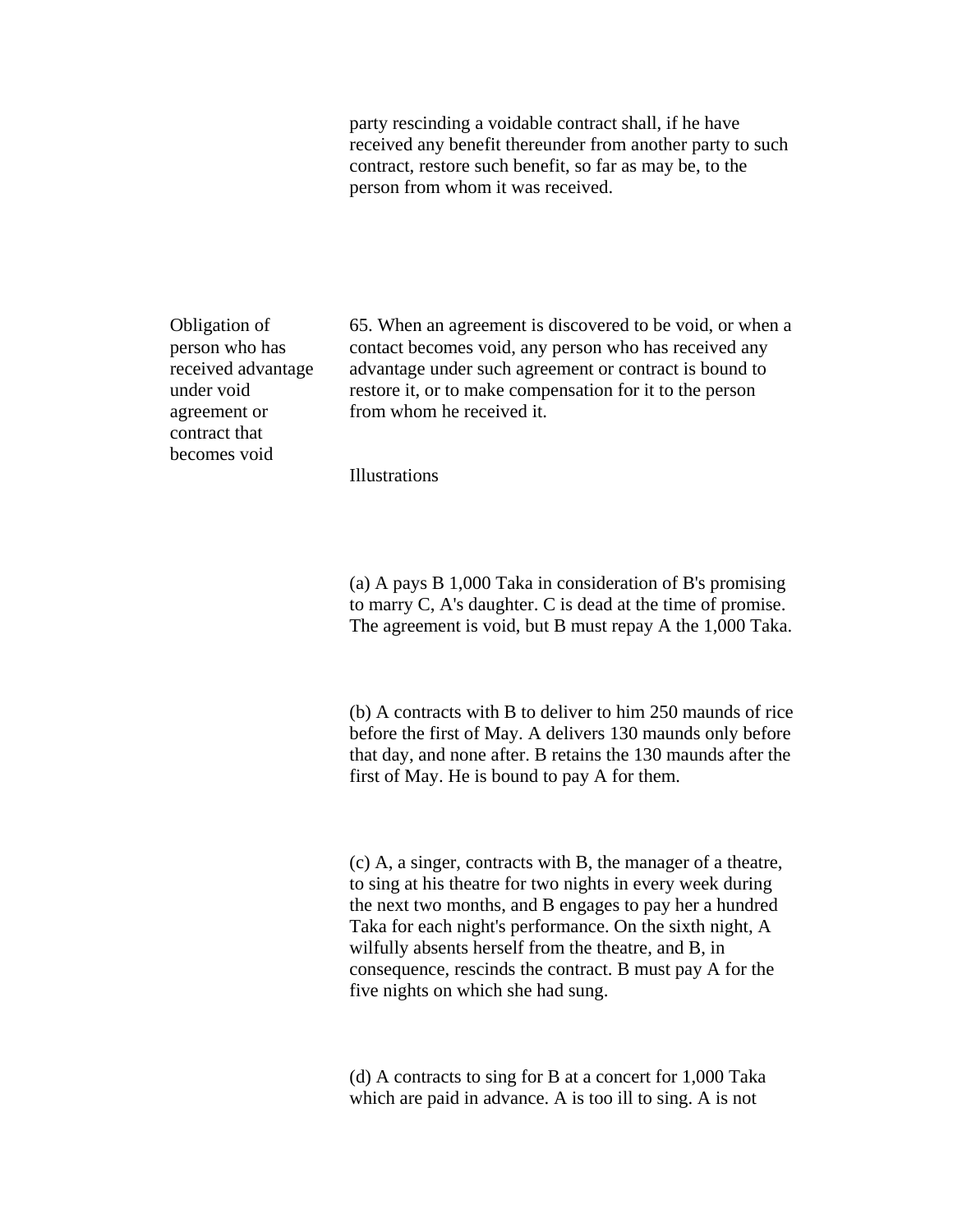bound to make compensation to B for the loss of the profits which B would have made if A had been able to sing, but must refund to B the 1,000 Taka paid in advance.

 Mode of communicating or revoking rescission of voidable contract

66. The rescission of a voidable contract may be communicated or revoked in the same manner, and subject to the same rules, as apply to the communication or revocation of a proposal.

 Effect of neglect of promisee to afford promisor reasonable facilities for performance 67. If any promisee neglects or refuses to afford the promisor reasonable facilities for the performance of his promise, the promisor is excused by such neglect or refusal as to any non-performance caused thereby.

Illustration

A contracts with B to repair B's house.

B neglects or refuses to point out to A the places in which his house requires repair.

A is excused for the non-performance of the contract if it is caused by such neglect or refusal.

## CHAPTER V

OF CERTAIN RELATIONS RESEMBLING THOSE CREATED BY CONTRACT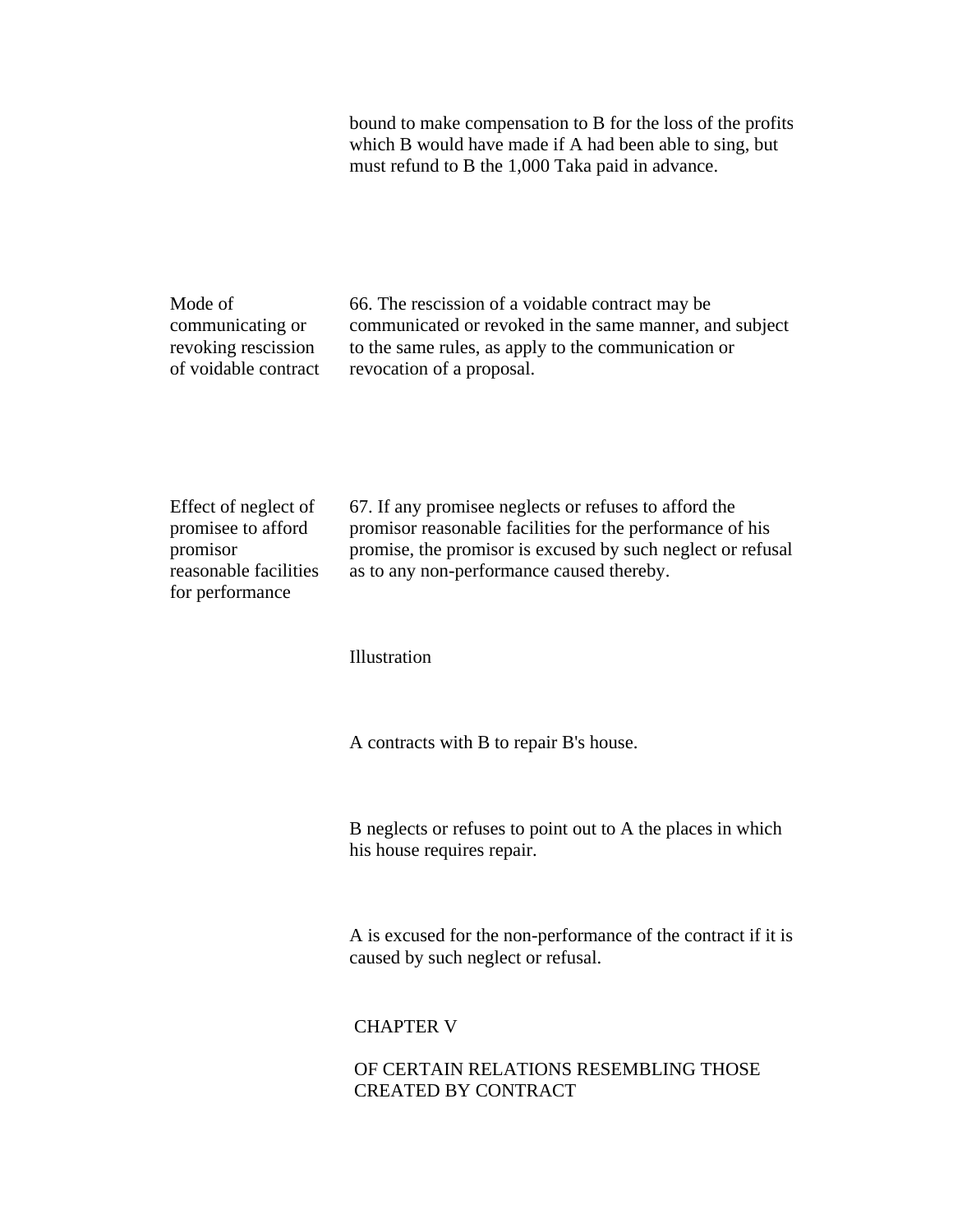Claim for necessaries supplied to person incapable of contracting or on his account

68. If a person, incapable of entering into a contract, or any one whom he is legally bound to support, is supplied by another person with necessaries suited to his condition in life, the person who has furnished such supplies is entitled to be reimbursed from the property of such incapable person.

Illustrations

(a) A supplies B, a lunatic, with necessaries suitable to his condition in life. A is entitled to be reimbursed from B's property.

(b) A supplies the wife and children of B, a lunatic, with necessaries suitable to their condition in life. A is entitled to be reimbursed from B's property.

| Reimbursement of<br>person paying<br>money due by<br>another in payment | 69. A person who is interested in the payment of money<br>which another is bound by law to pay, and who therefore<br>pays it, is entitled to be reimbursed by the other.                                                   |
|-------------------------------------------------------------------------|----------------------------------------------------------------------------------------------------------------------------------------------------------------------------------------------------------------------------|
| of which he is<br>interested                                            | Illustration                                                                                                                                                                                                               |
|                                                                         | B holds land in Bangladesh, on a lease granted by A, the<br>zamindar. The revenue payable by A to the Government<br>being in arrear, his lands is advertised for sale by the<br>Government. Under the                      |
|                                                                         | revenue law, the consequence of such sale will be the<br>annulment of B's lease. B, to prevent the sale and the<br>consequent annulment of his own lease, pays to the<br>Government the sum due from A. A is bound to make |
|                                                                         | good to B the amount so paid.                                                                                                                                                                                              |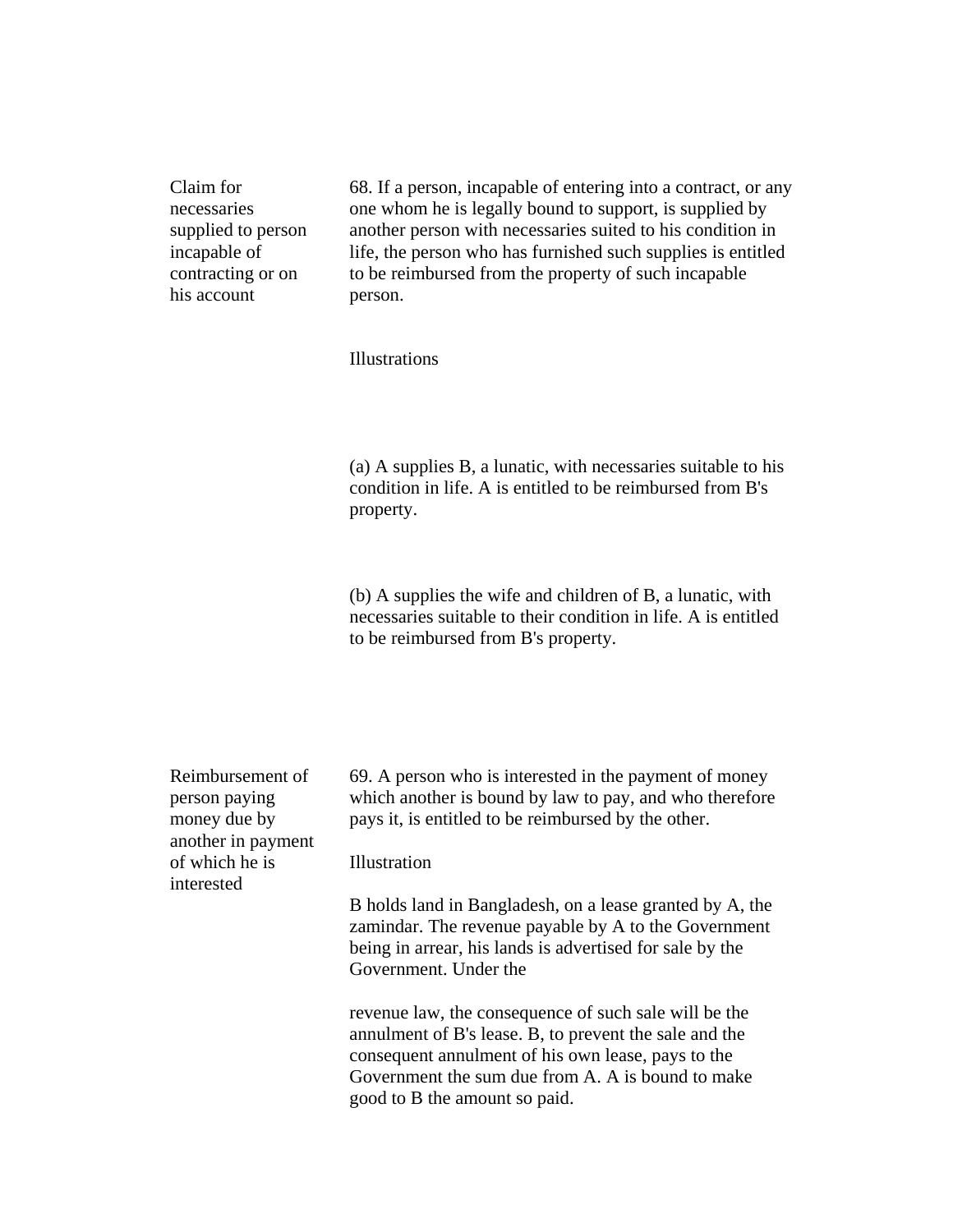| Obligation of<br>person enjoying<br>benefit of non-<br>gratuitous act | 70. Where a person lawfully does anything for another<br>person, or delivers anything to him, not intending to do so<br>gratuitously, and such other person enjoys the benefit<br>thereof, the latter is bound to make compensation to the<br>former in respect of, or to restore, the thing so done or<br>delivered. |
|-----------------------------------------------------------------------|-----------------------------------------------------------------------------------------------------------------------------------------------------------------------------------------------------------------------------------------------------------------------------------------------------------------------|
|                                                                       | Illustrations                                                                                                                                                                                                                                                                                                         |
|                                                                       | (a) A, a tradesman, leaves goods at B's house by mistake.<br>B treats the goods as his own. He is bound to pay A for<br>them.                                                                                                                                                                                         |
|                                                                       | (b) A saves B's property from fire. A is not entitled to<br>compensation from B, if the circumstances show that he<br>intended to act gratuitously.                                                                                                                                                                   |
| Responsibility of<br>finder of goods                                  | 71. A person who finds goods belonging to another and<br>takes them into his custody, is subject to the same<br>responsibility as a bailee.                                                                                                                                                                           |
| Liability of person<br>to whom money is<br>paid or thing              | 72. A person to whom money has been paid or any thing<br>delivered by mistake or under coercion, must repay or<br>return it.                                                                                                                                                                                          |

delivered by mistake or under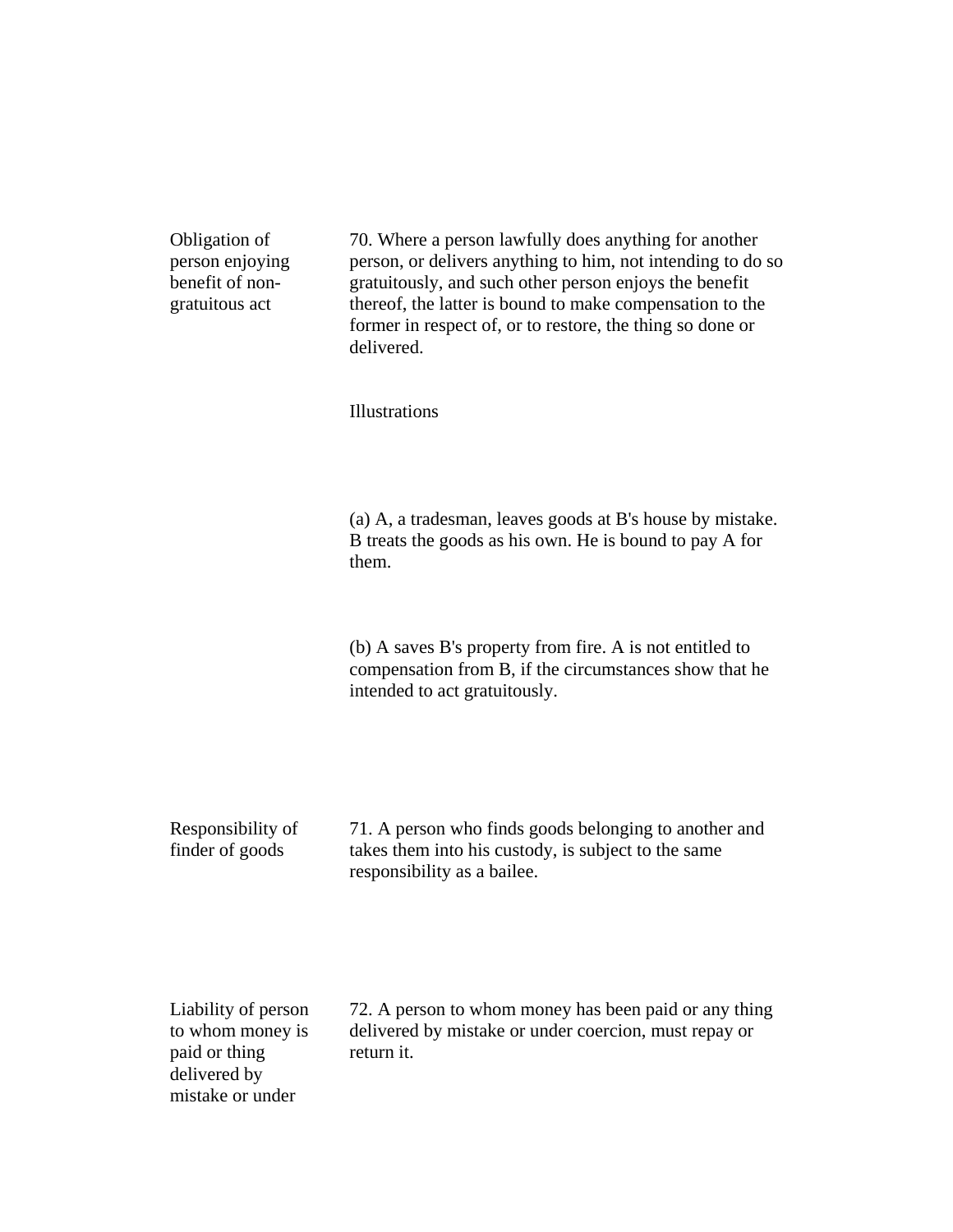coercion Illustrations

(a) A and B jointly owe 100 Taka to C. A alone pays the amount to C, and B, not knowing this fact, pays 100 Taka over again to C. C is bound to repay the amount to B.

(b) A railway company refuses to deliver up certain goods to the consignee, except upon the payment of an illegal charge for carriage. The consignee pays the sum charged in order to obtain the goods. He is entitled to recover so much of the charge as was illegally excessive.

#### CHAPTER VI

## OF THE CONSEQUENCES OF BREACH OF **CONTRACT**

 Compensation for loss or damage caused by breach of contract 73. When a contract has been broken, the party who suffers by such breach is entitled to receive, from the party who has broken the contract, compensation for any loss or damagecaused to him thereby, which naturally arose in the usual course of things from such breach, or which the parties knew, when they made the contract, to be likely to result from the breach of it.

> Such compensation is not to be given for any remote and indirect loss or damage sustained by reason of the breach.

 Compensation for failure to discharge obligation resembling those created by contract

When an obligation resembling those created by contract has been incurred and has not been discharged, any person injured by the failure to discharge it is entitled to receive the same compensation from the party in default, as if such person had contracted to discharge it and had broken his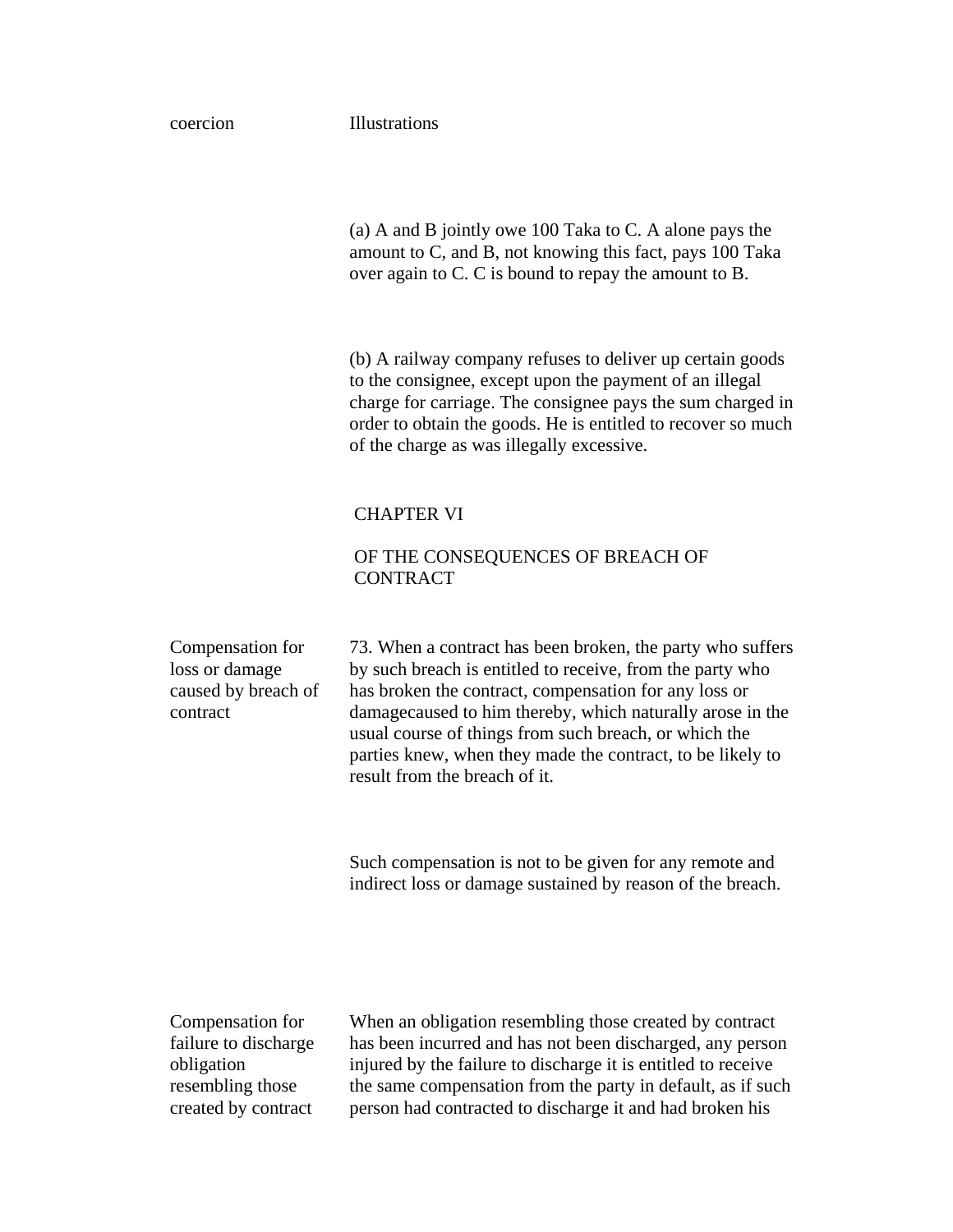contract.

Explanation – In estimating the loss or damage arising from a breach of contract, the means which existed of remedying the inconvenience caused by the nonperformance of the contract must be taken into account.

Illustrations

(a) A contracts to sell and deliver 50 maunds of saltpetre to B, at a certain price to be paid on delivery. A breaks his promise. B is entitled to receive from A, by way of compensation, the sum, if any, by which the contract price falls short of the price for which B might have obtained 50 maunds of saltpetre of like quality at the time when the saltpetre ought to have been delivered.

(b) A hires B's ship to go to [7\[](http://www.bdlaws.gov.bd/print_sections.php?id=26&vol=§ions_id=260) Chalna], and there take on board, on the first of January, a cargo which A is to provide and to bring it to Chittagong, the freight to be paid when earned. B's ship does not go to [8\[](http://www.bdlaws.gov.bd/print_sections.php?id=26&vol=§ions_id=260) Chalna], but A has opportunities of procuring suitable conveyance for the cargo upon terms as advantageous as those on which he had chartered the ship. A avails himself of those opportunities, but is put to trouble and expense in doing so. A is entitled to receive compensation from B in respect of such trouble and expense.

(c) A contracts to buy of B, at a stated price, 50 maunds of rice, no time being fixed for delivery. A afterwards informs B that he will not accept the rice if tendered to him. B is entitled to receive from A, by way

of compensation, the amount, if any, by which the contract price exceeds that which B can obtain for the rice at the time when A informs B that he will not accept it.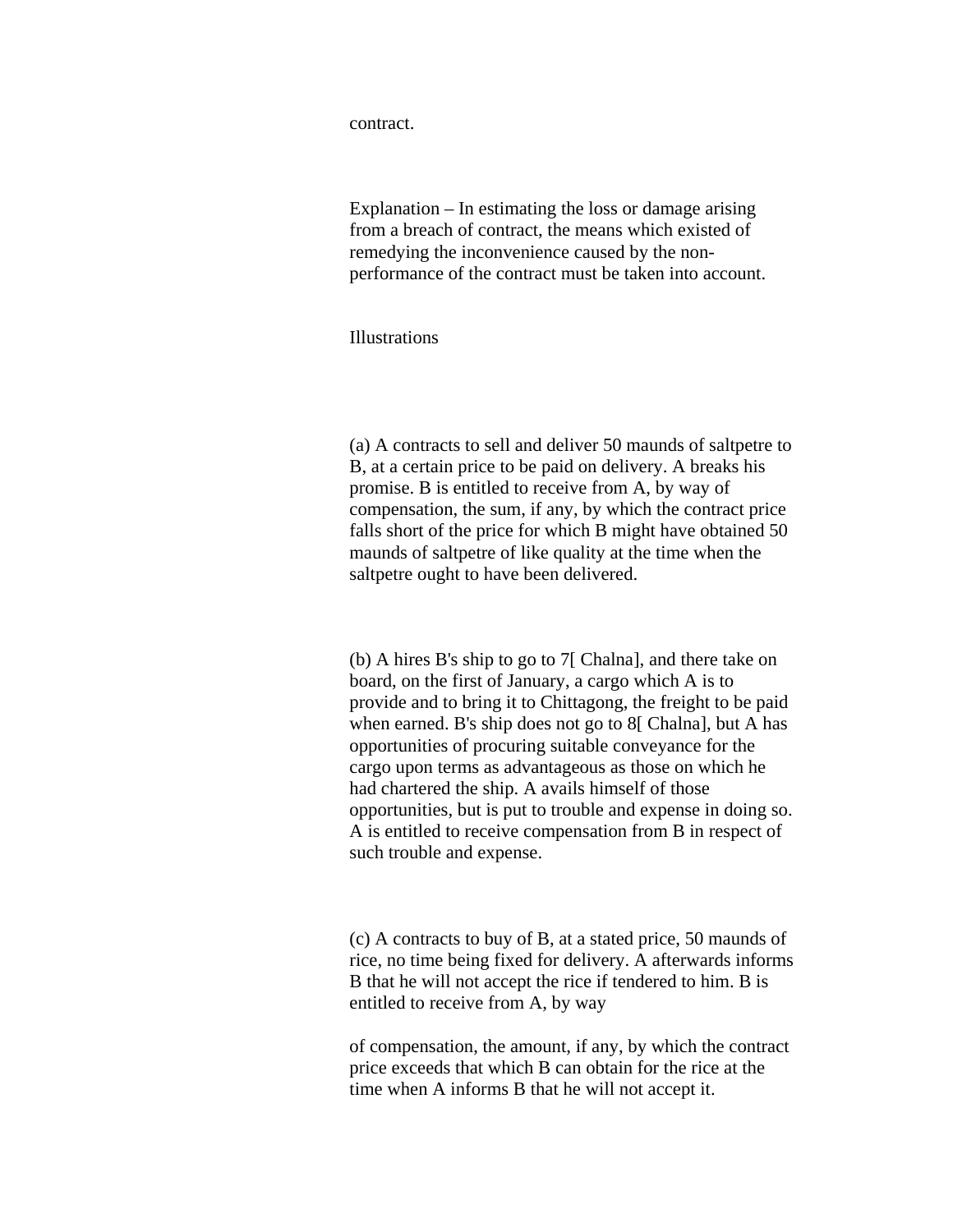(d) A contracts to buy B's ship for 60,000 Taka, but breaks his promise. A must pay to B, by way of compensation, the excess, if any, of the contract price over the price which B can obtain for the ship at the time of the breach of the promise.

(e) A, the owner of a boat, contracts with B to take a cargo of jute to Mymensingh, for sale at that place, starting on a specified day. The boat owing to some avoidable cause, does not start at the time appointed, where by the arrival of the cargo at Mymensingh is delayed beyond the time when it would have arrived if the boat had sailed according to the contract. After that date, and before the arrival of the cargo, the price of jute falls. The measure of the compensation payable to B by A is the difference between the price which B could have obtained for the cargo at Mymensingh at the time when it would have arrived if forwarded in due course, and its market price at the time when it actually arrived.

(f) A contracts to repair B's house in a certain manner, and receives payment in advance. A repairs the house, but not according to contract. B is entitled to recover from A the cost of making the repairs conform to the contract.

(g) A contracts to let his ship to B for a year, from the first of January, for a certain price. Freights rise, and, on the first of January, the hire obtainable for the ship is higher than the contract price. A breaks his promise. He must pay to B, by way of compensation, a sum equal to the difference between the contract price and the price for which B could hire a similar ship for a year on and from the first of January.

(h) A contracts to supply B with a certain quantity of iron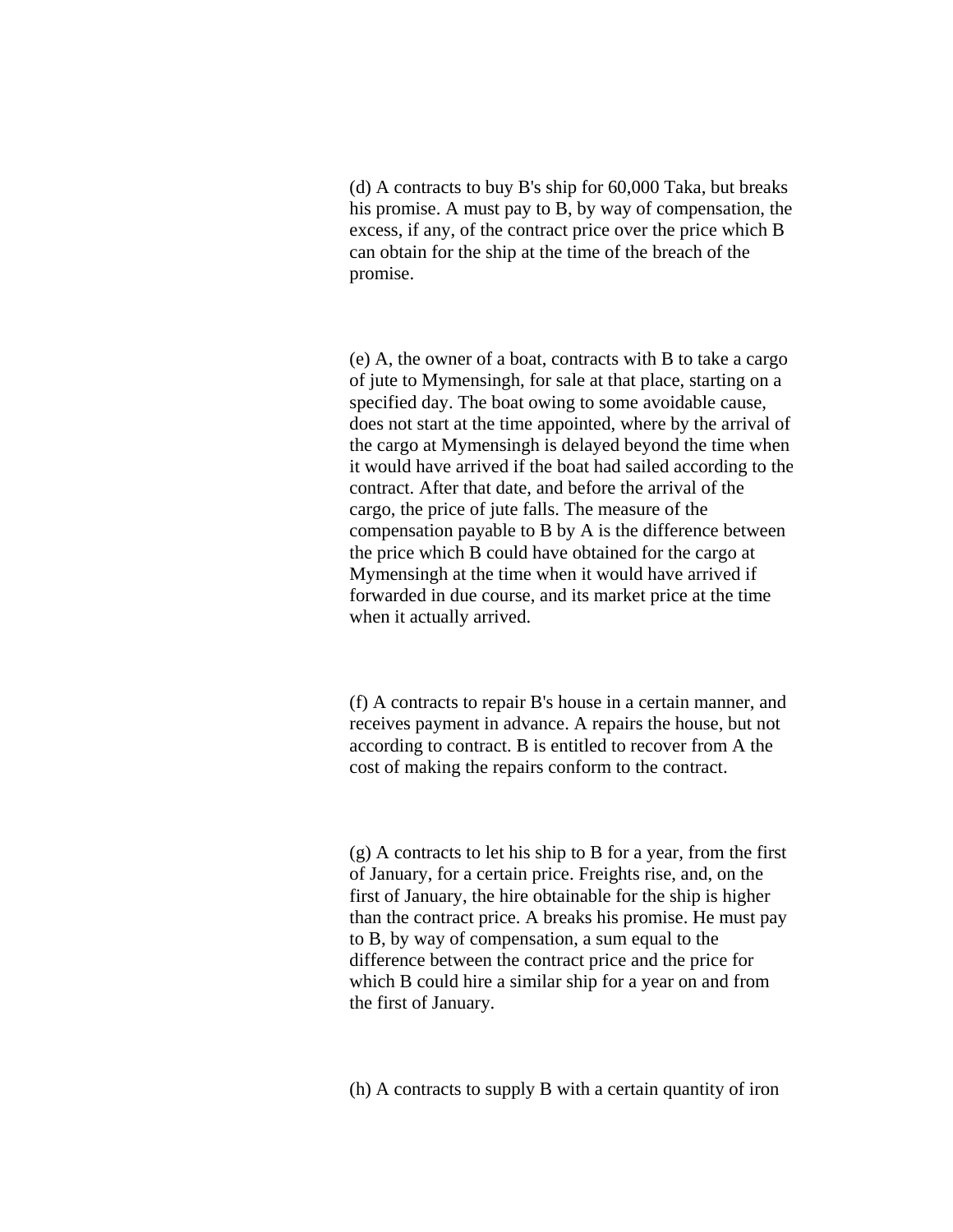at a fixed price, being a higher price than that for which A could procure and deliver the iron. B wrongfully refuses to receive the iron. B must pay to A, by way of compensation, the difference between the contract price of the iron and the sum for which A could have obtained and delivered it.

(i) A delivers to B, a common carrier, a machine, to be conveyed, without delay, to A's mill informing B that his mill is stopped for want of the machine. B unreasonably delays the delivery of the machine, and A, in consequence, losses a profitable contract with the Government. A is entitled to receive from B, by way of compensation, the average amount of profit which would have been made by the working of the mill during the time that delivery of it was delayed, but not the loss sustained through the loss of the Government contract.

(j) A, having contracted with B to supply B with 1,000 tons of iron at 100 Taka a ton, to be delivered at a stated time, contracts with C for the purchase of 1,000 tons of iron at 80 Taka a ton, telling C that he does so for the purpose of performing his contract with B. C fails to perform his contract with A, who cannot procure other iron, and B, in consequence, rescinds the contract. C must pay to A 20,000 Taka, being the profit which A would have made by the performance of his contract with B.

(k) A contracts with B to make and deliver to B, by a fixed day, for a specified price, a certain piece of machinery. A does not deliver the piece of machinery at the time specified, and, in consequence of this, B is obliged to procure another at a higher price than that which he was to have paid to A, and is prevented from performing a contract which B had made with a third person at the time of his contract with A (but which had not been then communicated to A), and is compelled to make compensation for breach of that contract. A must pay to B, by way of compensation, the difference between the contract price of the piece of machinery and the sum paid by B for another, but not the sum paid by B to the third person by way of compensation.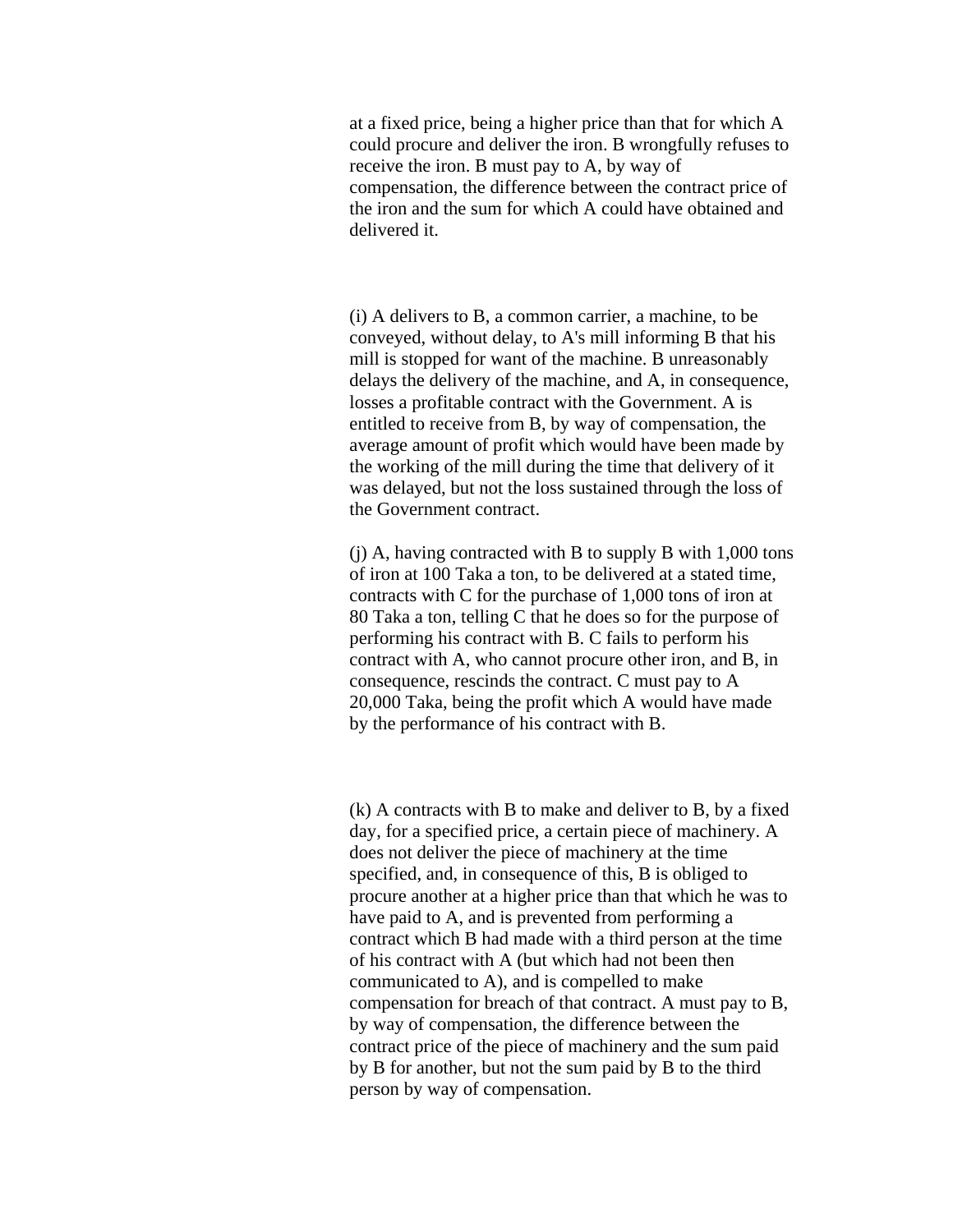(l) A, a builder, contracts to erect and finish a house by the first of January, in order that B may give possession of it at that time to C, to whom B has contracted to let it. A is informed of the contract between B and C. A builds the house so badly that, before the first of January, if falls down and has to be rebuilt by B, who, in consequence, losses the rent which he was to have received from C, and is obliged to make compensation to C for the breach of his contract. A must make compensation to B for the cost of rebuilding the house, for the rent lost, and for the compensation made to C.

(m) A sells certain merchandise to B, warranting it to be of a particular quality, and B, in reliance upon this warranty, sells it to C with a similar warranty. The goods prove to be not according to the warranty, and B becomes liable to pay C a sum of money by way of compensation. B is entitled to be reimbursed this sum by A.

(n) A contracts to pay a sum of money to B on a day specified. A does not pay the money on that day; B, in consequence of not receiving the money on that day, is unable to pay his debts, and is totally ruined. A is not liable to make good to B anything except the principal sum he contracted to pay, together with interest up to the day of payment.

(o) A contracts to deliver 50 maunds of saltpetre to B on the first of January, at a certain price. B afterwards, before the first of January, contracts to sell the saltpetre to C at a price higher than the market price of the first of January. A breaks his promise. In estimating the compensation payable by A to B, the market price of the first of January, and not the profit which would have arisen to B from the sale to C, is to be taken into account.

(p) A contracts to sell and deliver 500 bales of cotton to B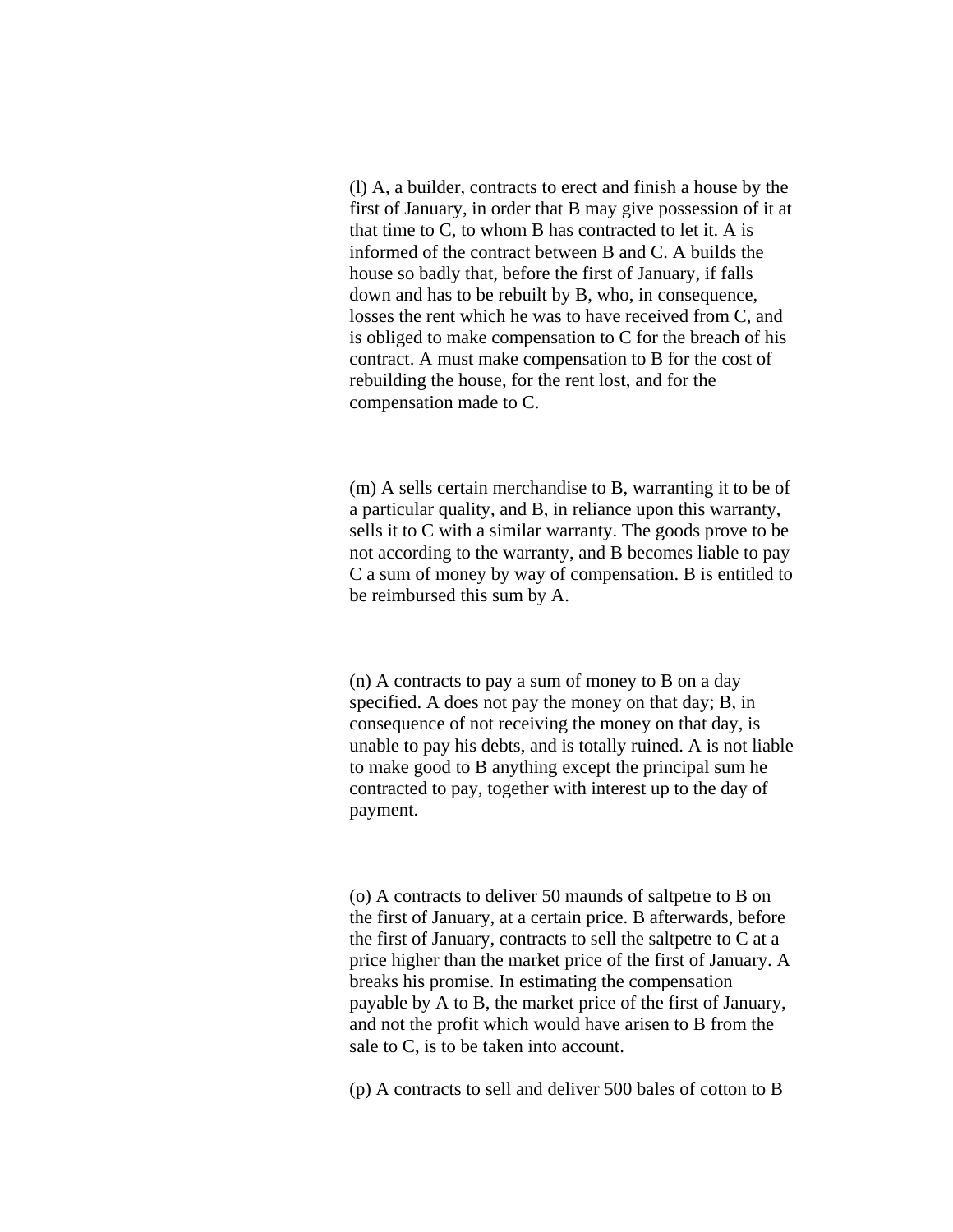on a fixed day, A Knows nothing of B's mode of conducting his business. A breaks his promise, and B, having no cotton, is obliged to close his mill. A is not responsible to B for the loss caused to B by the closing of the mill.

(q) A contracts to sell and deliver to B, on the first of January, certain cloth which B intends to manufacture into caps of a particular kind, for which there is no demand, except at that season. The cloth is not delivered till after the appointed time, and too late to be used that year in making caps. B is entitled to receive from A, by way of compensation, the difference between the contract price of the cloth and its market price at the time of delivery, but not the profits which he expected to obtain by making caps, nor the expenses which he has been put to in marking preparation for the manufacture.

(r) A, a ship-owner, contracts with B to convey him from Chittagong to Sydney in A's ship, sailing on the first of January, and B pays to A, by way of deposit, one-half of his passage-money. The ship does not sail on the first of January, and B, after being, in consequence, detained in Chittagong for some time, and thereby put to some expense, proceeds to Sydney in another vessel, and, in consequence, arriving too late in Sydney, loses a sum of money. A is liable to repay to B his deposit, with interest, and the expense to which he is put by his detention in Chittagong, and the excess, if any, of the passage-money paid for the second ship over that agreed upon for the first, but not the sum of money which B lost by arriving in Sydney too late.

 Compensation for breach of contract where penalty stipulated for

74. When a contract has been broken, if a sum is named in the contract as the amount to be paid in case of such breach, or if the contract contains any other stipulation by way of penalty, the party complaining of the breach is entitled, whether or not actual damage or loss is proved to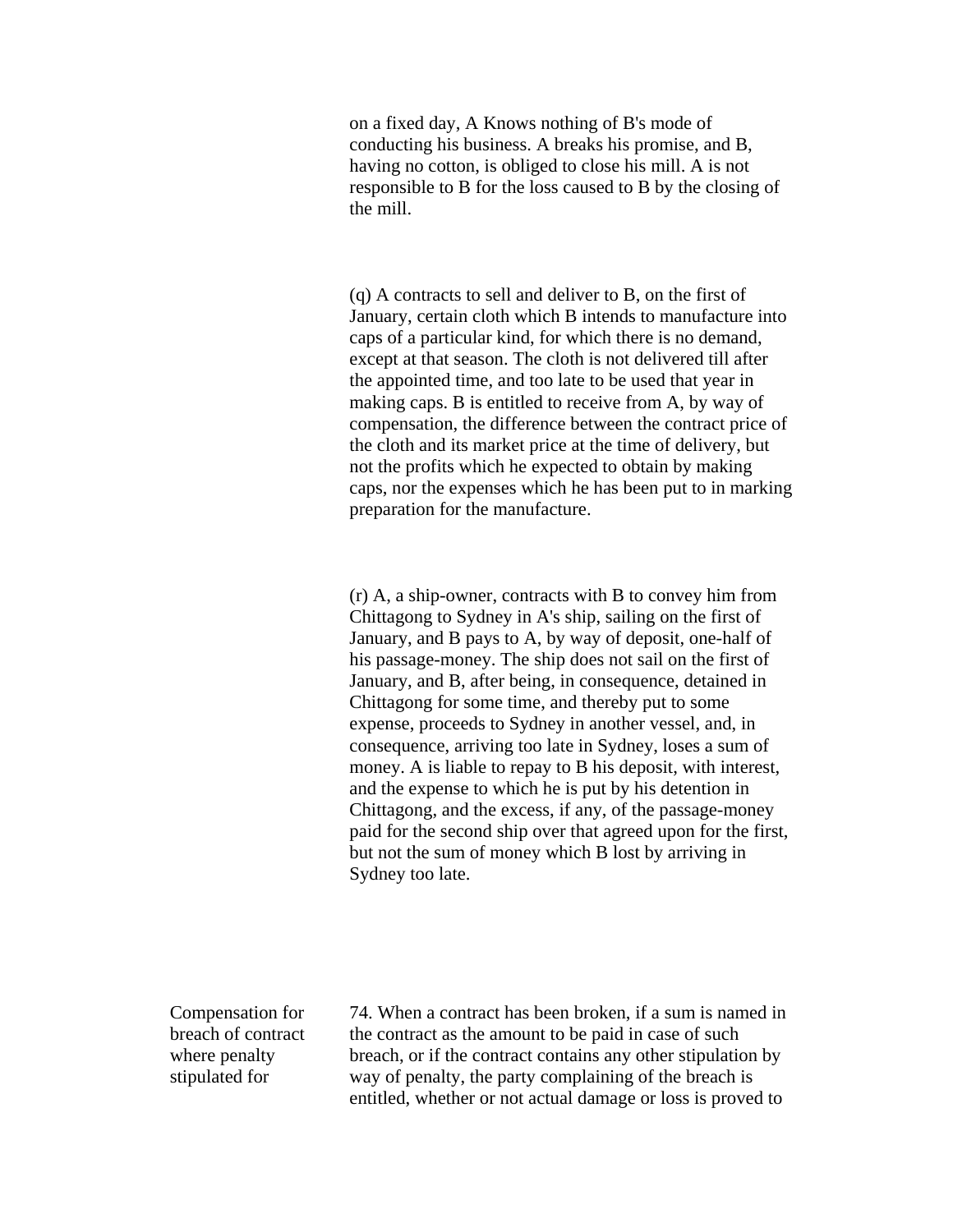have been caused thereby, to receive from the party who has broken the contract reasonable compensation not exceeding the amount so named or, as the case may be, the penalty stipulated for.

Explanation – A stipulation for increased interest from the date of default may be stipulation by way of penalty.

Exception.–When any person enters into any bail-bond, recognizance or other instrument of the same nature, or, under the provisions of any law, or under the orders of the [9\[](http://www.bdlaws.gov.bd/print_sections.php?id=26&vol=§ions_id=5640) Government], gives any bond for the performance of any public duty or act in which the public are interested, he shall be

liable, upon breach of the condition of any such instrument, to pay the whole sum mentioned therein.

Explanation -A person who enters into a contract with Government does not necessarily thereby undertake any public duty, or promise to do an act in which the public are interested.

Illustrations

(a) A contracts with B to pay B Taka 1,000, if he fails to pay B Taka 500 on a given day. A fails pay B Taka 500 on that day. B is entitled to recover from A such compensation, not exceeding Taka 1,000, as the Court considers reasonable.

(b) A contracts with B that, if A practices as a surgeon within Chittagong, he will pay B Taka 5,000. A practices as a surgeon in Chittagong. B is entitled to such compensation, not exceeding Taka 5,000, as the Court considers reasonable.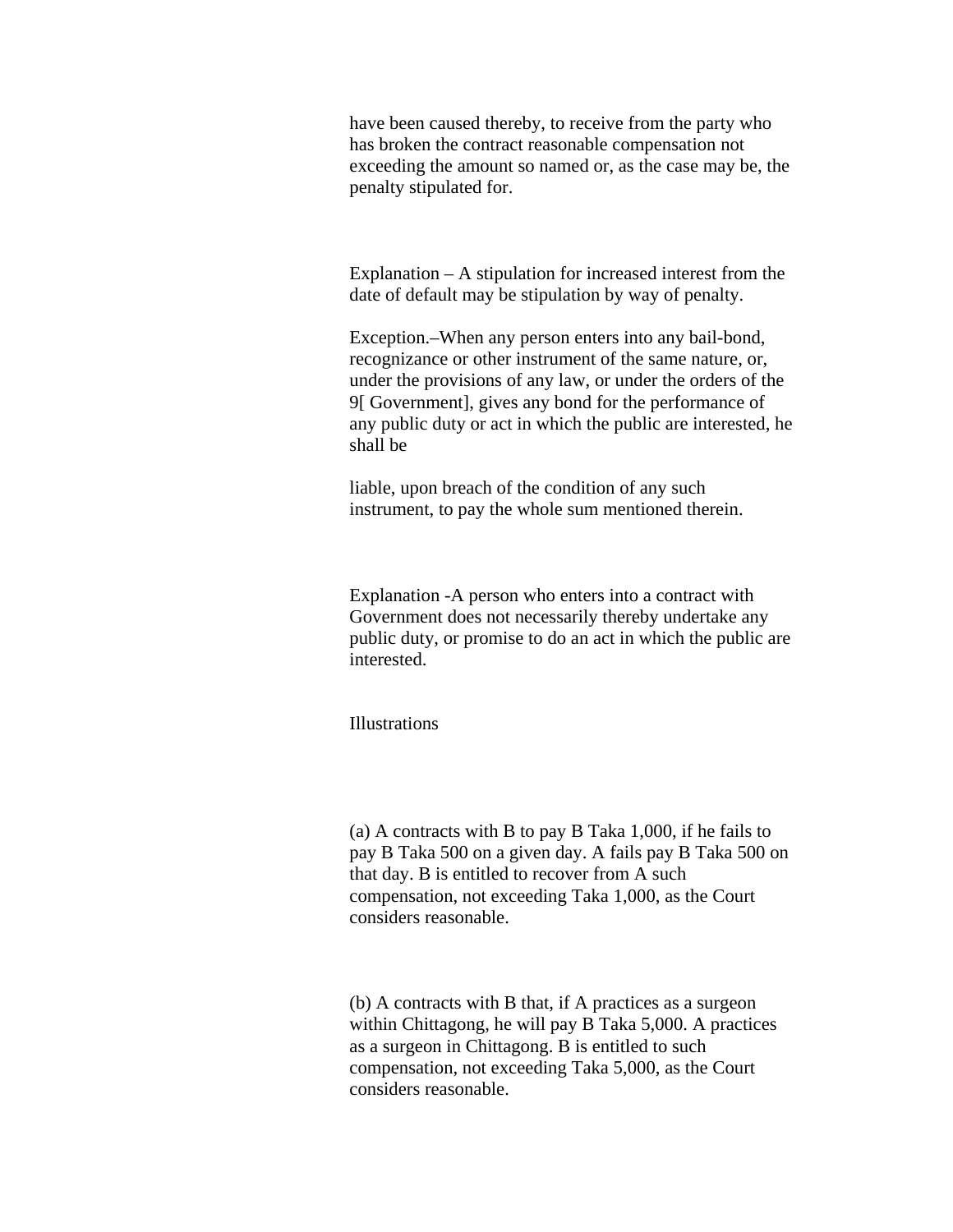(c) A gives a recognizance binding him in a penalty of Taka 500 to appear in court on a certain day. He forfeits his recognizance. He is liable to pay the whole penalty.

(d) A gives B a bond for the repayment of Taka 1,000 with interest at 12 per cent. at the end of six months, with a stipulation that in case of default, interest shall be payable at the rate of 75 per cent. from the date of default. This is a stipulation by way of penalty, and B is only entitled to recover from A such compensation as the Court considers reasonable.

(e) A, who owes money to B, a money-lender, undertakes to repay him by delivering to him 10 maunds of grain on a certain date, and stipulates that, in the event of his not delivering the stipulated amount by the stipulated date, he shall be liable to deliver 20 maunds. This is a stipulation by way of penalty, and B is only entitled to reasonable compensation in case of breach.

(f) A undertakes to repay B a loan of Taka 1,000 by five equal monthly instalments with a stipulation that, in default of payment of any installment, the whole shall become due. This stipulation is not by way of penalty, and the contract may be enforced according to its terms.

(g) A borrows Taka 100 from B and gives him a bond for Taka 200 payable by five yearly instalments of Taka 40, with a stipulation that, in default of payment of any installment, the whole shall become due. This is a stipulation by way of penalty.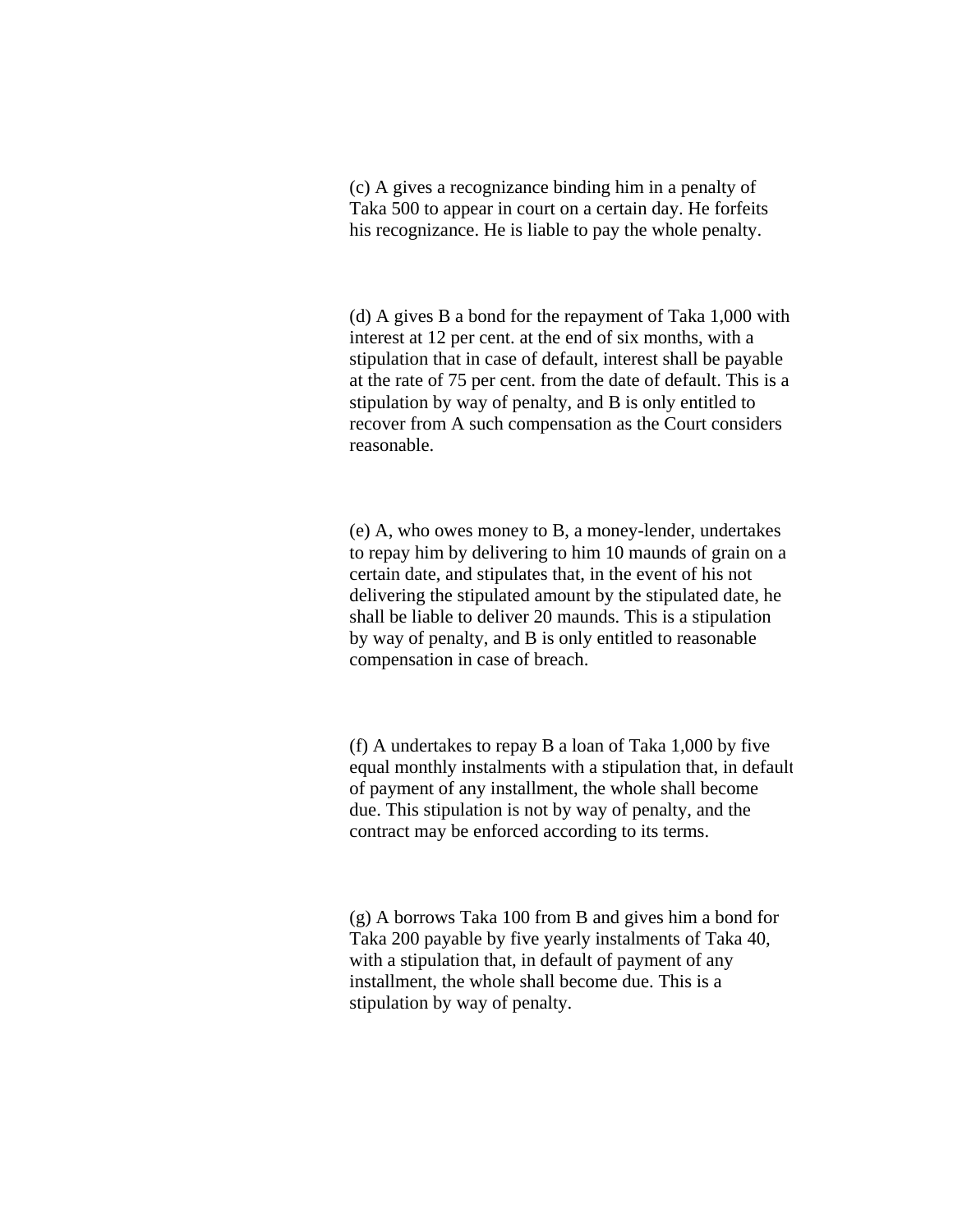| Party rightfully<br>rescinding contract<br>entitled to<br>compensation | 75. A person who rightly rescinds a contract is entitled to<br>compensation for any damage which he has sustained<br>through the non-fulfilment of the contract.<br>Illustration                                                                                                                                                                                                                                                                                   |
|------------------------------------------------------------------------|--------------------------------------------------------------------------------------------------------------------------------------------------------------------------------------------------------------------------------------------------------------------------------------------------------------------------------------------------------------------------------------------------------------------------------------------------------------------|
|                                                                        | A, a singer, contract with B, the manager of a theatre, to<br>sing at his theatre for two nights in every week during the<br>next two months, and B engages to pay her 100 Taka for<br>each night's performance. On the sixth night, A wilfully<br>absents herself from the theatre, and B, in consequence,<br>rescinds the contract. B is entitled to claim compensation<br>for the damage which he has sustained through the non-<br>fulfilment of the contract. |
|                                                                        | <b>CHAPTER VII</b>                                                                                                                                                                                                                                                                                                                                                                                                                                                 |
|                                                                        | <b>SALE OF GOODS</b>                                                                                                                                                                                                                                                                                                                                                                                                                                               |
| [Repealed]                                                             | [Repealed by the Sale of Goods Act, 1930 (Act No. III of<br>1930), section 65.]                                                                                                                                                                                                                                                                                                                                                                                    |
|                                                                        | <b>CHAPTER VIII</b>                                                                                                                                                                                                                                                                                                                                                                                                                                                |
|                                                                        | OF INDEMNITY AND GUARANTEE                                                                                                                                                                                                                                                                                                                                                                                                                                         |
| "Contract of<br>indemnity" defined                                     | 124. A contract by which one party promises to save the<br>other from loss caused to him by the conduct of the<br>promisor himself, or by the conduct of any other person, is<br>called a "contract of indemnity".                                                                                                                                                                                                                                                 |
|                                                                        | Illustration                                                                                                                                                                                                                                                                                                                                                                                                                                                       |

A contracts to indemnify B against the consequences of any proceedings which C may take against B in respect of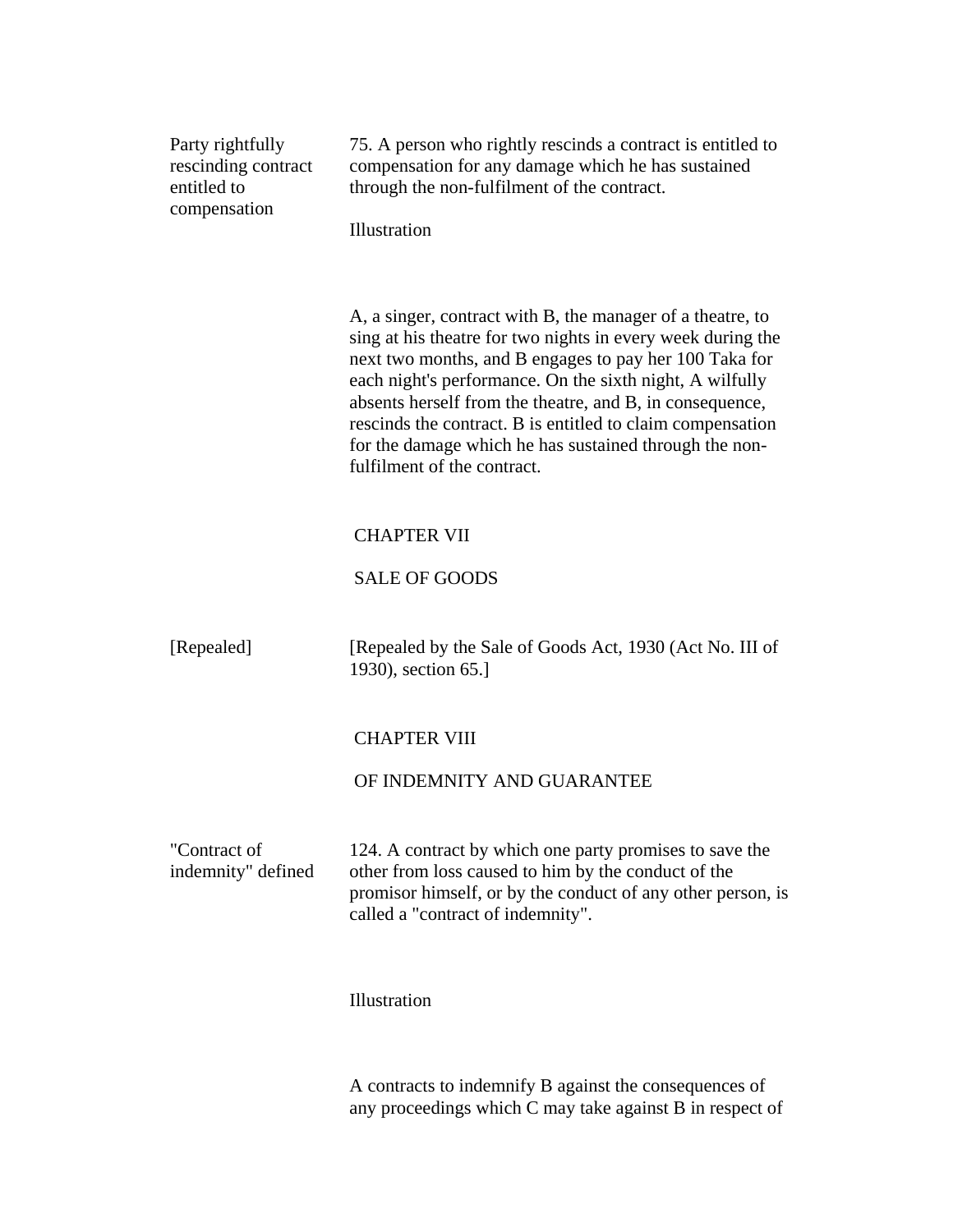a certain sum of 200 Taka. This is a contract of indemnity.

 Rights of indemnity- holder when sued

125. The promisee in a contract of indemnity, acting within the scope of his authority, is entitled to recover from the promisor-

(1) all damages which he may be compelled to pay in any suit in respect of any matter to which the promise to indemnify applies;

(2) all costs which he may be compelled to pay in any such suit if, in bringing or defending it, he did not contravene the orders of the promisor, and acted as it would have been prudent for him to act in the absence of any contract of indemnity, or if the promisor authorized him to bring or defend the suit;

(3) all sums which he may have paid under the terms of any compromise of any such suit, if the compromise was not contrary to the orders of the promisor, and was one which it would have been prudent for the promisee to make in the absence of any contract of indemnity, or if the promisor authorized him to compromise the suit.

 "Contract of guarantee", "surety", "principal debtor" and "creditor"

126. A "contract of guarantee" is a contract to perform the promise, or discharge the liability, of a third person in case of his default. The person who gives the guarantee is called the "surety": the person in respect of whose default the guarantee is given is called the "principal debtor", and the person to whom the guarantee is given is called the "creditor". A guarantee may be either oral or written.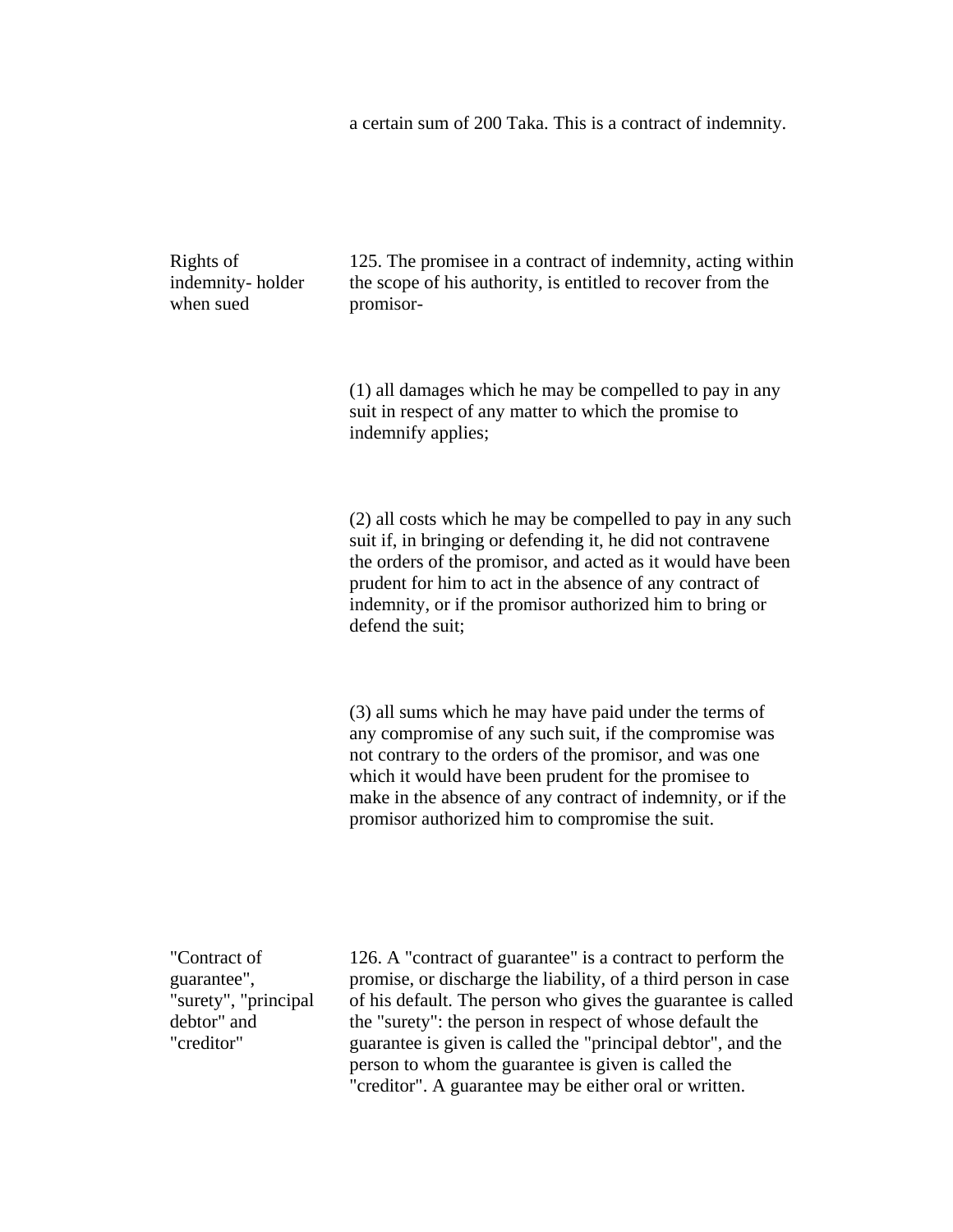# Consideration for guarantee

127. Anything done, or any promise made, for the benefit of the principal debtor may be a sufficient consideration to the surety for giving the guarantee.

Illustrations

(a) B requests A to sell and deliver to him goods on credit. A agrees to do so, provided C will guarantee the payment of the price of the goods. C promises to guarantee the payment in consideration of A's promise to deliver the goods. This is a sufficient consideration for C's promise.

(b) A sells and delivers goods to B. C afterwards requests A to forbear to sue B for the debt for a year, and promises that if he does so, C will pay for them in defaults of payment by B. A agrees to forbear as requested. This is a sufficient consideration for C's promise.

(c) A sells and delivers goods to B. C afterwards, without consideration, agrees to pay for them in default of B. The agreement is void.

 Surety's liability 128. The liability of the surety is co-extensive with that of the principal debtor, unless it is otherwise provided by the contract.

## Illustration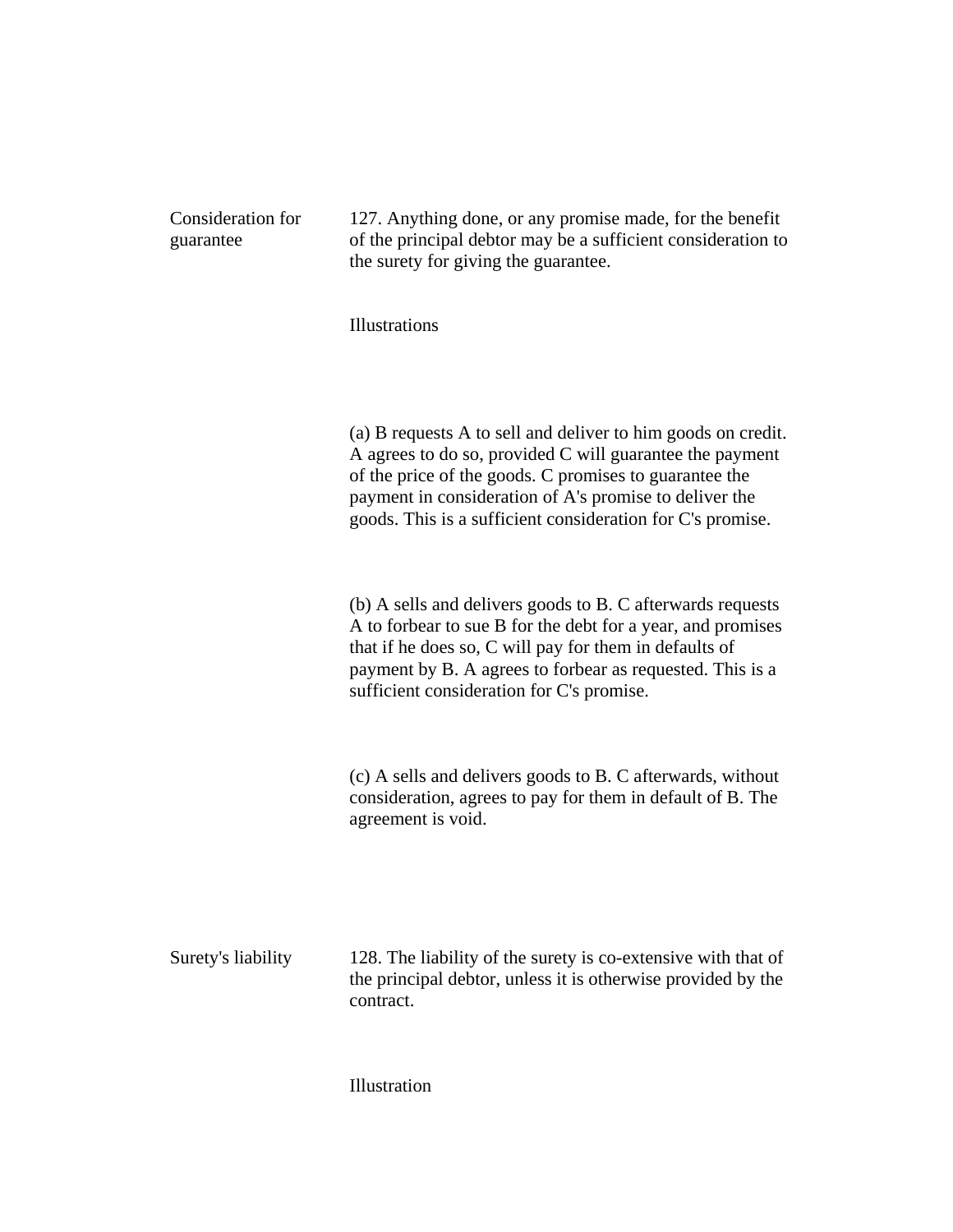A guarantees to B the payment of a bill of exchange by C, the acceptor. The bill is dishonoured by C. A is liable not only for the amount of the bill but also for any interest and charges which may have become due on it.

 "Continuing guarantee" 129. A guarantee which extends to a series of transactions is called a "continuing guarantee".

Illustrations

(a) A, in consideration that B will employ C in collecting the rent of B's zamindari, promises B to be responsible, to the amount of 5,000 Taka, for the due collection and payment by C of those rents. This is a continuing guarantee.

(b) A guarantees payment to B, a tea-dealer, to the amount of  $£$  100, for any tea he may from time to time supply to  $C$ . B supplies C with tea to above the value of £ 100, and C pay B for it. Afterwards B supplies C with tea to the value of £ 200. C fails to pay. The guarantee given by A was a continuing guarantee, and he is accordingly liable to B to the extent of £ 100.

(c) A guarantees payment to B of the price of five sacks of flour to be delivered by B to C and to be paid for in a month. B delivers five sacks to C. C pays for them. Afterwards B delivers four sacks to C, which C does not pay for. The guarantee given by A was not a continuing guarantee, and accordingly he is not liable for the price of the four sacks.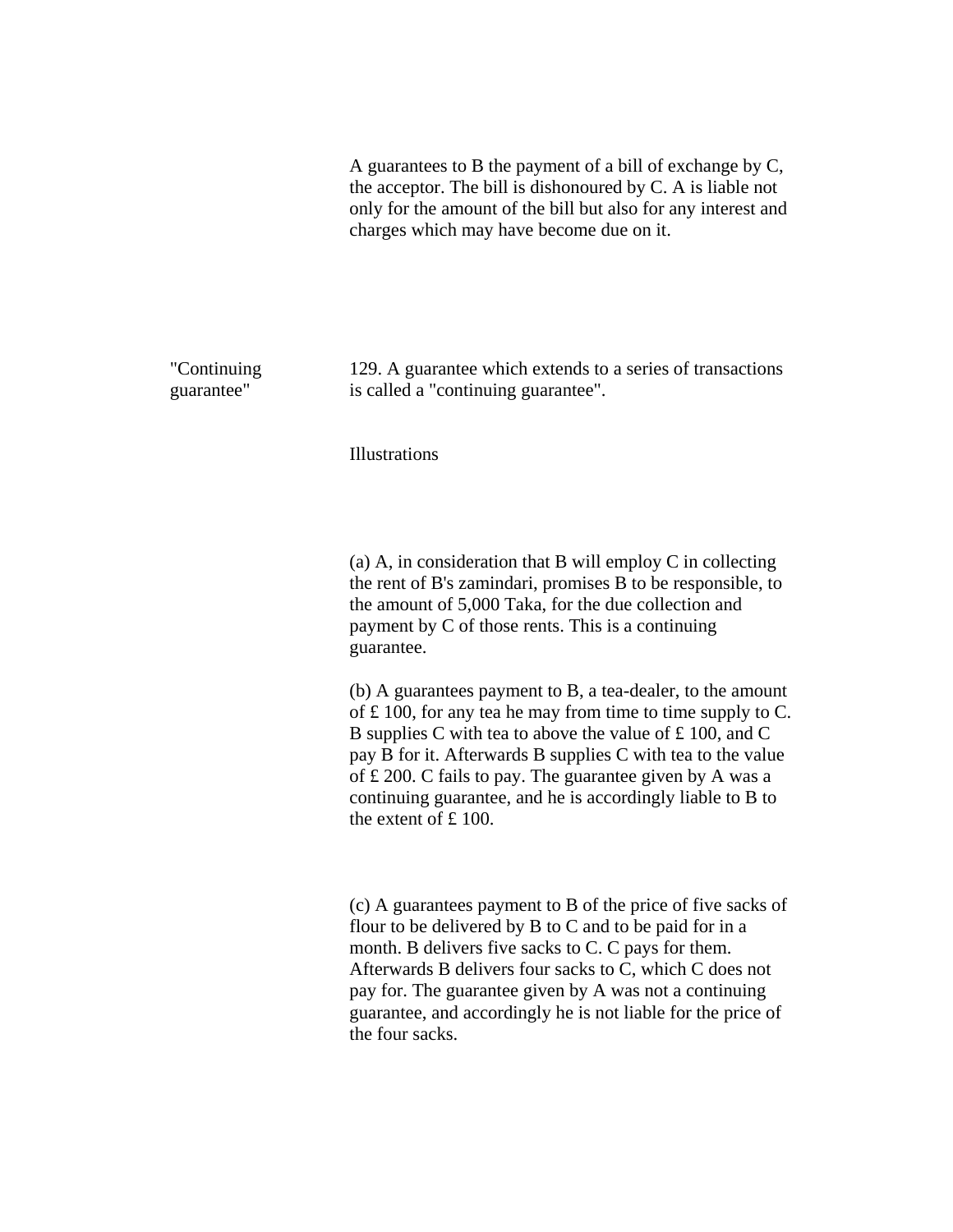Revocation of continuing guarantee

130. A continuing guarantee may at any time be revoked by the surety, as to future transactions, by notice to the creditor.

Illustrations

(a) A, in consideration of B's discounting, at A's request, bills of exchange for C, guarantees to B, for twelve months, the due payment of all such bills to the extent of 5,000 Taka. B discounts bills for C to the extent of 2,000 Taka. Afterwards, at the end of three months, A revokes the guarantee. This revocation discharges A from all liability to B for any subsequent discount. But A is liable to B for the 2,000 Taka, on default of C.

(b) A guarantees to B, to the extent of 10,000 Taka, that C shall pay all the bills that B shall draw upon him. B draws upon C. C accepts the bill. A gives notice of revocation. C dishonours the bill at maturity. A is liable upon his guarantee.

 Revocation of continuing guarantee by surety's death

131. The death of the surety operates, in the absence of any contract to the contrary, as a revocation of a continuing guarantee, so far as regards future transactions.

 Liability of two persons primarily liable, not affected by arrangement

132. Where two persons contract with a third person to undertake a certain liability, and also contract with each other that one of them shall be liable only on the default of the other, the third person not being a party to such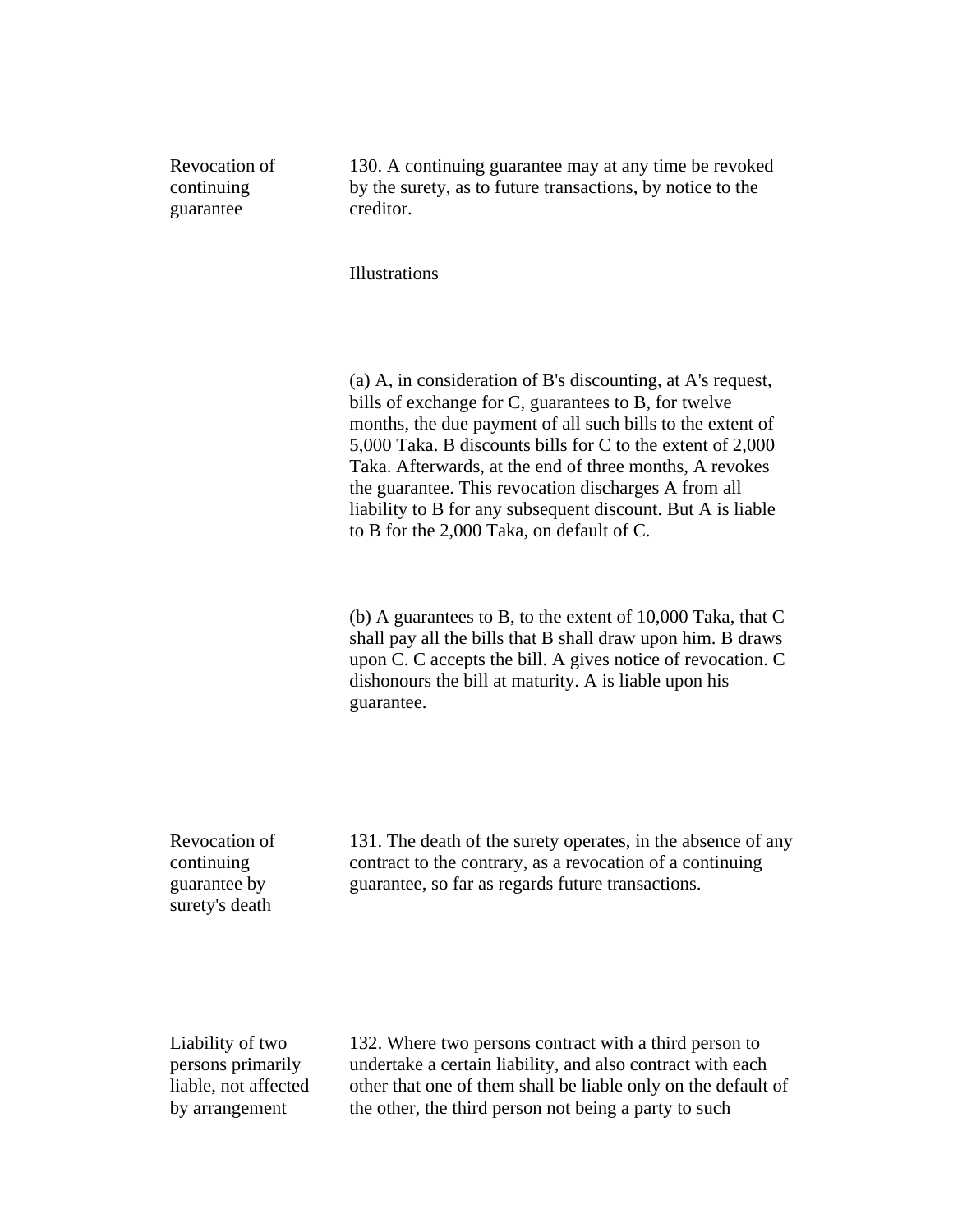| between them that<br>one shall be surety<br>on other's default | contract, the liability of each of such two persons to the<br>third person under the first contract is not affected by the<br>existence of the second contract, although such third<br>person may have been aware of its existence.                                                             |
|----------------------------------------------------------------|-------------------------------------------------------------------------------------------------------------------------------------------------------------------------------------------------------------------------------------------------------------------------------------------------|
|                                                                | Illustration                                                                                                                                                                                                                                                                                    |
|                                                                | A and B make a joint and several promissory note to C. A<br>makes it, in fact, as surety for B, and C knows this at the<br>time when the note is made. The fact that A, to the<br>knowledge of $C$ , made the note as surety for $B$ , is no<br>answers to a suit by C against A upon the note. |
| Discharge of surety<br>by variance in<br>terms of contract     | 133. Any variance, made without the surety's consents, in<br>the terms of the contract between the principal debtor and<br>the creditor, discharges the surety as to transactions<br>subsequent to the variance.                                                                                |
|                                                                | <b>Illustrations</b>                                                                                                                                                                                                                                                                            |

(a) A becomes surety to C for B's conduct as a manager in C's bank. Afterwards, B and C contract, without A's consent, that B's salary shall be raised, and that he shall become liable for one-fourth of the losses on overdrafts. B allows a customer to overdraw, and the bank loses a sum of money. A is discharged from his suretyship by the variance made without his consent, and is not liable to make good this loss.

(b) A guarantees C against the misconduct of B in an office to which B is appointed by C, and of which the duties are defined by an Act of the Legislature. By a subsequent Act, the nature of the office is materially altered. Afterwards, B misconducts himself. A is discharged by the change from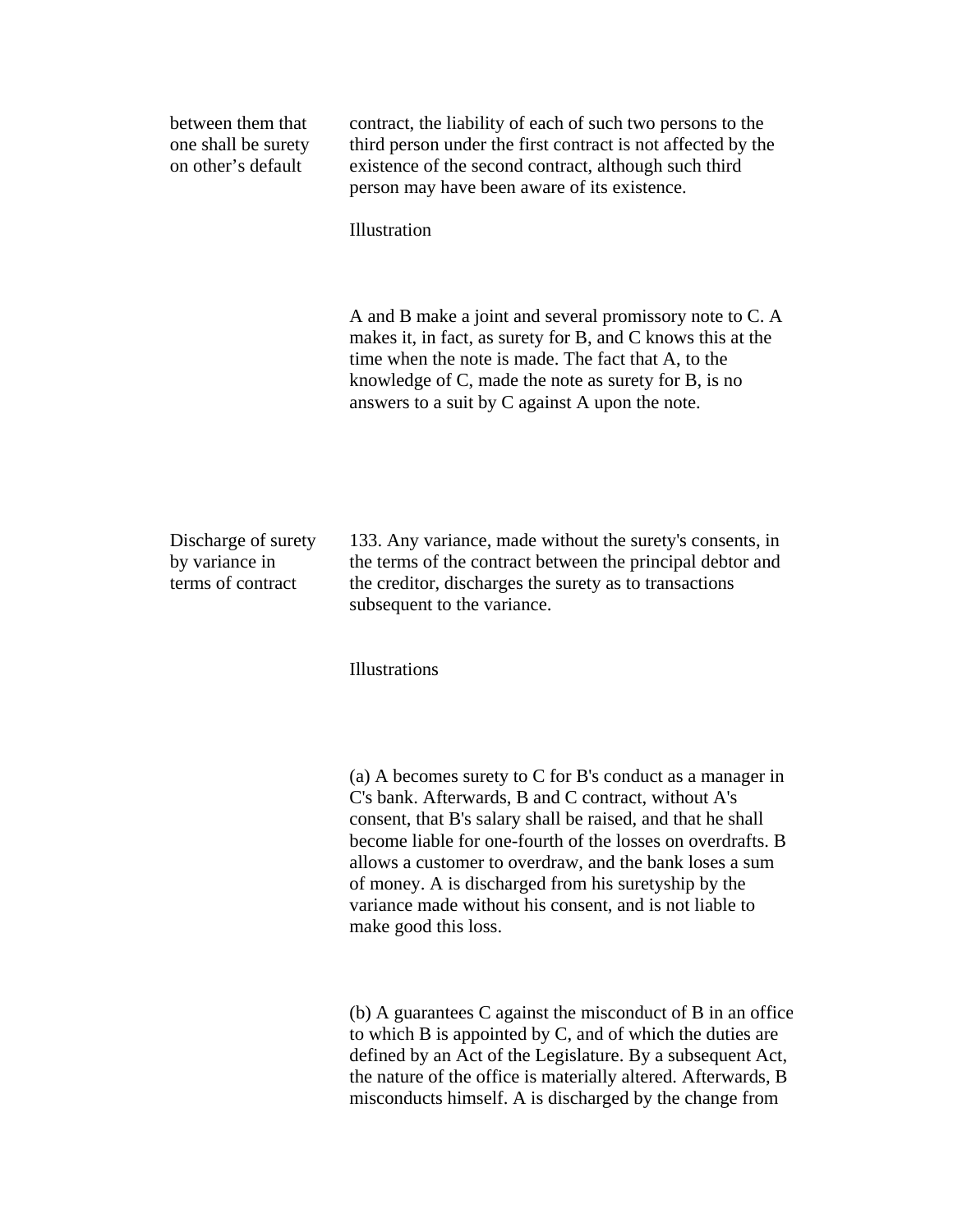future liability under his guarantee, though the misconduct of B is in respect of a duty not affected by the later Act.

(c) C agrees to appoint B as his clerk to sell goods at a yearly salary, upon A's becoming surety to C for B's duly accounting for moneys received by him as such clerk. Afterwards, without A's knowledge or consent, C and B agree that B should be paid by a commission on the goods sold by him and not by a fixed salary. A is not liable for subsequent misconduct of B.

(d) A gives to C a continuing guarantee to the extent of 3,000 Taka for any oil supplied by C to B on credit. Afterwards B becomes embarrassed, and , without the knowledge of A, B and C contract that C shall continue to supply B with oil for ready money, and that the payments shall be applied to the then existing debts between B and C. A is not liable on his guarantee for any goods supplied after this new arrangement.

(e) C contracts to lend B 5,000 Taka on the 1st March. A guarantees repayment. C pays the 5,000 Taka to B on the 1st January. A is discharged from his liability, as the contract has been varied inasmuch as C might sue B for the money before the 1st of March.

 Discharge of surety by release or discharge of principal debtor

134. The surety is discharged by any contract between the creditor and the principal debtor, by which the principal debtor is released, or by any act or omission of the creditor, the legal consequence of which is the discharge of the principal debtor.

Illustrations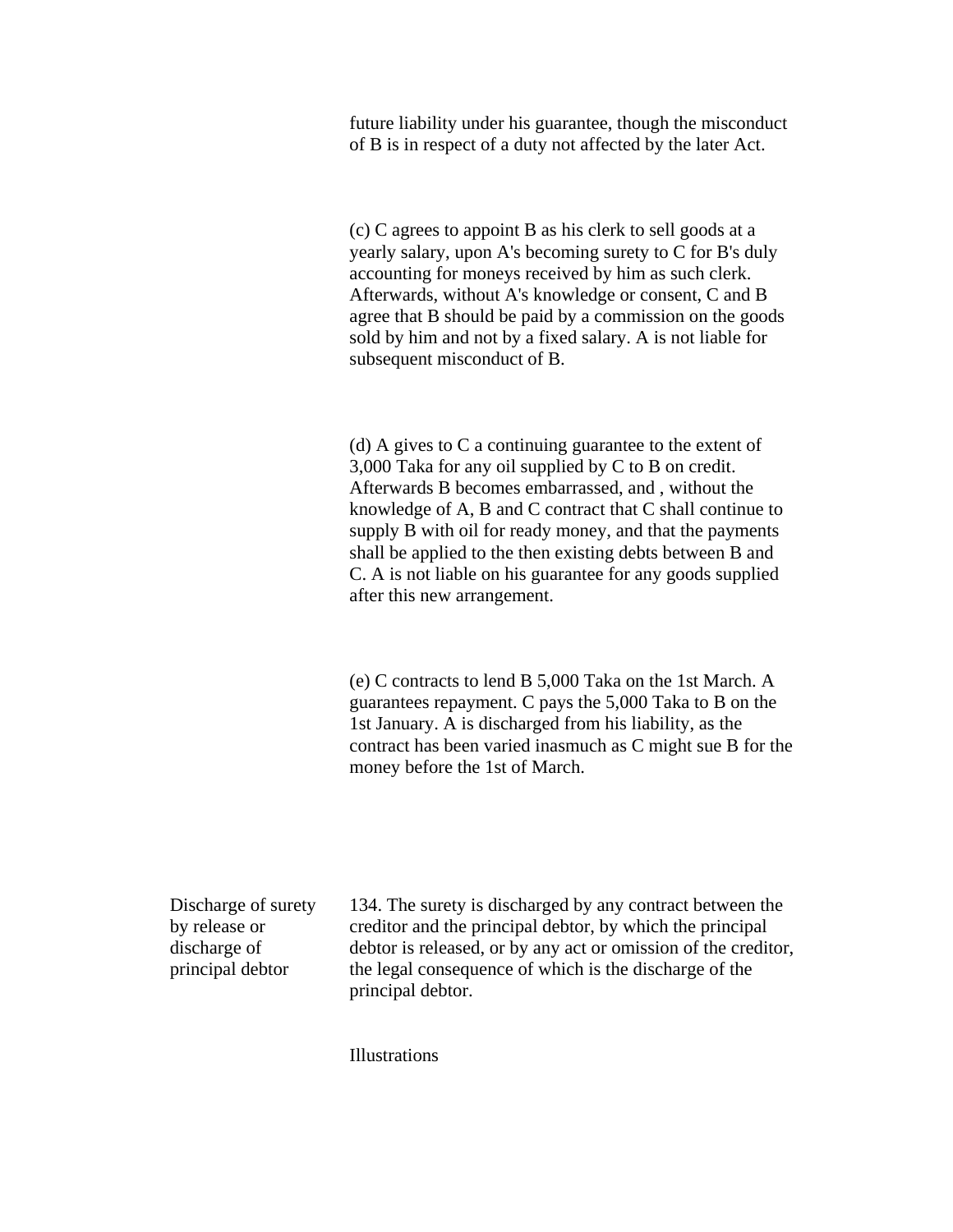(a) A gives a guarantee to C for goods to be supplied by C to B. C supplies goods to B, and afterwards B becomes embarrassed and contracts with his creditors (including C) to assign to them his property in consideration of their releasing him from their demands. Here B is released from his debt by the contract with C, and A is discharged from his suretyship.

(b) A contracts with B to grow a crop of indigo on A's land and to deliver it to B at a fixed rate, and C guarantees A's performance of this contracts. B diverts a stream of water which is necessary for irrigation of A's land and thereby prevents him from raising the indigo. C is no longer liable on his guarantee.

(c) A contracts with B for a fixed price to build a house for B within a stipulated time, B supplying the necessary timber. C guarantees A's performance of the contract. B omits to supply the timber. C is discharged from his suretyship.

 Discharge of surety when creditor compounds with, gives time to, or agrees not to sue, principal debtor

135. A contract between the creditor and the principal debtor, by which the creditor makes a composition with, or promises to give time to, or not to sue, the principal debtor discharges the surety, unless the surety assents to such contract.

 Surety not discharged when agreement made with third person to

136. Where a contract to give time to the principal debtor is made by the creditor with a third person, and not with the principal debtor, the surety is not discharged.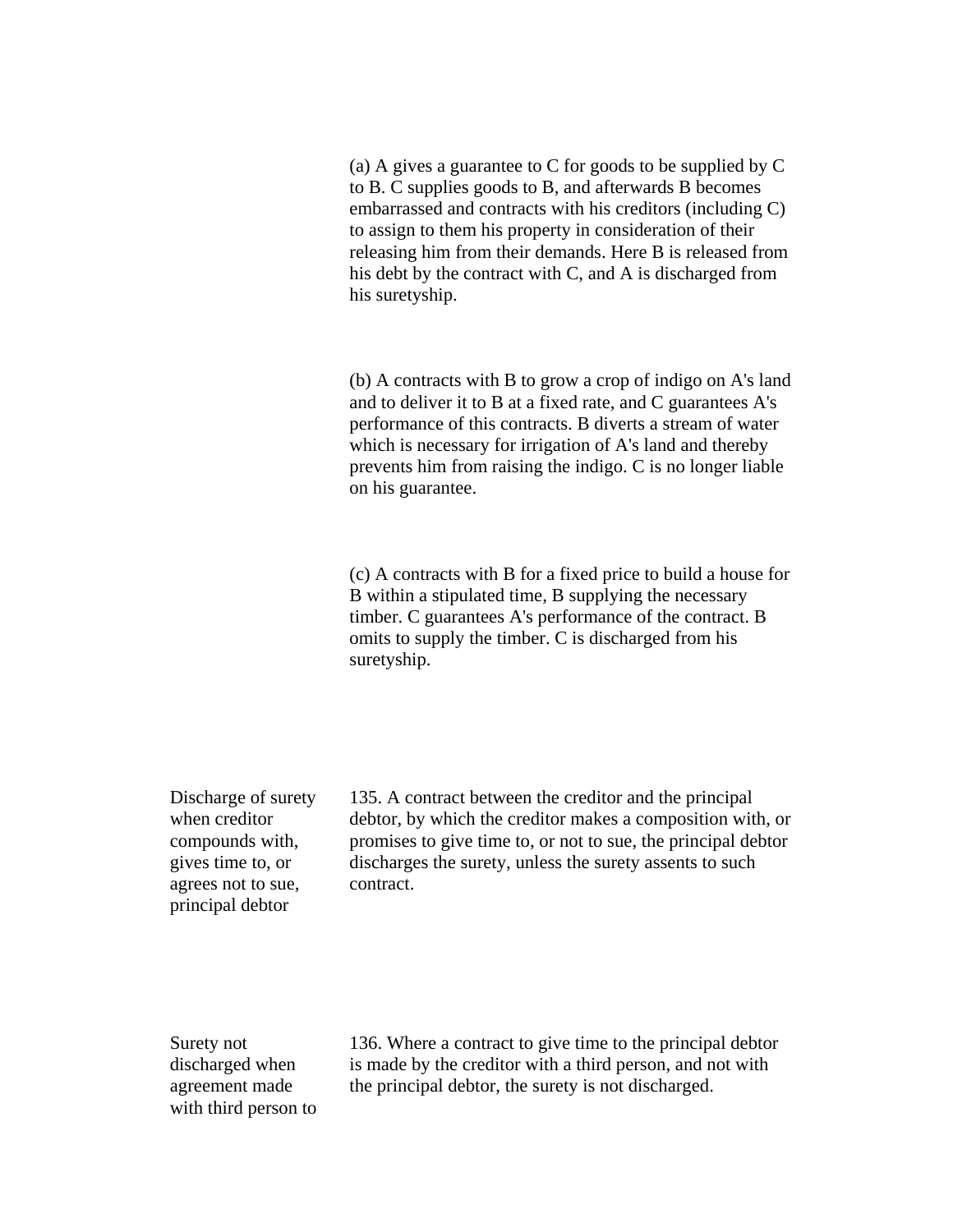give time to principal debtor

Illustration

C, the holder of an overdue bill of exchange drawn by A as surety for B, and accepted by B, contracts with M to give time to B. A is not discharged.

 Creditor's forbearance to sue does not discharge surety 137. Mere forbearance on the part of the creditor to sue the principal debtor or to enforce any other remedy against him does not, in the absence of any provision in the guarantee to the contrary, discharge the surety.

Illustration

B owes to C a debt guaranteed by A. The debt becomes payable. C does not sue B for year after the debt has become payable. A is not discharged from his suretyship.

 Release of one cosurety does not discharge others 138. Where there are co-sureties, a release by the creditor of one of them does not discharge the others; neither does it free the surety so released from his responsibility to the other sureties.

 Discharge of surety by creditor's act or omission impairing 139. If the creditor does any act which is inconsistent with the rights of the surety, or omits to do any act which his duty to the surety requires him to do, and the eventual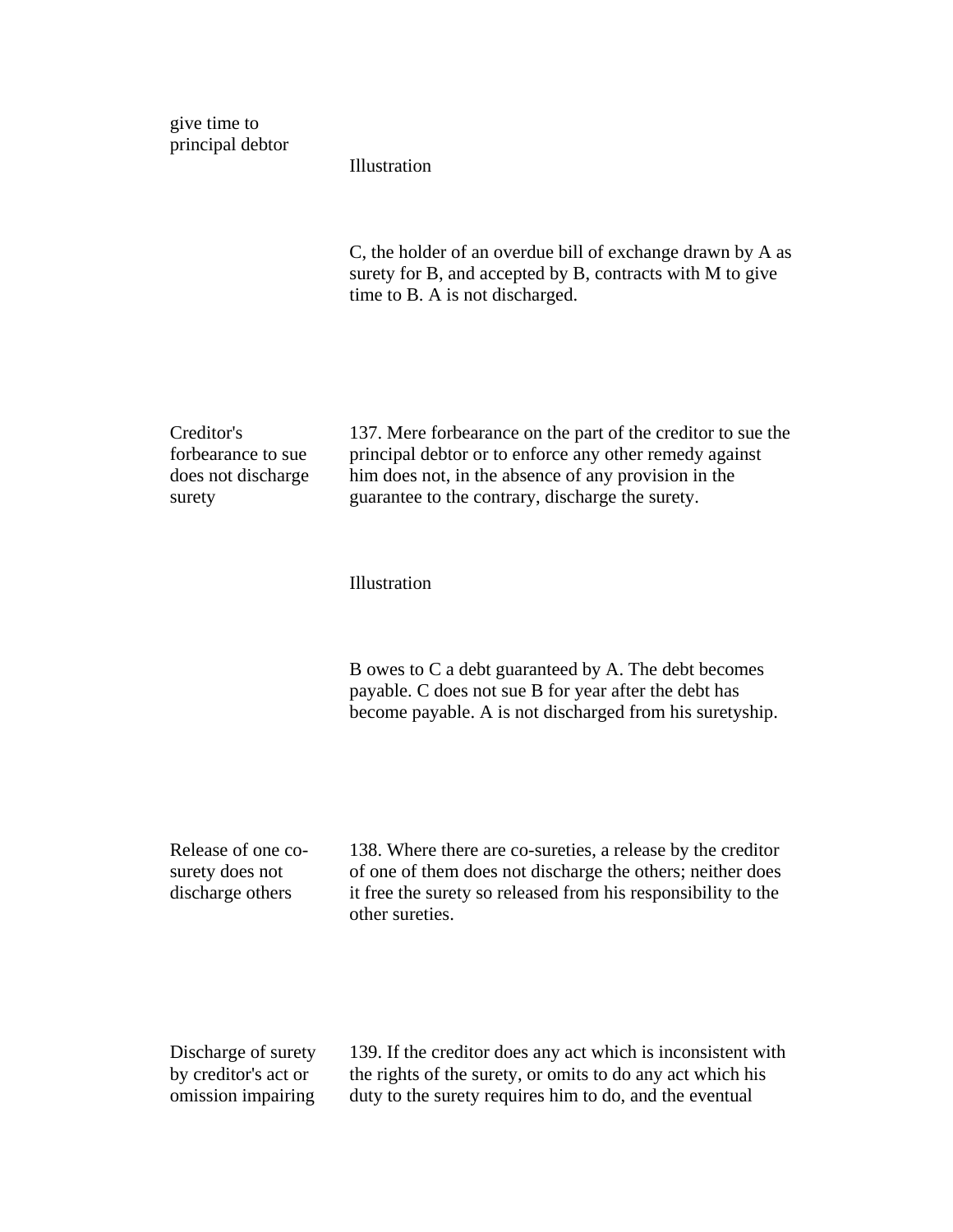surety's eventual remedy

remedy of the surety himself against the principal debtor is thereby impaired, the surety is discharged.

**Illustrations** 

(a) B contracts to build a ship for C for a given sum, to be paid by instalments as the work reaches certain stages. A becomes surety to C for B's due performance of the contract. C, without the knowledge of A, prepays to B the last two instalments. A is discharged by this prepayment.

(b) C lends money to B on the security of a joint and several promissory note made in C's favour by B, and by A as surety for B, together with a bill of sale of B's furniture, which gives power to C to sell the furniture, and apply the proceeds in discharge of the note. Subsequently, C sells the furniture, but, owing to his misconduct and wilful negligence, only a small price is realized. A is discharged from liability on the note.

(c) A puts M as apprentice to B, and gives a guarantee to B for M's fidelity. B promises on his part that he will, at least once a month, see M make up the cash. B omits to see this done as promised, and M embezzles. A is not liable to B on his guarantee.

 Rights of surety on payment or performance

140. Where a guaranteed debt has become due, or default of the principal debtor to perform a guaranteed duty has taken place, the surety, upon payment or performance of all that he is liable for, is invested with all the rights which the creditor had against the principal debtor.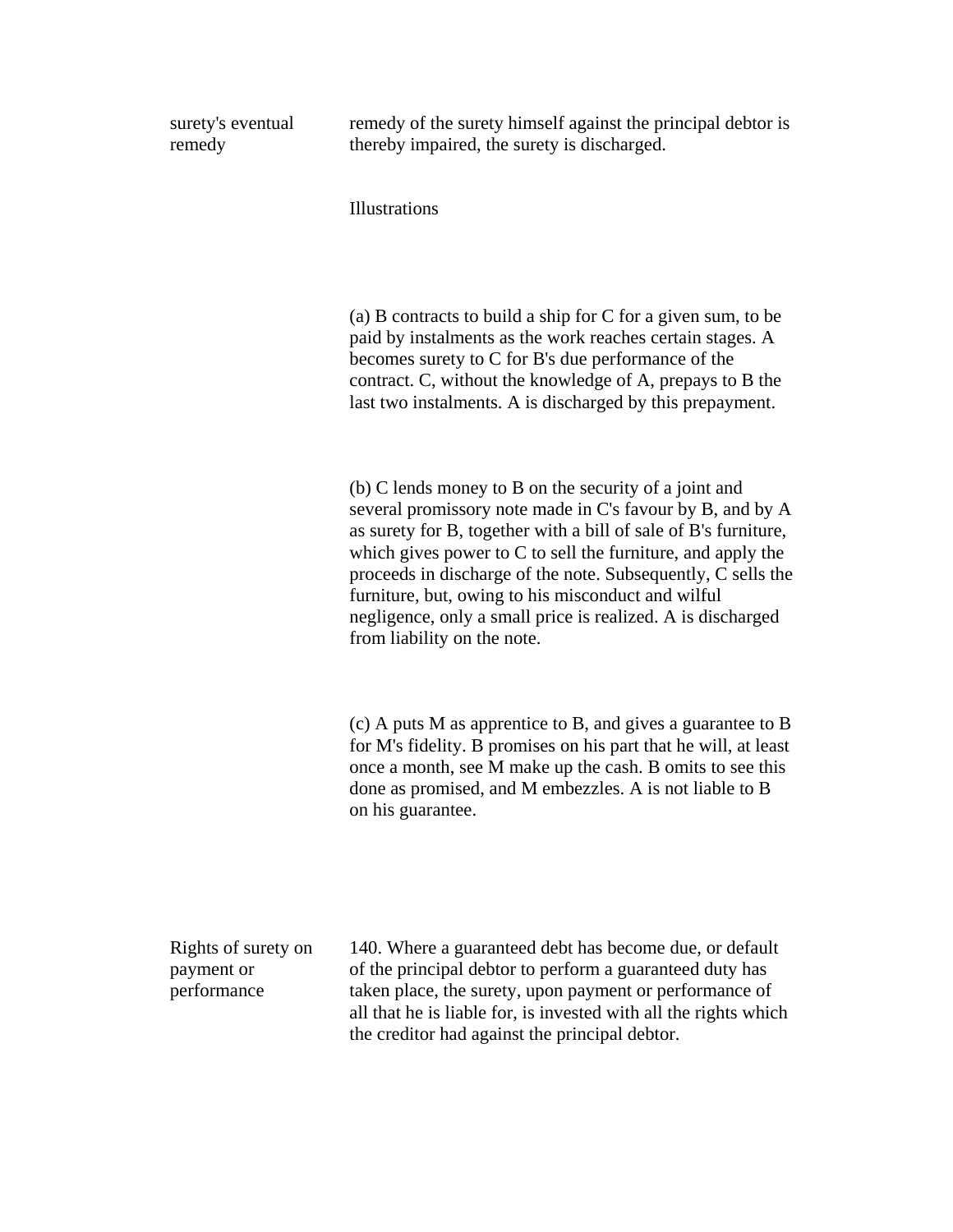Surety's right to benefit of creditor's securities

141. A surety is entitled to the benefit of every security which the creditor has against the principal debtor at the time when the contract of suretyship is entered into, whether the surety knows of the existence of such security or not; and, if the creditor loses, or, without the consent of the surety, parts with such security, the surety is discharged to the extent of the value of the security.

Illustrations

(a) C advances to B, his tenant, 2,000 Taka on the guarantee of A.C has also, a further security for the 2,000 Taka by a mortgage of B's furniture. C cancels the mortgage. B becomes insolvent, and C sues A on his guarantee. A is discharged from liability to the amount of the value of the furniture.

(b) C, a creditor, whose advance to B is secured by a decree, receives also a guarantee for that advance from A. C afterwards takes B's goods in execution under the decree, and then, without the knowledge of A, withdraws the execution. A is discharged.

(c) A, as surety for B, makes a bond jointly with B to C, to secure a loan from C to B. Afterwards, C obtains from B a further security for the same debt. Subsequently, C gives up the further security. A is not discharged.

 Guarantee obtained by misrepresentation invalid

142. Any guarantee which has been obtained by means of misrepresentation made by the creditor, or with his knowledge and assent, concerning a material part of the transaction, is invalid.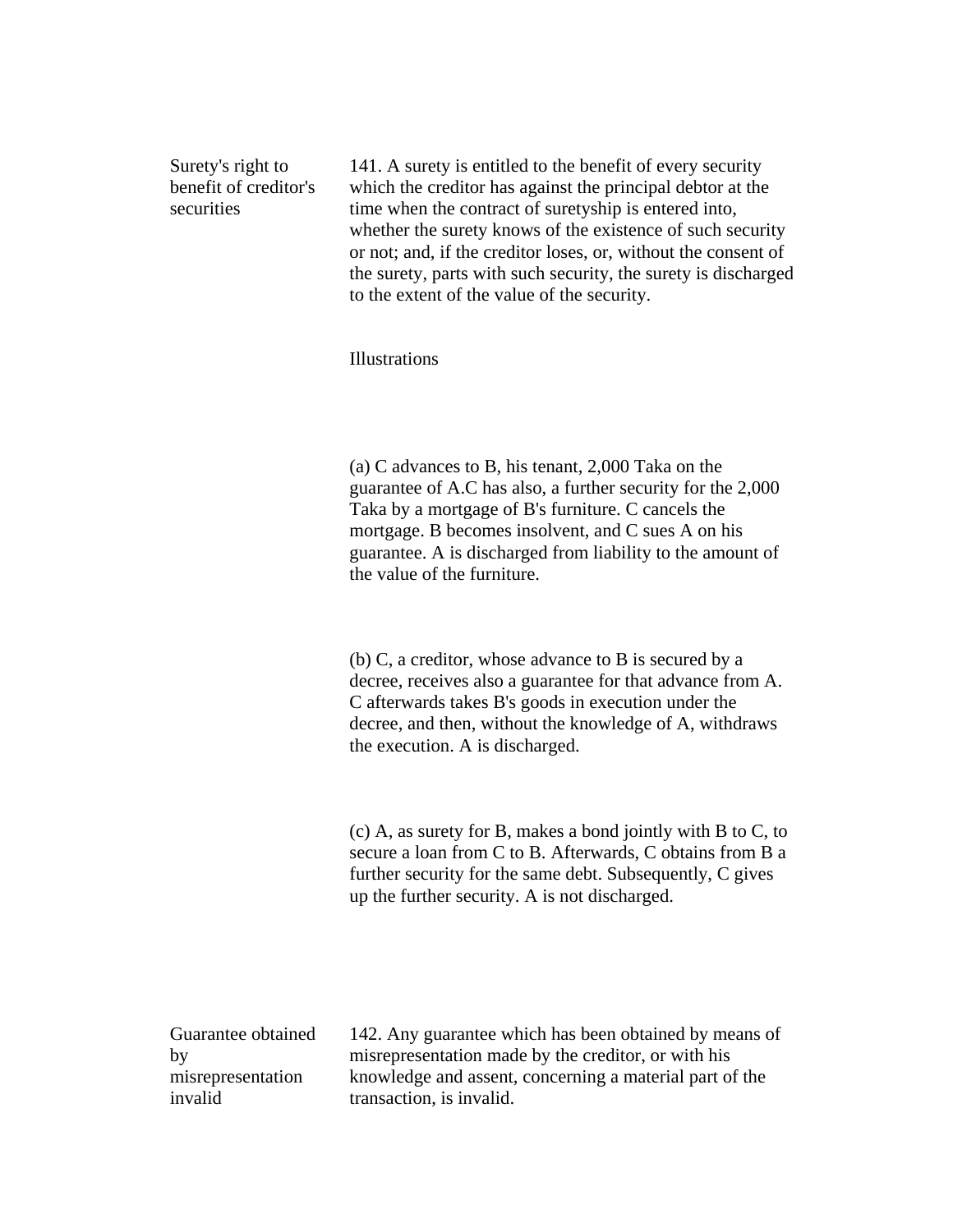Guarantee obtained by concealment invalid

143. Any guarantee which the creditor has obtained by means of keeping silence as to material circumstances is invalid.

Illustrations

(a) A engages B as clerk to collect money for him. B fails to account for some of his receipts, and A in consequence calls upon him to furnish security his duly accounting. C gives his guarantee for B's duly accounting. A does not acquaint C with B's previous conduct. B afterwards makes default. The guarantee is invalid.

(b) A guarantees to C payment for iron to be supplied by him to B to the amount of 2,000 tons. B and C have privately agreed that B should pay five Taka per ton beyond the market price, such excess to be applied in liquidation of an old debt. This agreement is concealed from A. A is not liable as a surety.

 Guarantee on contract that creditor shall not act on it until cosurety joins

144. Where a person gives a guarantee upon a contract that the creditor shall not act upon it until another person has joined in it as co-surety, the guarantee is not valid if that other person does not join.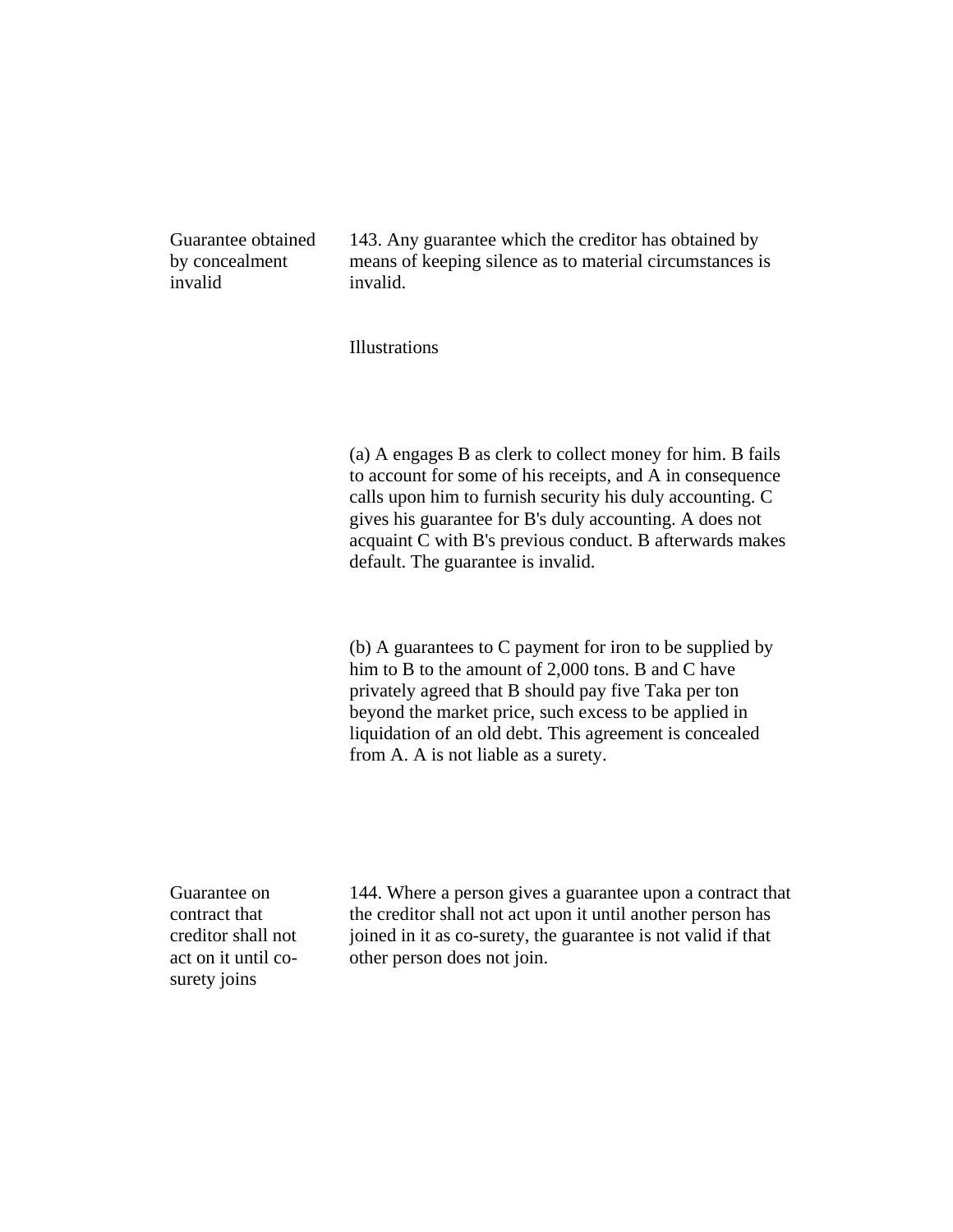Implied promise to indemnify surety 145. In every contract of guarantee there is an implied promise by the principal debtor to indemnify the surety; and the surety is entitled to recover from the principal debtor whatever sum he has rightfully paid under the guarantee, but no sums which he has paid wrongfully.

Illustrations

(a) B is indebted to C, and A is surety for the debt. C demands payment from A, and on his refusal sues him for the amount. A defends the suit, having reasonable grounds for doing so, but is compelled to pay the amount of the debt with costs. He can recover from B the amount paid by him for costs, as well as the principal debt.

(b) C lends B a sum of money, and A, at the request of B, accepts a bill of exchange drawn by B upon A to secure the amount. C, the holder of the bill, demands payment of it from A, and, on A's refusal to pay, sues him upon the bill. A, not having reasonable grounds for so doing, defends the suit, and has to pay the amount of the bill and costs. He can recover from B the amount of the bill, but not the sum paid for costs, as there was no real ground for defending the action.

(c) A guarantees to C, to the extent of 2,000 Taka, payment for rice to be supplied by C to B. C supplies to B rice to a less amount than 2,000 Taka, but obtains from A payment of the sum of 2,000 Taka in respect of the rice supplied. A cannot recover from B more than the price of the rice actually supplied.

Co-sureties liable

Co-sureties liable 146. Where two or more persons are co-sureties for the to contribute same debt or duty, either jointly or severally, and whether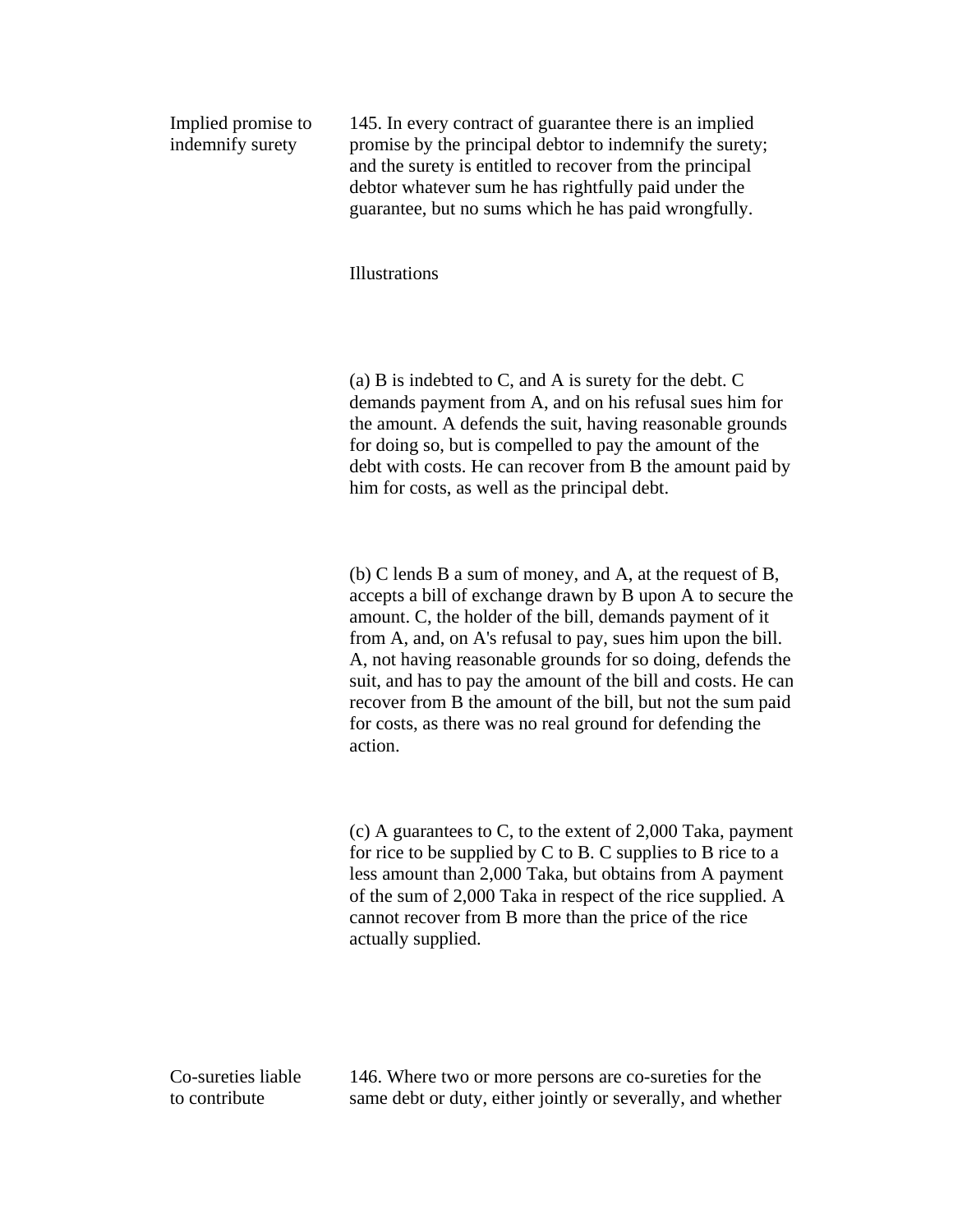equally under the same or different contracts, and whether with or without the knowledge of each other, the co-sureties, in the absence of any contract to the contrary, are liable, as between themselves, to pay each an equal share of the whole debt, or of that part of it which remains unpaid by the principal debtor.

Illustrations

(a) A, B and C are sureties to D for the sum of 3,000 Taka lent to E. E makes default in payment. A, B and C are liable, as between themselves, to pay 1,000 Taka each.

(b) A, B and C are sureties to D for the sum of 1,000 Taka lent to E, and there is a contract between A, B and C that A is to be responsible to the extent of one-quarter, B to the extent of one-quarter and C to the extent of one-half. E makes default in payment. As between the sureties, A is liable to pay 250 Taka, B 250 Taka and C 500 Taka.

 Liability of cosureties bound in different sums

147. Co-sureties who are bound in different sums are liable to pay equally as far as the limits of their respective obligations permit.

Illustrations

(a) A, B and C, as sureties for D, enter into three several bonds, each in a different penalty, namely, A in the penalty of 10,000 Taka, B in that of 20,000 Taka, C in that of 40,000 Taka, conditioned for D's duly accounting to E. D makes default to the extent of 30,000 Taka. A, B and C are each liable to pay 10,000 Taka.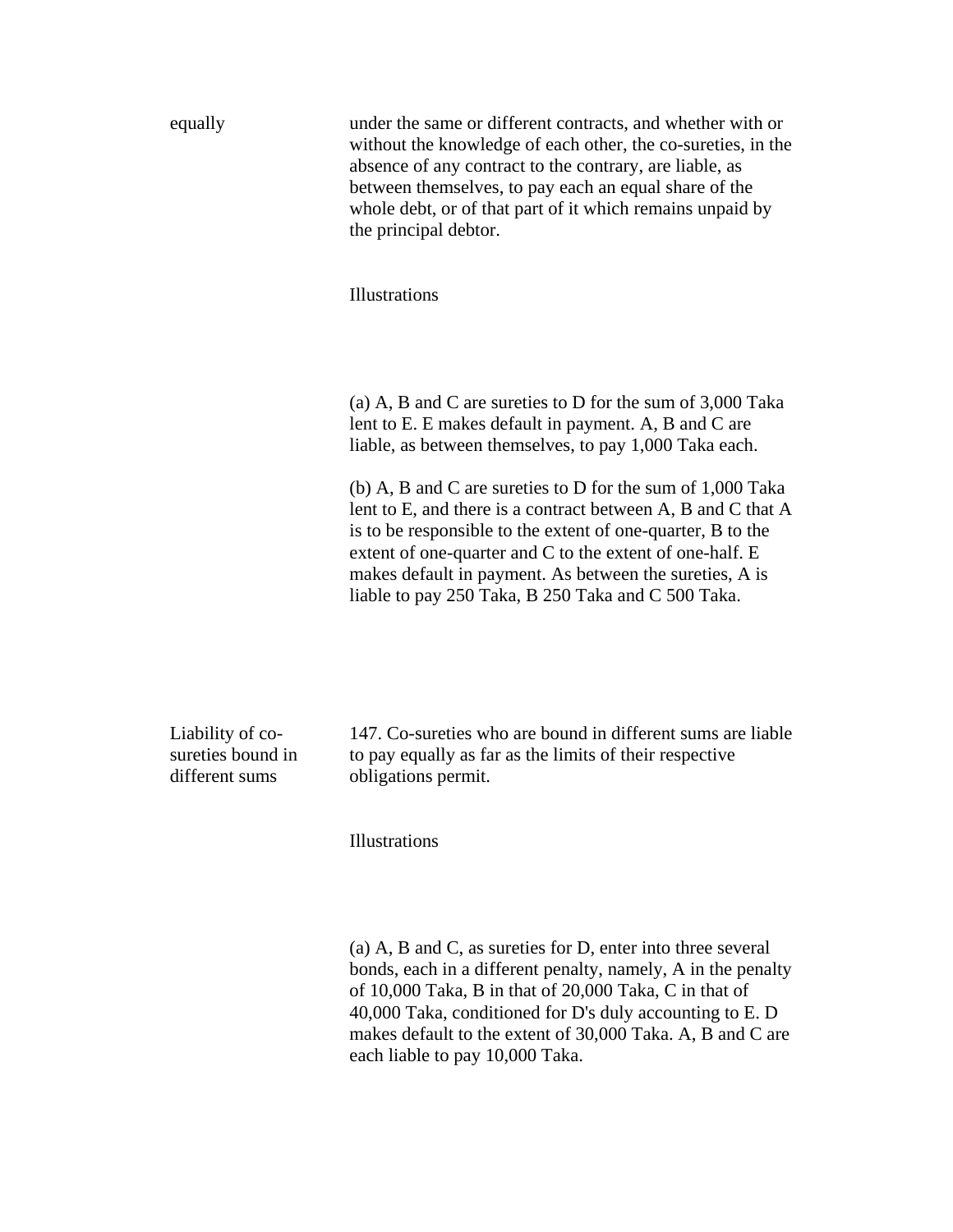(b) A, B and C, as sureties for D, enter into three several bonds, each in a different penalty, namely, A in the penalty of 10,000 Taka, B in that of 20,000 Taka, C in that of 40,000 Taka, conditioned for D's duly accounting to E.D makes default to the extent of 40,000 Taka. A is liable to pay 10,000 Taka, and B and C 15,000 Taka each.

(c) A, B and C, as sureties for D, enter into three several bonds, each in a different penalty, namely, A in the penalty of 10,000 Taka, B in that of 20,000 Taka, C in that of 40,000 Taka, conditioned for D's duly accounting to E. D makes default to the extent of 70,000 Taka. A, B and C have to pay each the full penalty of his bond.

# CHAPTER IX

## OF BAILMENT

| "Bailment",<br>"bailor", and<br>"bailee" defined | 148. A "bailment" is the delivery of goods by one person<br>to another for some purpose, upon a contract that they<br>shall, when the purpose is accomplished, be returned or<br>otherwise disposed of according to the directions of the<br>person delivering them. The person delivering the goods is<br>called the "bailor". The person to whom they are delivered<br>is called the "bailee". |
|--------------------------------------------------|--------------------------------------------------------------------------------------------------------------------------------------------------------------------------------------------------------------------------------------------------------------------------------------------------------------------------------------------------------------------------------------------------|
|                                                  | Explanation $-$ If a person already in possession of the<br>goods of another contracts to hold them as a bailee, he<br>thereby becomes the bailee, and the owner becomes the<br>bailor, of such goods although they may not have been<br>delivered by way of bailment.                                                                                                                           |
| Delivery to bailee<br>how made                   | 149. The delivery to the bailee may be made by doing<br>anything which has the effect of putting the goods in the<br>possession of the intended bailee or of any person                                                                                                                                                                                                                          |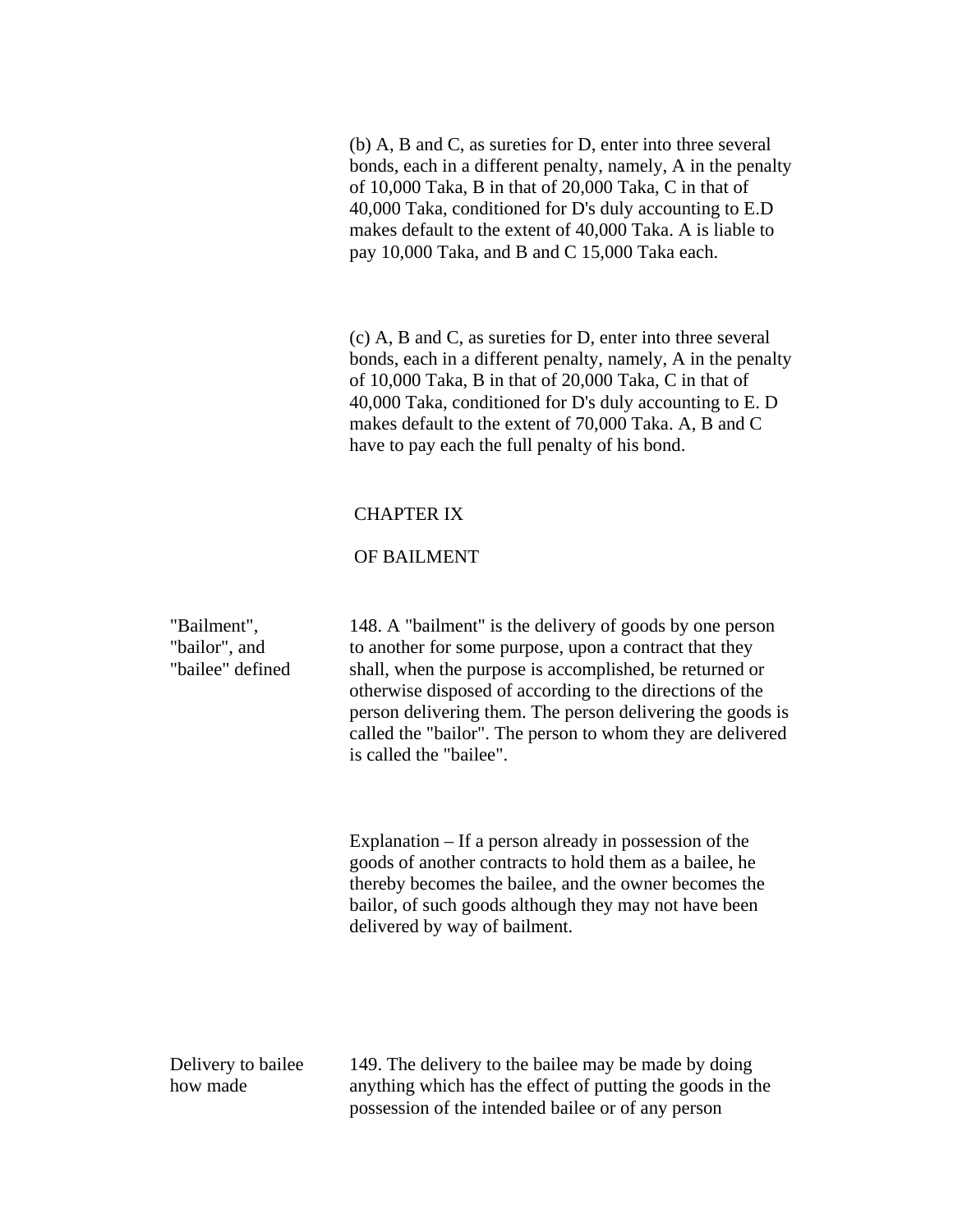authorized to hold them on his behalf.

 Bailor's duty to disclose faults in goods bailed

150. The bailor is bound to disclose to the bailee faults in the goods bailed, of which the bailor is aware, and which materially interfere with the use of them, or expose the bailee to extraordinary risks; and if he does not make such disclosure, he is responsible for damage arising to the bailee directly from such faults.

If the goods are bailed for hire, the bailor is responsible for such damage, whether he was or was not aware of the existence of such faults in the goods bailed.

Illustrations

(a) A lends a horse, which he knows to be vicious, to B. He does not disclose the fact that the horse is vicious. The horse runs away. B is thrown and injured. A is responsible to B for damage sustained.

(b) A hires a carriage of B. The carriage is unsafe, though B is not aware of it, and A is injured. B is responsible to A for the injury.

 Care to be taken by bailee

151. In all cases of bailment the bailee is bound to take as much care of the goods bailed to him as a man of ordinary prudence would, under similar circumstances, take of his own goods of the same bulk, quality and value as the goods bailed.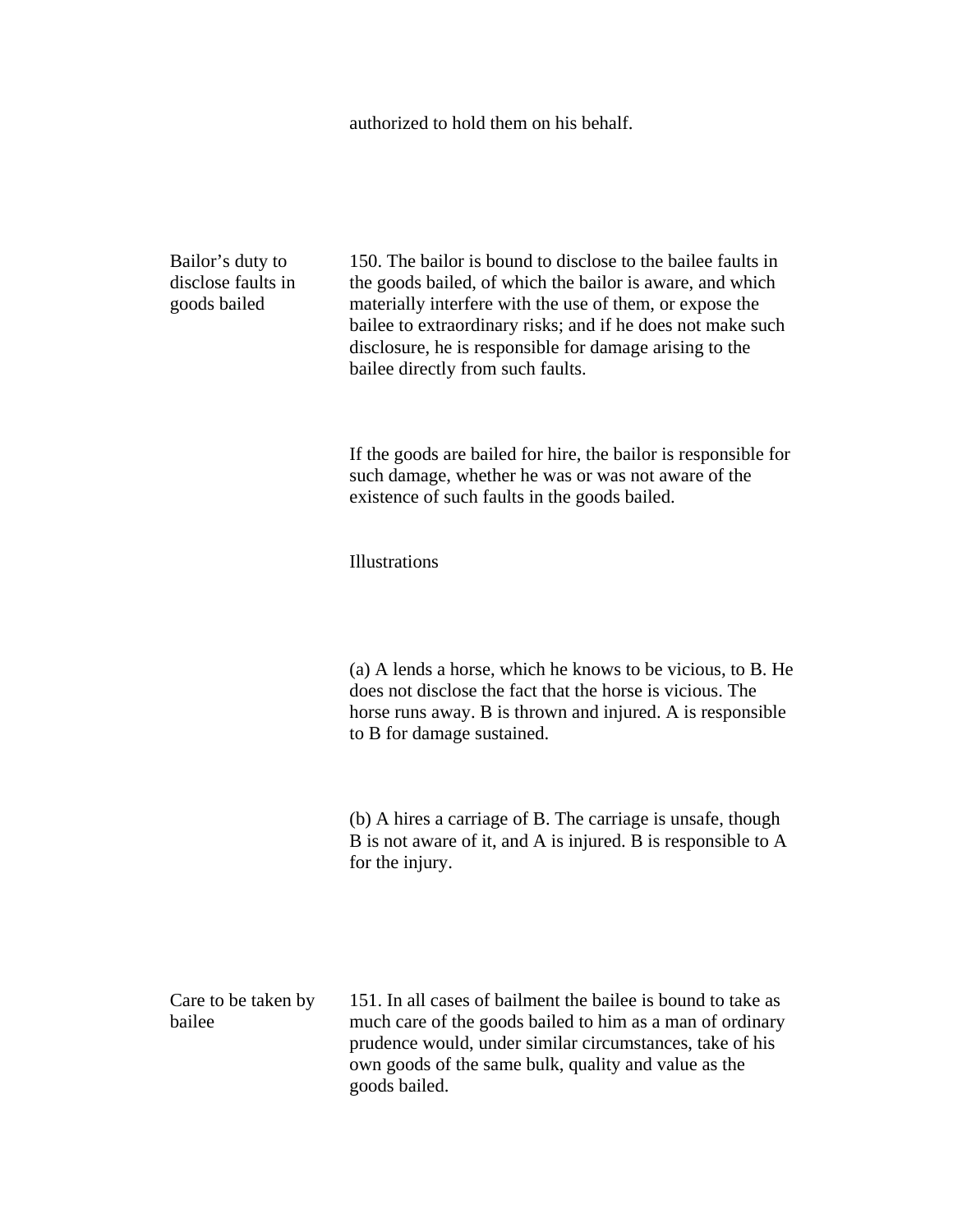Bailee when not liable for loss, etc, of thing bailed

152. The bailee, in the absence of any special contract, is not responsible for the loss, destruction or deterioration of the thing bailed, if he has taken the amount of care of it described in section 151.

 Termination of bailment by bailee's act inconsistent with conditions

153. A contract of bailment is avoidable at the option of the bailor, if the bailee does any act with regard to the goods bailed, inconsistent with the conditions of the bailment.

Illustration

A lets to B, for hire, a horse for his own riding. B drives the horse in his carriage. This is, at the option of A, a termination of the bailment.

 Liability of bailee making unauthorised use of goods bailed 154. If the bailee makes any use of the goods bailed, which is not according to the conditions of the bailment, he is liable to make compensation to the bailor for any damage arising to the goods from or during such use of them.

Illustrations

(a) A lends a horse to B for his own riding only. B allows C, a member of his family, to ride the horse. C rides with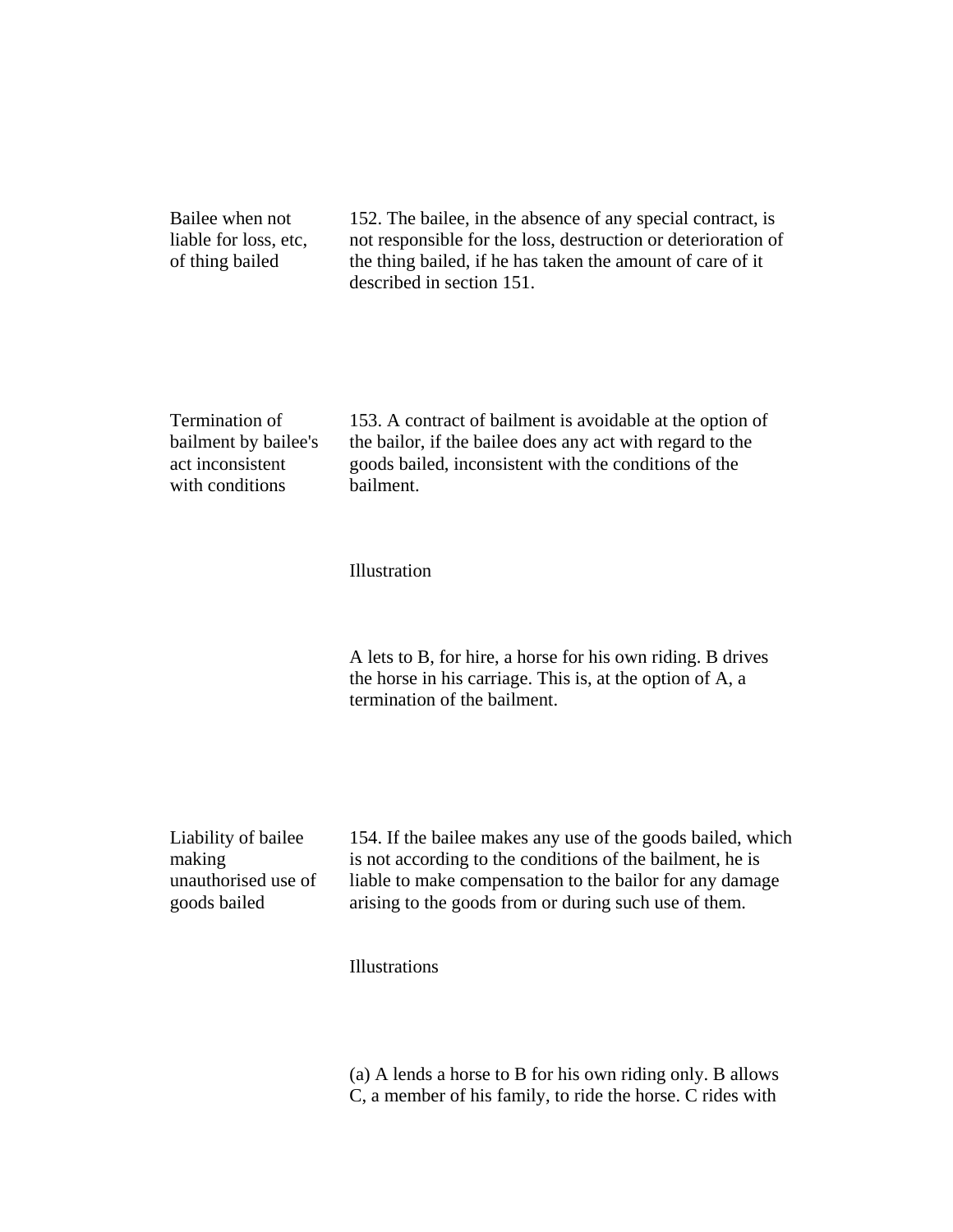care, but the horse accidentally falls and is injured. B is liable to make compensation to A for the injury done to the horse.

(b) A hires a horse in [10\[](http://www.bdlaws.gov.bd/print_sections.php?id=26&vol=§ions_id=294) Dhaka] from B expressly to march to [11\[](http://www.bdlaws.gov.bd/print_sections.php?id=26&vol=§ions_id=294) Tangail]. A rides with due care, but marches to [12\[](http://www.bdlaws.gov.bd/print_sections.php?id=26&vol=§ions_id=294) Narayanganj] instead. The horse accidentally falls and is injured. A is liable to make compensation to B for the injury to the horse.

| Effect of mixture,  | 155. If the bailee, with the consent of the bailor, mixes the |
|---------------------|---------------------------------------------------------------|
| with bailor's       | goods of the bailor with his own goods, the bailor and the    |
| consent, of his     | bailee shall have an interest, in proportion to their         |
| goods with bailee's | respective shares, in the mixture thus produced.              |

 Effect of mixture, without bailor's consent, when the goods can be separated

156. If the bailee, without the consent of the bailor, mixes the goods of the bailor with his own goods, and the goods can be separated or divided, the property in the goods remains in the parties respectively; but the bailee is bound to bear the expense of separation or division, and any damage arising from the mixture.

#### Illustration

A bails 100 bales of cotton marked with a particular mark to B. B, without A's consent, mixes the 100 bales with other bales of his own, bearing a different mark. A is entitled to have his 100 bales returned, and B is bound to bear all the expense incurred in the separation of the bales, and any other incidental damage.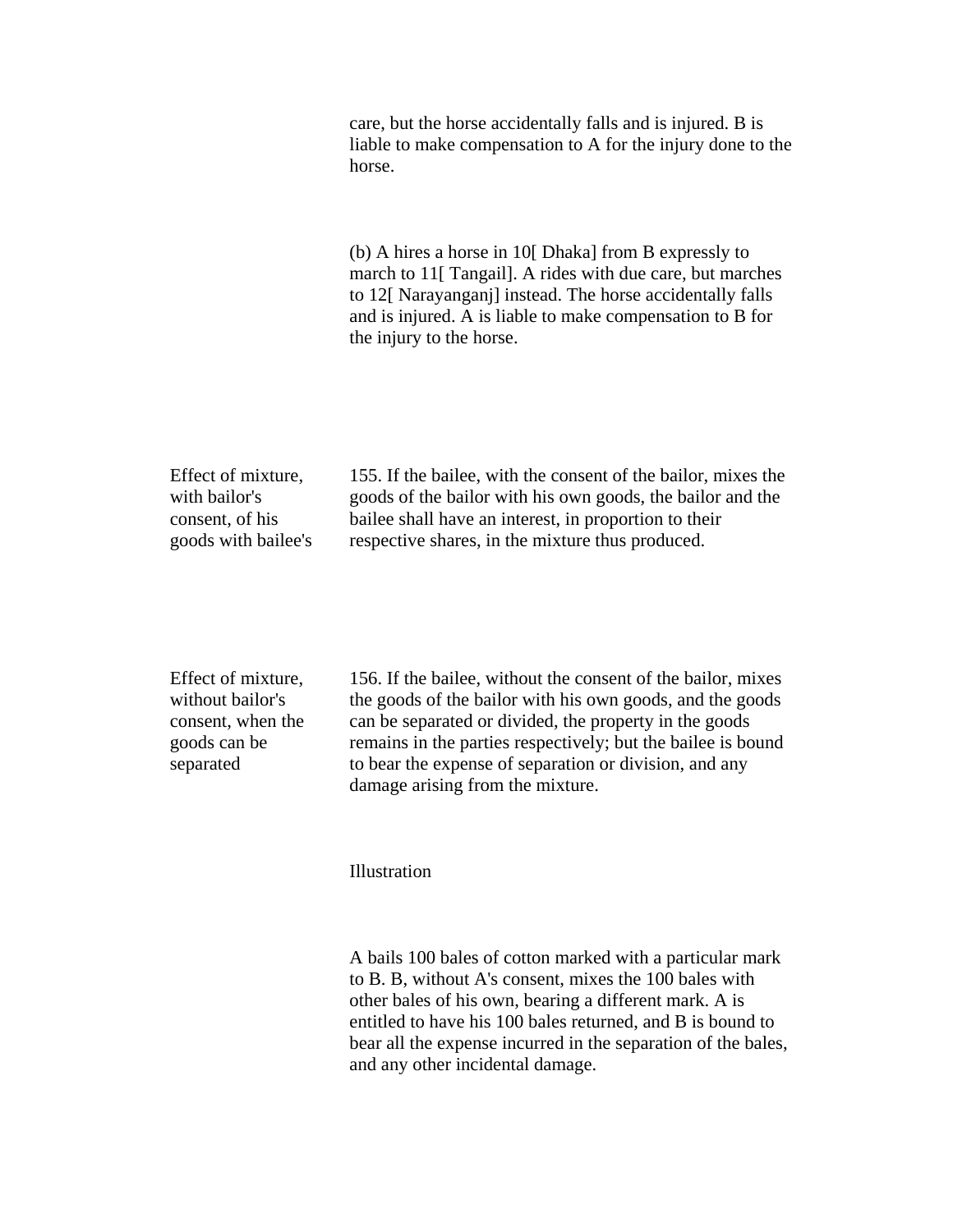Effect of mixture, without bailor's consent, when the goods cannot be separated

157. If the bailee, without the consent of the bailor, mixes the goods of the bailor with his own goods, in such a manner that it is impossible to separate the goods bailed from the other goods and deliver them back, the bailor is entitled to be compensated by the bailee for the loss of the goods.

#### Illustration

A bails a barrel of Cape flour worth Taka 45 to B. B, without A's consent, mixes the flour with country flour of his own, worth only Taka 25 a barrel. B must compensate A for the loss of his flour.

| Repayment by        | 158. Where, by the conditions of the bailment, the goods      |
|---------------------|---------------------------------------------------------------|
| bailor of necessary | are to be kept or to be carried, or to have work done upon    |
| expenses            | them by the bailee for the bailor, and the bailee is to       |
|                     | receive no remuneration, the bailor shall repay to the bailee |
|                     | the necessary expenses incurred by him for the purpose of     |
|                     | the bailment.                                                 |

 Restoration of goods lent gratuitously 159. The lender of a thing for use may at any time require its return, if the loan was gratuitous, even though he lent it for a specified time or purpose. But, if, on the faith of such loan made for a specified time or purpose, the borrower has acted in such a manner that the return of the thing lent before the time agreed upon would cause him loss exceeding the benefit actually derived by him from the loan, the lender must, if he compels the return, indemnify the borrower for the amount in which the loss so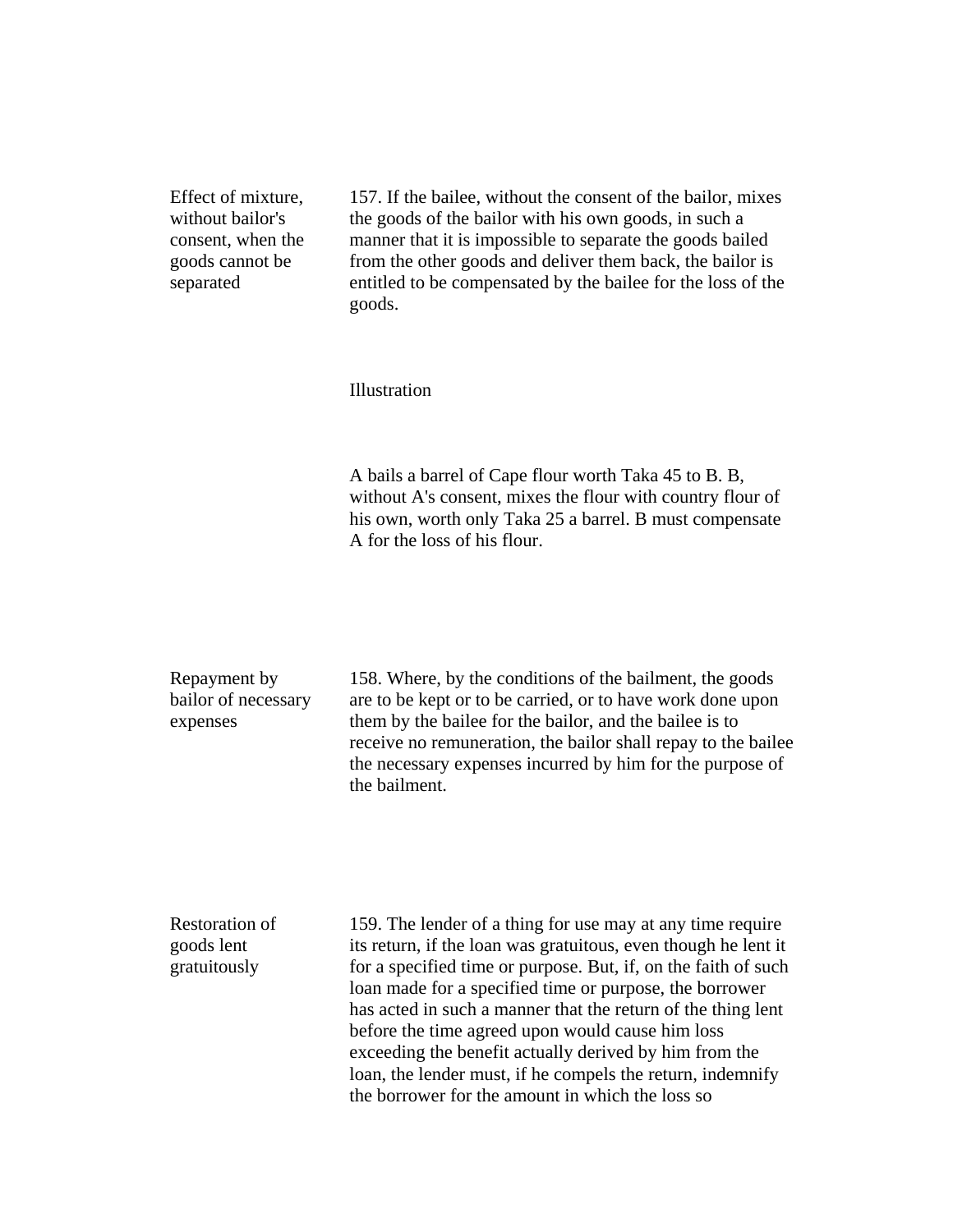occasioned exceeds the benefit so derived.

| Return of goods      | 160. It is the duty of the bailee to return, or deliver |
|----------------------|---------------------------------------------------------|
| bailed on expiration | according to the bailor's direction, the goods bailed,  |
| of time or           | without demand, as soon as the time for which they were |
| accomplishment of    | bailed has expired, or the purpose for which they were  |
| purpose              | bailed has accomplished.                                |

| Bailee's            | 161. If, by the default of the bailee, the goods are not  |
|---------------------|-----------------------------------------------------------|
| responsibility when | returned, delivered or tendered at the proper time, he is |
| goods are not duly  | responsible to the bailor for any loss, destruction or    |
| returned            | deterioration of the goods from that time.                |

| Termination of      | 162. A gratuitous bailment is terminated by the death |
|---------------------|-------------------------------------------------------|
| gratuitous bailment | either of the bailor or of the bailee.                |
| by death            |                                                       |

 Bailor entitled to increase or profit from goods bailed 163. In the absence of any contract to the contrary, the bailee is bound to deliver to the bailor, or according to his directions, any increase or profit which may have accrued from the goods bailed.

# Illustration

A leaves a cow in the custody of B to be taken care of. The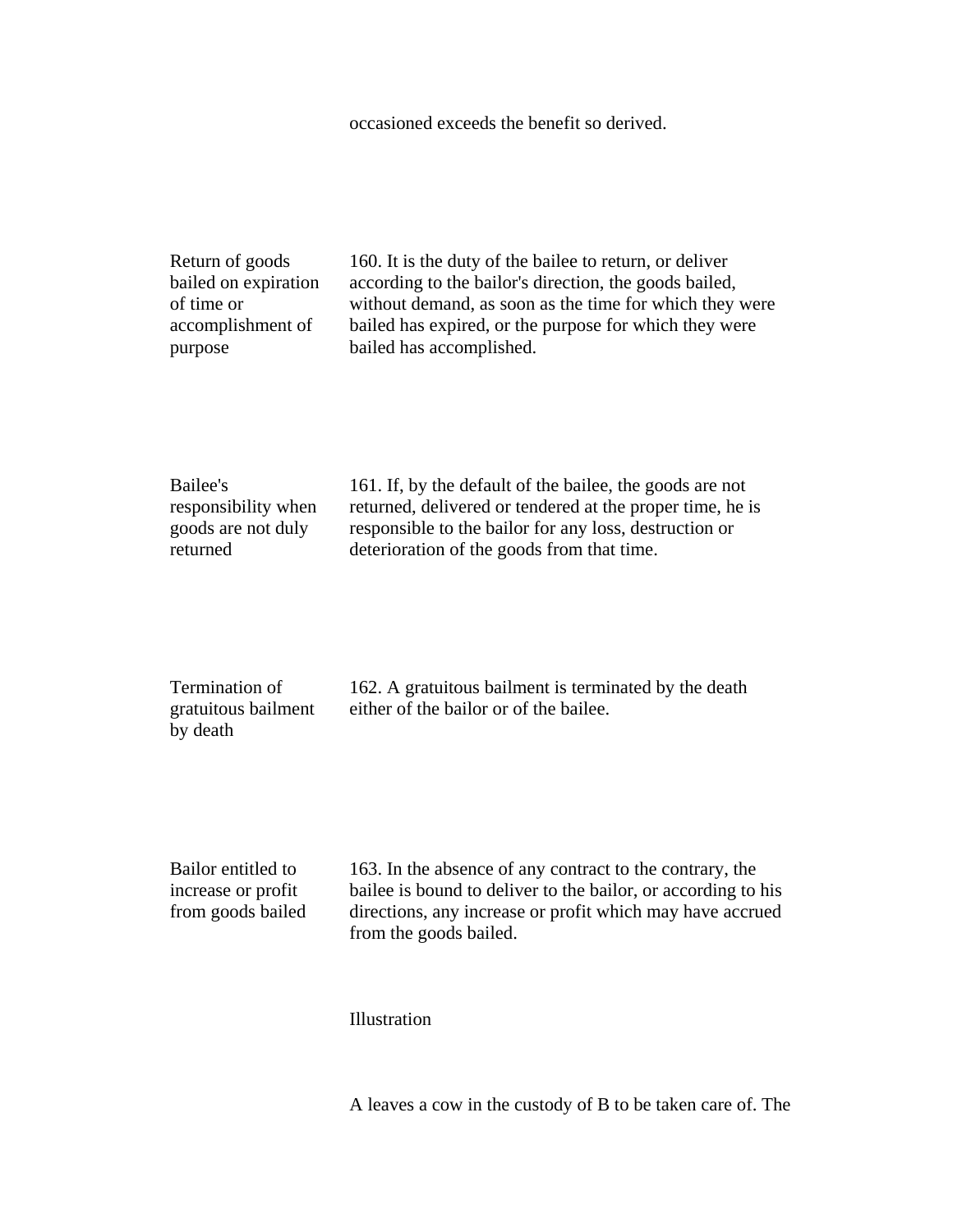|                                         | cow to A.                                                                                                                                                                                                                             |
|-----------------------------------------|---------------------------------------------------------------------------------------------------------------------------------------------------------------------------------------------------------------------------------------|
| Bailor's<br>responsibility to<br>bailee | 164. The bailor is responsible to the bailee for any loss<br>which the bailee may sustain by reason that the bailor was<br>not entitled to make the bailment, or to receive back the<br>goods or to give directions, respecting them. |
| Bailment by several<br>joint owners     | 165. If several joint owners of goods bail them, the bailee<br>may deliver them back to, or according to the directions of,<br>one joint owner without the consent of all, in the absence<br>of any agreement to the contrary.        |
| Bailee not                              | 166. If the bailor has no title to the goods, and the bailee,                                                                                                                                                                         |
| responsible on re-                      | in good faith, delivers them back to, or according to the                                                                                                                                                                             |
| delivery to bailor                      | directions of, the bailor, the bailee is not responsible to the                                                                                                                                                                       |
| without title                           | owner in respect of such delivery.                                                                                                                                                                                                    |
| Right of third                          | 167. If the person, other than the bailor, claims goods                                                                                                                                                                               |
| person claiming                         | bailed, he may apply to the Court to stop the delivery of                                                                                                                                                                             |
| goods bailed                            | the goods to the bailor, and to decide the title to the goods.                                                                                                                                                                        |
| Right of finder of                      | 168. The finder of goods has no right to sue the owner for                                                                                                                                                                            |
| goods; may sue for                      | compensation for trouble and expense voluntarily incurred                                                                                                                                                                             |

cow has a calf. B is bound to deliver the calf as well as the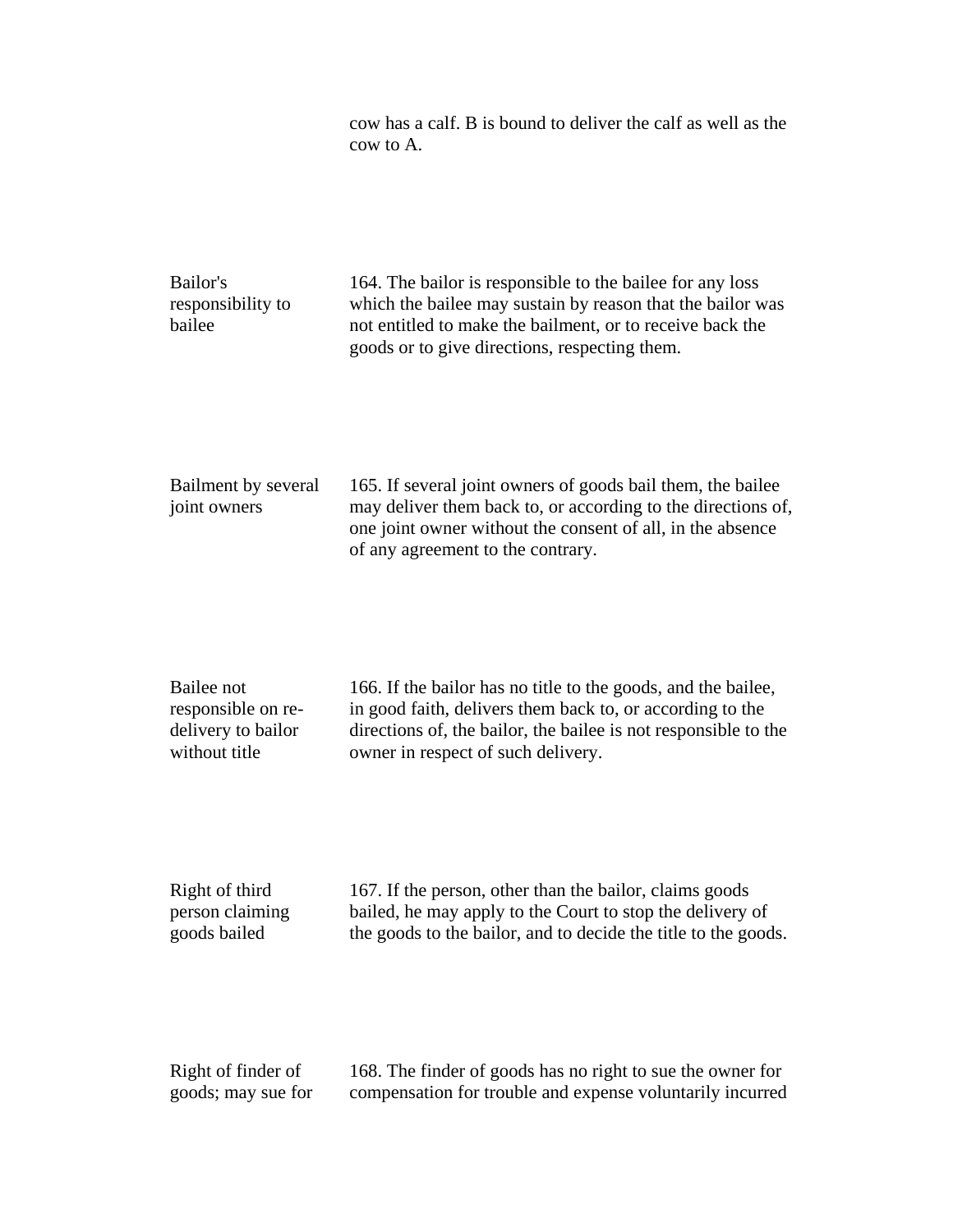| specific reward<br>offered                              | by him to preserve the goods and to find out the owner; but<br>he may retain the goods against the owner until he receives<br>such compensation; and, where the owner has offered a<br>specific reward for the return of goods lost, the finder may<br>sue for such reward, and may retain the goods until he<br>receives it.                                                        |
|---------------------------------------------------------|--------------------------------------------------------------------------------------------------------------------------------------------------------------------------------------------------------------------------------------------------------------------------------------------------------------------------------------------------------------------------------------|
| When finder of<br>thing commonly on<br>sale may sell it | 169. When a thing which is commonly the subject of sale<br>is lost, if the owner cannot with reasonable diligence be<br>found, or if he refuses, upon demand, to pay the lawful<br>charges of the finder, the finder may sell it-                                                                                                                                                    |
|                                                         | (1) when the thing is in danger of perishing or of losing the<br>greater part of its value, or,                                                                                                                                                                                                                                                                                      |
|                                                         | (2) when the lawful charges of the finder, in respect of the<br>thing found, amount to two-thirds of its value.                                                                                                                                                                                                                                                                      |
| Bailee's particular<br>lien                             | 170. Where the bailee has, in accordance with the purpose<br>of the bailment, rendered any service involving the<br>exercise of labour or skill in respect of the goods bailed, he<br>has, in the absence of a contract to the contrary, a right to<br>retain such goods until he receives due remuneration for<br>the services he has rendered in respect of them.<br>Illustrations |
|                                                         | (a) A delivers a rough diamond to B, A jeweller, to be cut<br>and polished, which is accordingly done. B is entitled to<br>retain the stone till he is paid for the services he has<br>rendered.                                                                                                                                                                                     |
|                                                         | (b) A gives cloth to B, a tailor, to make into a coat. B<br>promises A to deliver the coat as soon as it is finished, and<br>to give a three months' credit for the price. B is not entitled<br>to retain the coat until he is paid.                                                                                                                                                 |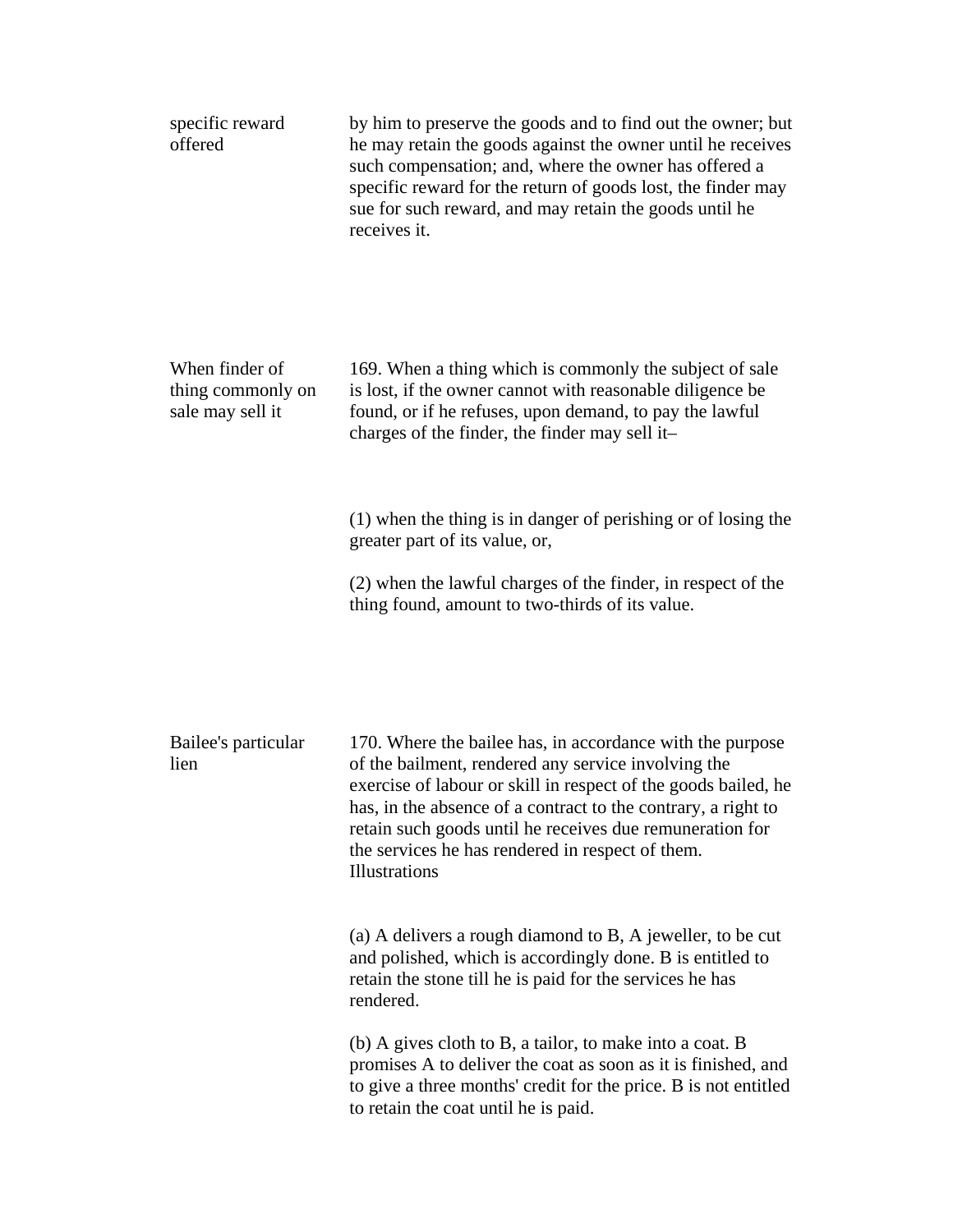| General lien of<br>bankers, factors,<br>wharfingers,<br>attorneys and<br>policy-brokers                                                          | 171. Bankers, factors, wharfingers, 13 <sup>[</sup> advocate of the<br>Supreme Court] and policy-brokers may, in the absence of<br>a contract to the contrary, retain, as a security for a general<br>balance of account, any goods bailed to them; but no other<br>persons have a right to retain, as a security for such<br>balance, goods bailed to them, unless there is an express<br>contract to that effect. |
|--------------------------------------------------------------------------------------------------------------------------------------------------|---------------------------------------------------------------------------------------------------------------------------------------------------------------------------------------------------------------------------------------------------------------------------------------------------------------------------------------------------------------------------------------------------------------------|
|                                                                                                                                                  | <b>Bailments Of Pledges</b>                                                                                                                                                                                                                                                                                                                                                                                         |
| "Pledge", "Pawnor"<br>and "Pawnee"<br>defined                                                                                                    | 172. The bailment of goods as security for payment of a<br>debt or performance of a promise is called "pledge". The<br>bailor is in this case called the "pawnor". The bailee is<br>called the "pawnee".                                                                                                                                                                                                            |
| Pawnee's right of<br>retainer                                                                                                                    | 173. The pawnee may retain the goods pledged, not only<br>for payment of the debt or the performance of the promise,<br>but for the interest of the debt, and all necessary expenses<br>incurred by him in respect of the possession or for the<br>preservation of the goods pledged.                                                                                                                               |
| Pawnee not to<br>retain for debt or<br>promise other than<br>that for which<br>goods pledged<br>Presumption in<br>case of subsequent<br>advances | 174. The pawnee shall not, in the absence of a contract to<br>that effect retain the goods pledged for any debt or promise<br>other than the debt or promise for which they are pledged;<br>but such contract, in the absence of anything to the<br>contrary, shall be presumed in regard to subsequent<br>advances made by the pawnee.                                                                             |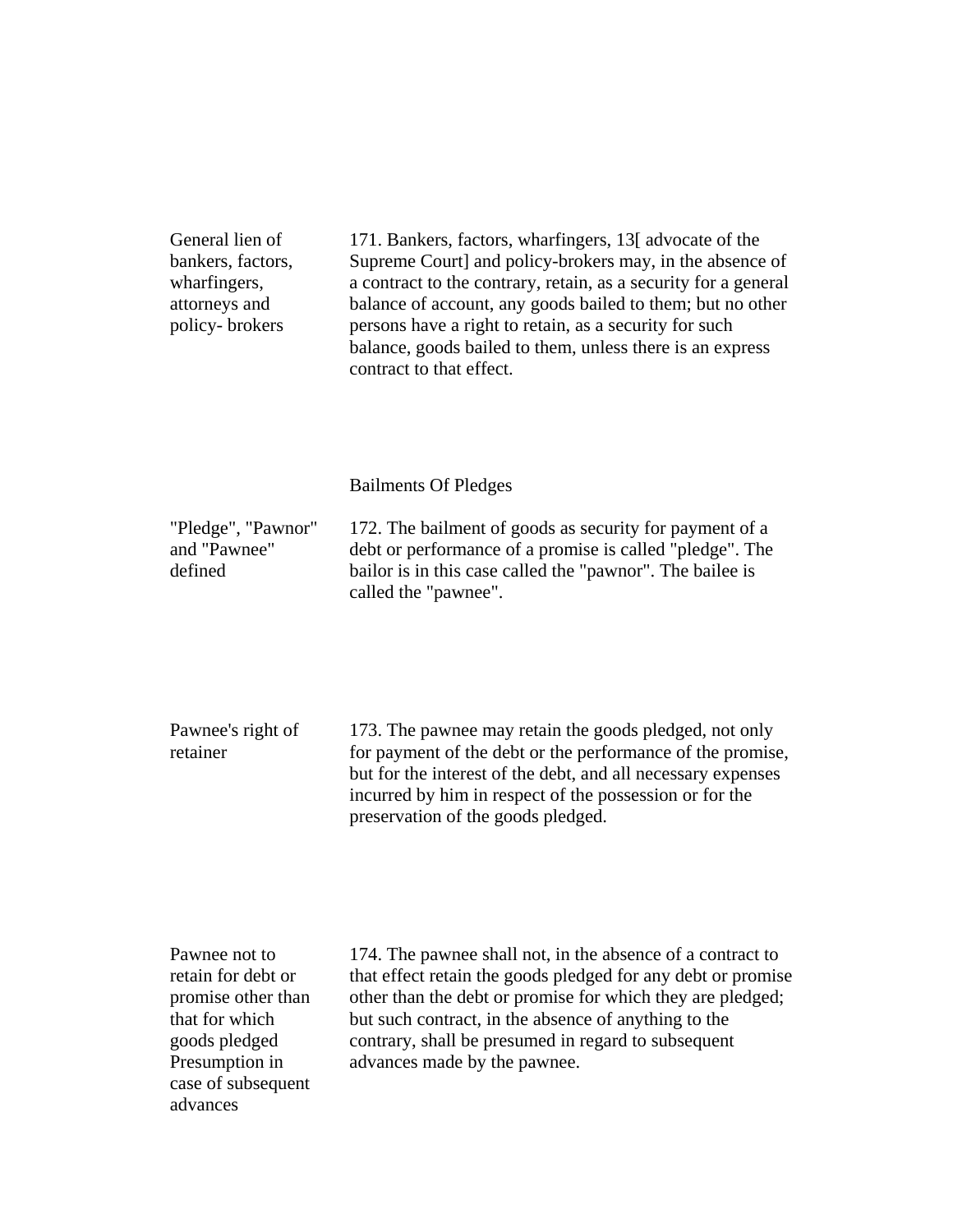Pawnee's right as to extraordinary expenses incurred

175. The pawnee is entitled to receive from the pawnor extraordinary expenses incurred by him for the preservation of the goods pledged.

 Pawnee's right where pawnor makes default 176. If the pawnor makes default in payment of the debt, or performance, at the stipulated time of the promise, in respect of which the goods were pledged, the pawnee may bring a suit against the pawnor upon the debt or promise, and retain the goods pledged as a collateral security; or he may sell the thing pledged, on giving the pawnor reasonable notice of the sale. If the proceeds of such sale are less than the amount due in respect of the debt or promise, the pawnor is still liable to pay the balance. If the proceeds of the sale are greater than the amount so due, the pawnee shall pay over the surplus to the pawnor. Defaulting 177. If a time is stipulated for the payment of the debt, or

pawnor's right to redeem performance of the promise, for which the pledge is made, and the pawnor makes default in payment of the debt or performance of the promise at the stipulated time, he may redeem the goods pledged at any subsequent time before the actual sale of them; but he must, in that case, pay, in addition, any expenses which have arisen from his default.

Pledge by [14\[](http://www.bdlaws.gov.bd/print_sections.php?id=26&vol=§ions_id=318) 178. Where a mercantile agent is, with the consent of mercantile agent the owner, in possession of goods or the documents of title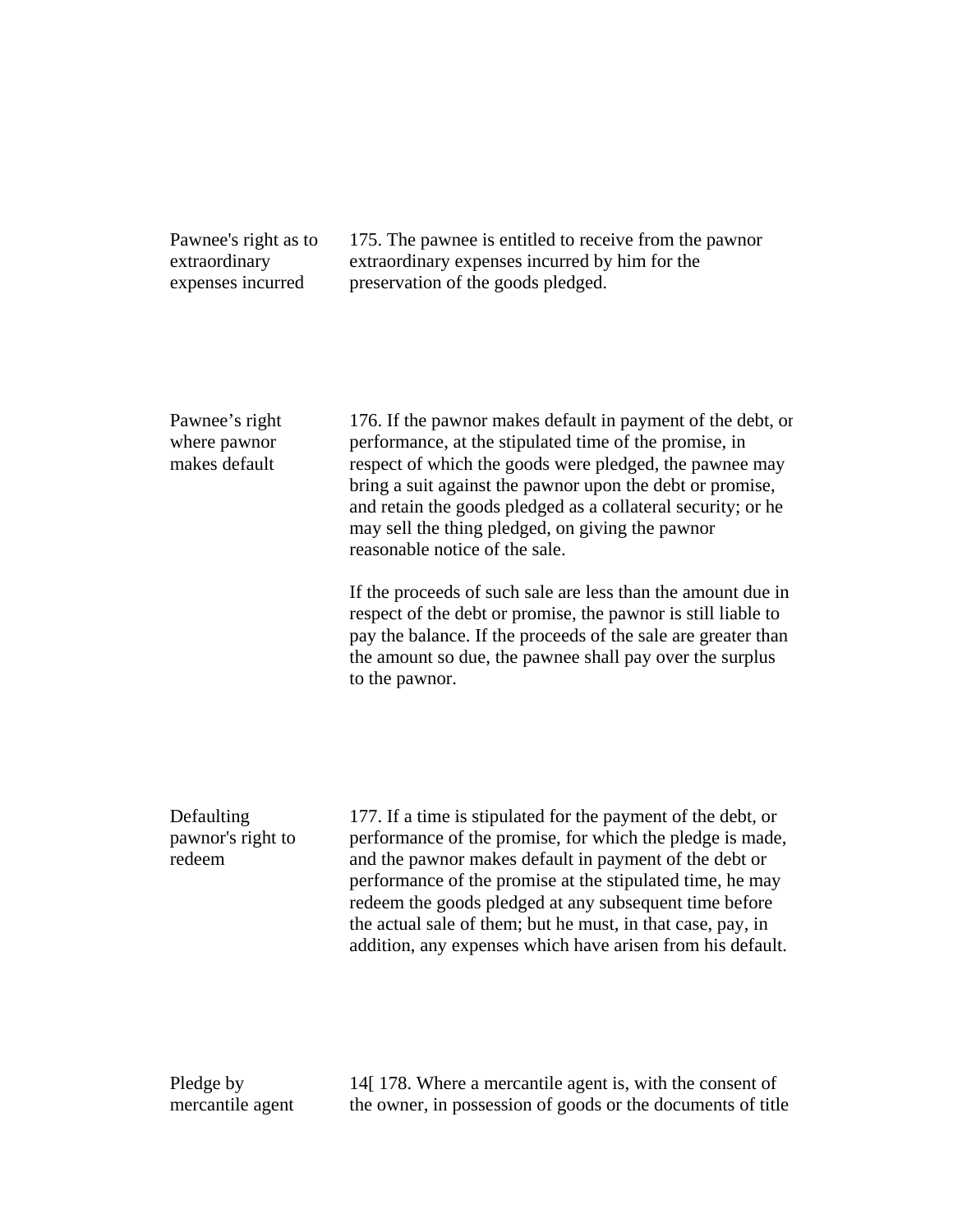|                                                              | to goods, any pledge made by him, when acting in the<br>ordinary course of business of a mercantile agent, shall be<br>as valid as if he were expressly authorized by the owner of<br>the goods to make the same; provided that the pawnee acts<br>in good faith and has not at the time of the pledge notice<br>that the pawnor has not authority to pledge.                   |
|--------------------------------------------------------------|---------------------------------------------------------------------------------------------------------------------------------------------------------------------------------------------------------------------------------------------------------------------------------------------------------------------------------------------------------------------------------|
|                                                              | Explanation – In this section, the expressions 'mercantile<br>agent' and 'documents of title' shall have the meanings<br>assigned to them in the Sale of Goods Act, 1930.                                                                                                                                                                                                       |
| Pledge by person in<br>possession under<br>voidable contract | 178A. When the pawnor has obtained possession of the<br>goods pledged by him under a contract voidable under<br>section 19 or section 19A, but the contract has not been<br>rescinded at the time of the pledge, the pawnee acquires a<br>good title to the goods, provided he acts in good faith and<br>without notice of the pawnor's defect of title.]                       |
| Pledge where<br>pawnor has only a<br>limited interest        | 179. Where a person pledges goods in which he has only a<br>limited interest, the pledge is valid to the extent of that<br>interest.                                                                                                                                                                                                                                            |
|                                                              | Suits by Bailees or Bailors against Wrong-doers                                                                                                                                                                                                                                                                                                                                 |
| Suit by bailor or<br>bailee against<br>wrong-doer            | 180. If a third person wrongfully deprives the bailee of the<br>use or possession of the goods bailed, or does them any<br>injury, the baliee is entitled to use such remedies as the<br>owner might have used in the like case if no bailment had<br>been made; and either the bailor or the bailee may bring a<br>suit against a third person for such deprivation or injury. |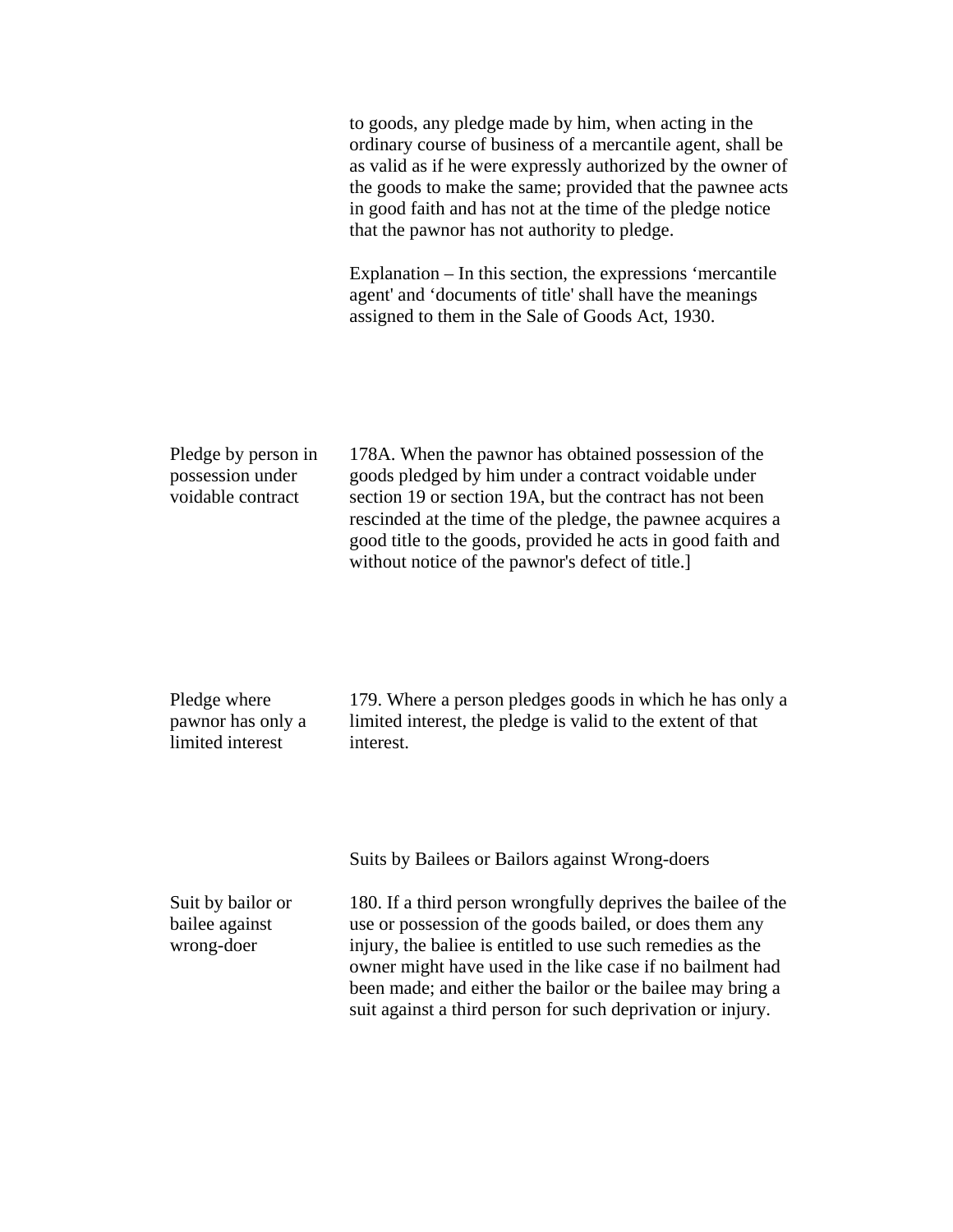| Apportionment of<br>relief or<br>compensation<br>obtained by such<br>suits | 181. Whatever is obtained by way of relief or<br>compensation in any such suit shall, as between the bailor<br>and the bailee, be dealt with according to their respective<br>interests.                                                                                                 |
|----------------------------------------------------------------------------|------------------------------------------------------------------------------------------------------------------------------------------------------------------------------------------------------------------------------------------------------------------------------------------|
|                                                                            | <b>CHAPTER X</b>                                                                                                                                                                                                                                                                         |
|                                                                            | <b>AGENCY</b>                                                                                                                                                                                                                                                                            |
|                                                                            | Appointment and Authority of Agents                                                                                                                                                                                                                                                      |
| "Agent" and<br>"principal" defined                                         | 182. An "agent" is a person employed to do any act for<br>another or to represent another in dealings with third<br>persons. The person for whom such act is done, or who is<br>so represented, is called the "principal".                                                               |
| Who may employ<br>agent                                                    | 183. Any person who is of the age of majority according to<br>the law to which he is subject, and who is of sound mind,<br>may employ an agent.                                                                                                                                          |
|                                                                            |                                                                                                                                                                                                                                                                                          |
| Who may be an<br>agent                                                     | 184. As between the principal and third persons any person<br>may become an agent, but no person who is not of the age<br>of majority and of sound mind can become an agent, so as<br>to be responsible to his principal according to the<br>provisions in that behalf herein contained. |
|                                                                            |                                                                                                                                                                                                                                                                                          |
| <b>Consideration not</b><br>necessary                                      | 185. No consideration is necessary to create an agency.                                                                                                                                                                                                                                  |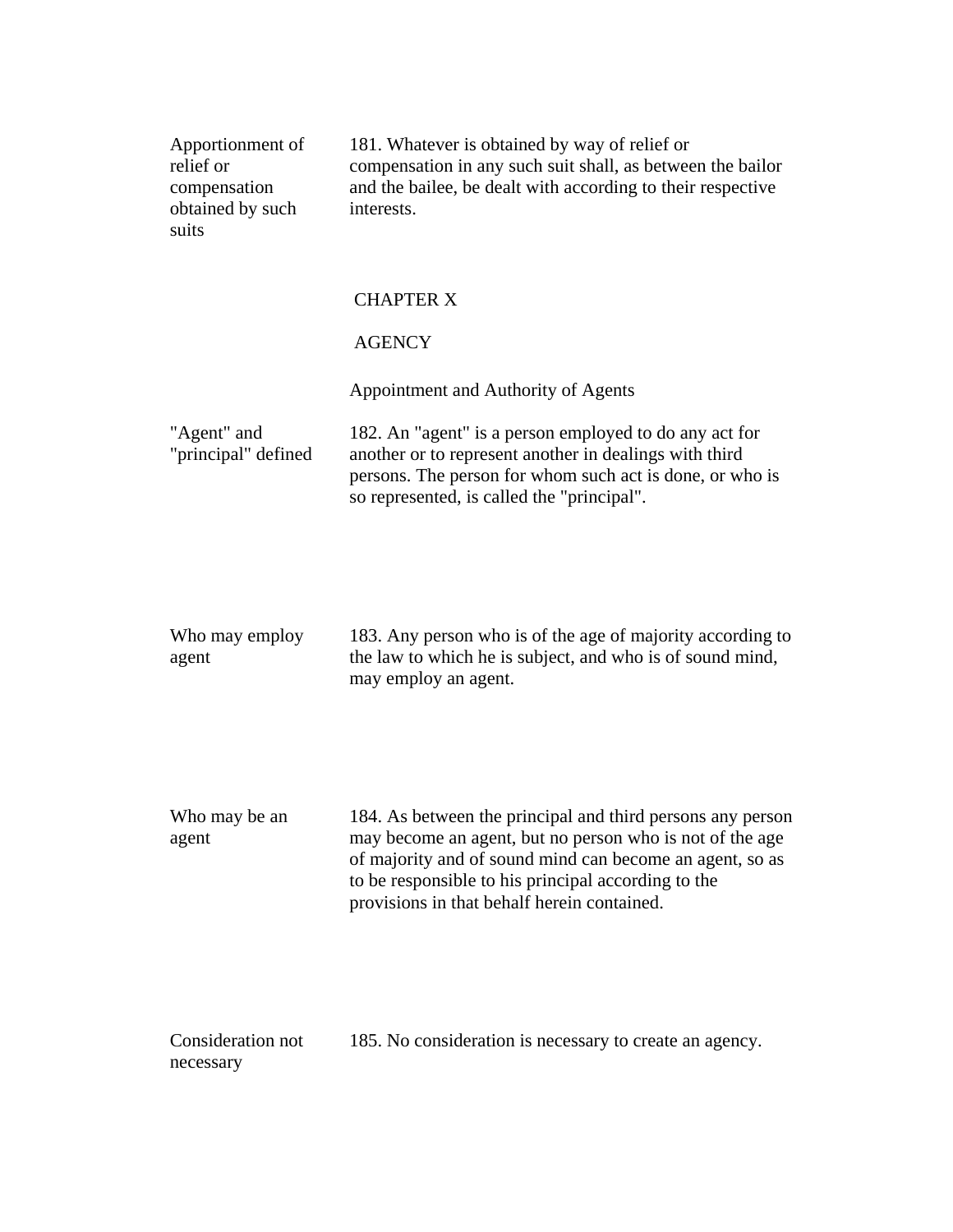Agent's authority may be expressed or implied 186. The authority of an agent may be expressed or implied.

 Definitions of express and implied authority

187. An authority is said to be express when it is given by words spoken or written. An authority is said to be implied when it is to be inferred from the circumstances of the case; and things spoken or written, or the ordinary course of dealing, may be accounted circumstances of the case.

## Illustration

A owns a shop in Mymensingh, living himself in Dhaka, and visiting the shop occasionally. The shop is managed by B, and he is in the habit of ordering goods from C in the name of A for the purposes of the shop, and of paying for them out of A's funds with A's knowledge. B has an implied authority from A to order goods from C in the name of A for the purposes of the shop.

| Extent of agent's | 188. An agent having an authority to do an act has       |
|-------------------|----------------------------------------------------------|
| authority         | authority to do every lawful thing which is necessary in |
|                   | order to do such act.                                    |

An agent having an authority to carry on a business has authority to do every lawful thing necessary for the purpose, or usually done in the course of conducting such business.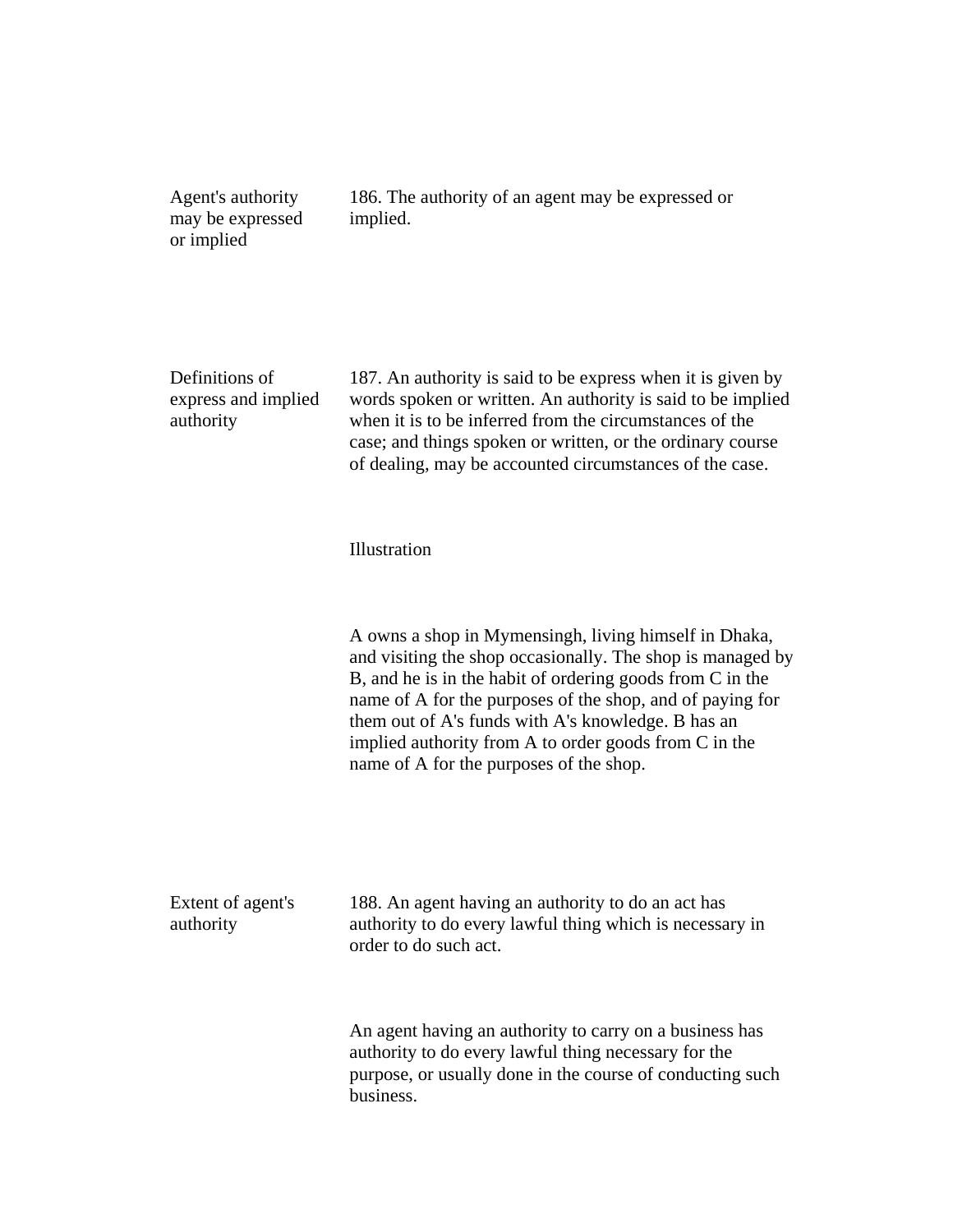# Illustrations

|                                      | (a) A is employed by B, residing in London, to recover at<br>15[ Chittagong] a debt due to B. A may adopt any legal<br>process necessary for the purpose of recovering the debt,<br>and may give a valid discharge for the same.  |
|--------------------------------------|-----------------------------------------------------------------------------------------------------------------------------------------------------------------------------------------------------------------------------------|
|                                      | (b) A constitutes B his agent to carry on his business of a<br>ship-builder. B may purchase timber and other materials,<br>and hire workmen, for the purposes of carrying on the<br>business.                                     |
|                                      |                                                                                                                                                                                                                                   |
| Agent's authority in<br>an emergency | 189. An agent has authority, in an emergency, to do all<br>such acts for the purpose of protecting his principal from<br>loss as would be done by a person of ordinary prudence, in<br>his own case, under similar circumstances. |
|                                      | Illustrations                                                                                                                                                                                                                     |
|                                      |                                                                                                                                                                                                                                   |
|                                      | (a) An agent for sale may have goods repaired if it be<br>necessary.                                                                                                                                                              |
|                                      |                                                                                                                                                                                                                                   |
|                                      | (b) A consigns provisions to B at Chittagong, with<br>directions to send them immediately to C at Dhaka. B may<br>sell the provisions at Chittagong, if they will not bear the                                                    |

journey to Dhaka without spoiling.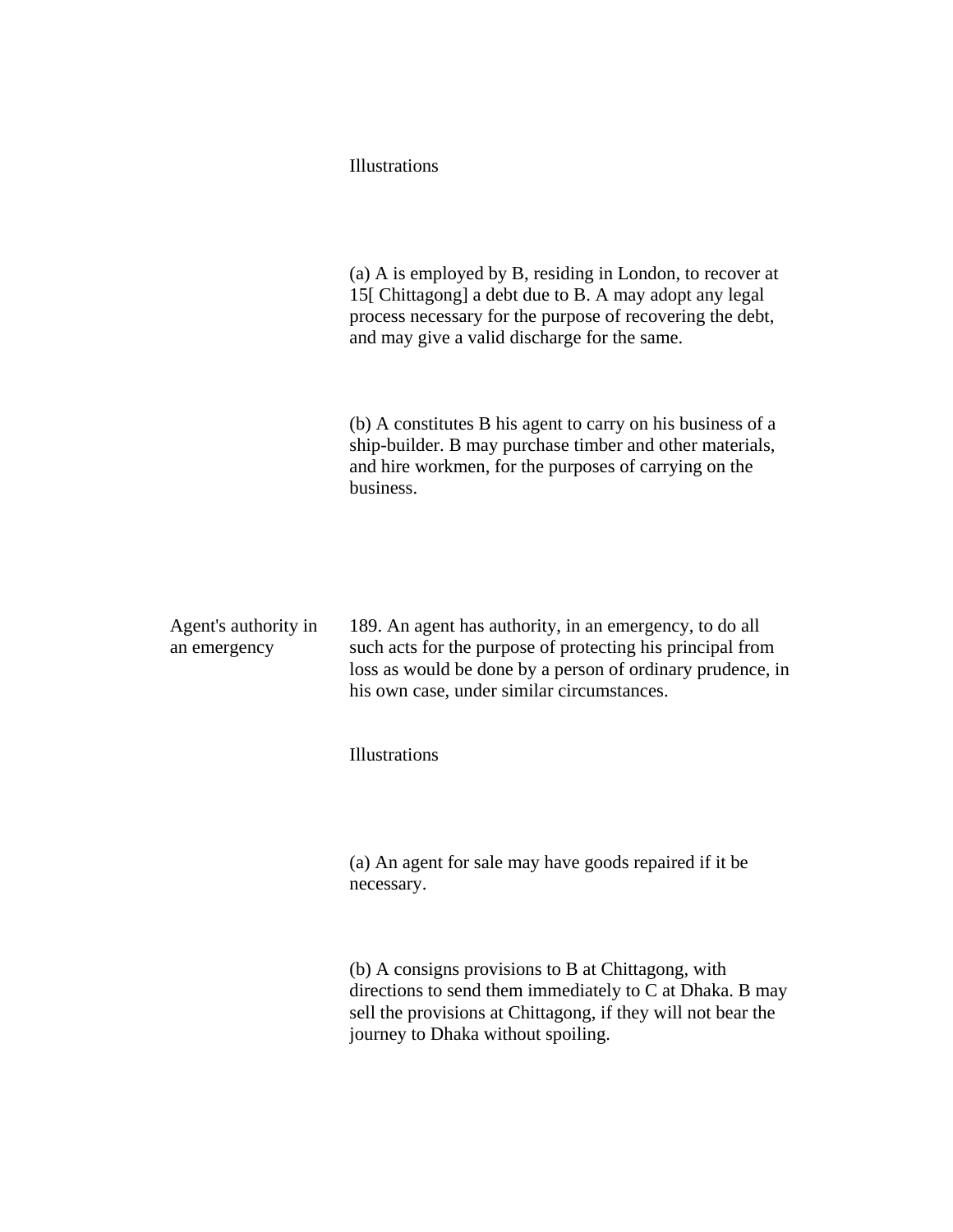Sub-Agents

| When agent cannot<br>delegate                                         | 190. An agent cannot lawfully employ another to perform<br>acts which he has expressly or impliedly undertaken to<br>perform personally, unless by the ordinary custom of trade<br>a sub-agent may, or, from the nature of the agency, a sub-<br>agent must, be employed. |
|-----------------------------------------------------------------------|---------------------------------------------------------------------------------------------------------------------------------------------------------------------------------------------------------------------------------------------------------------------------|
| "Sub-agent"<br>defined                                                | 191. A "sub-agent" is a person employed by, and acting<br>under the control of, the original agent in the business of<br>the agency.                                                                                                                                      |
| Representation of<br>principal by sub-<br>agent properly<br>appointed | 192. Where a sub-agent is properly appointed, the principal<br>is, so far as regards third persons, represented by the sub-<br>agent, and is bound by and responsible for his acts, as if he<br>were an agent originally appointed by the principal.                      |
| Agent's<br>responsibility for<br>sub-agent                            | The agent is responsible to the principal for the acts of the<br>sub-agent.                                                                                                                                                                                               |
| Sub-agent's<br>responsibility                                         | The sub-agent is responsible for his acts to the agent, but<br>not to the principal, except in case of fraud or wilful<br>wrong.                                                                                                                                          |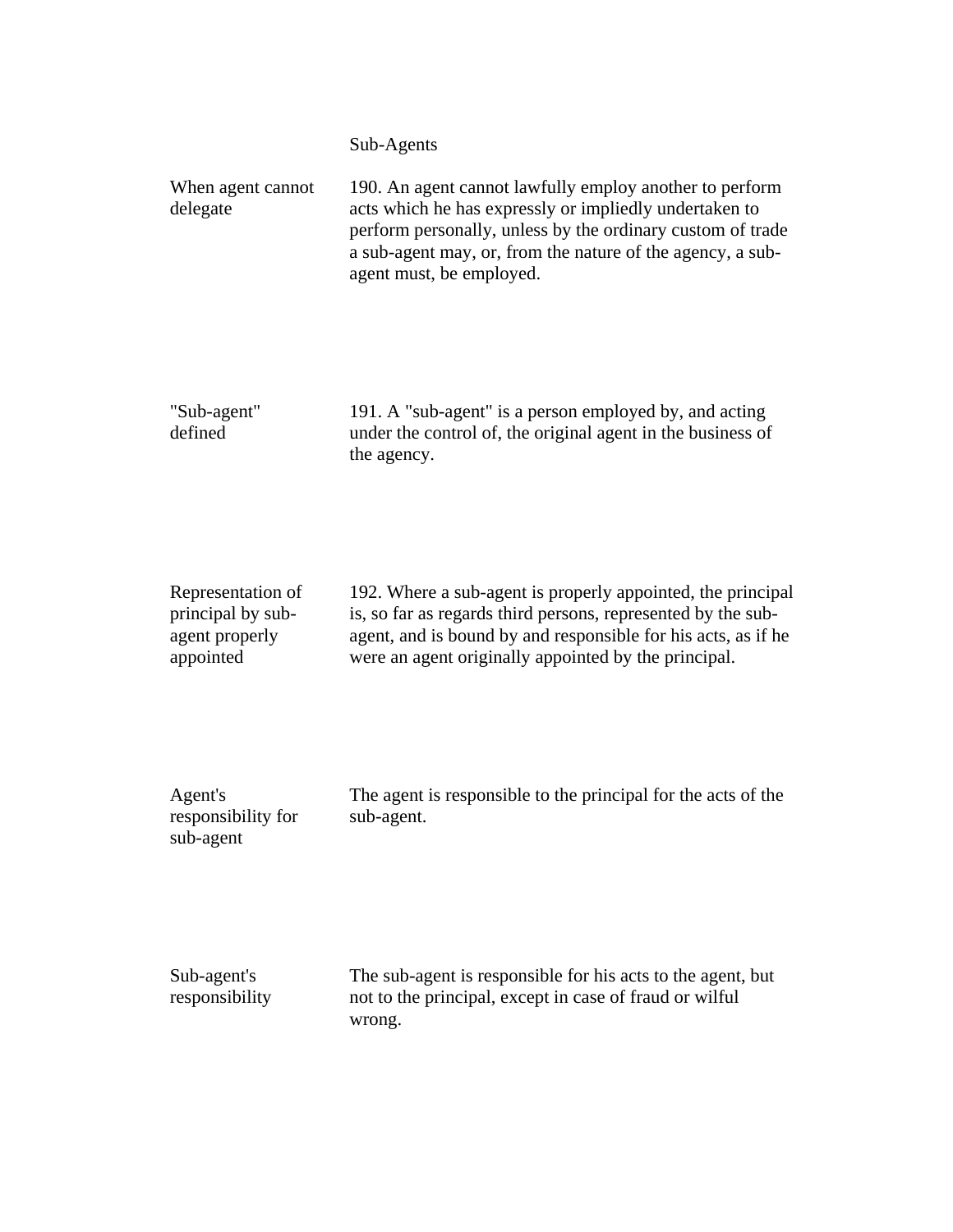Agent's responsibility for sub-agent appointed without authority

193. Where an agent, without having authority to do so, has appointed a person to act as a sub-agent, the agent stands towards such person in the relation of a principal to an agent, and is responsible for his acts both to the principal and to third persons; the principal is not represented by or responsible for the acts of the person so employed, nor is that person responsible to the principal.

 Relation between principal and person duly appointed by agent to act in business of agency

194. Where an agent, holding an express or implied authority to name another person to act for the principal in the business of the agency, has named another person accordingly, such person is not a sub-agent, but an agent of the principal for such part of the business of the agency as is entrusted to him.

Illustrations

(a) A directs B, his solicitor, to sell his estate by auction, and to employ an auctioneer for the purpose. B names C, an auctioneer, to conduct the sale. C is not a sub-agent, but is A's agent for the conduct of the sale.

(b) A authorizes B, a merchant in Chittagong, to recover the moneys due to A from  $C & Co$ . B instructs D, a solicitor, to take legal proceedings against  $C & Co$  for the recovery of the money. D is not a sub-agent, but is solicitor for A.

 Agent's duty in Agent's duty in 195. In selecting such agent for his principal, an agent is naming such person bound to exercise the same amount of discretion as a man bound to exercise the same amount of discretion as a man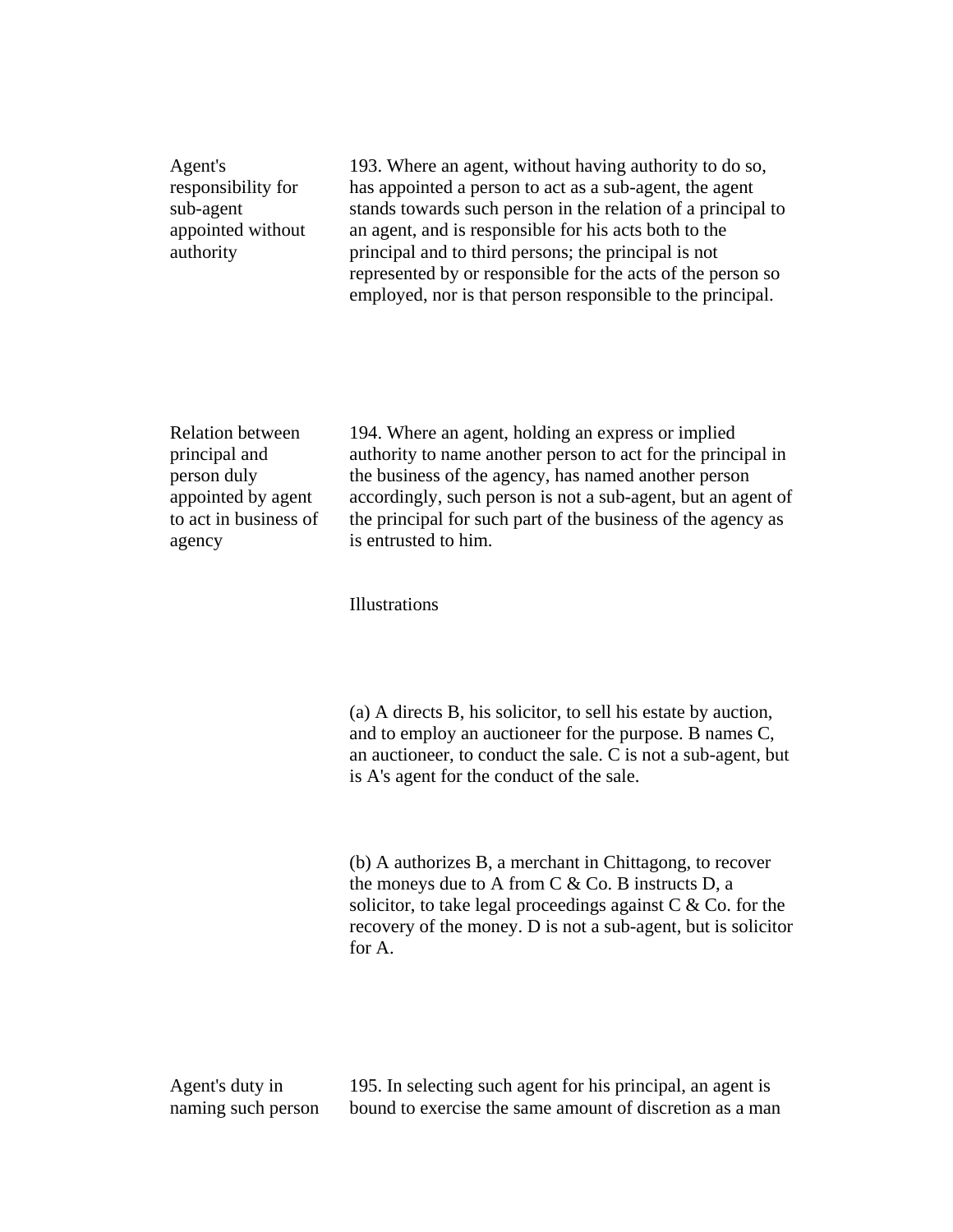of ordinary prudence would exercise in his own case; and, if he does this, he is not responsible to the principal for the acts or negligence of the agent so selected.

Illustrations

(a) A instructs B, a merchant, to buy a ship for him. B employs a ship surveyor of good reputation to choose a ship for A. The surveyor makes the choice negligently and the ship turns out to be unseaworthy and is lost. B is not, but the surveyor is, responsible to A.

(b) A consigns goods to B, a merchant, for sale. B in due course, employs an auctioneer in good credit to sell the goods of A, and allows the auctioneer to receive the proceeds of the sale. The auctioneer afterwards becomes insolvent without having accounted for the proceeds. B is not responsible to A for the proceeds.

### Ratification

 Right of person as to acts done for him without his authority Effect of ratification 196. Where acts are done by one person on behalf of another, but without his knowledge or authority, he may elect to ratify or to disown such acts. If he ratify them, the same effects will follow as if they had been performed by his authority.

 Ratification may be expressed or implied

197. Ratification may be expressed or may be implied in the conduct of the person on whose behalf the acts are done.

Illustrations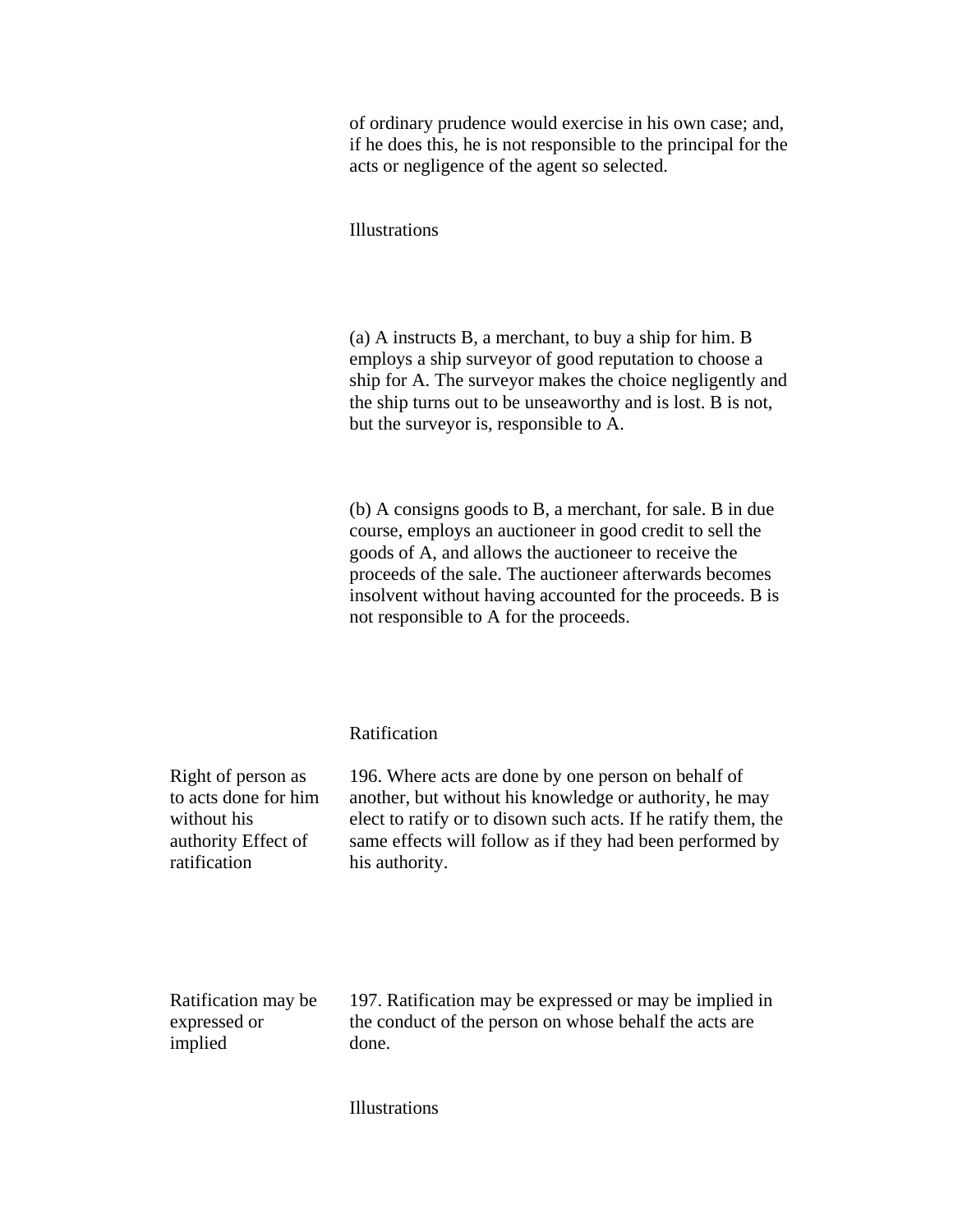(a) A, without authority, buys goods for B. Afterwards B sells them to C on his own account; B's conduct implies a ratification of the purchase made for him by A.

(b) A, without B's authority, lends B's money to C. Afterwards B accepts interest on the money from C. B's conduct implies a ratification of the loan.

 Knowledge requisite for valid ratification 198. No valid ratification can be made by a person whose knowledge of the facts of the case is materially defective.

 Effect of ratifying unauthorized act forming part of a transaction

199. A person ratifying any unauthorized act done on his behalf ratifies the whole of the transaction of which such act formed a part.

 Ratification of unauthorized act cannot injure third person 200. An act done by one person on behalf of another, without such other person's authority, which, if done with authority, would have the effect of subjecting a third person to damages, or of terminating any right or interest of a third person, cannot, by ratification, be made to have such effect.

Illustrations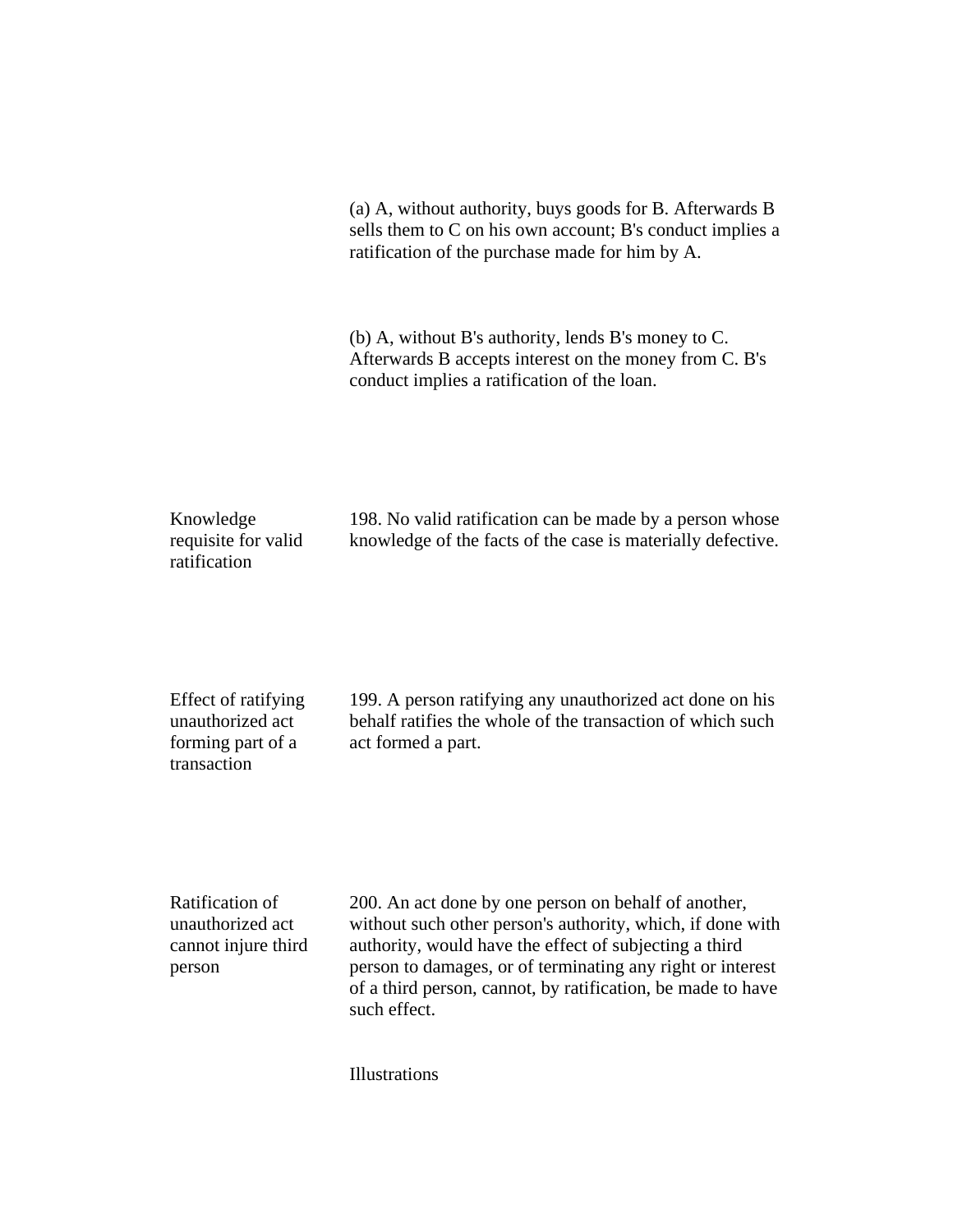(a) A, not being authorized thereto by B, demands, on behalf of B, the delivery of a chattle, the property of B, from C, who is in possession of it. This demand cannot be ratified by B, so as to make C liable for damages for his refusal to deliver.

(b) A holds a lease from B, terminable on three months' notice. C, an unauthorized person, gives notice of termination to A. The notice cannot be ratified by B, so as to be binding on A.

Revocation of Authority

 Termination of agency 201. An agency is terminated by the principal revoking his authority; or by the agent renouncing the business of the agency; or by the business of the agency being completed; or by either the principal or agent dying or becoming of unsound mind; or by the principal being adjudicated an insolvent under the provisions of any Act for the time being in force for the relief of insolvent debtors.

| Termination of     | 202. Where the agent has himself an interest in the        |
|--------------------|------------------------------------------------------------|
| agency where agent | property which forms the subject-matter of the agency, the |
| has an interest in | agency cannot, in the absence of an express contract, be   |
| subject-matter     | terminated to the prejudice of such interest.              |

Illustrations

(a) A gives authority to B to sell A's land, and to pay himself, out of the proceeds, the debts due to him from A.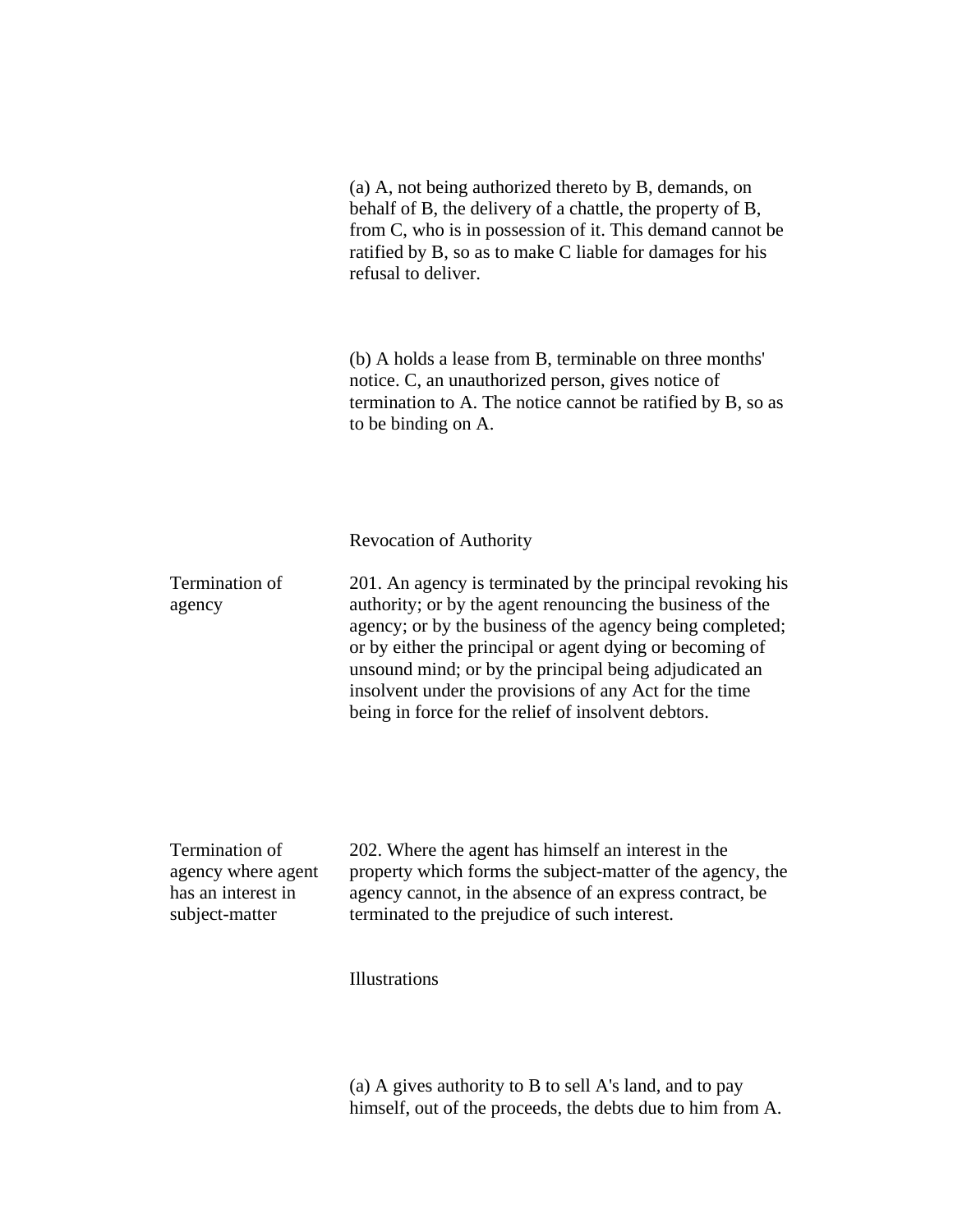|                                                            | A cannot revoke this authority nor can it be terminated by<br>his insanity or death.                                                                                                                                                                                                                                      |
|------------------------------------------------------------|---------------------------------------------------------------------------------------------------------------------------------------------------------------------------------------------------------------------------------------------------------------------------------------------------------------------------|
|                                                            | (b) A consigns 1,000 bales of cotton to B, who has made<br>advances to him on such cotton, and desires B to sell the<br>cotton, and to repay himself, out of the price, the amount<br>of his own advances. A cannot revoke this authority, nor is<br>it terminated by his insanity or death.                              |
| When principal<br>may revoke agent's<br>authority          | 203. The principal may, save as is otherwise provided by<br>the last preceding section, revoke the authority given to his<br>agent at any time before the authority has been exercised<br>so as to bind the principal.                                                                                                    |
| Revocation where<br>authority has been<br>partly exercised | 204. The principal cannot revoke the authority given to his<br>agent after the authority has been partly exercised so far as<br>regards such acts and obligations as arise from acts already<br>done in the agency.                                                                                                       |
|                                                            | Illustrations                                                                                                                                                                                                                                                                                                             |
|                                                            | (a) A authorizes B to buy $1,000$ bales of cotton on account<br>of A, and to pay for it out of A's money remaining in B's<br>hands. B buys 1,000 bales of cotton in his own name, so as<br>to make himself personally liable for the price. A cannot<br>revoke B's authority so far as regards payment for the<br>cotton. |

(b) A authorizes B to buy 1,000 bales of cotton on account of A, and to pay for it out of A's money remaining in B's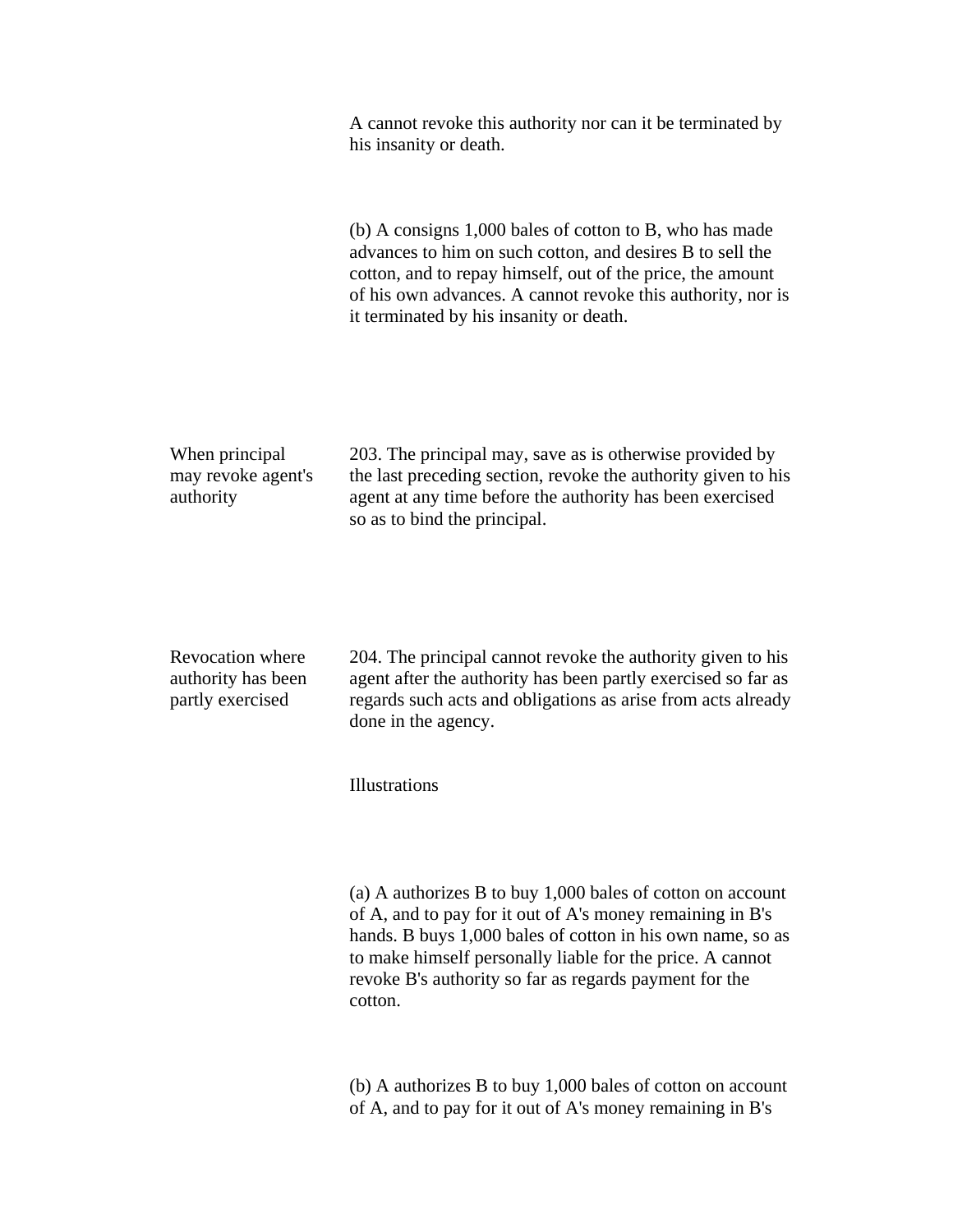hands. B buys 1,000 bales of cotton in A's name and so as not to render himself personally liable for the price. A can revoke B's authority to pay for the cotton.

 Compensation for revocation by principal or renunciation by agent

205. Where there is an express or implied contract that the agency should be continued for any period of time, the principal must make compensation to the agent, or the agent to the principal, as the case may be, for any previous revocation or renunciation of the agency without sufficient cause.

 Notice of revocation or renunciation

206. Reasonable notice must be given of such revocation or renunciation; otherwise the damage thereby resulting to the principal or the agent, as the case may be, must be made good to the one by the other.

 Revocation and renunciation may be expressed or implied

207. Revocation and renunciation may be expressed or may be implied in the conduct of the principal or agent respectively.

Illustration

A empowers B to let A's house. Afterwards A lets it himself. This is an implied revocation of B's authority.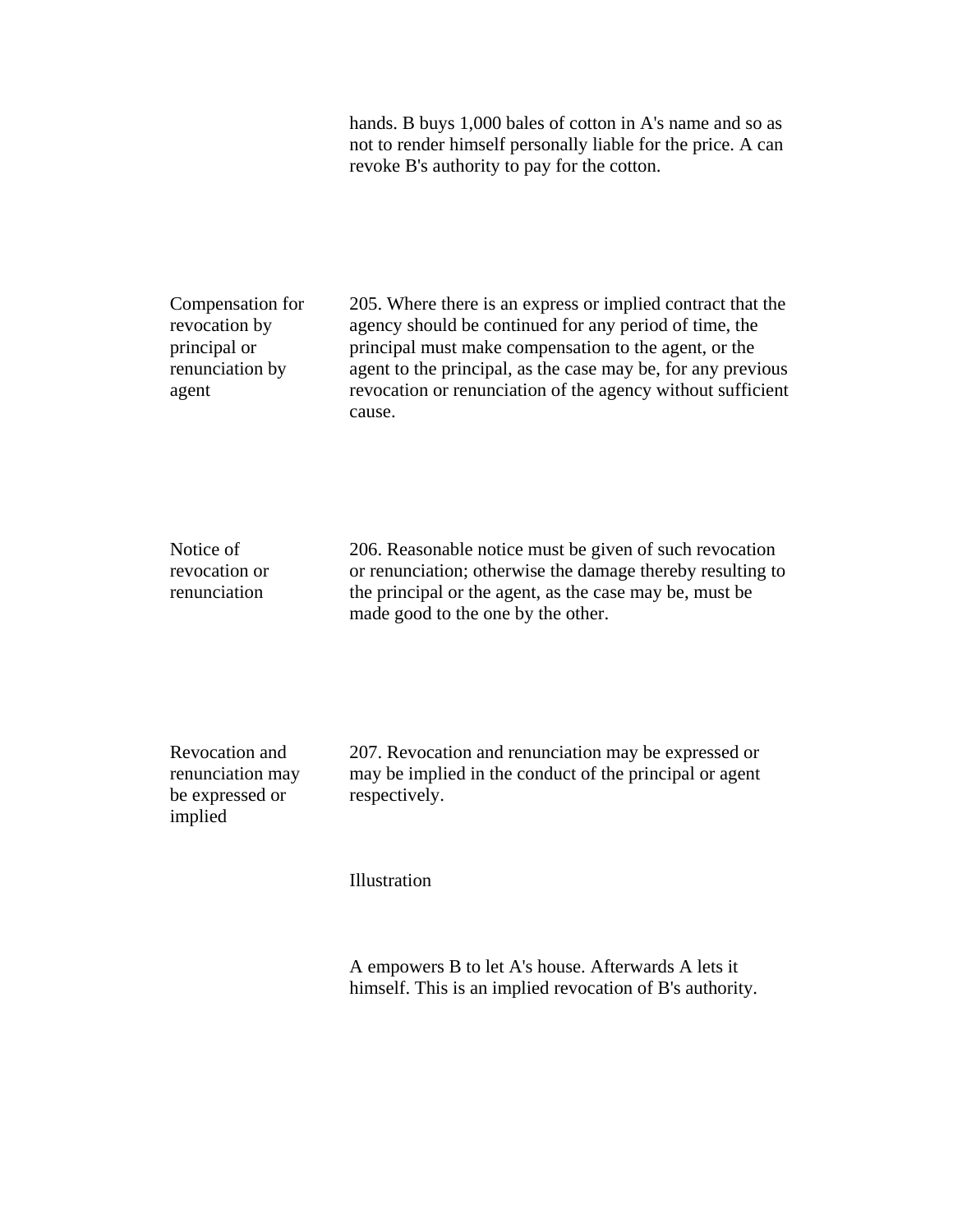When termination of agent's authority takes effect as to agent, and as to third persons

208. The termination of the authority of an agent does not, so far as regards the agent, take effect before it becomes known to him, or, so far as regards third persons, before it becomes known to them.

Illustrations

(a) A directs B to sell goods for him, and agrees to give B five per cent. commission on the price fetched by the goods. A afterwards, by letter, revokes B's authority. B, after the letter is sent, but before he receives it, sells the goods for 100 Taka. The sale is binding on A, and B is entitled to five Taka as his commission.

(b) A, at Dhaka, by letter, directs B to sell from him some cotton lying in a warehouse in [16\[](http://www.bdlaws.gov.bd/print_sections.php?id=26&vol=§ions_id=353) Rajshahi], and afterwards, by letter, revokes his authority to sell, and directs B to send the cotton to Dhaka. B, after receiving the second letter, enters into a contract with C, who knows of the first letter, but not of the second, for the sale to him of the cotton. C pays B the money, with which B absconds. C's payment is good as against A.

(c) A directs B, his agent, to pay certain money to C. A dies, and D takes out probate to his will. B, after A's death, but before hearing of it, pays the money to C. The payment is good as against D, the executor.

 Agent's duty on termination of agency by principal's death or insanity

209. When an agency is terminated by the principal dying or becoming of unsound mind, the agent is bound to take, on behalf of the representatives of his late principal, all reasonable steps for the protection and preservation of the interests entrusted to him.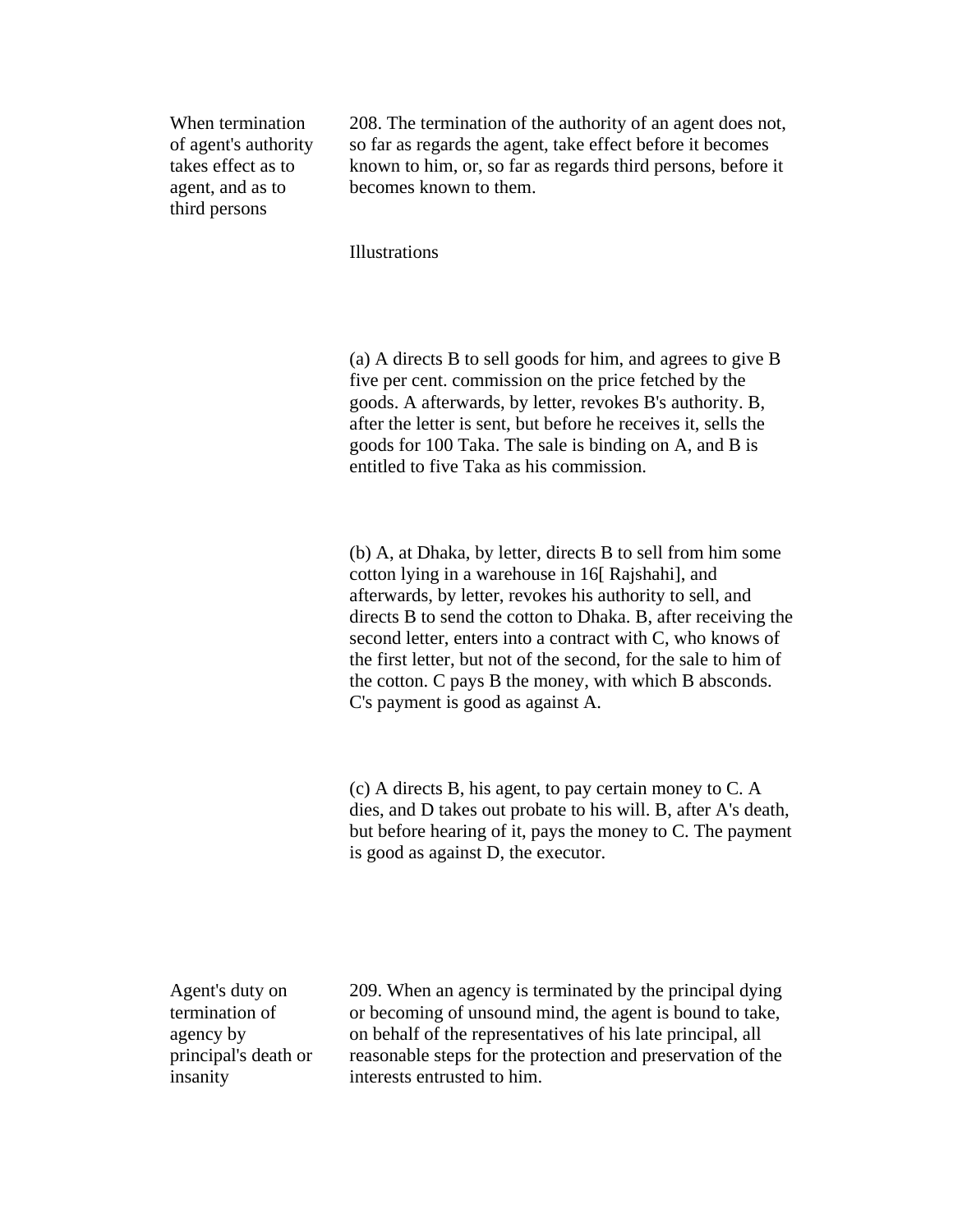| Termination of sub-<br>agent's authority              | 210. The termination of the authority of an agent causes<br>the termination (subject to the rules herein contained<br>regarding the termination of an agent's authority) of the<br>authority of all sub-agents appointed by him.                                                                                                                                                                                                                                       |
|-------------------------------------------------------|------------------------------------------------------------------------------------------------------------------------------------------------------------------------------------------------------------------------------------------------------------------------------------------------------------------------------------------------------------------------------------------------------------------------------------------------------------------------|
|                                                       | <b>Agent's Duty to Principal</b>                                                                                                                                                                                                                                                                                                                                                                                                                                       |
| Agent's duty in<br>conducting<br>principal's business | 211. An agent is bound to conduct the business of his<br>principal according to the directions given by the principal,<br>or, in the absence of any such directions, according to the<br>custom which prevails in doing business of the same kind<br>at the place where the agent conducts such business. When<br>the agent acts otherwise, if any loss be sustained, he must<br>make it good to his principal, and, if any profit accrues, he<br>must account for it. |

Illustrations

(a) A, an agent engaged in carrying on for B a business, in which it is the custom to invest from time to time, at interest, the moneys which may be in hand, omits to make such investment. A must make good to B the interest usually obtained by such investments.

(b) B, a broker, in whose business it is not the custom to sell on credit, sells goods of A on credit to C, whose credit at the time was very high. C, before payment, becomes insolvent. B must make good the loss to A.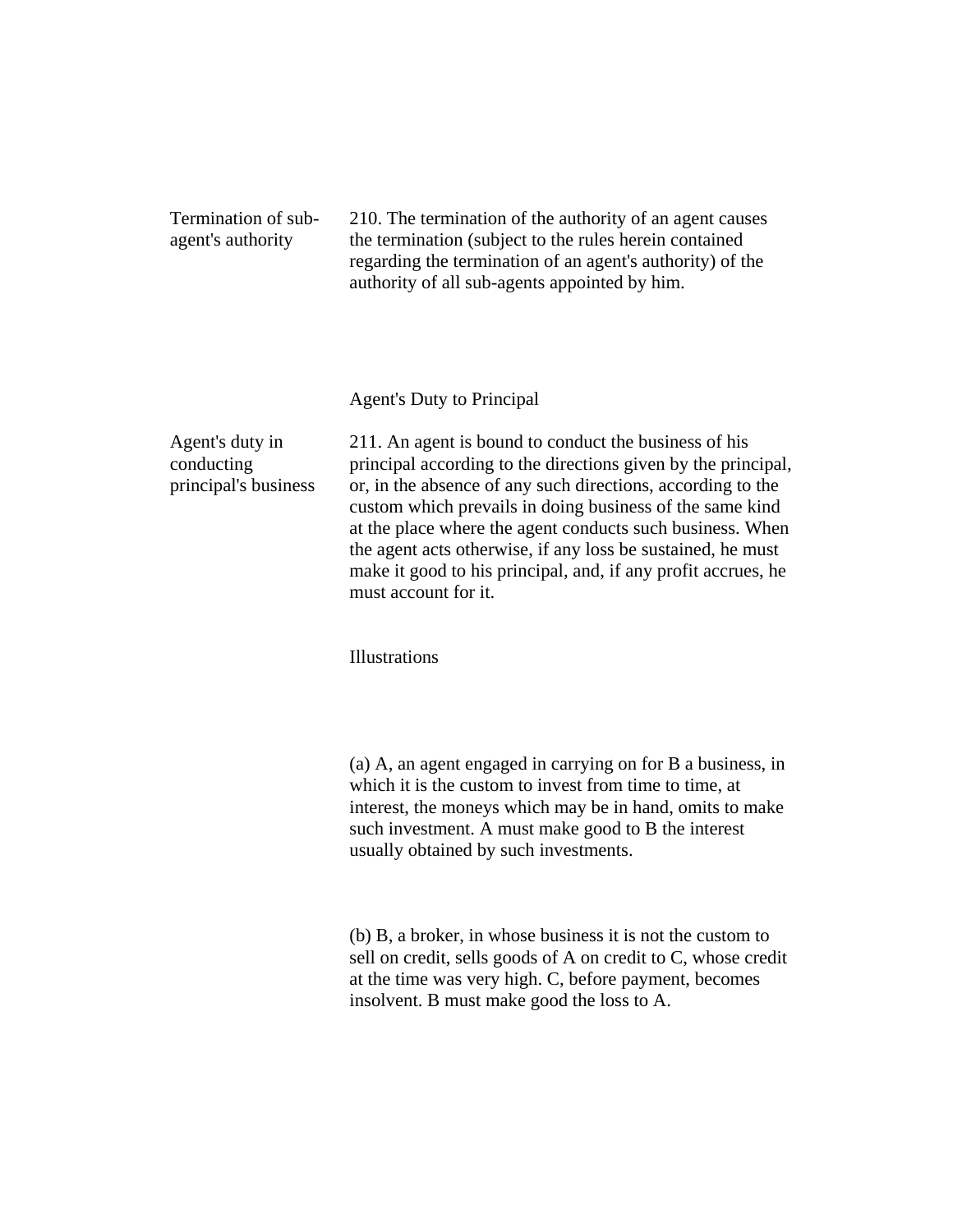# Skill and diligence required from agent

212. An agent is bound to conduct the business of the agency with as much skill as is generally possessed by persons engaged in similar business, unless the principal has notice of his want of skill. The agent is always bound to act with reasonable diligence, and to use such skill as he possesses; and to make compensation to his principal in respect of the direct consequences of his own neglect, want of skill or misconduct, but not in respect of loss or damage which are indirectly or remotely caused by such neglect, want of skill or misconduct.

Illustrations

(a) A, a merchant in Chittagong has an agent, B, in London to whom a sum of money is paid on A's account, with orders to remit. B retains the money for a considerable time. A, in consequence of not receiving the money, becomes insolvent. B is liable for the money and interest from the day on which it ought to have been paid, according to the usual as e.g., by variation of rate of−rate, and for any further direct loss but not further.−exchange

(b) A, an agent for the sale of goods, having authority to sell on credit, sells to B on credit, without making the proper and usual enquiries as to the solvency of B. B, at the time of such sale, is insolvent. A must make compensation to his principal in respect of any loss thereby sustained.

(c) A, an insurance-broker employed by B to effect an insurance on a ship, omits to see that the usual clauses are inserted in the policy. The ship is afterwards lost. In consequence of the omission of the clauses nothing can be recovered from the underwriters. A is bound to make good the loss to B.

(d) A, a merchant in England, directs B, his agent at [17\[](http://www.bdlaws.gov.bd/print_sections.php?id=26&vol=§ions_id=357)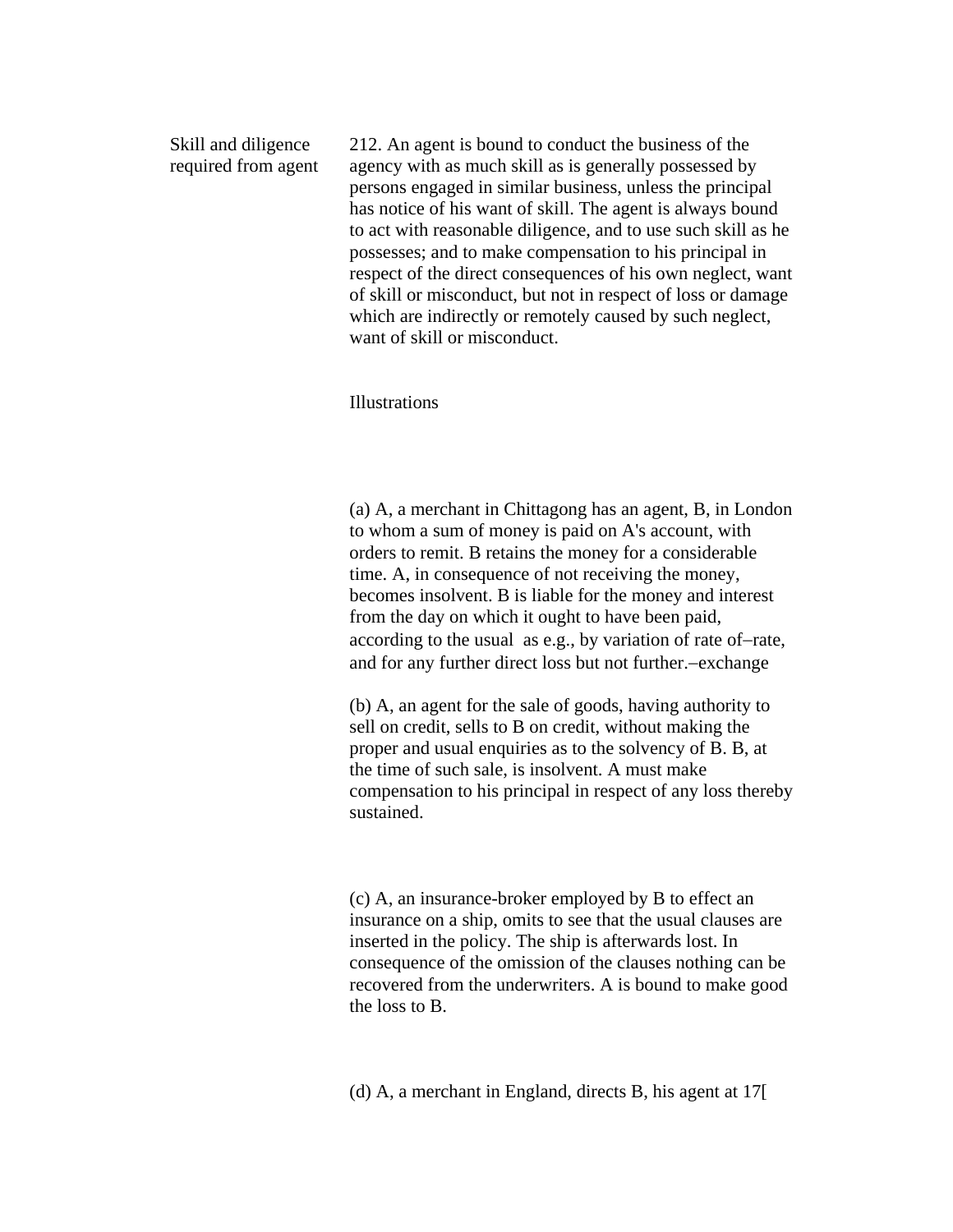|                                                                                                                           | Chittagong], who accepts the agency, to send him 100<br>bales of cotton by a certain ship. B, having it in his power<br>to send the cotton, omits to do so. The ship arrives safely<br>in England. Soon after her arrival the price of cotton rises.<br>B is bound to make good to A the profit which he might<br>have made by the 100 bales of cotton at the time the ship<br>arrived, but not any profit he might have made by the<br>subsequent rise.                           |
|---------------------------------------------------------------------------------------------------------------------------|------------------------------------------------------------------------------------------------------------------------------------------------------------------------------------------------------------------------------------------------------------------------------------------------------------------------------------------------------------------------------------------------------------------------------------------------------------------------------------|
| Agent's accounts                                                                                                          | 213. An agent is bound to render proper accounts to his<br>principal on demand.                                                                                                                                                                                                                                                                                                                                                                                                    |
| Agent's duty to<br>communicate with<br>principal                                                                          | 214. It is the duty of an agent, in cases of difficulty, to use<br>all reasonable diligence in communicating with his<br>principal, and in seeking to obtain his instructions.                                                                                                                                                                                                                                                                                                     |
| Right of principal<br>when agent deals,<br>on his own account,<br>in business of<br>agency without<br>principal's consent | 215. If an agent deals on his own account in the business of<br>the agency, without first obtaining the consent of his<br>principal and acquainting him with all material<br>circumstances which have come to his own knowledge on<br>the subject, the principal may repudiate the transaction, if<br>the case shows either that any material fact has been<br>dishonestly concealed from him by the agent, or that the<br>dealings of the agent have been disadvantageous to him. |
|                                                                                                                           | Illustrations                                                                                                                                                                                                                                                                                                                                                                                                                                                                      |

(a) A directs B to sell A's estate. B buys the estate for himself in the name of C. A, on discovering that B has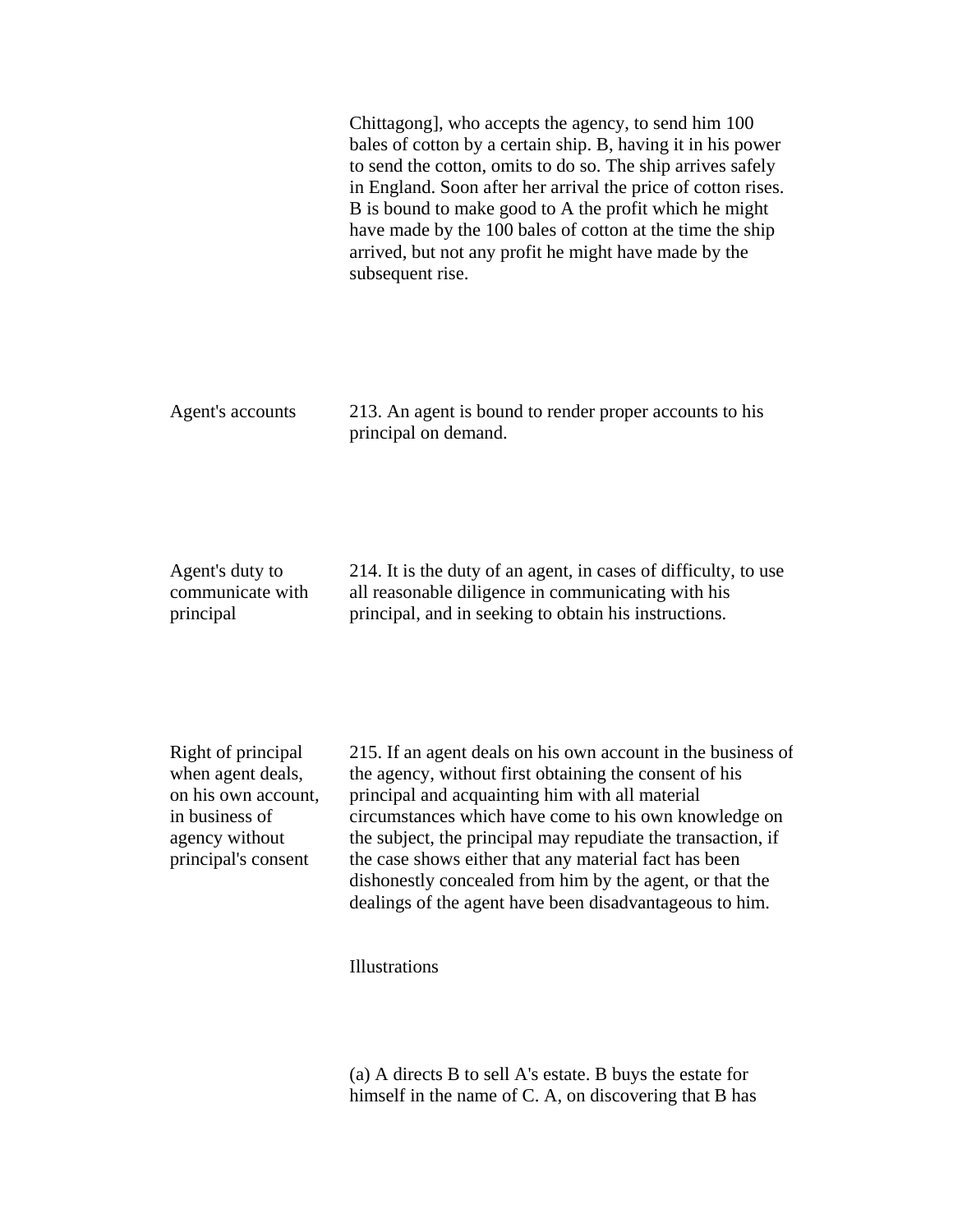bought the estate for himself, may repudiate the sale, if he can show that B has dishonestly concealed any material fact, or that the sale has been disadvantageous to him.

(b) A directs B to sell A's estate. B, on looking over the estate before selling it, finds a mine on the estate which is unknown to A. B informs A that he wishes to buy the estate for himself, but conceals the discovery of the mine. A allows B to buy in ignorance of the existence of the mine. A, on discovering that B knew of the mine at the time he bought the estate, may either repudiate or adopt the sale at his option.

 Principal's right to benefit gained by agent dealing on his own account in business of agency

216. If an agent, without the knowledge of his principal, deals in the business of the agency on his own account instead of on account of his principal, the principal is entitled to claim from the agent any benefit which may have resulted to him from the transaction.

Illustration

A directs B, his agent, to buy a certain house for him. B tells A it cannot be bought, and buys the house for himself. A may, on discovering that B has bought the house, compel him to sell it to A at the price he gave for it.

 Agent's right of retainer out of sums received on principal's account

217. An agent may retain, out of any sums received on account of the principal in the business of the agency, all moneys due to himself in respect of advances made or expenses properly incurred by him in conducting such business, and also such remuneration as may be payable to him for acting as agent.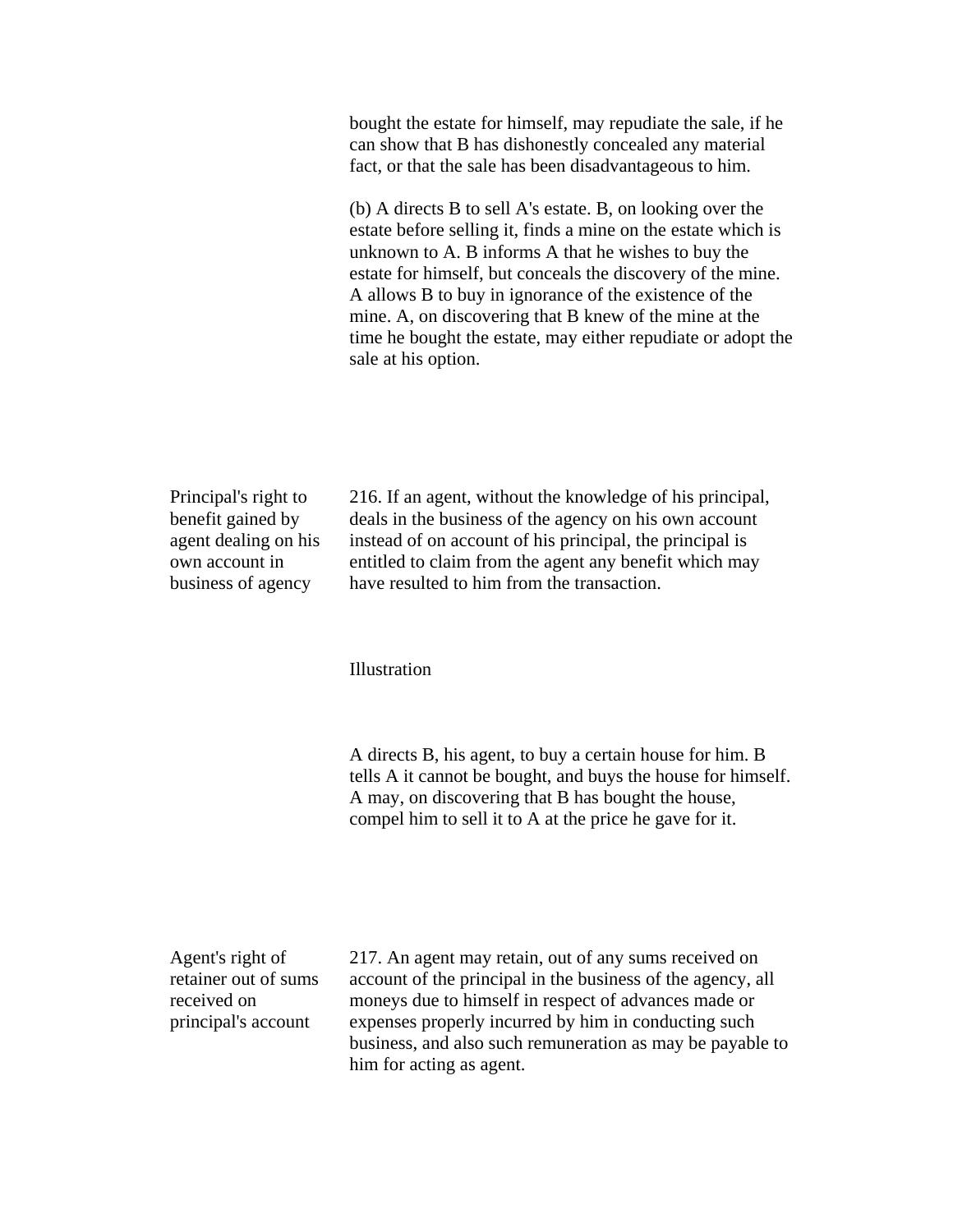Agent's duty to pay sums received for principal 218. Subject to such deductions, the agent is bound to pay to his principal all sums received on his account.

 When agent's remuneration becomes due

219. In the absence of any special contract, payment for the performance of any act is not due to the agent until the completion of such act; but an agent may detain moneys received by him on account of goods sold, although the whole of the goods consigned to him for sale may not have been sold, or although the sale may not be actually complete.

 Agent not entitled to remuneration for business misconducted

220. An agent who is guilty of misconduct in the business of the agency is not entitled to any remuneration in respect of that part of the business which he has misconducted. Illustrations

(a) A employs B to recover 1,00,000 Taka from C, and to lay it out on good security. B recovers the 1,00,000 Taka and lays out 90,000 Taka on good security, but lays out 10,000 Taka on security which he ought to have known to be bad, whereby A loses 2,000 Taka. B is entitled to remuneration for recovering the 1,00,000 Taka and for investing the 90,000 Taka. He is not entitled to any remuneration for investing the 10,000 Taka, and he must make good the 2,000 Taka to B.

(b) A employs B to recover 1,000 Taka from C. Through B's misconduct the money is not recovered. B is entitled to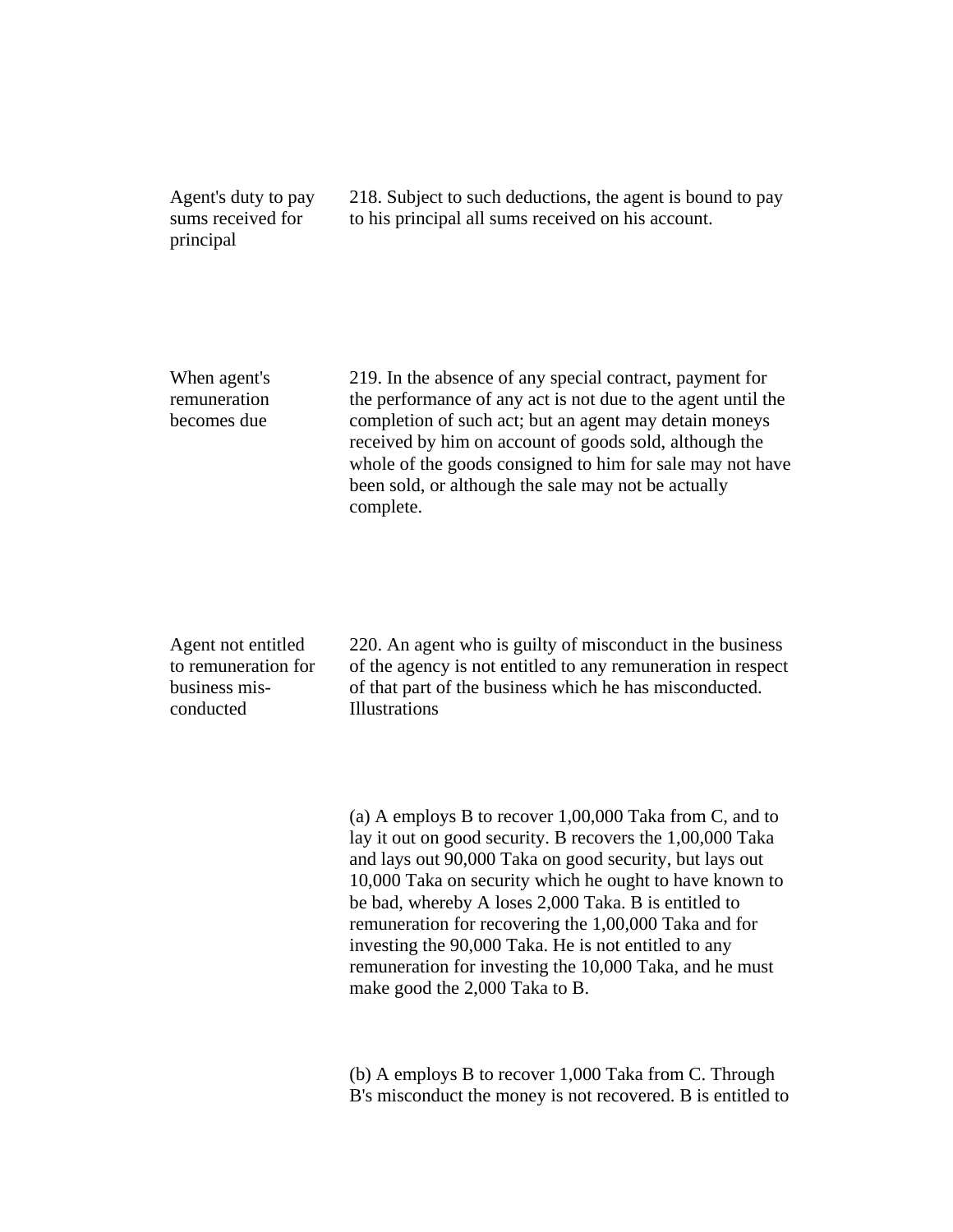no remuneration for his services, and must make good the loss.

 Agent's lien on principal's property 221. In the absence of any contract to the contrary, an agent is entitled to retain goods, papers and other property, whether moveable or immoveable, of the principal received by him, until the amount due to himself for commission, disbursements and services in respect of the same has been paid or accounted for to him.

#### Principal's Duty to Agent

| Agent to be         | 222. The employer of an agent is bound to indemnify him  |
|---------------------|----------------------------------------------------------|
| indemnified against | against the consequences of all lawful acts done by such |
| consequences of     | agent in exercise of the authority conferred upon him.   |
| lawful acts         |                                                          |

Illustrations

(a) B, at Singapur, under instructions from A of Chittagong, contracts with C to deliver certain goods to him. A does not send the goods to B, and C sues B for breach of contract. B informs A of the suit, and A authorizes him to defend the suit. B defends the suit, and is compelled to pay damages and costs, and incurs expenses. A is liable to B for such damages, costs and expenses.

(b) B, a broker at Chittagong, by the orders of A, a merchant there contracts with C for the purchases of 10 casks of oil for A. Afterwards A refuses to receive the oil, and C sues B. B informs A, who repudiates the contract altogether. B defends, but unsuccessfully, and has to pay damages and costs and incurs expenses. A is liable to B for such damages, costs and expenses.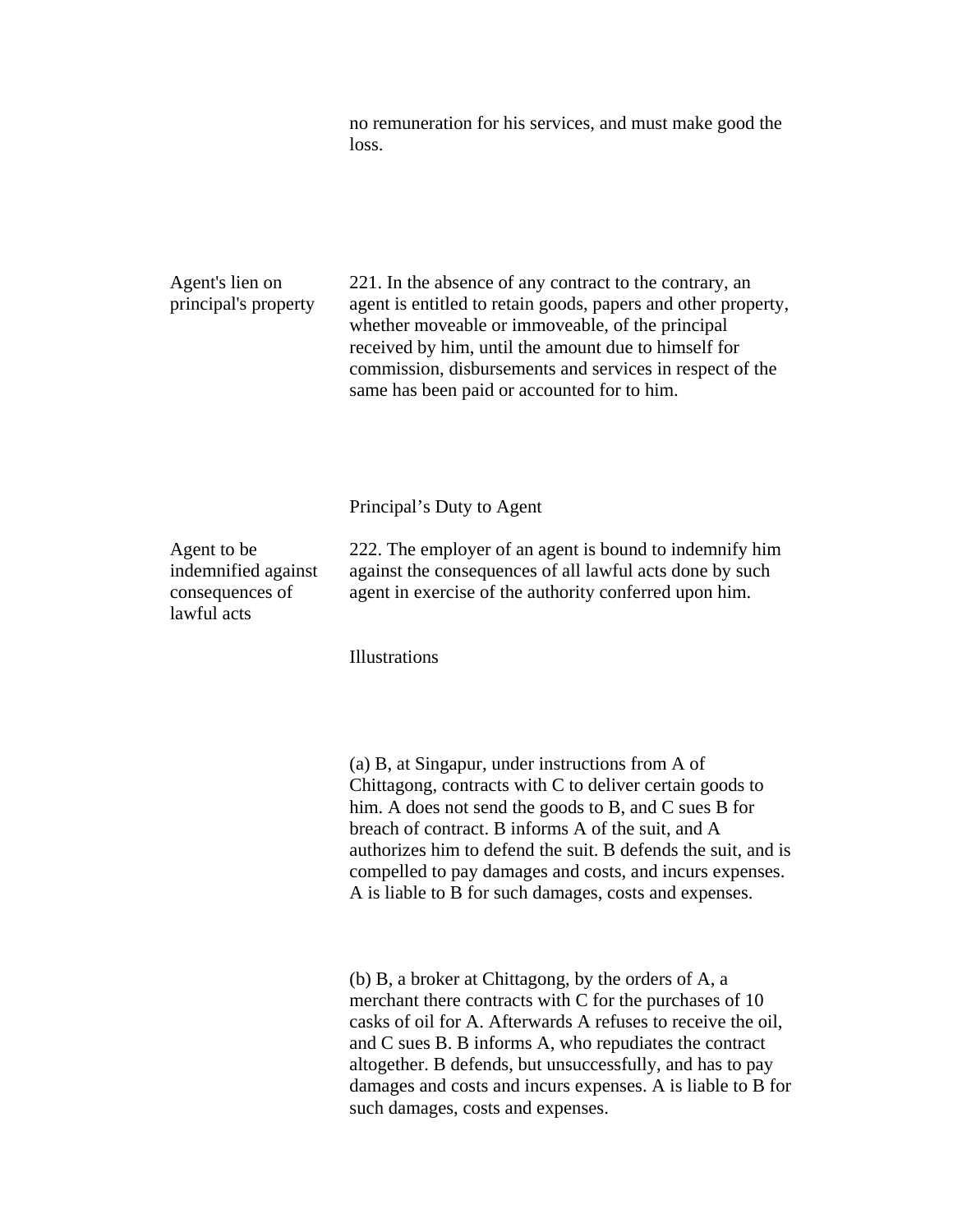Agent to be indemnified against consequences of acts done in good faith

223. Where one person employs another to do an act, and the agent does the act in good faith, the employer is liable to indemnify the agent against the consequences of that act, though it cause an injury to the rights of third persons.

## Illustrations

(a) A, a decree-holder and entitled to execution of B's goods, requires the officer of the Court to seize certain goods, representing them to be the goods of B. The officer seizes the goods, and is sued by C, the true owner of the goods. A is liable to indemnify the officer for the sum which he is compelled to pay to C, in consequence of obeying A's directions.

(b) B, at the request of A, sells goods in the possession of A, but which A had no right to dispose of. B does not know this, and hands over the proceeds of the sale to A. Afterwards C, the true owner of the goods, sues B and recovers the value of the goods and costs. A is liable to indemnify B for what he has been compelled to pay to C and for B's own expenses.

 Non-liability of employer of agent to do a criminal act 224. Where one person employs another to do an act which is criminal, the employer is not liable to the agent, either upon an express or an implied promise, to indemnify him against the consequences of that Act.

Illustrations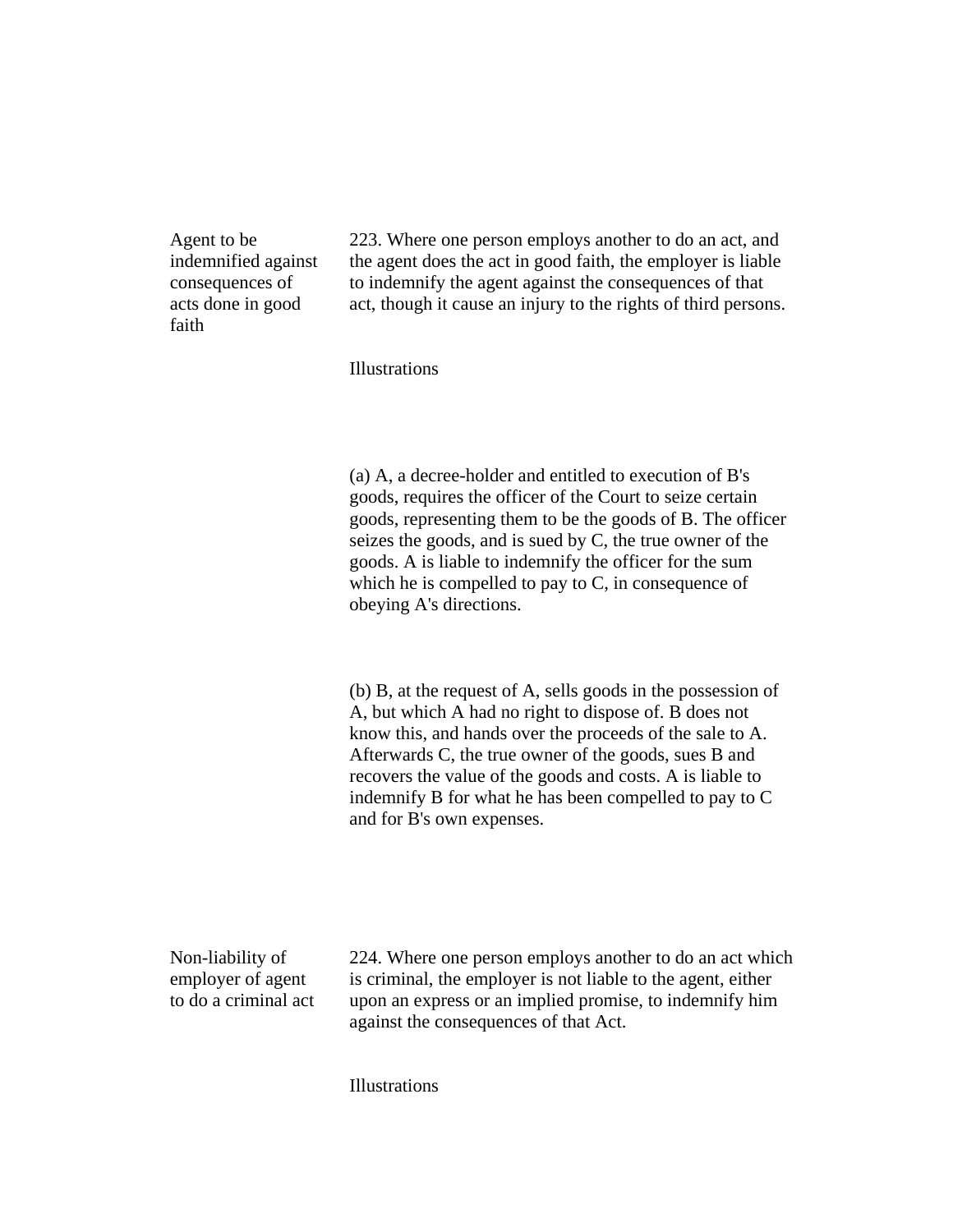(a) A employs B to beat C, and agrees to indemnify him against all consequences of act. B thereupon beats C, and has to pay damages to C for so doing. A is not liable to indemnify B for those damages.

(b) B, the proprietor of a newspaper, publishes, at A's request, liable upon C in the paper, and A agrees to indemnify B against the consequences of the publication, and all costs and damages of any action in respect thereof. B is sued by C and has to pay damages, and also incurs expenses. A is not liable to B upon the indemnity.

 Compensation to agent for injury caused by principal's neglect 225. The principal must make compensation to his agent in respect of injury caused to such agent by the principal's neglect or want of skill.

Illustration

A employs B as a bricklayer in building a house, and puts up the scaffolding himself. The scaffolding is unskilfully put up, and B is in consequence hurt. A must make compensation to B.

Effect of agency on contract with third persons

 Enforcement and consequences of agent's contracts 226. Contracts entered into through an agent, and obligations arising from acts done by an agent, may be enforced in the same manner, and will have the same legal consequences, as if the contracts had been entered into and the acts done by the principal in person.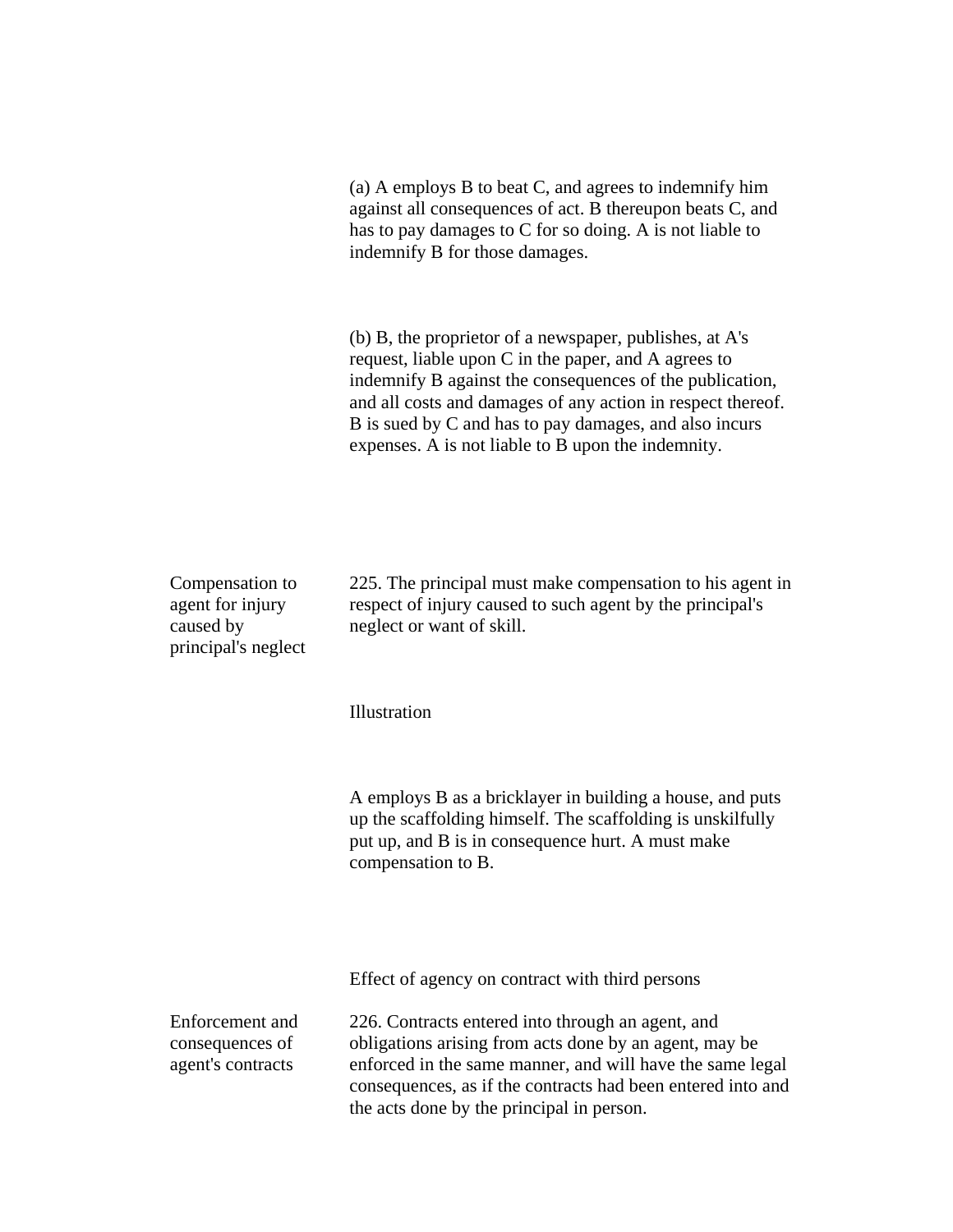#### Illustrations

(a) A buys goods from B, knowing that he is an agent for their sale, but not knowing who is the principal. B's principal is the person entitled to claim from A the price of the goods, and A cannot, in a suit by the principal, set off against that claim a debt due to himself from B.

(b) A, being B's agent with authority to receive money on his behalf, receives from C a sum of money due to B. C is discharged of his obligation to pay the sum in question to B.

 Principal how far bound, when agent exceeds authority

227. When an agent does more than he is authorized to do, and when the part of what he does, which is within his authority, can be separated from the part which is beyond his authority, so much only of what he does as is within his authority is binding as between him and his principal.

#### Illustration

A, being owner of a ship and cargo, authorizes B to procure an insurance for 4,000 Taka on the ship. B procures a policy for 4,000 Taka on the ship, and another for the like sum on the cargo. A is bound to pay the premium for the policy on the ship, but not the premium for the policy on the cargo.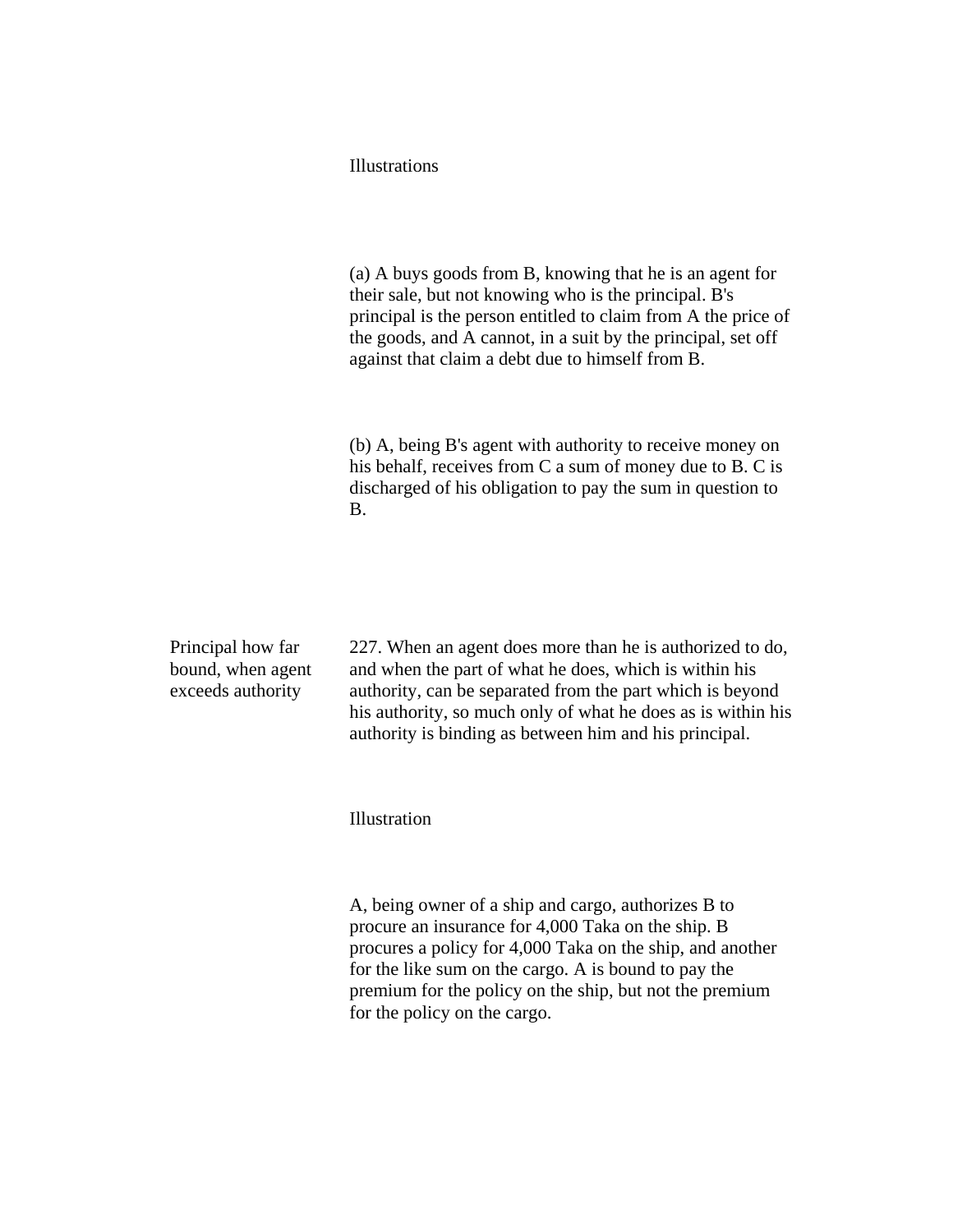| Principal not bound<br>when excess of<br>agent's authority is<br>not separable | 228. Where an agent does more than he is authorized to do,<br>and what does beyond the scope of his authority cannot be<br>separated from what is within it, the principal is not bound<br>to recognize the transaction.                                                                                                                        |
|--------------------------------------------------------------------------------|-------------------------------------------------------------------------------------------------------------------------------------------------------------------------------------------------------------------------------------------------------------------------------------------------------------------------------------------------|
|                                                                                | Illustration                                                                                                                                                                                                                                                                                                                                    |
|                                                                                | A authorizes B to buy 500 sheep for him. B buys 500<br>sheep and 200 lambs for one sum of 6,000 Taka. A may<br>repudiate the whole transaction.                                                                                                                                                                                                 |
| Consequences of<br>notice given to<br>agent                                    | 229. Any notice given to or information obtained by the<br>agent, provided it be given or obtained in the course of the<br>business transacted by him for the principal, shall, as<br>between the principal and third parties, have the same legal<br>consequences as if it had been given to or obtained by the<br>principal.                  |
|                                                                                | Illustrations                                                                                                                                                                                                                                                                                                                                   |
|                                                                                | (a) A is employed by B to buy from C certain goods, of<br>which C is the apparent owner, and buys them accordingly.<br>In the course of the treaty for the sale, A learns that the<br>goods really belonged to D, but B is ignorant of that fact, B<br>is not entitled to set off a debt owing to him from C against<br>the price of the goods. |
|                                                                                | (b) A is employed by B to buy from C goods of which C is<br>the apparent owner. A was, before he was so employed, a<br>servant of C, and then learnt that goods really belonged to<br>D, but B is ignorant of that fact. In spite of the knowledge                                                                                              |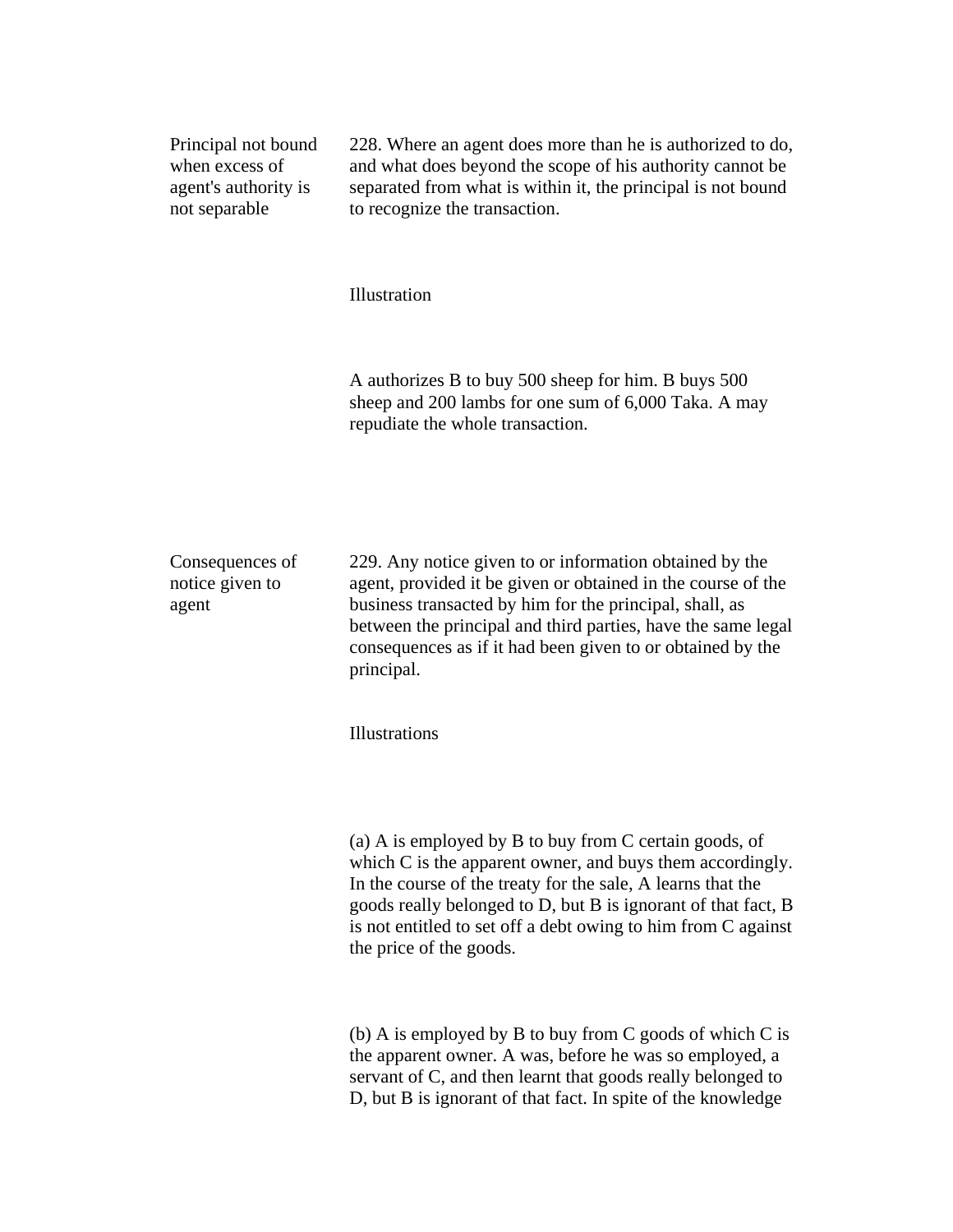of his agent, B may set off against the price of the goods a debt owing to him from C.

 Agent cannot personally enforce, nor be bound by, contracts on behalf of principal 230. In the absence of any contract to that effect, an agent cannot personally enforce contracts entered into by him on behalf of his principal, nor is he personally bound by them. Presumption of contract to contrary Such a contract shall be presumed to exist in the following cases:– (1) where the contract is made by an agent for the sale or purchase of goods for a merchant resident abroad: (2) where the agent does not disclose the name of his principal: (3) where the principal, though disclosed, cannot be sued. Rights of parties to a contract made by agent not disclosed 231. If an agent makes a contract with a person who neither knows, nor has reason to suspect, that he is an agent, his principal may require the performance of the contract; but the other contracting party has, as against the principal, the same rights as he would have had as against

the agent if the agent had been principal.If the principal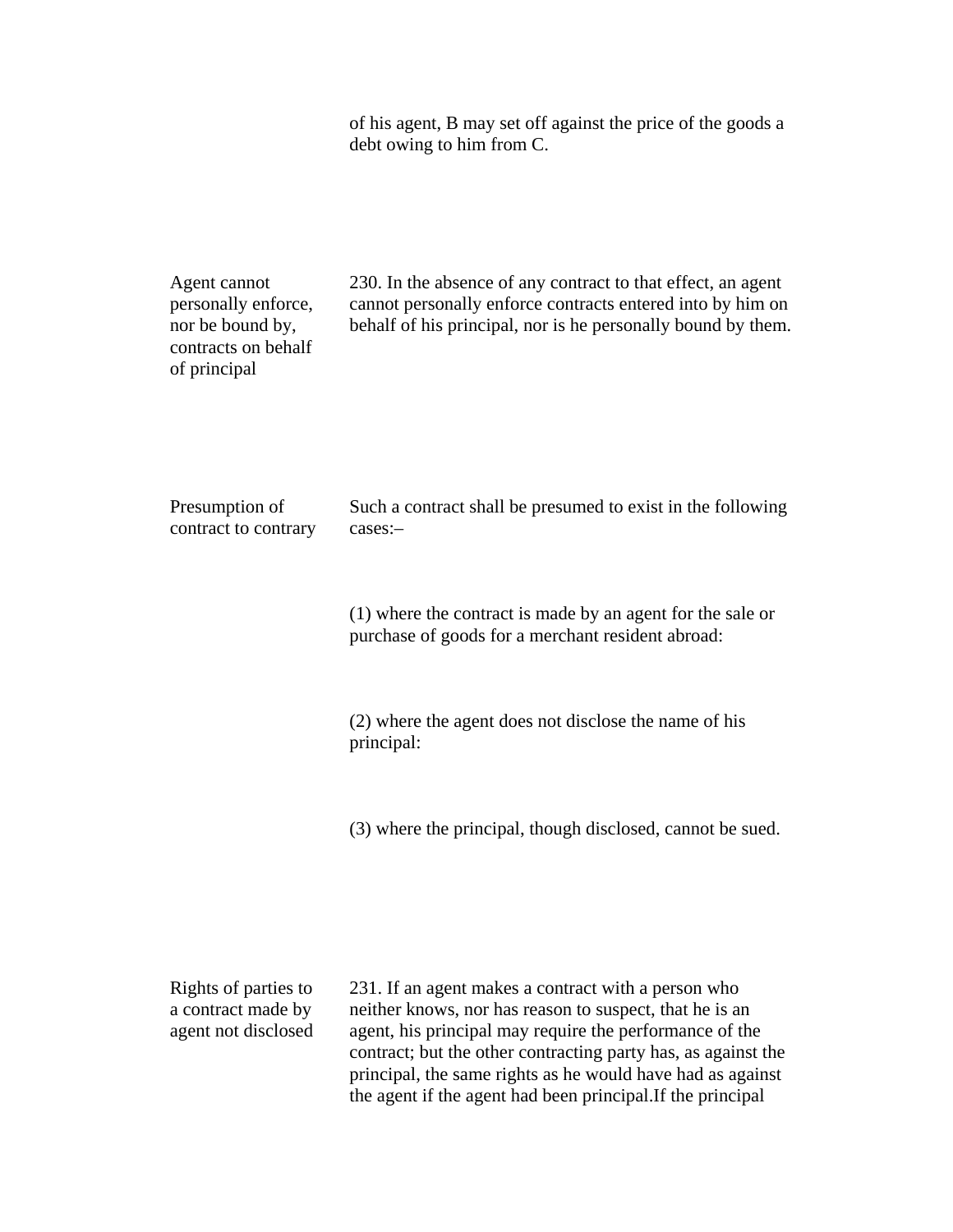discloses himself before the contract is completed, the other contracting party may refuse to fulfil the contract, if he can show that, if he had known who was the principal in the contract, or if he had known that the agent was not a principal, he would not have entered into the contract.

## Performance of contract with agent supposed to be principal

232. Where one man makes a contract with another, neither knowing nor having reasonable ground to suspect that the other is an agent, the principal, if he requires the performance of the contract, can only obtain such performance subject to the rights and obligations subsisting between the agent and the other party to the contract.

## Illustration

A, who owes 500 Taka to B, sells 1,000 Taka worth of rice to B. A is acting as agent for C in the transaction, but B has no knowledge nor reasonable ground of suspicion that such is the case. C cannot compel B to take the rice without allowing him to set off A's debt.

 Right of person dealing with agent personally liable

233. In cases where the agent is personally liable, a person dealing with him may hold either him or his principal, or both of them, liable.

Illustration

A enters into a contract with B to sell him 100 bales of cotton, and afterwards discovers that B was acting as agent for C. A may sue either B or C, or both, for the price of the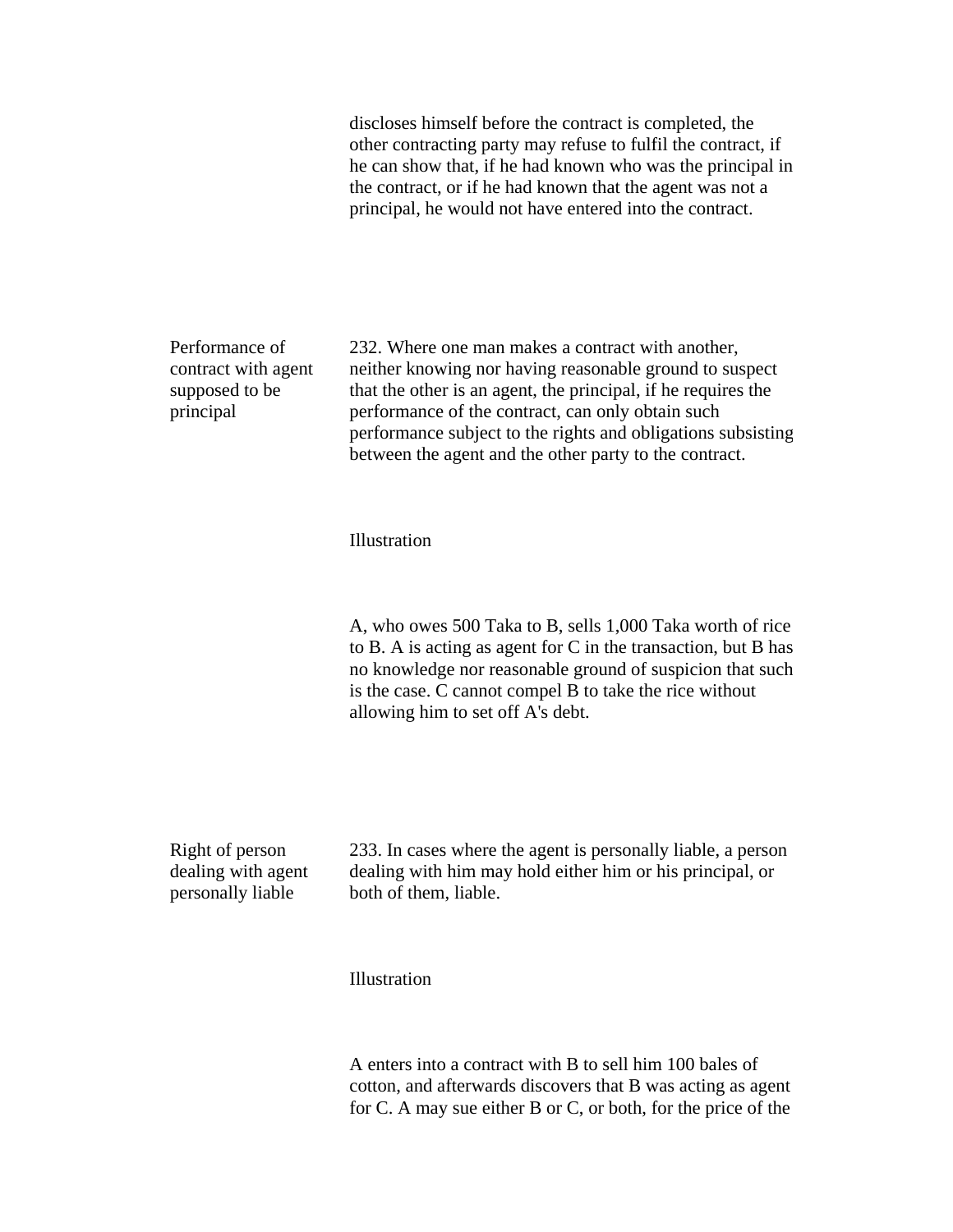cotton.

 Consequence of inducing agent or principal to act on belief that principal or agent will be held exclusively liable

234. When a person who has made a contract with an agent induces the agent to act upon the belief that the principal only will be held liable, or induces the principal to act upon the belief that the agent only will be held liable, he cannot afterwards hold liable the agent or principal respectively.

 Liability of pretended agent 235. A person untruly representing himself to be the authorized agent of another, and thereby inducing a third person to deal with him as such agent, is liable, if his alleged employer does not ratify his acts, to make compensation to the other in respect of any loss or damage which he has incurred by so dealing.

 Person falsely contracting as agent not entitled to performance 236. A person with whom a contract has been entered into in the character of agent is not entitled to require the performance of it if he was in reality acting, not as agent, but on his own account.

 Liability of principal inducing belief that agent's unauthorized acts were authorized

237. When an agent has, without authority, done acts or incurred obligations to third persons on behalf of his principal, the principal is bound by such acts or obligations if he has by his words or conduct induced such third persons to believe that such acts and obligations were within the scope of the agent's authority.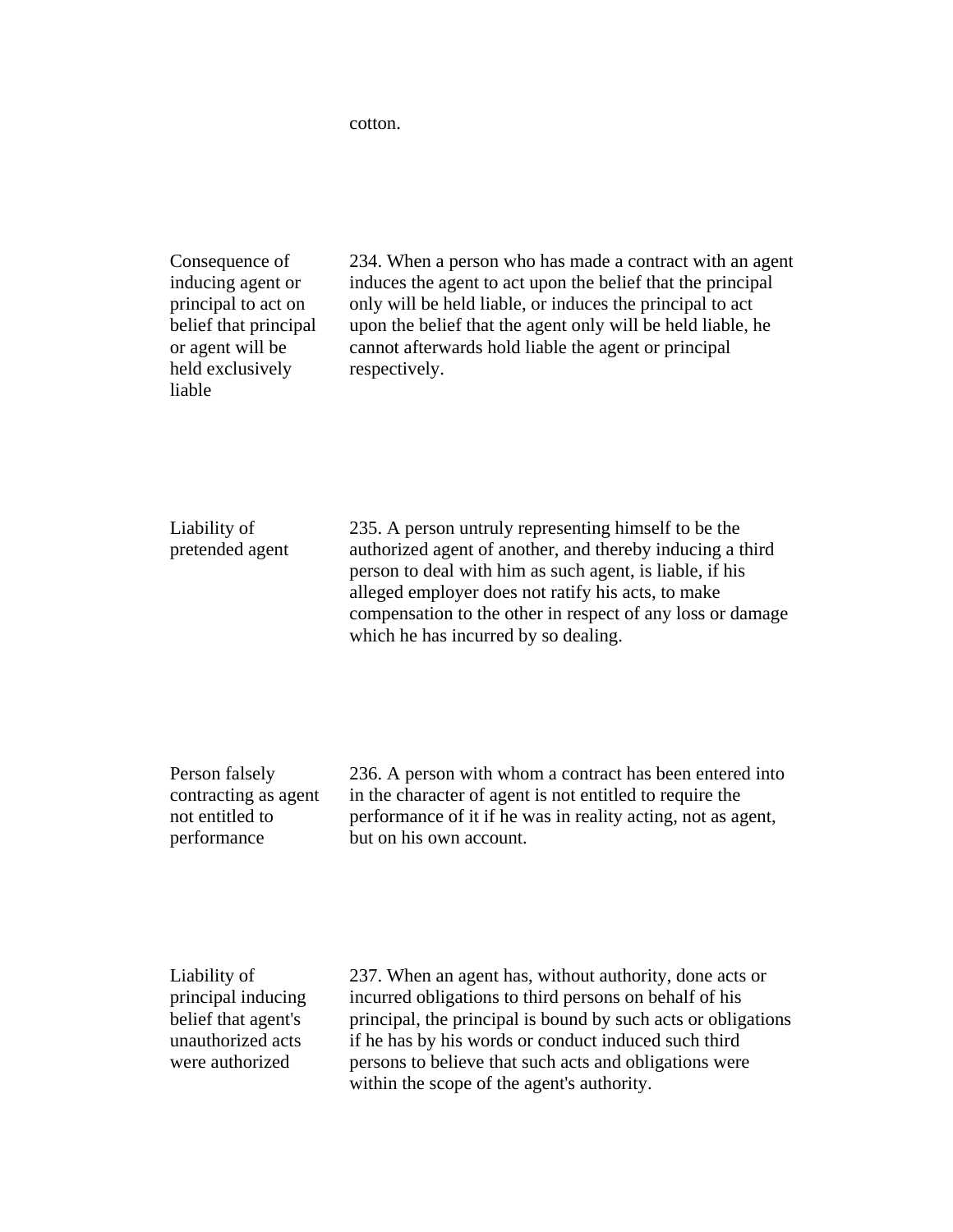Illustrations

(a) A consigns goods to B for sale, and gives him instructions not to sell under a fixed price. C, being ignorant of B's instructions, enters into a contract with B to buy the goods at a price lower than the reserved price. A is bound by the contract.

(b) A entrusts B with negotiable instruments endorsed in blank. B sells them to C in violation of private orders from A. The sale is good.

 Effect, on agreement, of misrepresentation or fraud by agent

238. Misrepresentations made, or frauds committed, by agents acting in the course of their business for their principals, have the same effect on agreements made by such agents as if such misrepresentations or frauds had been made or committed by the principals; but misrepresentations made, or frauds committed, by agents, in matters which do not fall within their authority, do not affect their principals.

**Illustrations** 

(a) A, being B's agent for the sale of goods, induces C to buy them by a misrepresentation, which he was not authorized by B to make. The contract is voidable, as between B and C, at the option of C.

(b) A, the captain of B's ship, signs bills of lading without having received on board the goods mentioned therein. The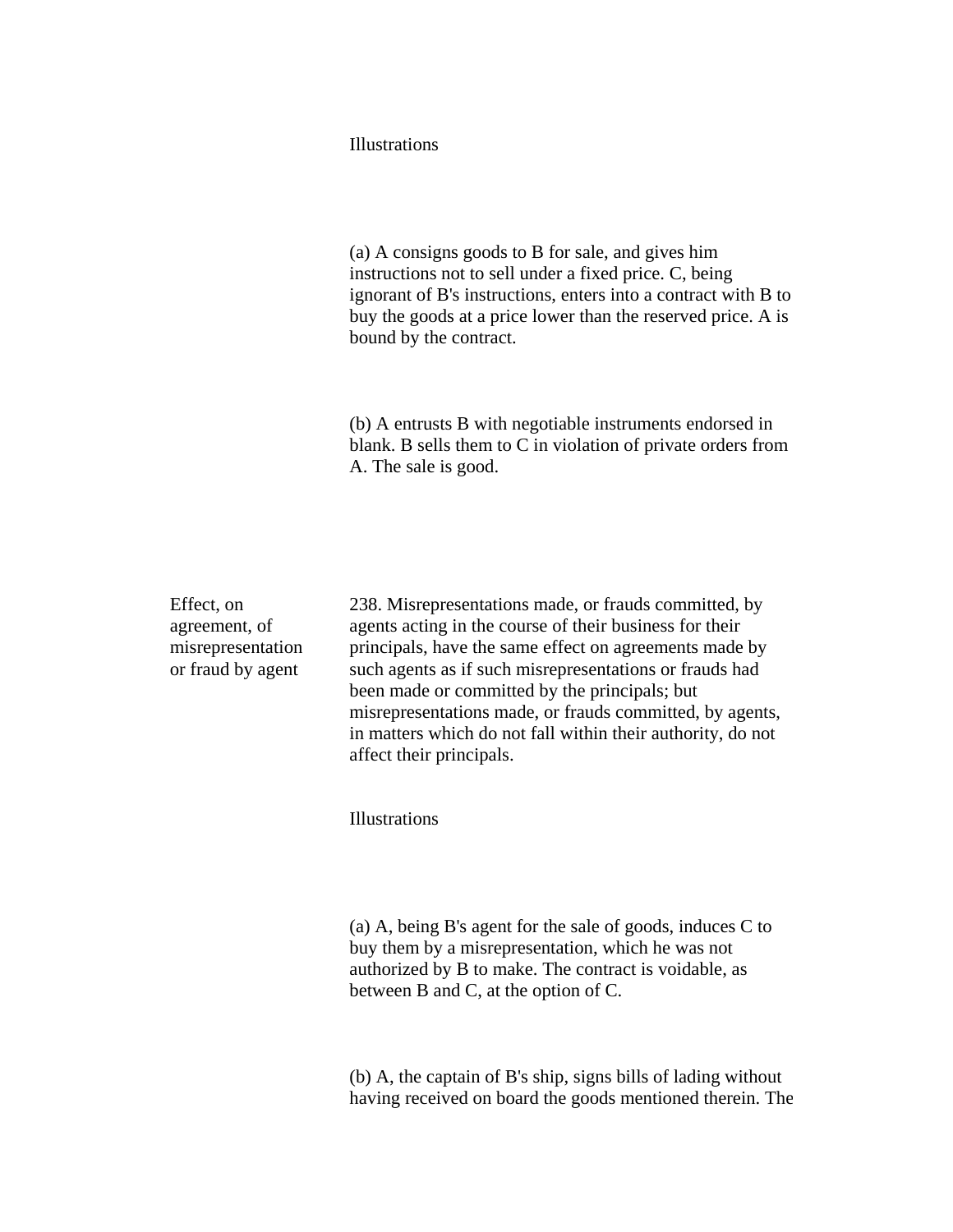bills of lading are void as between B and the pretended consignor.

## CHAPTER XI

# OF PARTNERSHIP

 [Repealed] [Repealed by section 73 and Schedule 11 of th[e](http://www.bdlaws.gov.bd/pdf_part.php?id=157) [Partnership Act,](http://www.bdlaws.gov.bd/pdf_part.php?id=157) 1932 (Act No. IX of 1932).]

1 Throughout this Act, except otherwise provided, the words `Bangladesh`, `Taka` and `Penal Code` were substituted, for the words `Pakistan` or `East Pakistan`, `Rupees` or `Rs.` and `Pakistan [Penal Code`](http://www.bdlaws.gov.bd/pdf_part.php?id=11) respectively by section 3 and 2nd Schedule of th[e Bangladesh Laws \(Revision And Declaration\) Act,](http://www.bdlaws.gov.bd/pdf_part.php?id=430) 1973 (Act No. VIII of 1973).

2 Section 19A was inserted by section 3 of the India[n Contract \(Amendment\) Act](http://www.bdlaws.gov.bd/pdf_part.php?id=26), 1899 (Act No. VI of 1899)

3 The word `Chittagong` was substituted, for the word `Karachi` by section 3 and 2nd Schedule of th[e Bangladesh Laws \(Revision And Declaration\) Act,](http://www.bdlaws.gov.bd/pdf_part.php?id=430) 1973 (Act No. VIII of 1973)

4 Second paragraph of section 21 were omitted by section 3 and 2nd Schedule of the [Bangladesh Laws \(Revision And Declaration\) Act,](http://www.bdlaws.gov.bd/pdf_part.php?id=430) 1973 (Act No. VIII of 1973)

5 The word `Rangpur` was substituted, for the word `Rahimyarkhan` by section 3 and 2nd Schedule of the [Bangladesh Laws \(Revision And Declaration\) Act](http://www.bdlaws.gov.bd/pdf_part.php?id=430), 1973 (Act No. VIII of 1973)

6 Sections 30A, 30B and 30C were inserted by section 2 of the Contract (Amendment) Ordinance, 1960 (Ordinance No. XLVII of 1960)

7 The word `Chalna` was substituted, for the word `Karachi` by section 3 and 2nd Schedule of th[e Bangladesh Laws \(Revision And Declaration\) Act,](http://www.bdlaws.gov.bd/pdf_part.php?id=430) 1973 (Act No. VIII of 1973)

8 The word `Chalna` was substituted, for the word `Karachi` by section 3 and 2nd Schedule of th[e Bangladesh Laws \(Revision And Declaration\) Act,](http://www.bdlaws.gov.bd/pdf_part.php?id=430) 1973 (Act No. VIII of 1973)